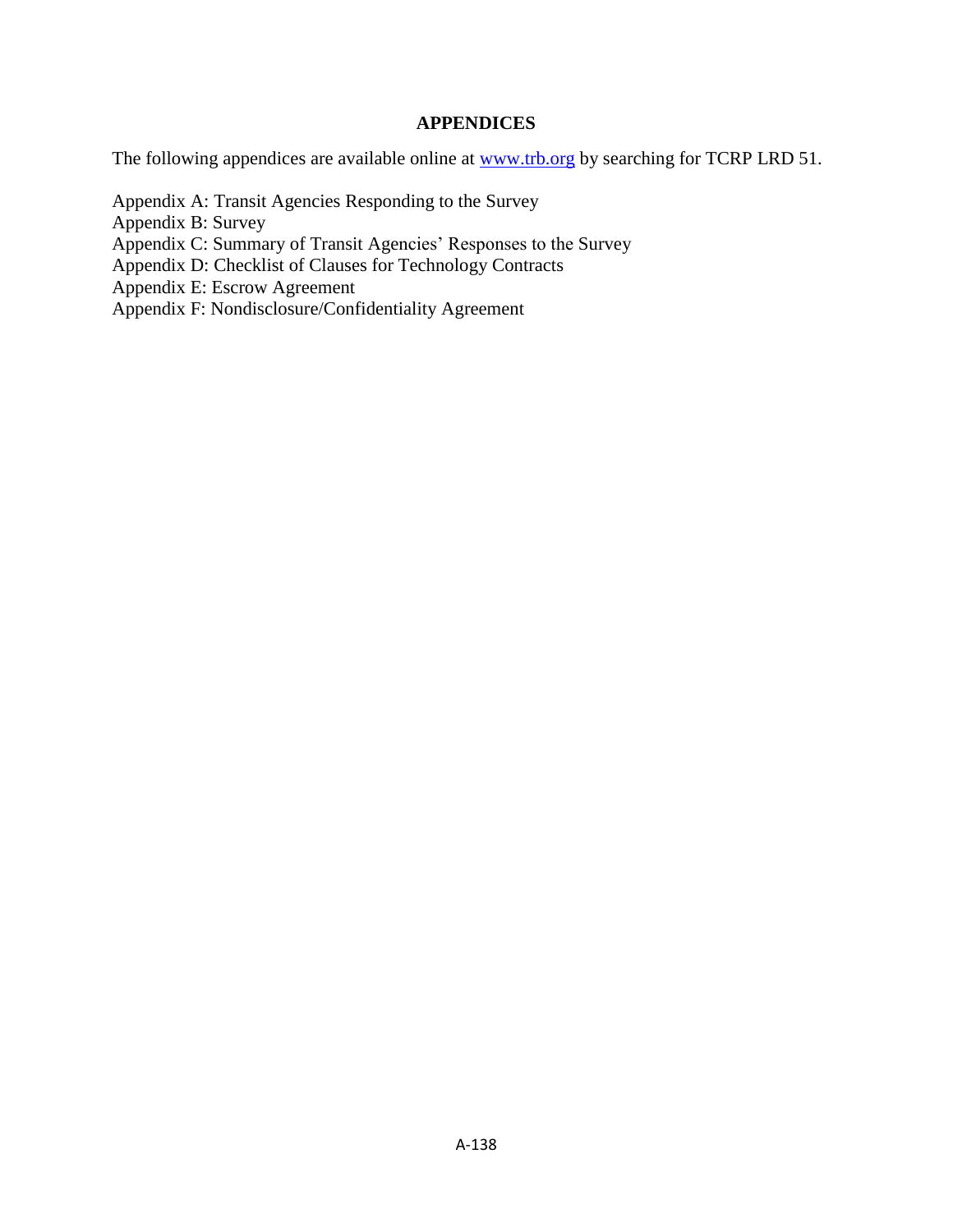#### **APPENDIX A**

#### **TRANSIT AGENCIES RESPONDING TO THE SURVEY**

- <span id="page-1-0"></span>1. ABQ Ride, Albuquerque, N.M.
- 2. Ann Arbor Area Transportation Authority
- 3. Antelope Valley Transit Authority
- 4. Alameda-Contra Costa Transit District
- 5. Brockton Area Transit Authority
- 6. Cape Ann Transportation Authority
- 7. Capital Area Transportation Authority
- 8. Capital Metropolitan Transportation Authority
- 9. Central Florida Regional Transportation Authority, d/b/a LYNX
- 10. Centre Area Transportation Authority
- 11. City of Billings-MET Transit
- 12. Cobb County Department of Transportation
- 13. Connecticut Department of Transportation
- 14. Des Moines Area Regional Transit Authority
- 15. Flint Mass Transportation Authority
- 16. Fort Worth Transportation Authority
- 17. Golden Empire Transit District
- 18. Golden Gate Bridge Highway and Transportation District
- 19. Go Transit
- 20. Greater Cleveland Regional Transit Authority
- 21. Greater Peoria Mass Transit District
- 22. Jacksonville Transportation Authority
- 23. Los Angeles County Metropolitan Transportation Authority
- 24. Louisiana Department of Transportation and Development/Public Transportation
- 25. Manchester Transit Authority
- 26. Maryland Transit Administration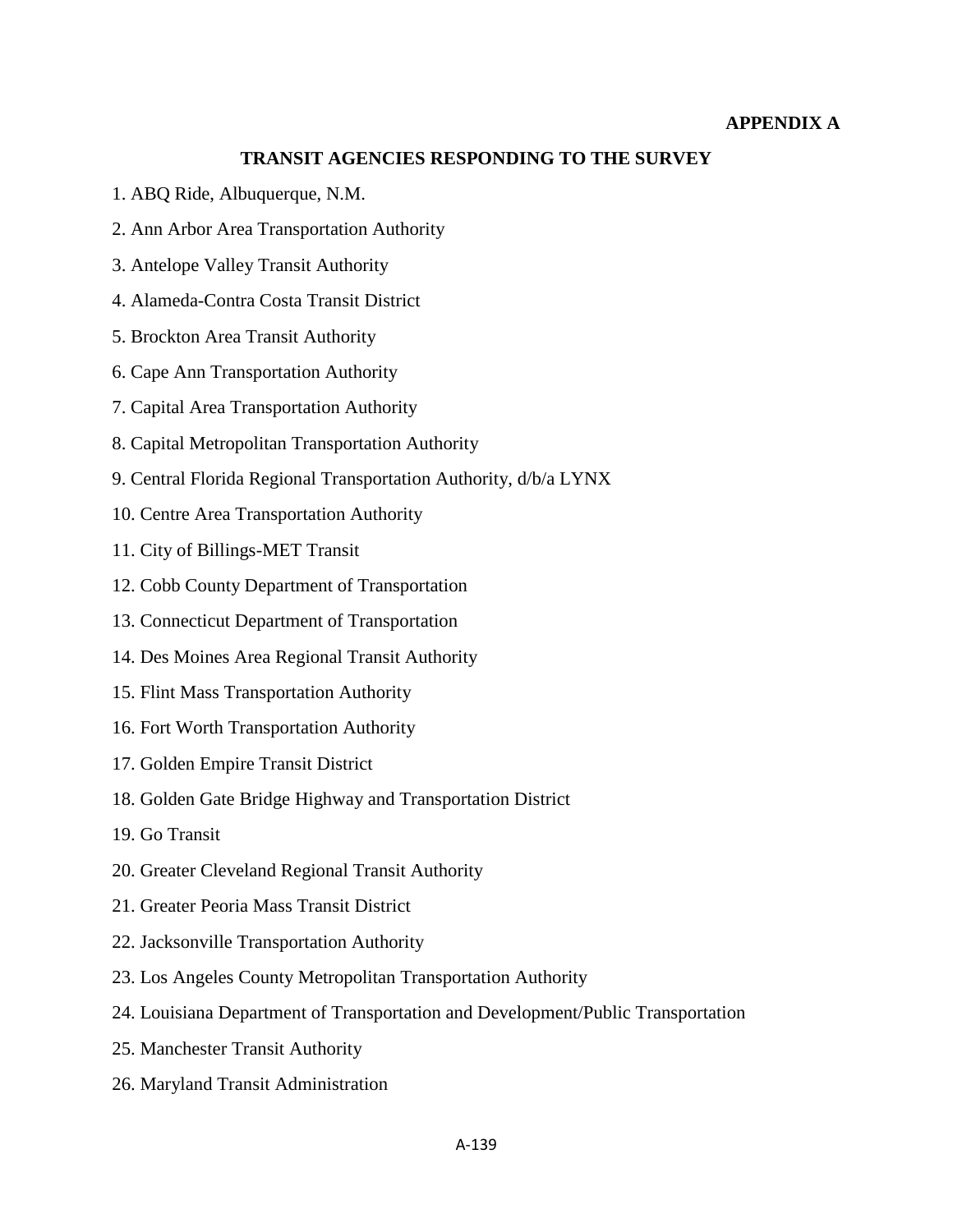- 27. Mass Transportation Authority
- 28. Metropolitan Atlanta Rapid Transit
- 29. Metropolitan Transit Authority
- 30. Middletown Transit District
- 31. Milford Transit District
- 32. Milwaukee County Transit System
- 33. Muskegon Area Transit System
- 34. Northeast Illinois Regional Commuter Railroad
- 35. Norwalk Transit District
- 36. Ohio Valley Regional Transportation Authority
- 37. Omnitrans
- 38. Pee Dee Regional Transportation Authority
- 39. Rockford Mass Transit District
- 40. Salem-Keizer Transit
- 41. Sandag
- 42. San Diego Metropolitan Transit System
- 43. Shoreline Metro
- 44. Sioux Area Metro
- 45. Stark Area Regional Transit Authority (SARTA)
- 46. Southwest Ohio Transit Authority
- 47. Toledo Area Regional Transit Authority
- 48. Topeka Metropolitan Transit Authority
- 49. Transit Authority of Northern Kentucky
- 50. Tri-County Metropolitan District of Oregon, TriMet
- 51. Utah Transit Authority
- 52. Washington Metropolitan Area Transit Authority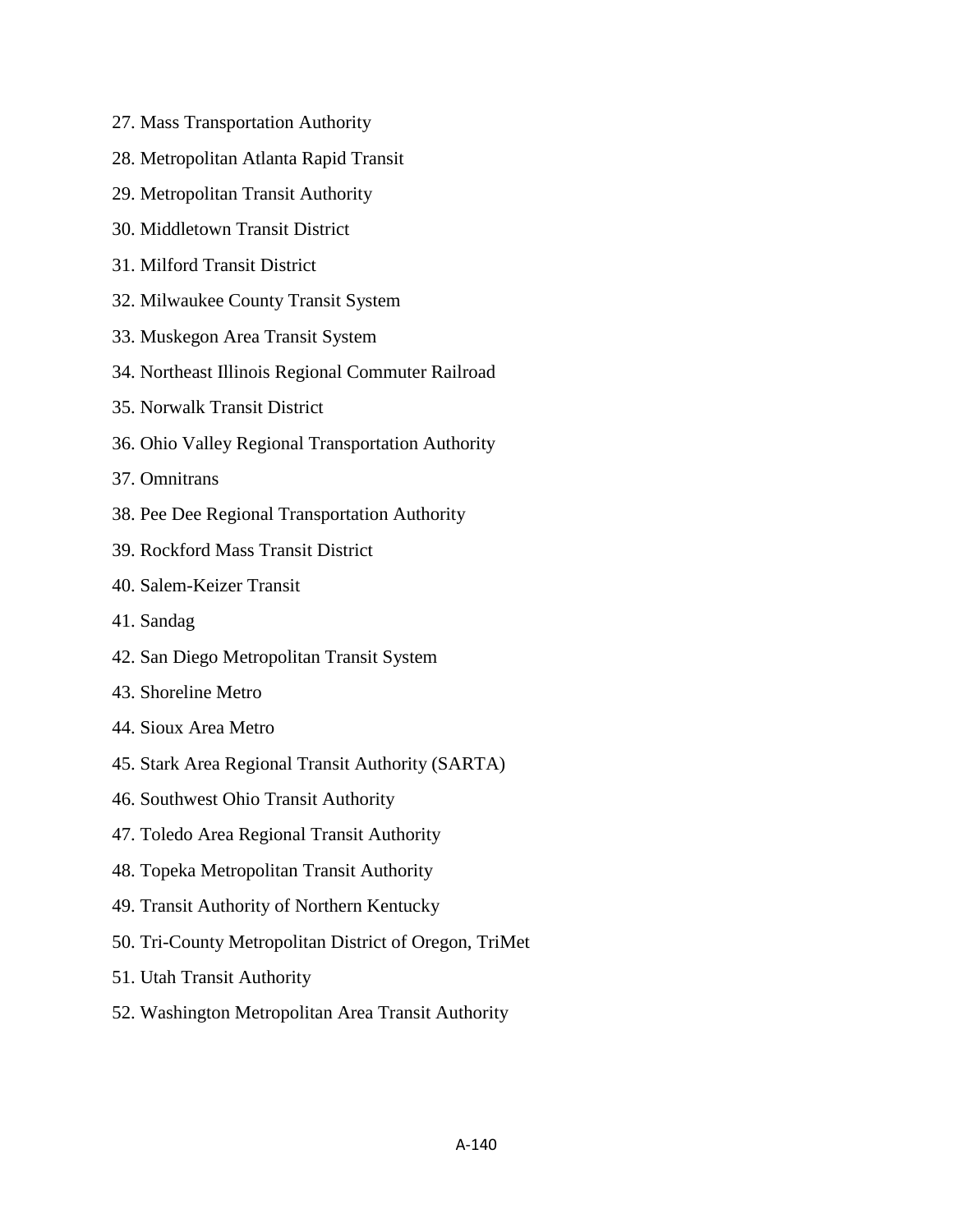#### **APPENDIX B**

<span id="page-3-0"></span>

#### **SURVEY QUESTIONS**

If you prefer an electronic copy of the survey, please contact the Thomas Law Firm by email at: [lwthomas@cox.net](mailto:lwthomas@cox.net)

**TCRP J-5, Study Topic 16-04, TECHNOLOGY CONTRACTING FOR TRANSIT PROJECTS**

**Note:**

The term technology is defined broadly for the purpose of the survey. The term embraces any technology that comes within the meaning of computer science and engineering, information systems, and information technology.

1. In the past 5 years has your agency been involved in the design, development, and/or procurement of technology that your agency regards as a significant project because of its cost, scope, complexity, and/or objectives?

**Please circle Yes No**

If your answer to question 1 is "Yes," please answer the following questions and/or respond to the following requests. Please use additional sheets of paper as needed to respond.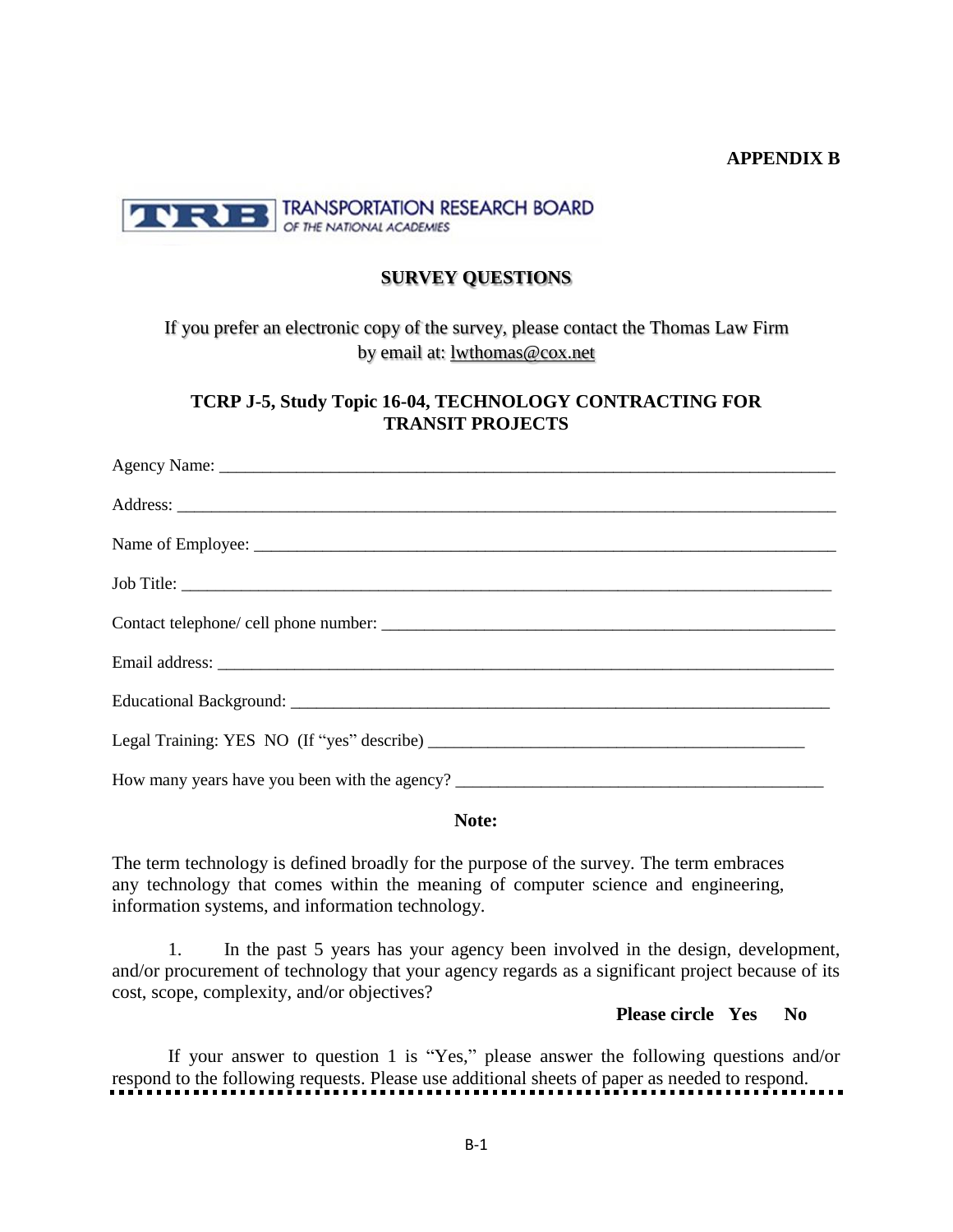2. In regard to question 1, please identify and describe the technology project(s) that your agency has designed, developed, and/or procured in the past 5 years.

\_\_\_\_\_\_\_\_\_\_\_\_\_\_\_\_\_\_\_\_\_\_\_\_\_\_\_\_\_\_\_\_\_\_\_\_\_\_\_\_\_\_\_\_\_\_\_\_\_\_\_\_\_\_\_\_\_\_\_\_\_\_\_\_\_\_\_\_\_\_\_\_\_\_\_\_\_\_ \_\_\_\_\_\_\_\_\_\_\_\_\_\_\_\_\_\_\_\_\_\_\_\_\_\_\_\_\_\_\_\_\_\_\_\_\_\_\_\_\_\_\_\_\_\_\_\_\_\_\_\_\_\_\_\_\_\_\_\_\_\_\_\_\_\_\_\_\_\_\_\_\_\_\_\_\_\_

3. For the technology project(s) identified in response to question 2, who designed or developed your agency's project(s)?

| a)             | Your agency's employees?   | Please circle Yes No     |     |
|----------------|----------------------------|--------------------------|-----|
| b)             | An independent contractor? | Please circle Yes No     |     |
| $\mathbf{c}$ ) | Other?                     | <b>Please circle Yes</b> | No. |

4. If your agency entered into a contract with an independent contractor for the technology project(s) identified in response to question 2 did your agency at the conclusion of the project(s):

a) Hold all rights in the technology?

#### **Please circle Yes No**

b) Hold limited rights in the technology pursuant to a license or other agreement?

#### **Please circle Yes No**

c) Hold limited rights in the technology pursuant to an agreement other than a purchase agreement, license, or assignment?

#### **Please circle Yes No**

If your agency's answer is "Yes" to question  $4(a)$ , (b), and/or (c), please provide a copy of or a link to any agreement, license, or assignment, including any terms and conditions that were part of the parties' contractual relationship.

\_\_\_\_\_\_\_\_\_\_\_\_\_\_\_\_\_\_\_\_\_\_\_\_\_\_\_\_\_\_\_\_\_\_\_\_\_\_\_\_\_\_\_\_\_\_\_\_\_\_\_\_\_\_\_\_\_\_\_\_\_\_\_\_\_\_\_\_\_\_\_\_\_\_\_\_\_\_ \_\_\_\_\_\_\_\_\_\_\_\_\_\_\_\_\_\_\_\_\_\_\_\_\_\_\_\_\_\_\_\_\_\_\_\_\_\_\_\_\_\_\_\_\_\_\_\_\_\_\_\_\_\_\_\_\_\_\_\_\_\_\_\_\_\_\_\_\_\_\_\_\_\_\_\_\_\_

5. For your agency's technology project(s) identified in response to question 2 did your agency's contract specify the use of:

a) Off-the-shelf software?

**Please circle Yes No**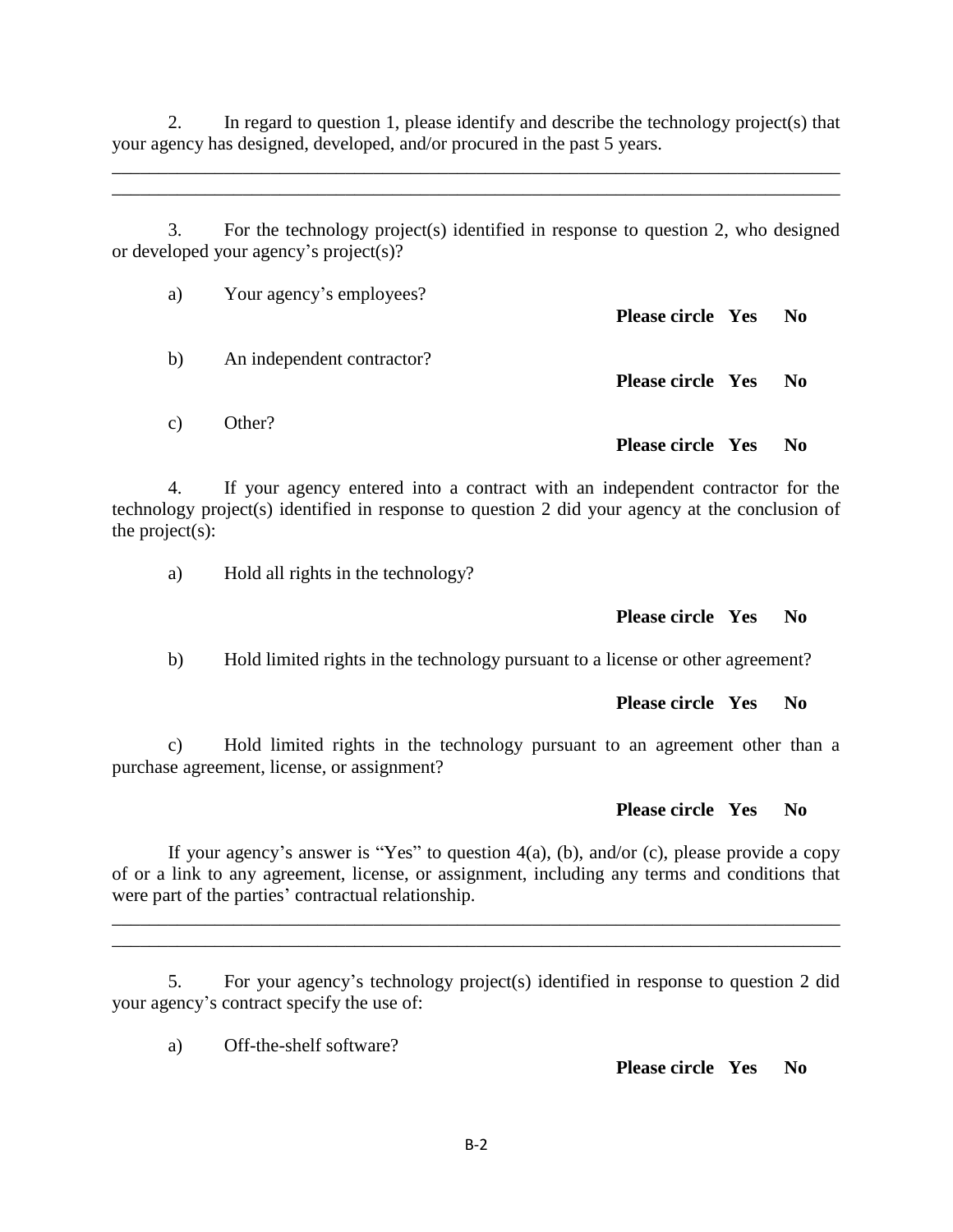**Please circle Yes No** c) Custom built or customized software? **Please circle Yes No** 6. For any of your agency's technology project(s) identified in response to question 2 what method of contracting was used for project-delivery: a) A traditional design-bid-build contract? **Please circle Yes No** b) A design-build or another form of alternative method of contracting?

In regard to question 6(a) and/or (b), please provide details and a copy of or a link to the agreements, including any terms and conditions and other documents that are part of the parties' contractual relationship.

7. Did your agency's technology project(s) identified in response to question 2, whether as part of the technology contract or as a separate contract, include:

\_\_\_\_\_\_\_\_\_\_\_\_\_\_\_\_\_\_\_\_\_\_\_\_\_\_\_\_\_\_\_\_\_\_\_\_\_\_\_\_\_\_\_\_\_\_\_\_\_\_\_\_\_\_\_\_\_\_\_\_\_\_\_\_\_\_\_\_\_\_\_\_\_\_\_\_\_\_ \_\_\_\_\_\_\_\_\_\_\_\_\_\_\_\_\_\_\_\_\_\_\_\_\_\_\_\_\_\_\_\_\_\_\_\_\_\_\_\_\_\_\_\_\_\_\_\_\_\_\_\_\_\_\_\_\_\_\_\_\_\_\_\_\_\_\_\_\_\_\_\_\_\_\_\_\_\_

**Please circle Yes No**

b) A service level agreement?

**Please circle Yes No**

If your agency's answer to question  $7(a)$  and/or (b) is "Yes," please provide details and a copy of or link to any agreement(s) relating to your answer.

\_\_\_\_\_\_\_\_\_\_\_\_\_\_\_\_\_\_\_\_\_\_\_\_\_\_\_\_\_\_\_\_\_\_\_\_\_\_\_\_\_\_\_\_\_\_\_\_\_\_\_\_\_\_\_\_\_\_\_\_\_\_\_\_\_\_\_\_\_\_\_\_\_\_\_\_\_\_ \_\_\_\_\_\_\_\_\_\_\_\_\_\_\_\_\_\_\_\_\_\_\_\_\_\_\_\_\_\_\_\_\_\_\_\_\_\_\_\_\_\_\_\_\_\_\_\_\_\_\_\_\_\_\_\_\_\_\_\_\_\_\_\_\_\_\_\_\_\_\_\_\_\_\_\_\_\_

8. Is your agency subject to state and/or local public procurement laws when soliciting and/or contracting for technology?

**Please circle Yes No**

9. If your answer to question 8 is "Yes," are there state statutes or local ordinances that apply *specifically* to a solicitation and/or contract for the acquisition of technology by your agency?

**Please circle Yes No**

# b) Open source software?

## a) Maintenance and support?

**Please circle Yes No**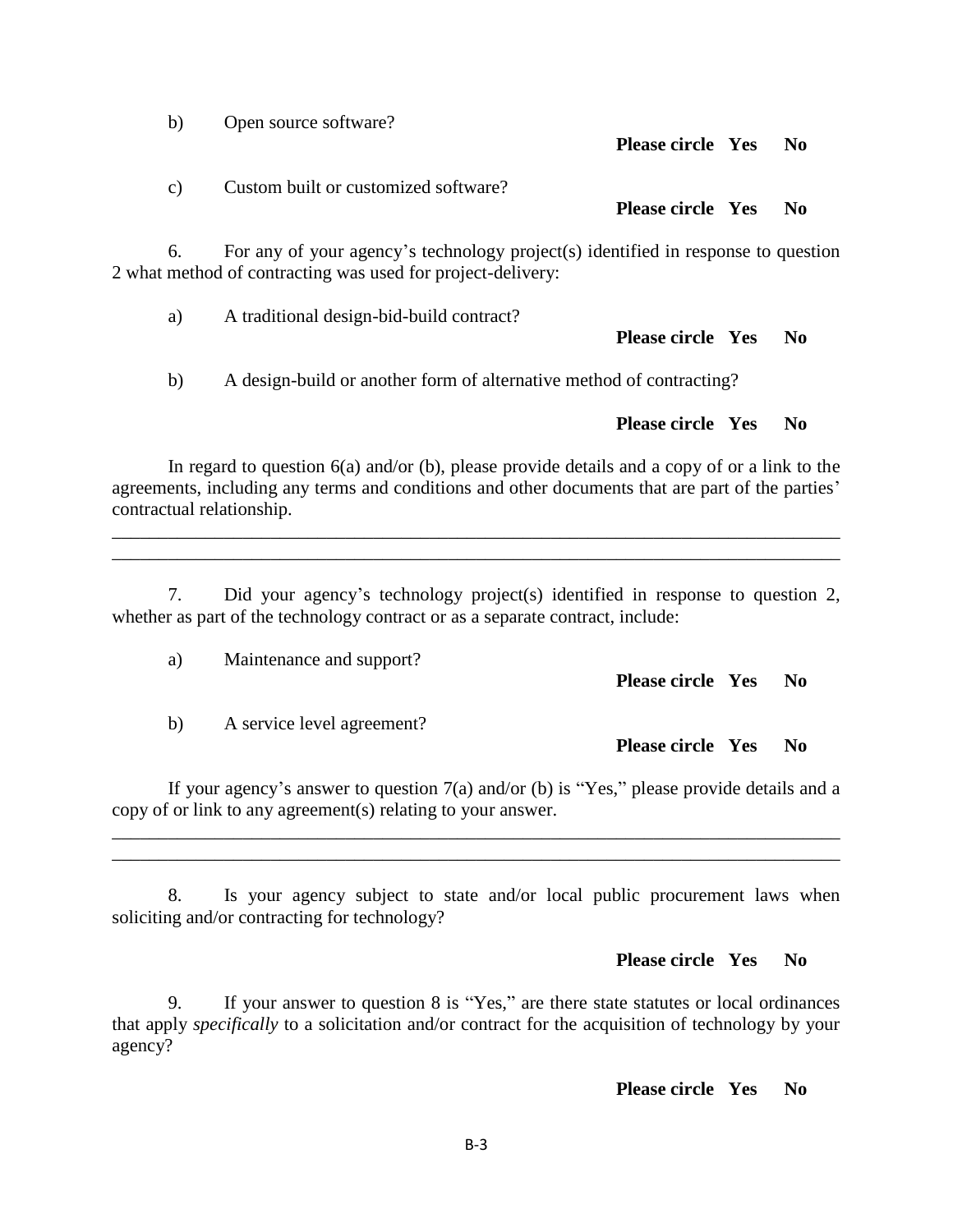If your answer to question 9 is "Yes," please provide a citation to the statute(s) or ordinance(s).

\_\_\_\_\_\_\_\_\_\_\_\_\_\_\_\_\_\_\_\_\_\_\_\_\_\_\_\_\_\_\_\_\_\_\_\_\_\_\_\_\_\_\_\_\_\_\_\_\_\_\_\_\_\_\_\_\_\_\_\_\_\_\_\_\_\_\_\_\_\_\_\_\_\_\_\_\_\_ \_\_\_\_\_\_\_\_\_\_\_\_\_\_\_\_\_\_\_\_\_\_\_\_\_\_\_\_\_\_\_\_\_\_\_\_\_\_\_\_\_\_\_\_\_\_\_\_\_\_\_\_\_\_\_\_\_\_\_\_\_\_\_\_\_\_\_\_\_\_\_\_\_\_\_\_\_\_

10. In your agency's experience are there particular clauses that your agency has found to be important to include or to avoid including in technology contracts?

#### **Please circle Yes No**

If your agency's answer to question 10 is "Yes," please identify and/or describe the clauses that should be included or avoided and provide copies of or links to the clauses.

\_\_\_\_\_\_\_\_\_\_\_\_\_\_\_\_\_\_\_\_\_\_\_\_\_\_\_\_\_\_\_\_\_\_\_\_\_\_\_\_\_\_\_\_\_\_\_\_\_\_\_\_\_\_\_\_\_\_\_\_\_\_\_\_\_\_\_\_\_\_\_\_\_\_\_\_\_\_ \_\_\_\_\_\_\_\_\_\_\_\_\_\_\_\_\_\_\_\_\_\_\_\_\_\_\_\_\_\_\_\_\_\_\_\_\_\_\_\_\_\_\_\_\_\_\_\_\_\_\_\_\_\_\_\_\_\_\_\_\_\_\_\_\_\_\_\_\_\_\_\_\_\_\_\_\_\_

11. In regard to your agency's technology projects identified in response to question 2:

a) Who prepared the technical specifications for the technology project(s)? \_\_\_\_\_\_\_\_\_\_\_\_\_\_\_\_\_\_\_\_\_\_\_\_\_\_\_\_\_\_\_\_\_\_\_\_\_\_\_\_\_\_\_\_\_\_\_\_\_\_\_\_\_\_\_\_\_\_\_\_\_\_\_\_\_\_\_\_\_\_\_\_\_\_\_\_\_\_

b) Were any methods used to obtain information for the preparation of the technical specifications (*e.g*., a request for information)?

\_\_\_\_\_\_\_\_\_\_\_\_\_\_\_\_\_\_\_\_\_\_\_\_\_\_\_\_\_\_\_\_\_\_\_\_\_\_\_\_\_\_\_\_\_\_\_\_\_\_\_\_\_\_\_\_\_\_\_\_\_\_\_\_\_\_\_\_\_\_\_\_\_\_\_\_\_\_

\_\_\_\_\_\_\_\_\_\_\_\_\_\_\_\_\_\_\_\_\_\_\_\_\_\_\_\_\_\_\_\_\_\_\_\_\_\_\_\_\_\_\_\_\_\_\_\_\_\_\_\_\_\_\_\_\_\_\_\_\_\_\_\_\_\_\_\_\_\_\_\_\_\_\_\_\_\_

\_\_\_\_\_\_\_\_\_\_\_\_\_\_\_\_\_\_\_\_\_\_\_\_\_\_\_\_\_\_\_\_\_\_\_\_\_\_\_\_\_\_\_\_\_\_\_\_\_\_\_\_\_\_\_\_\_\_\_\_\_\_\_\_\_\_\_\_\_\_\_\_\_\_\_\_\_\_

c) Was a separate contract issued for the preparation of technical specifications for the project(s)?

#### **Please circle Yes No**

If your answer to question  $11(c)$  is "Yes," please provide a copy of or a link to the contract(s) for the preparation of the technical specifications.

12. For any project(s) identified in response to question 2 were performance-based specifications used in lieu of or in combination with technical specifications?

#### **Please circle Yes No**

13. For any of your agency's technology projects has your agency used cloud computing and/or other cloud-services?

**Please circle Yes No**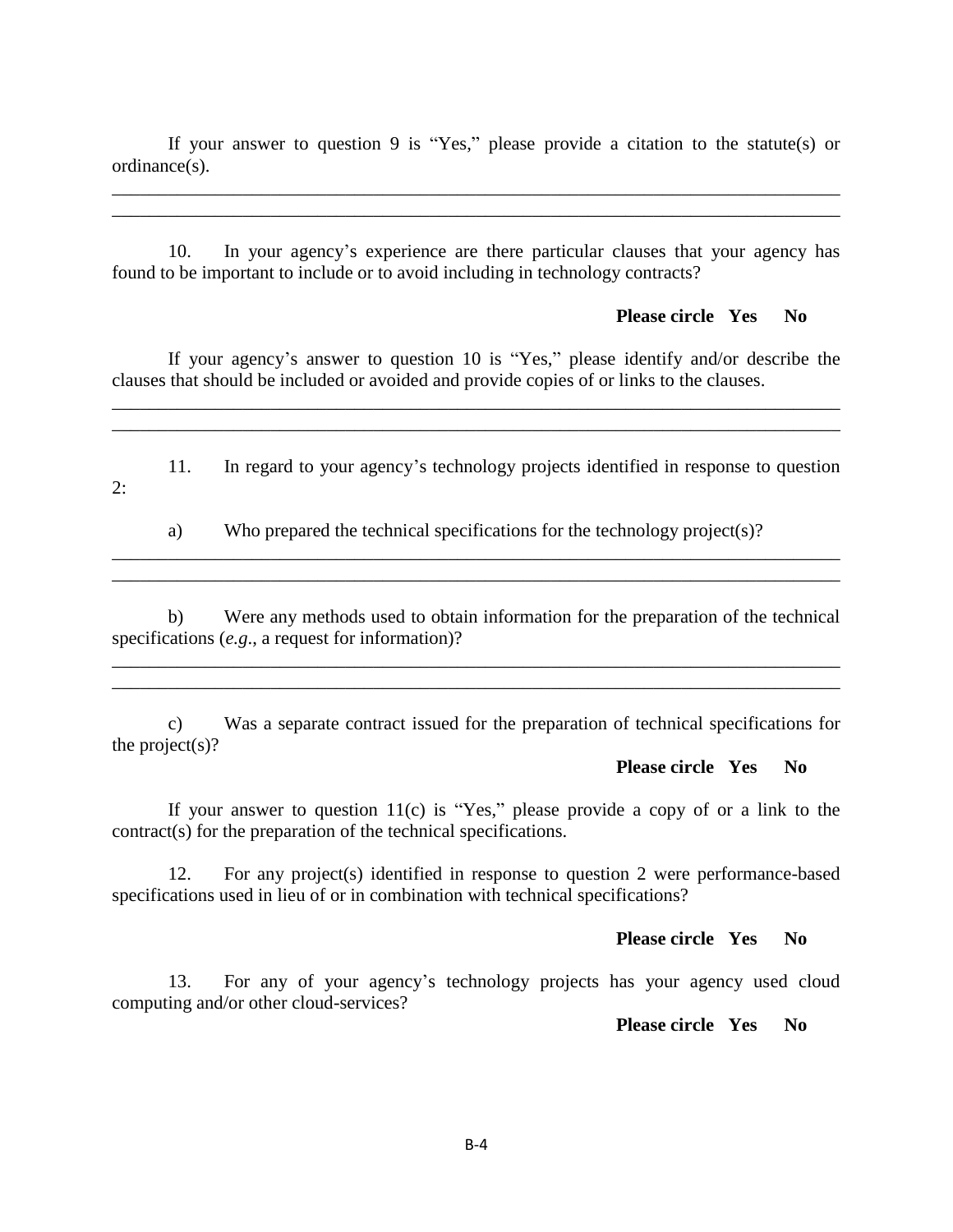If your agency's answer to question  $13$  is "Yes," please describe your agency's experience with cloud computing and/or other cloud-services and provide a copy of or a link to your agency's agreements for the use of cloud computing.

\_\_\_\_\_\_\_\_\_\_\_\_\_\_\_\_\_\_\_\_\_\_\_\_\_\_\_\_\_\_\_\_\_\_\_\_\_\_\_\_\_\_\_\_\_\_\_\_\_\_\_\_\_\_\_\_\_\_\_\_\_\_\_\_\_\_\_\_\_\_\_\_\_\_\_\_\_\_ \_\_\_\_\_\_\_\_\_\_\_\_\_\_\_\_\_\_\_\_\_\_\_\_\_\_\_\_\_\_\_\_\_\_\_\_\_\_\_\_\_\_\_\_\_\_\_\_\_\_\_\_\_\_\_\_\_\_\_\_\_\_\_\_\_\_\_\_\_\_\_\_\_\_\_\_\_\_

14. Has your agency been able to include in its technology contracts the terms that your agency wanted regarding:

a) Liability and/or limitations on the parties' respective liability? **Please circle Yes No** b) Indemnification? **Please circle Yes No** c) Representations and warranties?

15. In regard to the project(s) identified in response to question 2 is any of the technology designed or developed by for your agency:

a) Copyrightable? **Please circle Yes No** b) Patentable? **Please circle Yes No** 16. For your agency's technology project(s) has your agency: a) Registered a copyright for any aspect of a technology project? **Please circle Yes No** b) Filed for and/or obtained a patent on any discovery resulting from a technology project?

**Please circle Yes No**

**Please circle Yes No**

If your answer to question  $16(a)$  and/or (b) is "Yes," please provide details.

\_\_\_\_\_\_\_\_\_\_\_\_\_\_\_\_\_\_\_\_\_\_\_\_\_\_\_\_\_\_\_\_\_\_\_\_\_\_\_\_\_\_\_\_\_\_\_\_\_\_\_\_\_\_\_\_\_\_\_\_\_\_\_\_\_\_\_\_\_\_\_\_\_\_\_\_\_\_ \_\_\_\_\_\_\_\_\_\_\_\_\_\_\_\_\_\_\_\_\_\_\_\_\_\_\_\_\_\_\_\_\_\_\_\_\_\_\_\_\_\_\_\_\_\_\_\_\_\_\_\_\_\_\_\_\_\_\_\_\_\_\_\_\_\_\_\_\_\_\_\_\_\_\_\_\_\_

<sup>17.</sup> Has there been any litigation involving your agency and the technology project(s) identified in response to question 2?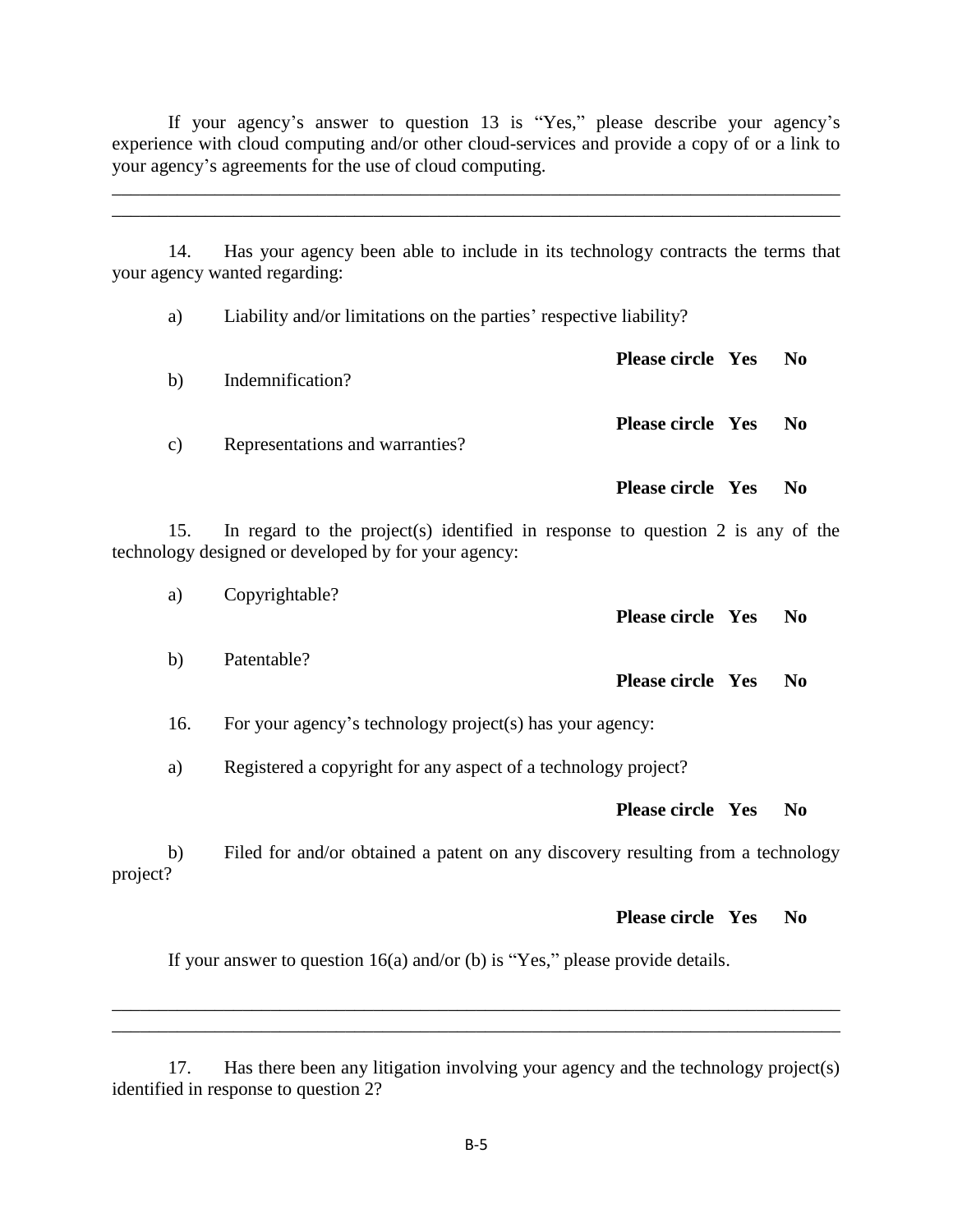If your answer to question 17 is "Yes," please provide details and a citation to any decision in any cases that your agency has had.

\_\_\_\_\_\_\_\_\_\_\_\_\_\_\_\_\_\_\_\_\_\_\_\_\_\_\_\_\_\_\_\_\_\_\_\_\_\_\_\_\_\_\_\_\_\_\_\_\_\_\_\_\_\_\_\_\_\_\_\_\_\_\_\_\_\_\_\_\_\_\_\_\_\_\_\_\_\_ \_\_\_\_\_\_\_\_\_\_\_\_\_\_\_\_\_\_\_\_\_\_\_\_\_\_\_\_\_\_\_\_\_\_\_\_\_\_\_\_\_\_\_\_\_\_\_\_\_\_\_\_\_\_\_\_\_\_\_\_\_\_\_\_\_\_\_\_\_\_\_\_\_\_\_\_\_\_

18. Even if your agency is subject to public procurement laws is your agency allowed to negotiate to obtain a better price for your agency's technology project(s)?

#### **Please circle Yes No**

If your answer to question 18 is "Yes," please provide details and a citation to any statute or ordinance that allows for such negotiation.

19. Please identify a technology project or projects that your agency has had that in your agency's opinion would make a good case study for the Report.

 $\mathcal{L}_\mathcal{L} = \{ \mathcal{L}_\mathcal{L} = \{ \mathcal{L}_\mathcal{L} = \{ \mathcal{L}_\mathcal{L} = \{ \mathcal{L}_\mathcal{L} = \{ \mathcal{L}_\mathcal{L} = \{ \mathcal{L}_\mathcal{L} = \{ \mathcal{L}_\mathcal{L} = \{ \mathcal{L}_\mathcal{L} = \{ \mathcal{L}_\mathcal{L} = \{ \mathcal{L}_\mathcal{L} = \{ \mathcal{L}_\mathcal{L} = \{ \mathcal{L}_\mathcal{L} = \{ \mathcal{L}_\mathcal{L} = \{ \mathcal{L}_\mathcal{$ 

 $\mathcal{L}_\mathcal{L} = \{ \mathcal{L}_\mathcal{L} = \{ \mathcal{L}_\mathcal{L} = \{ \mathcal{L}_\mathcal{L} = \{ \mathcal{L}_\mathcal{L} = \{ \mathcal{L}_\mathcal{L} = \{ \mathcal{L}_\mathcal{L} = \{ \mathcal{L}_\mathcal{L} = \{ \mathcal{L}_\mathcal{L} = \{ \mathcal{L}_\mathcal{L} = \{ \mathcal{L}_\mathcal{L} = \{ \mathcal{L}_\mathcal{L} = \{ \mathcal{L}_\mathcal{L} = \{ \mathcal{L}_\mathcal{L} = \{ \mathcal{L}_\mathcal{$ 

\_\_\_\_\_\_\_\_\_\_\_\_\_\_\_\_\_\_\_\_\_\_\_\_\_\_\_\_\_\_\_\_\_\_\_\_\_\_\_\_\_\_\_\_\_\_\_\_\_\_\_\_\_\_\_\_\_\_\_\_\_\_\_\_\_\_\_\_\_\_\_\_\_\_\_\_\_\_

20. Has your agency developed written guidance and/or a set of best practices for your agency's technology contracting and projects?

#### **Please circle Yes No**

If your answer is "Yes," please provide a copy of or a link to the guidance and/or best practices.

\_\_\_\_\_\_\_\_\_\_\_\_\_\_\_\_\_\_\_\_\_\_\_\_\_\_\_\_\_\_\_\_\_\_\_\_\_\_\_\_\_\_\_\_\_\_\_\_\_\_\_\_\_\_\_\_\_\_\_\_\_\_\_\_\_\_\_\_\_\_\_\_\_\_\_\_\_\_ \_\_\_\_\_\_\_\_\_\_\_\_\_\_\_\_\_\_\_\_\_\_\_\_\_\_\_\_\_\_\_\_\_\_\_\_\_\_\_\_\_\_\_\_\_\_\_\_\_\_\_\_\_\_\_\_\_\_\_\_\_\_\_\_\_\_\_\_\_\_\_\_\_\_\_\_\_\_

21. Please provide any additional information that your agency would like to furnish regarding its technology projects, practices, and experience with the same.

\_\_\_\_\_\_\_\_\_\_\_\_\_\_\_\_\_\_\_\_\_\_\_\_\_\_\_\_\_\_\_\_\_\_\_\_\_\_\_\_\_\_\_\_\_\_\_\_\_\_\_\_\_\_\_\_\_\_\_\_\_\_\_\_\_\_\_\_\_\_\_\_\_\_\_\_\_\_ \_\_\_\_\_\_\_\_\_\_\_\_\_\_\_\_\_\_\_\_\_\_\_\_\_\_\_\_\_\_\_\_\_\_\_\_\_\_\_\_\_\_\_\_\_\_\_\_\_\_\_\_\_\_\_\_\_\_\_\_\_\_\_\_\_\_\_\_\_\_\_\_\_\_\_\_\_\_

#### **Please return your completed survey preferably by e-mail to:**

**The Thomas Law Firm ATTN: Larry W. Thomas, J.D. Ph.D. 2001 L Street, N.W., Suite 500 Washington, D.C. 20036 Tel. (202) 495-3442 (202) 202-5050 (cell) E-mail: lwthomas@cox.net**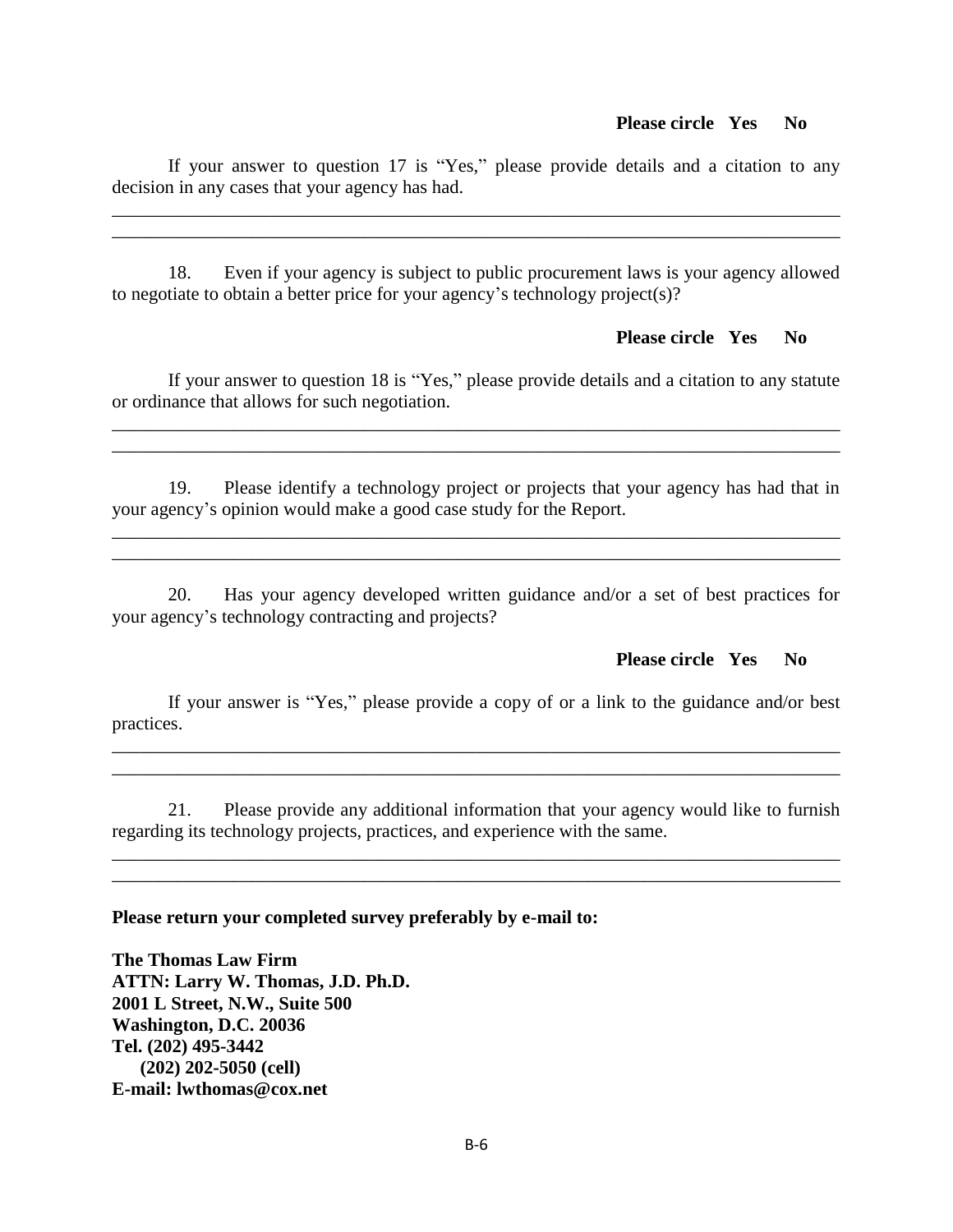#### **SUMMARY OF TRANSIT AGENCIES' RESPONSES TO THE SURVEY**

<span id="page-9-0"></span>1. *In the past 5 years has your agency been involved in the design, development, and/or procurement of technology that your agency regards as a significant project because of its cost, scope, complexity, and/or objectives?*

Of fifty-two transit agencies responding the survey, forty-three answered "Yes."<sup>691</sup> Nine agencies answered "No."<sup>692</sup>

2. *In regard to question 1, please identify and describe the technology project(s) that your agency has designed, developed, and/or procured in the past 5 years.*

Numerous transit agencies responding to the survey reported procurements of technology in the past five years of software for accounting, financial, and procurement applications; $693$  asset management;<sup>694</sup> CAD and/or AVL;<sup>695</sup> closed circuit television (CCTV) and/or on-board security

 $692$  Cape Ann Transportation Authority, Capital Area Transportation Authority, Centre Area Transportation Authority, City of Billings-MET Transit, Flint Mass Transportation Authority, Milford Transit District, Muskegon Area Transit System, Ohio Valley Regional Transportation Authority, and Pee Dee Regional Transportation Authority.

<sup>693</sup> Des Moines Area Regional Transit Authority and Topeka Metropolitan Transit Authority.

 $\overline{\phantom{a}}$ 

<sup>&</sup>lt;sup>691</sup> ABQ Ride, Ann Arbor Area Transportation Authority, Antelope Valley Transit Authority, Alameda-Contra Costa Transit District, Brockton Area Transit Authority, Capital Metropolitan Transportation Authority, Central Florida Regional Transportation Authority (LYNX), Cobb County Department of Transportation, Connecticut Department of Transportation, Des Moines Area Regional Transit Authority, Fort Worth Transportation Authority, Golden Empire Transit District, Golden Gate Bridge Highway and Transportation District, Go Transit, Greater Cleveland Regional Transit Authority, Greater Peoria Mass Transit District, Jacksonville Transportation Authority, Los Angeles County Metropolitan Transportation Authority, Louisiana Department of Transportation and Development/Public Transportation, Manchester Transit Authority, Maryland Transit Administration, Metropolitan Atlanta Rapid Transit Authority, Mass Transportation Authority, Northeast Illinois Regional Commuter Railroad, Middletown Transit District, Milwaukee County Transit System, Metropolitan Transit Authority, Norwalk Transit District, Omnitrans, Rockford Mass Transit District, Salem-Keizer Transit, Sandag, San Diego Metropolitan Transit System, Shoreline Metro, Sioux Area Metro, Stark Area Regional Transit Authority (SARTA), Southwest Ohio Transit Authority, Toledo Area Regional Transit Authority, Topeka Metropolitan Transit Authority, Transit Authority of Northern Kentucky Tri-County Metropolitan District of Oregon, TriMet, Utah Transit Authority, and Washington Metropolitan Area Transit Authority.

<sup>&</sup>lt;sup>694</sup> Des Moines Area Regional Transit Authority.

<sup>695</sup> Antelope Valley Transit Authority, Alameda-Contra Costa Transit District, Brockton Area Transit Authority, Capital Metropolitan Transportation Authority, Cobb County Department of Transportation, Des Moines Area Regional Transit Authority, Golden Empire Transit District, Jacksonville Transportation Authority, Manchester Transit Authority, Middletown Transit District, Metropolitan Transit Authority, Norwalk Transit District, Toledo Area Regional Transit Authority, Topeka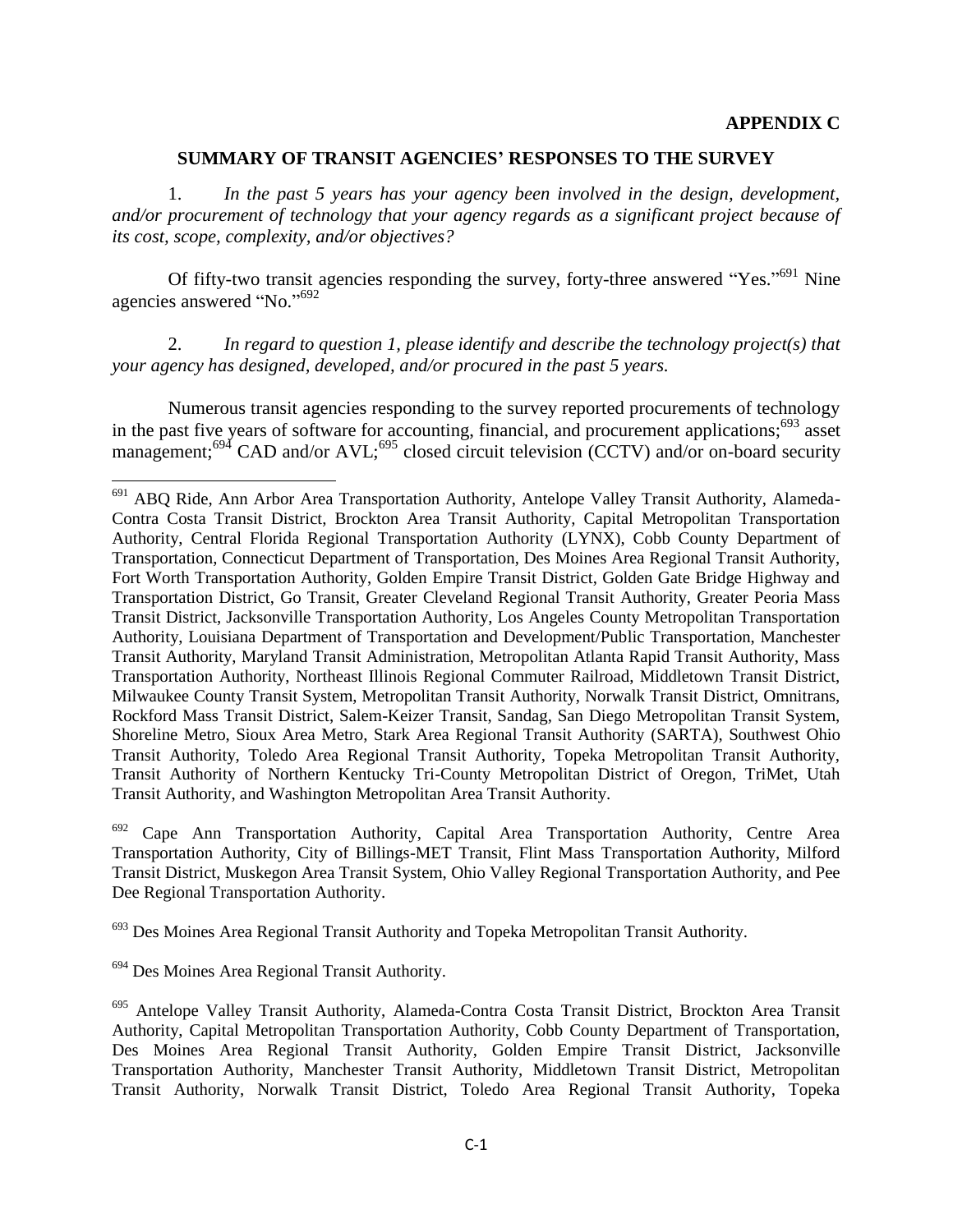cameras;<sup>696</sup> communication;<sup>697</sup> electronic fare collection and mobile ticketing;<sup>698</sup> enhanced trip planning;<sup>699</sup> public Wi-Fi<sup>700</sup> paratransit;<sup>701</sup> a risk management information system,<sup>702</sup> and other systems and applications.<sup>703</sup>

For example, the Central Florida Regional Transportation Authority (LYNX) stated that

working with 4 local cities, [LYNX] designed a real-time customer interface for reserving, scheduling, and dispatching public demand response transit service. Customers can directly interact with the scheduling system using native cell phone applications or an internet web interface to request a trip. The system automatically schedules the trip to a vehicle and adds it to the driver's manifest without the need for human scheduling or dispatch. The customer is provided real-time notifications of vehicle dispatch, vehicle location, and trip fulfillment.

Furthermore,

LYNX is currently completing the design of an information system for veterans under the Veterans Community Transportation Living Initiative (VCTLI). This system provides information on services available to veterans combined with transportation options to and from the identified resources. This will involve community partnerships between service providers and LYNX as the transportation provider. This project … is following the traditional system design and RFP process.

 $\overline{\phantom{a}}$ Metropolitan Transit Authority, Transit Authority of Northern Kentucky, and Tri-County Metropolitan District of Oregon, TriMet.

<sup>696</sup> Brockton Area Transit Authority, Golden Empire Transit District, Middletown Transit District, Sioux Area Metro, and Tri-County Metropolitan District of Oregon, TriMet.

 $697$  Brockton Area Transit Authority, Golden Gate Bridge Highway and Transportation District, and Greater Peoria Mass Transit District.

<sup>698</sup> Brockton Area Transit Authority, Capital Metropolitan Transportation Authority, Jacksonville Transportation Authority, and Tri-County Metropolitan District of Oregon, TriMet.

<sup>699</sup> Capital Metropolitan Transportation Authority, Des Moines Area Regional Transit Authority, and Manchester Transit Authority.

<sup>700</sup> Cobb County Department of Transportation and Des Moines Area Regional Transit Authority.

<sup>701</sup> Greater Peoria Mass Transit District, Shoreline Metro, and Sioux Area Metro.

<sup>702</sup> Southwest Ohio Transit Authority.

 $703$  ABQ Ride (identifying "hardware and software necessary to migrate applications from individual servers as a virtual environment").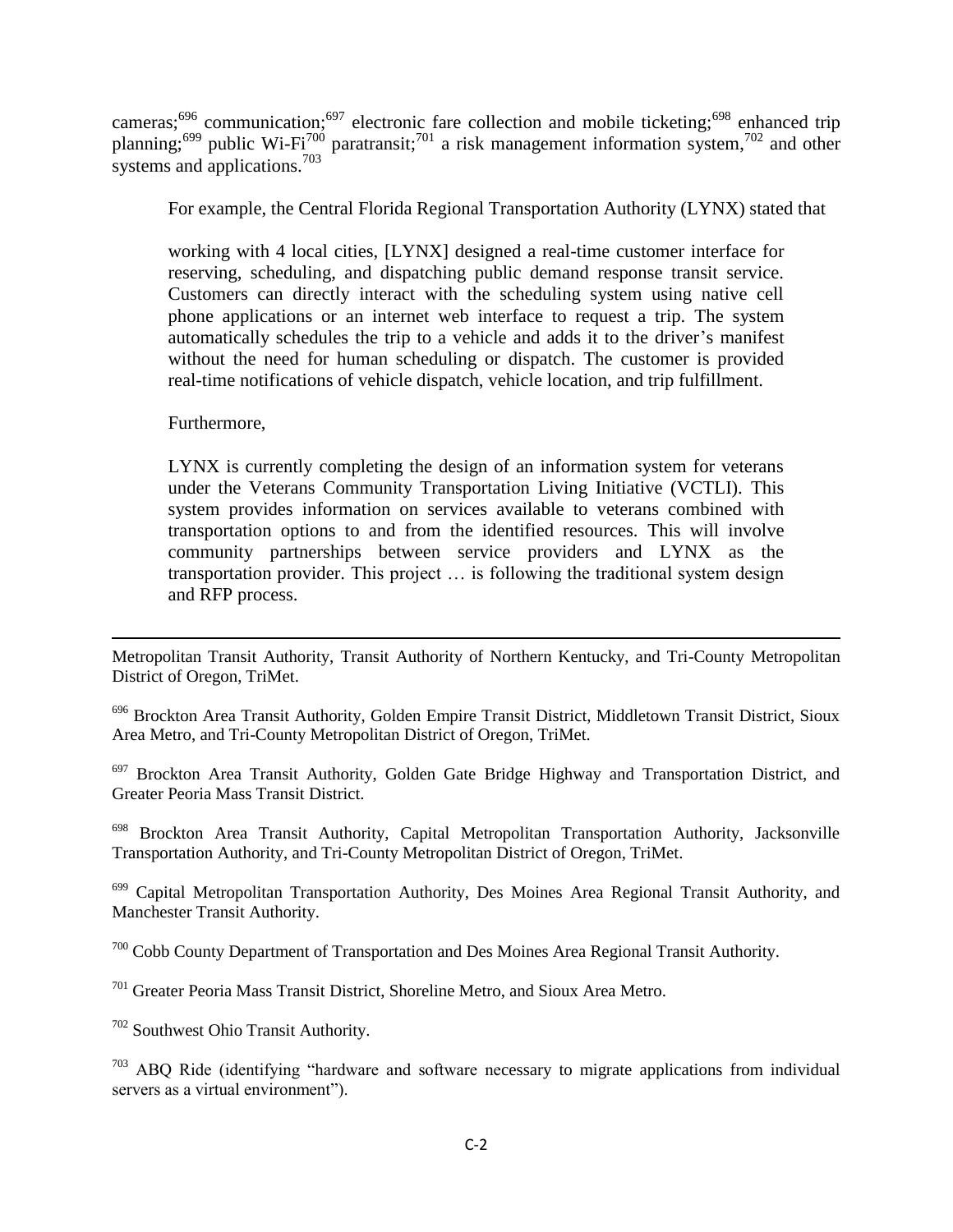The Connecticut Department of Transportation identified transit Intelligent Transportation Systems (ITS) that includes GPS-based automated vehicle location, integration with scheduling and dispatching software, real-time vehicle location reporting, variable message signs, on-board and off-board announcements, and passenger Wi-Fi. The DOT's New Fare Technology System includes new on-board fare collection equipment, ticket vending machines, and smart card system (card readers, back-office sales, and account management functions).

The Fort Worth Transportation Authority's projects include its Enterprise Resource Planning System; all functional human resources (HR); finance, and maintenance-related software; Interactive Voice Response; Real-Time Passenger Information System; Annunciation System for ADA Stops; and Automated People Counting System.

The Greater Cleveland Regional Transit Authority (GCRTA) described seven technology projects that it has had in the last five years. First, GCRTA implemented a public announcement system throughout its primary heavy rail commuter platforms. Announcements may be made remotely to all or selected platform locations. The vendor is Paladin. Second, the Authority replaced its PBX-based phone system with a more robust VOIP, hosted offering. The vendor is Cincinnati Bell Technology Solutions (CBTS), and the service is offered on the Ohio State Terms Schedule. Third, GCRTA implemented DriveCam that assists in the assessment, determination, and improvement of operators' risky driving habits. The vendor is Lytx. Fourth, for operator bid dispatch, GCRTA replaced its Trapeze Midas-BD with a more current offering using Giro's Hastus products. Fifth, the Authority replaced its Multi-Agency Radio Communication System (MARCS) portable and vehicle radios with new MARCS radios. The state of Ohio is the Radio System Operator, and the solution vendor is VASU. Sixth, the Authority implemented Enterprise Report Writer, an end-user reporting and writing solution that allows users to develop reports without information technology intervention from "seeded" (vendor supplied) and custom (internally created by IT) views for all applications that reside on the Oracle database platform. The solution vendor is EiS. Seventh, the Authority implemented a 6-month mobile ticketing pilot, a vendor-hosted application that supports customer fare purchases and presentation of fare via a mobile device for visual inspection. The solution vendor is Passport Inc.

The Louisiana Department of Transportation and Development/Public Transportation (LaDOTD) stated that it

administer grants that provide operating and capital assistance to public and private transportation providers statewide. The Public Transit Section contracted with a consultant to develop a reporting database known as STTARS (Statewide Transit Tracking and Reporting System). STTARS is a web based application utilized by transit providers in the State of Louisiana to schedule rides, track vehicle inventory and maintenance, track ridership data, and [maintain] financial data.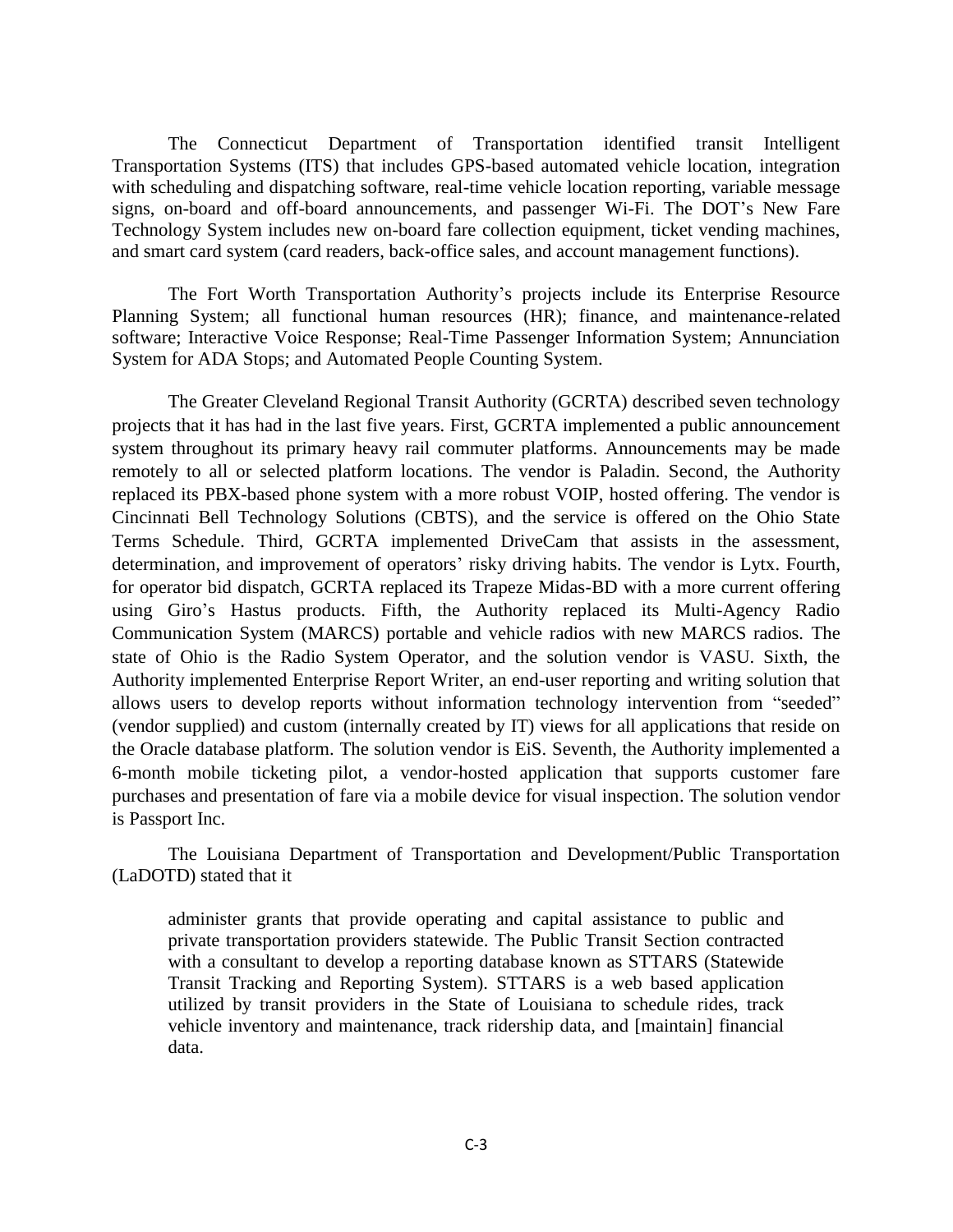The Maryland Transit Administration (MTA) identified three projects. The first project is the Baltimore Metro Detection Project for which MTA designed, procured and installed a chemical detection system for one of its underground Metro stations. The project consisted of several chemical sensors installed throughout the station, monitoring software, and interface of the monitoring software with MTA's existing video management system.

The MTA developed a Bus Unified Systems Architecture project involving the procurement of Intelligent Transportation Systems (ITS) consisting of on-board hardware and a fixed-end CAD/AVL System. The all on-board hardware is to be "unified to a complete package with all interfaces necessary for full operation." The CAD/AVL system is to handle all data gathering from the on-board hardware and provide a robust reporting mechanism that can be used across multiple departments. The fixed-end software is required to interface a number of existing software products already owned by the MTA, including fixed route scheduling software and operational assignment software. Because of bid protests and re-advertising, the MTA described the project as being currently in "active evaluation."

The MTA's third project is for a real-time information system.

The Metropolitan Atlanta Rapid Transit Authority (MARTA) stated that its projects are Microsoft Office 365, a Mobile Ticketing System (MTS), and its Enterprise Resource Planning (ERP) project. Office 365 is a "cloud based solution [that] will reduce MARTA's server, storage, and maintenance costs for the exchange environment and provide disaster recovery capability in case of outages within MARTA's data centers. MARTA's objective with mobile ticketing is "to create a secure regional account-based Mobile Ticketing System for MARTA and its regional partners [to improve] customer experience by providing a secure, quick and easy way to purchase and use tickets and passes through smart devices, which includes, without limitation, the MTS App, MTS Clearinghouse and MTS Back-office."

MARTA's Oracle ERP modules include Oracle Grants used by MARTA's accounting department to track project-level expenditures; Oracle Payroll; and E-Business Suite 2003 Professional User, a collection of Oracle applications used by accounting, purchasing, inventory, human resources, and other departments at MARTA.

Northeast Illinois Regional Commuter Railroad's (Metra) project is for Positive Train Control (PTC), a GPS-based safety system designed to prevent train-to-train collisions and entry into work zones and over-speed derailments.

Milwaukee County Transit System's technology projects are a real-time information and Automated Vehicle Annunciator (AVA) system from Clever Devices; a smart card based electronic fare collection system with an internet portal and electronic fareboxes from Scheidt & Bachmann; and a mobile video surveillance system (MVSS) with associated software from Apollo Video Technologies.

Omnitrans said that it utilized the Systems Applications and Products in Data Processing (SAP) Support Package (SP 40) and ECC EHP 4 that upgraded Solution Manager from 7.0 to 7.1; ECC from EHP4 to EHP6; SRM from 7.0 to 7.03; and BSI TaxFactory from 9.0 to 10.1.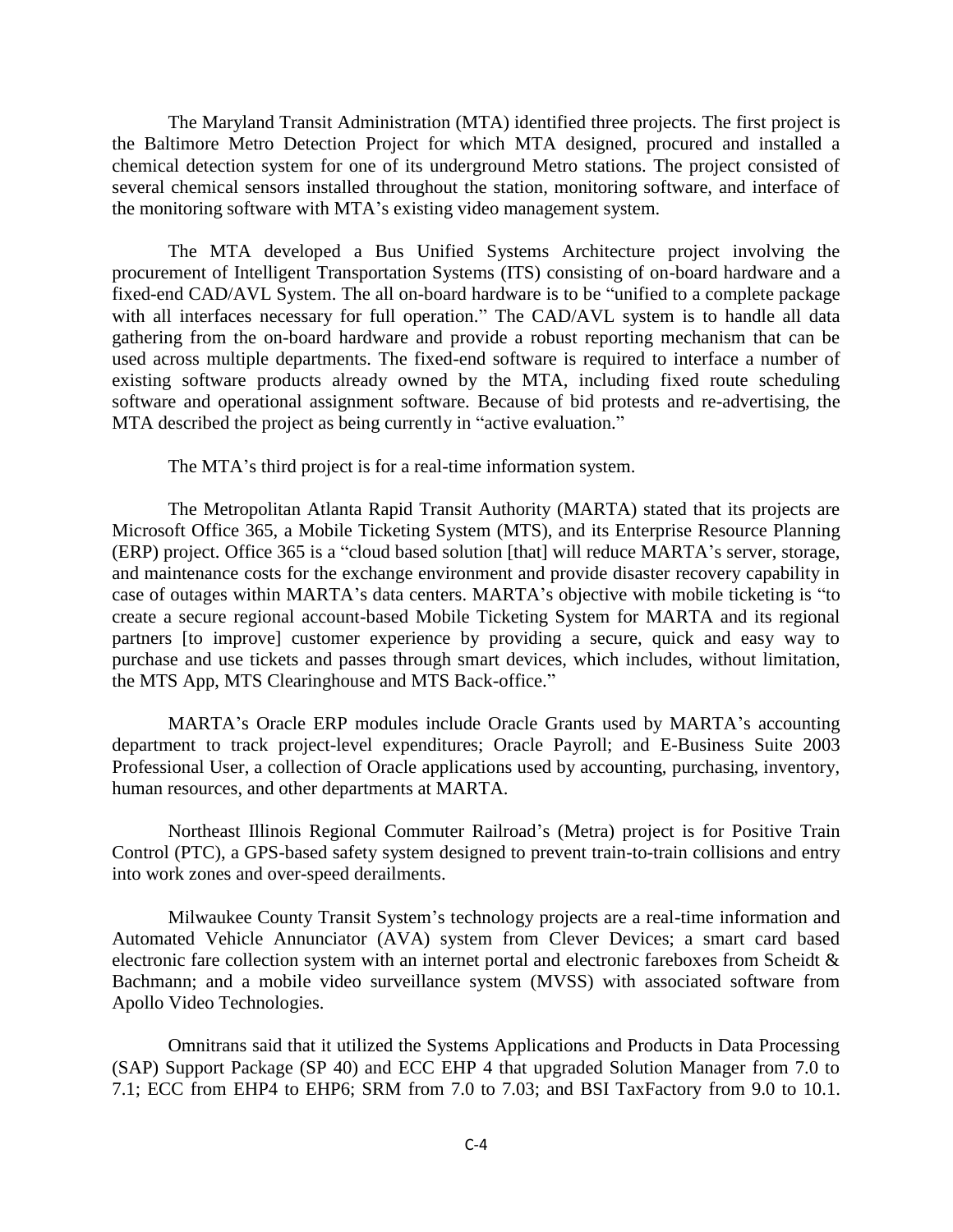Omnitrans also "upgraded its legacy Integrated Vehicle Logic Units (IVLU) Mobile Display Terminal (MDT) equipment with the new VI-IVLA and Touch MDT as part of a Transitmaster hardware and back office equipment upgrade."

In 2014, the San Diego Metropolitan Transit System, referring to its Internet Replacement Project, stated that it developed and published an RFP for a new website that is ADA-compliant, user friendly, and mobile-enabled with a transit planning application.

The Washington Metropolitan Area Transit Authority reported that WMATA has been involved in the design, development and procurement of several significant technology projects that are complete or in development for which it used several procurement methods.

• A new Kronos timekeeping system that will be operational in FY-2017 "to capture payable time" for which WMATA is using an independent contractor for implementation.

• WMATA employees and "staff augmentation resources" are implementing Windchill, a new application that WMATA purchased off-the-shelf.

· WMATA internally developed a Safety Measurement System by using staff augmentation contractors and SharePoint.

· An independent contractor upgraded PeopleSoft 9.1.

· WMATA used an independent contractor for a PeopleSoft HCM upgrade.

· Using staff augmentation resources, WMATA developed funds-management as a "bolt-on" to PeopleSoft to aid in the distribution of funds for managing grants.

· WMATA used an independent contractor to implement Contracts Lifecycle Management.

· WMATA used internal resources and staff augmentation resources to implement Customer Relationship Management.

· An independent contractor installed WMATA's CAD/RMS system.

· An independent contractor from whom WMATA purchased the hardware and services upgraded the Authority's San Storage.

· WMATA procured Juniper switch through a hardware reseller.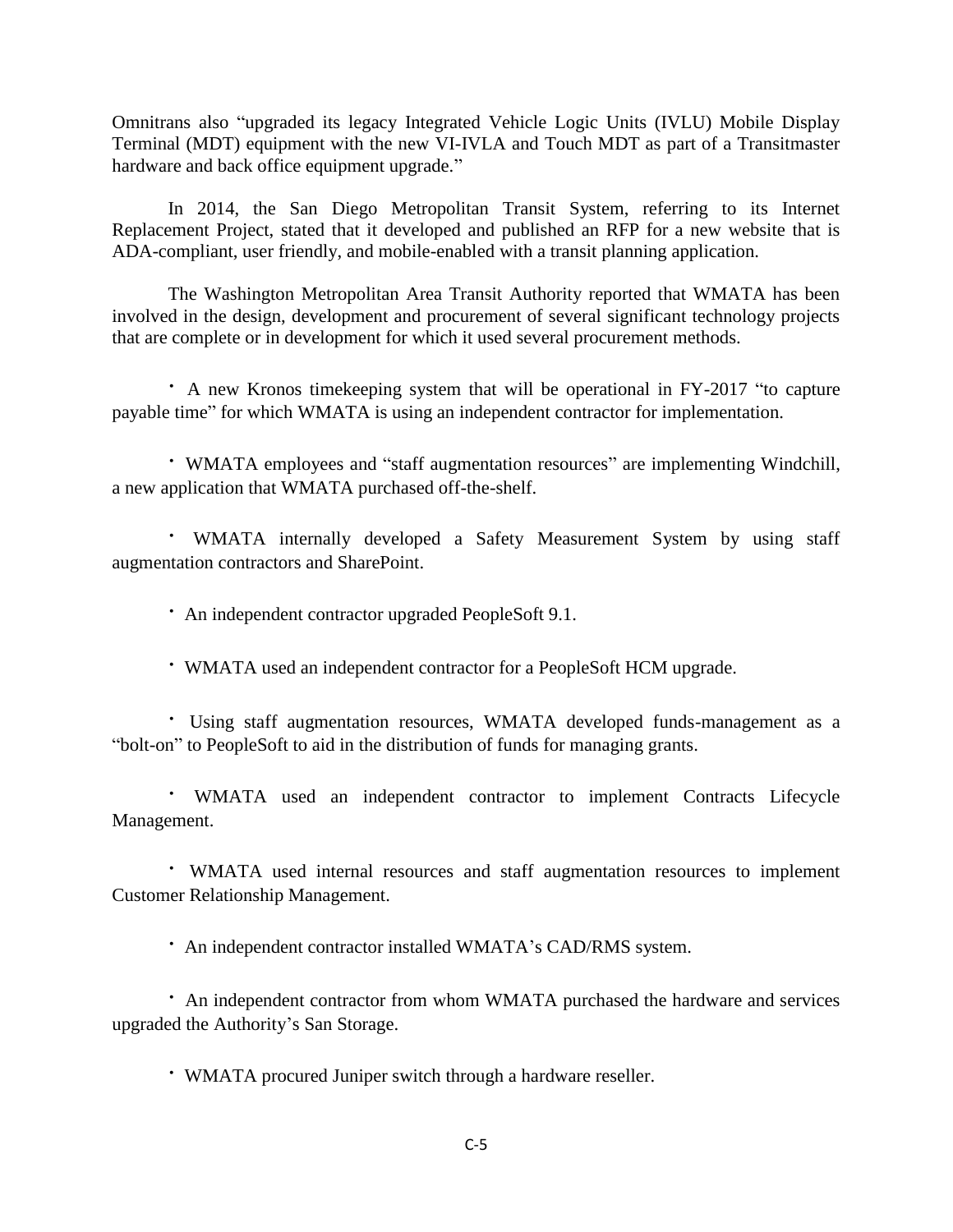3. *For the technology project(s) identified in response to question 2, who designed or developed your agency"s project(s)?*

a) *Your agency"s employees?*

Twenty-one agencies answered that their employees had designed or developed the agency's project(s).<sup>704</sup> Sixteen agencies said that their employees had not done so.<sup>705</sup> Five agencies did not respond to the question.<sup>706</sup>

The Milwaukee County Transit System said that its employees were responsible for its real-time and AVL projects but that it used an independent contractor for is MVSS and farebox projects.<sup>707</sup>

### b) *An independent contractor?*

Twenty-seven agencies responded that they had used an independent contractor,  $708$ whereas ten agencies reported that they had not.<sup>709</sup> Five agencies did not respond to the question.<sup>710</sup>

<sup>705</sup> Antelope Valley Transit Authority, Alameda-Contra Costa Transit District, Brockton Area Transit Authority, Capital Metropolitan Transportation Authority, Connecticut Department of Transportation, Jacksonville Transportation Authority, Louisiana Department of Transportation and Development/Public Transportation, Maryland Transit Administration, Metropolitan Atlanta Rapid Transit Authority, Metropolitan Transit Authority, Rockford Mass Transit District, Shoreline Metro, Sioux Area Metro, Stark Area Regional Transit Authority (SARTA), Southwest Ohio Transit Authority, and Toledo Area Regional Transit Authority.

<sup>706</sup> Go Transit, Greater Cleveland Regional Transit Authority, Middletown Transit District, Norwalk Transit District, and Transit Authority of Northern Kentucky.

<sup>707</sup> *See also*, the transit agencies' responses to question 2.

 $\overline{a}$ <sup>704</sup> ABQ Ride, Central Florida Regional Transportation Authority (LYNX), Cobb County Department of Transportation, Des Moines Area Regional Transit Authority, Fort Worth Transportation Authority, Golden Empire Transit District, Golden Gate Bridge Highway and Transportation District, Greater Peoria Mass Transit District, Los Angeles County Metropolitan Transportation Authority, Manchester Transit Authority, Mass Transportation Authority, Northeast Illinois Regional Commuter Railroad, Milwaukee County Transit System, Omnitrans, Salem-Keizer Transit, Sandag, San Diego Metropolitan Transit System, Topeka Metropolitan Transit Authority, Tri-County Metropolitan District of Oregon, TriMet, Utah Transit Authority, and Washington Metropolitan Area Transit Authority.

<sup>708</sup> Antelope Valley Transit Authority, Central Florida Regional Transportation Authority (LYNX), Des Moines Area Regional Transit Authority, Fort Worth Transportation Authority, Golden Empire Transit District, Golden Gate Bridge Highway and Transportation District, Go Transit, Jacksonville Transportation Authority, Louisiana Department of Transportation and Development/Public Transportation, Maryland Transit Administration, Metropolitan Atlanta Rapid Transit Authority, Mass Transportation Authority, Northeast Illinois Regional Commuter Railroad, Middletown Transit District, Milwaukee County Transit System, Norwalk Transit District, Rockford Mass Transit District, Sandag, San Diego Metropolitan Transit System, Shoreline Metro, Sioux Area Metro, Stark Area Regional Transit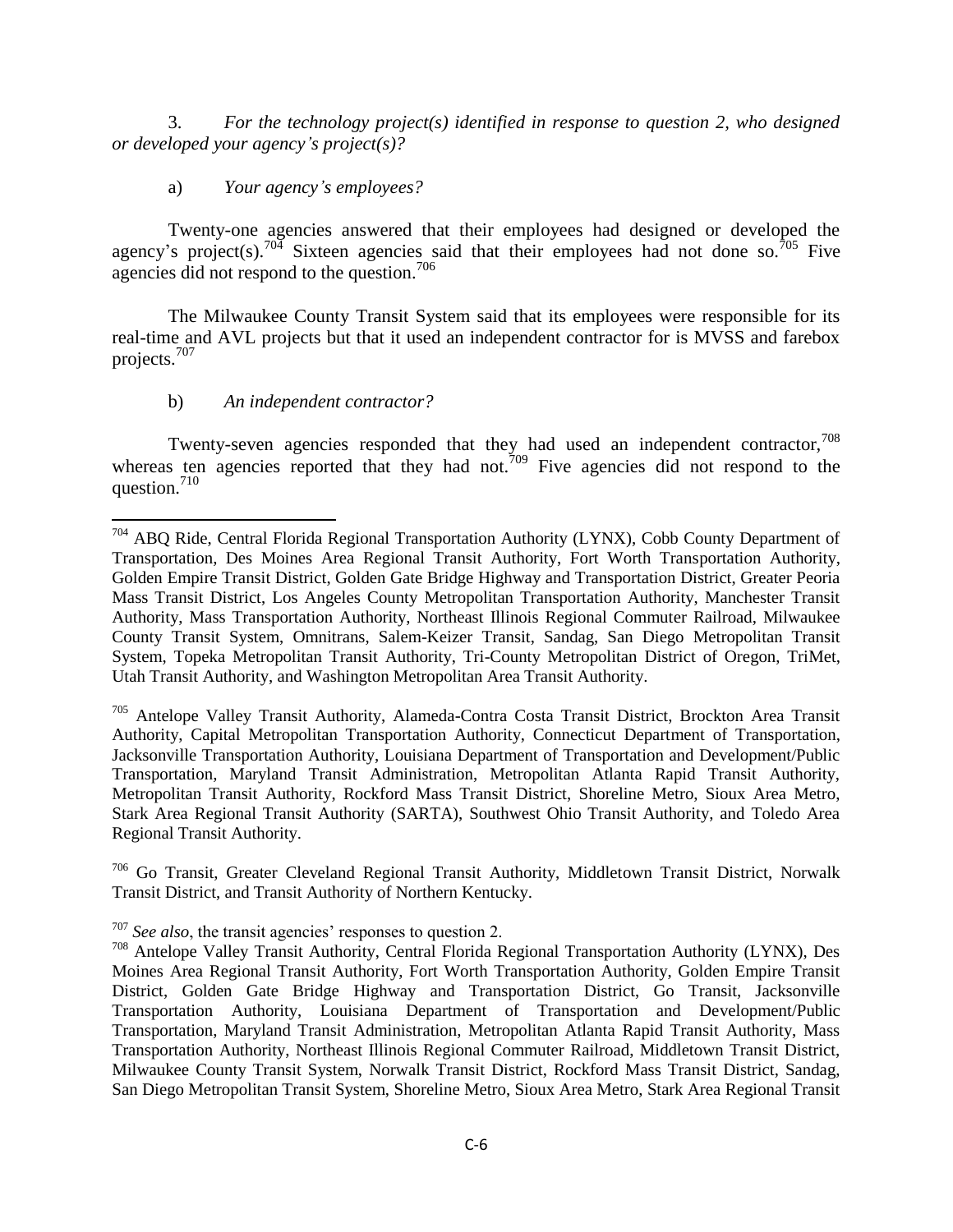The Central Florida Regional Transportation Authority (LYNX) stated that the "concept for real-time demand response service scheduling and dispatch was initially designed by LYNX and local cities," but thereafter the group hired an "independent contractor to follow the design process (Systems Engineering) with LYNX and the cities...."

In regard to subparts (a) and (b), the San Diego Metropolitan Transit System stated that the Statement of Work (SOW) for the RFP for the project that it identified in response to question 2 was written in house by information technology staff. The agency said that the scope of the project required the use of Drupal, an open source platform.

c) *Other?*

l

As for whether another entity or person had been involved, nine agencies responded "Yes,"<sup>711</sup> but fifteen agencies answered "No."<sup>712</sup> Eighteen agencies did not respond to the question. 713

Authority (SARTA), Toledo Area Regional Transit Authority, Topeka Metropolitan Transit Authority, Transit Authority of Northern Kentucky, Tri-County Metropolitan District of Oregon, TriMet, and Washington Metropolitan Area Transit Authority.

<sup>709</sup> Alameda-Contra Costa Transit District, Brockton Area Transit Authority, Capital Metropolitan Transportation Authority, Connecticut Department of Transportation, Greater Peoria Mass Transit District, Los Angeles County Metropolitan Transportation Authority, Manchester Transit Authority, Metropolitan Transit Authority, Omnitrans, and Southwest Ohio Transit Authority.

<sup>710</sup> ABQ Ride, Cobb County Department of Transportation, Greater Cleveland Regional Transit Authority, Salem-Keizer Transit, and Utah Transit Authority.

<sup>711</sup> ABQ Ride, Alameda-Contra Costa Transit District, Capital Metropolitan Transportation Authority, Central Florida Regional Transportation Authority (LYNX), Connecticut Department of Transportation (identifying the use of a "consultant" under the category of "other"), Golden Empire Transit District, Manchester Transit Authority, Southwest Ohio Transit Authority, and Washington Metropolitan Area Transit Authority.

<sup>712</sup> Antelope Valley Transit Authority, Fort Worth Transportation Authority, Jacksonville Transportation Authority, Los Angeles County Metropolitan Transportation Authority, Louisiana Department of Transportation and Development/Public Transportation, Maryland Transit Administration, Metropolitan Atlanta Rapid Transit Authority, Northeast Illinois Regional Commuter Railroad, Milwaukee County Transit System, Metropolitan Transit Authority, Rockford Mass Transit District, Sandag, San Diego Metropolitan Transit System, Shoreline Metro, and Toledo Area Regional Transit Authority.

<sup>713</sup> Brockton Area Transit Authority, Cobb County Department of Transportation, Des Moines Area Regional Transit Authority, Golden Gate Bridge Highway and Transportation District, Go Transit, Greater Cleveland Regional Transit Authority, Greater Peoria Mass Transit District, Mass Transportation Authority, Middletown Transit District, Norwalk Transit District, Omnitrans, Salem-Keizer Transit, Sioux Area Metro, Stark Area Regional Transit Authority (SARTA), Topeka Metropolitan Transit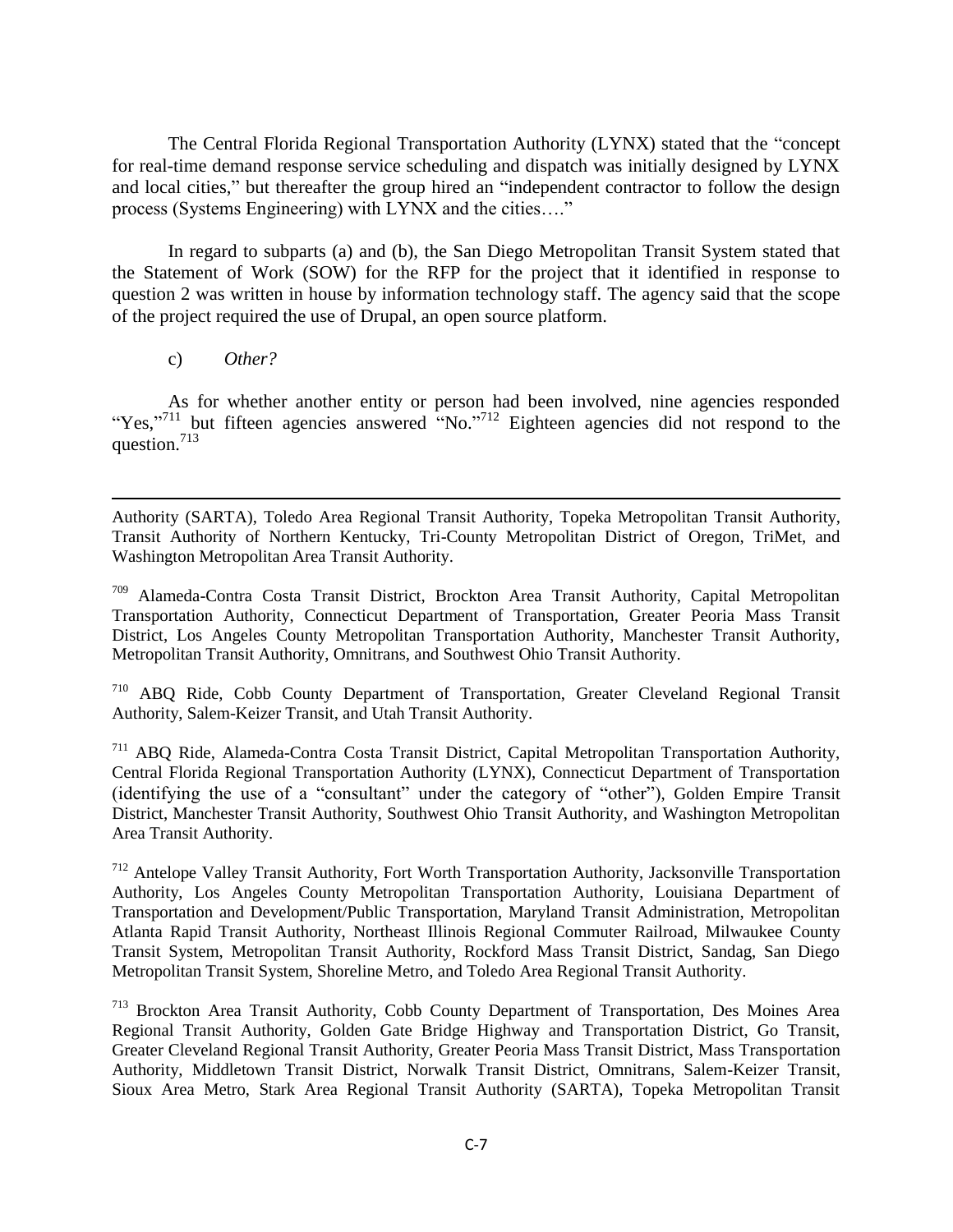4. *If your agency entered into a contract with an independent contractor for the technology project(s) identified in response to question 2 did your agency at the conclusion of the project(s):*

### a) *Hold all rights in the technology?*

As for whether any agencies hold all rights in the technology that have procured in the past five years, nine agencies reported that they do,  $714$  but twenty-three agencies said that they do not.<sup>715</sup> Ten agencies did not respond to the question.<sup>716</sup>

The San Diego Metropolitan Transit System (MTS) reported that "the vendor developed and delivered the project as requested and [that] MTS owns all rights to the platform. There are no licensing issues as MTS specified the use of open source software."

### b) *Hold limited rights in the technology pursuant to a license or other agreement?*

Twenty agencies reported that pursuant to a license or other agreement they hold limited rights in the technology they acquired.<sup> $717$ </sup> On the other hand, thirteen agencies said that they do not.<sup>718</sup> Nine agencies did not respond to the question.<sup>719</sup>

 $\overline{a}$ Authority, Transit Authority of Northern Kentucky Tri-County Metropolitan District of Oregon, TriMet, and Utah Transit Authority.

<sup>714</sup> ABO Ride (standard EULA with VmWare), Fort Worth Transportation Authority, Golden Gate Bridge Highway and Transportation District, Louisiana Department of Transportation and Development/Public Transportation, Manchester Transit Authority, San Diego Metropolitan Transit System, Topeka Metropolitan Transit Authority, Tri-County Metropolitan District of Oregon, TriMet, and Utah Transit Authority.

<sup>715</sup> Antelope Valley Transit Authority, Central Florida Regional Transportation Authority (LYNX), Des Moines Area Regional Transit Authority, Golden Empire Transit District, Greater Peoria Mass Transit District, Jacksonville Transportation Authority, Los Angeles County Metropolitan Transportation Authority, Maryland Transit Administration, Metropolitan Atlanta Rapid Transit Authority, Mass Transportation Authority, Northeast Illinois Regional Commuter Railroad, Middletown Transit District, Milwaukee County Transit System, Metropolitan Transit Authority, Omnitrans, Rockford Mass Transit District, Sandag, Shoreline Metro, Sioux Area Metro, Stark Area Regional Transit Authority (SARTA), Southwest Ohio Transit Authority, Toledo Area Regional Transit Authority, and Washington Metropolitan Area Transit Authority.

<sup>716</sup> Alameda-Contra Costa Transit District, Brockton Area Transit Authority, Capital Metropolitan Transportation Authority, Cobb County Department of Transportation, Connecticut Department of Transportation, Go Transit, Greater Cleveland Regional Transit Authority, Norwalk Transit District, Salem-Keizer Transit, and Transit Authority of Northern Kentucky.

<sup>717</sup> Brockton Area Transit Authority, Des Moines Area Regional Transit Authority, Fort Worth Transportation Authority, Golden Empire Transit District, Go Transit, Los Angeles County Metropolitan Transportation Authority, Manchester Transit Authority, Maryland Transit Administration, Metropolitan Atlanta Rapid Transit Authority, Northeast Illinois Regional Commuter Railroad, Milwaukee County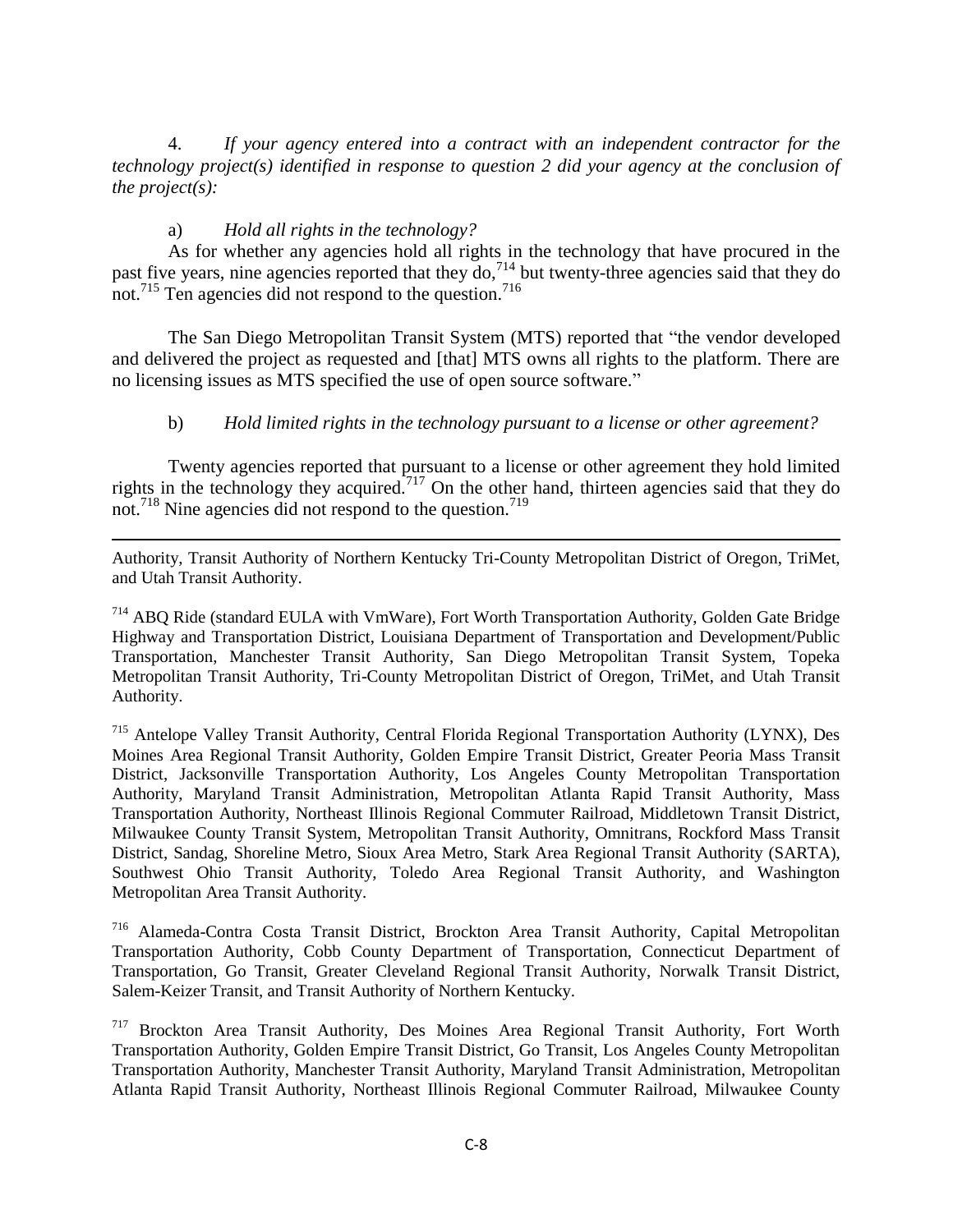For example, the Greater Cleveland Regional Transit Authority reported that it holds limited rights pursuant to a license or other agreement for the seven projects that it described in response to question 2.

In regard to question 4(b), the Maryland Transit Administration referred to its standard contract and provided a copy of its General Provisions and Supplementary General Provisions. *See* Appendix D.

c) *Hold limited rights in the technology pursuant to an agreement other than a purchase agreement, license, or assignment?*

Only two agencies answered "Yes" to subpart (c).<sup>720</sup> Twenty-six agencies answered "No."<sup>721</sup> Fourteen agencies did not respond to the question.<sup>722</sup>

 $\overline{\phantom{a}}$ 

Transit System, Norwalk Transit District, Rockford Mass Transit District, Sandag, Shoreline Metro, Stark Area Regional Transit Authority (SARTA), Transit Authority of Northern Kentucky Tri-County Metropolitan District of Oregon, TriMet, Utah Transit Authority, and Washington Metropolitan Area Transit Authority.

<sup>718</sup> ABO Ride, Antelope Valley Transit Authority, Central Florida Regional Transportation Authority (LYNX), Greater Peoria Mass Transit District, Jacksonville Transportation Authority, Louisiana Department of Transportation and Development/Public Transportation, Mass Transportation Authority, Middletown Transit District, Metropolitan Transit Authority, Omnitrans, Sioux Area Metro, Southwest Ohio Transit Authority, and Toledo Area Regional Transit Authority.

<sup>719</sup> Alameda-Contra Costa Transit District, Capital Metropolitan Transportation Authority, Cobb County Department of Transportation, Connecticut Department of Transportation, Golden Gate Bridge Highway and Transportation District, Greater Cleveland Regional Transit Authority, Salem-Keizer Transit, San Diego Metropolitan Transit System, and Topeka Metropolitan Transit Authority.

 $720$  Central Florida Regional Transportation Authority (LYNX) and Stark Area Regional Transit Authority (SARTA).

<sup>721</sup> ABQ Ride, Antelope Valley Transit Authority, Brockton Area Transit Authority, Des Moines Area Regional Transit Authority, Fort Worth Transportation Authority, Golden Empire Transit District, Greater Peoria Mass Transit District, Jacksonville Transportation Authority, Los Angeles County Metropolitan Transportation Authority, Louisiana Department of Transportation and Development/Public Transportation, Manchester Transit Authority, Maryland Transit Administration, Metropolitan Atlanta Rapid Transit Authority, Mass Transportation Authority, Northeast Illinois Regional Commuter Railroad, Middletown Transit District, Milwaukee County Transit System, Metropolitan Transit Authority, Omnitrans, Rockford Mass Transit District, Sandag, Shoreline Metro, Sioux Area Metro, Southwest Ohio Transit Authority, Toledo Area Regional Transit Authority, and Washington Metropolitan Area Transit Authority.

<sup>722</sup> Alameda-Contra Costa Transit District, Capital Metropolitan Transportation Authority, Cobb County Department of Transportation, Connecticut Department of Transportation, Golden Gate Bridge Highway and Transportation District, Go Transit, Greater Cleveland Regional Transit Authority, Norwalk Transit District, Salem-Keizer Transit, San Diego Metropolitan Transit System, Topeka Metropolitan Transit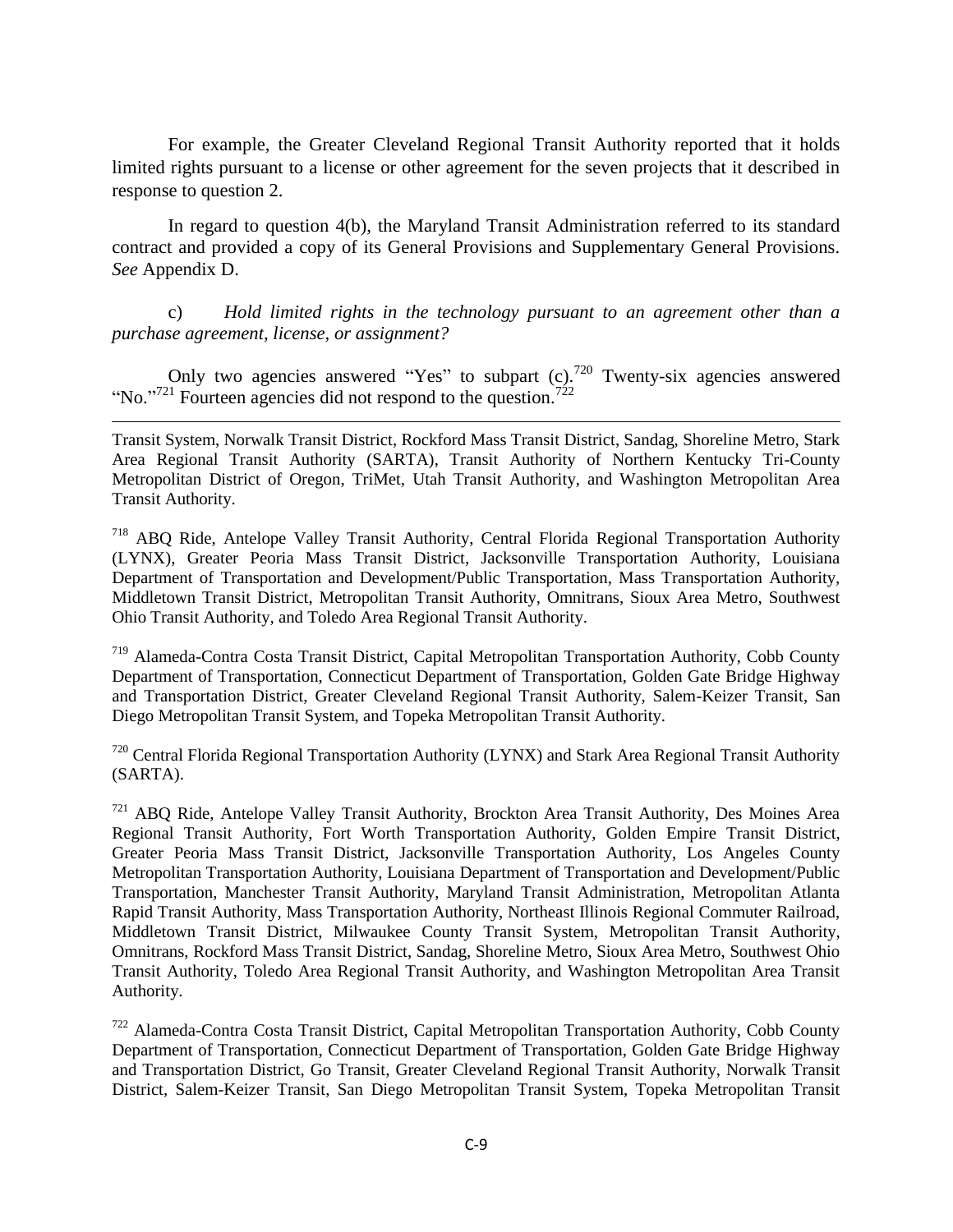*If your agency"s answer is "Yes" to question 4(a), (b), and/or (c), please provide a copy of or a link to any agreement, license, or assignment, including any terms and conditions that were part of the parties" contractual relationship.*

Many agencies provided copies of their technology agreements and other documentation.<sup>723</sup> *See* Appendix D.

The Central Florida Regional Transportation Authority (LYNX) stated that it used federal funds to assist in the development of the technology described in its response to question 2. LYNX and a consortium of four cities have a perpetual license to the use of the hosted software. At the termination of any hosting contract, LYNX will own the software as updated. The vendor retains the right to market and sell the software to others.

The Louisiana Department of Transportation and Development/Public Transportation (LaDOTD) stated that the software that it described in response to question 2 "does not have an agreement or license. LaDOTD owns the STTARS software. The application resides on LaDOTD's Public Transportation website and follows LaDOTD IT standards."

5. *For your agency"s technology project(s) identified in response to question 2 did your agency"s contract specify the use of:*

a) *Off-the-shelf software?*

 $\overline{a}$ 

Twenty-seven agencies reported that they specified the use of off-the-shelf software.<sup>724</sup> Twelve reported that they did not.<sup>725</sup> Three agencies did not respond to the question.<sup>726</sup>

Authority, Transit Authority of Northern Kentucky Tri-County Metropolitan District of Oregon, TriMet, and Utah Transit Authority.

<sup>723</sup> *See also*, for the Connecticut Department of Transportation, [http://www.biznet.ct.gov/SCP\\_Search/ContractDetail.aspx?ID=12942](http://www.biznet.ct.gov/SCP_Search/ContractDetail.aspx?ID=12942) (last accessed Feb. 24, 2017).

<sup>724</sup> ABQ Ride, Antelope Valley Transit Authority, Alameda-Contra Costa Transit District, Brockton Area Transit Authority, Central Florida Regional Transportation Authority (LYNX), Cobb County Department of Transportation, Connecticut Department of Transportation, Des Moines Area Regional Transit Authority, Fort Worth Transportation Authority, Golden Gate Bridge Highway and Transportation District, Jacksonville Transportation Authority, Los Angeles County Metropolitan Transportation Authority, Maryland Transit Administration, Metropolitan Atlanta Rapid Transit Authority, Mass Transportation Authority, Northeast Illinois Regional Commuter Railroad, Metropolitan Transit Authority, Omnitrans, Salem-Keizer Transit, Sandag, Sioux Area Metro, Southwest Ohio Transit Authority, Topeka Metropolitan Transit Authority, Tri-County Metropolitan District of Oregon, TriMet, Utah Transit Authority, and Washington Metropolitan Area Transit Authority.

 $725$  Capital Metropolitan Transportation Authority, Golden Empire Transit District, Go Transit, Greater Cleveland Regional Transit Authority, Greater Peoria Mass Transit District, Louisiana Department of Transportation and Development/Public Transportation, Manchester Transit Authority, Middletown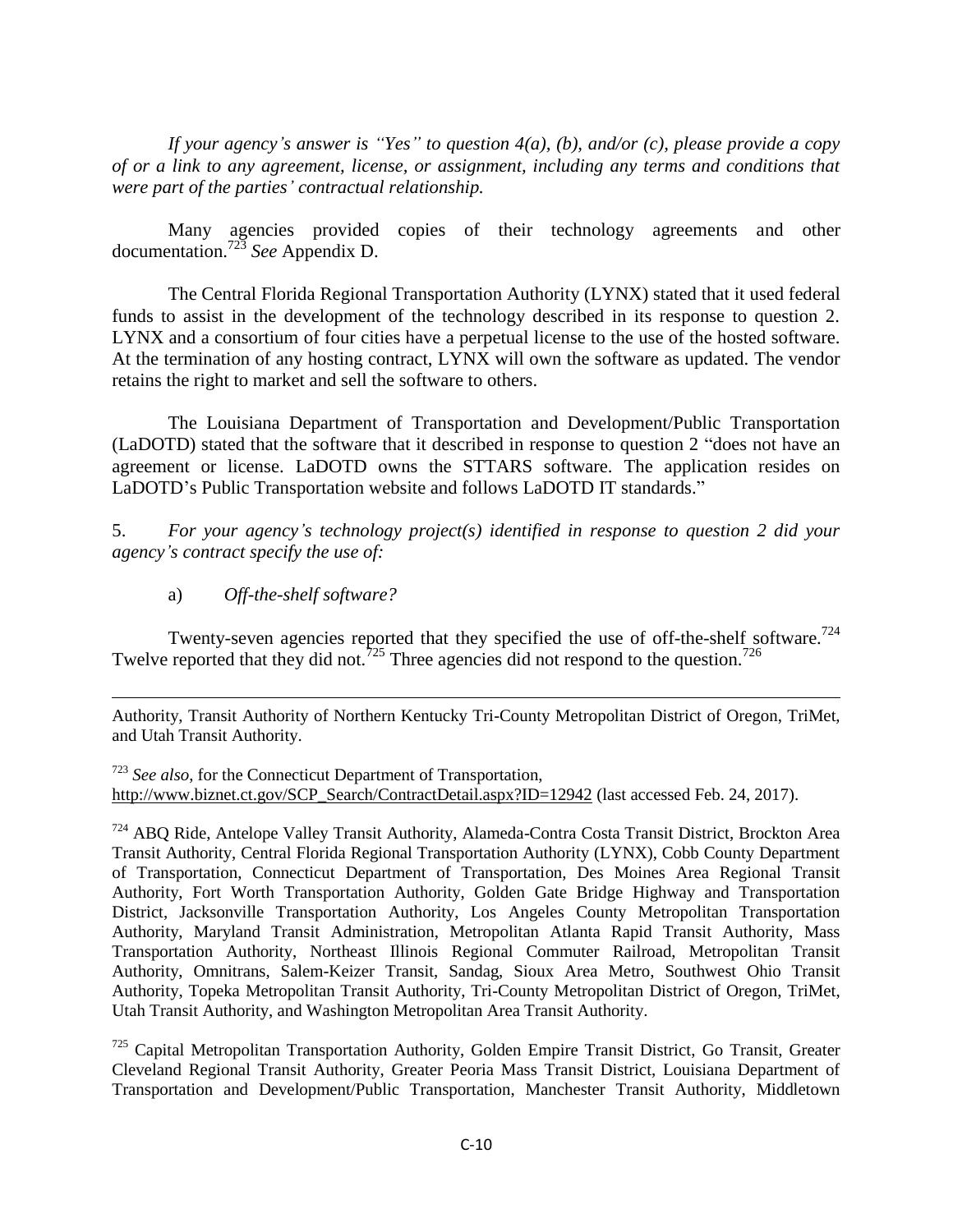### b) *Open source software?*

Twelve agencies said that they specified open source software.<sup>727</sup> Twenty-five agencies did not.<sup>728</sup> Five agencies did not respond to the question.<sup>729</sup>

The Central Florida Regional Transportation Authority (LYNX) said that the scope of one of its projects was that "[t]he system shall be open source and aggregate existing technologies as much as possible.' Off-the-shelf software was not required but encouraged to the degree possible with the understanding that the project had not been deployed elsewhere so [that it] would not be available in its entirety as off-the-shelf" software.

### c) *Custom-built or customized software?*

Twenty-three agencies reported that they specified custom-built or customized software.<sup>730</sup> However, eighteen agencies said that they had not.<sup>731</sup> Two agencies did not respond to the question.<sup>732</sup>

 $\overline{\phantom{a}}$ Transit District, Milwaukee County Transit System, Rockford Mass Transit District, Shoreline Metro, Stark Area Regional Transit Authority (SARTA), and Toledo Area Regional Transit Authority.

<sup>726</sup> Norwalk Transit District, San Diego Metropolitan Transit System, and Transit Authority of Northern Kentucky.

<sup>727</sup> Brockton Area Transit Authority, Central Florida Regional Transportation Authority (LYNX), Cobb County Department of Transportation, Connecticut Department of Transportation, Fort Worth Transportation Authority, Greater Cleveland Regional Transit Authority, Northeast Illinois Regional Commuter Railroad, Sandag, San Diego Metropolitan Transit System, Tri-County Metropolitan District of Oregon, TriMet, Utah Transit Authority, Washington Metropolitan Area Transit Authority.

 $728$  ABO Ride, Antelope Valley Transit Authority (stating that inductive charging was first of its kind). Alameda-Contra Costa Transit District, Capital Metropolitan Transportation Authority, Des Moines Area Regional Transit Authority, Golden Empire Transit District, Golden Gate Bridge Highway and Transportation District, Go Transit, Greater Peoria Mass Transit District, Jacksonville Transportation Authority, Los Angeles County Metropolitan Transportation Authority, Louisiana Department of Transportation and Development/Public Transportation, Manchester Transit Authority, Maryland Transit Administration, Metropolitan Atlanta Rapid Transit Authority, Mass Transportation Authority, Milwaukee County Transit System, Metropolitan Transit Authority, Omnitrans, Rockford Mass Transit District, Shoreline Metro, Sioux Area Metro, Stark Area Regional Transit Authority (SARTA), Southwest Ohio Transit Authority, and Toledo Area Regional Transit Authority.

<sup>729</sup> Middletown Transit District, Norwalk Transit District, Salem-Keizer Transit, Topeka Metropolitan Transit Authority, and Transit Authority of Northern Kentucky.

<sup>730</sup> Antelope Valley Transit Authority, Brockton Area Transit Authority, Capital Metropolitan Transportation Authority, Fort Worth Transportation Authority, Golden Empire Transit District, Go Transit, Greater Cleveland Regional Transit Authority, Jacksonville Transportation Authority, Manchester Transit Authority, Mass Transportation Authority, Northeast Illinois Regional Commuter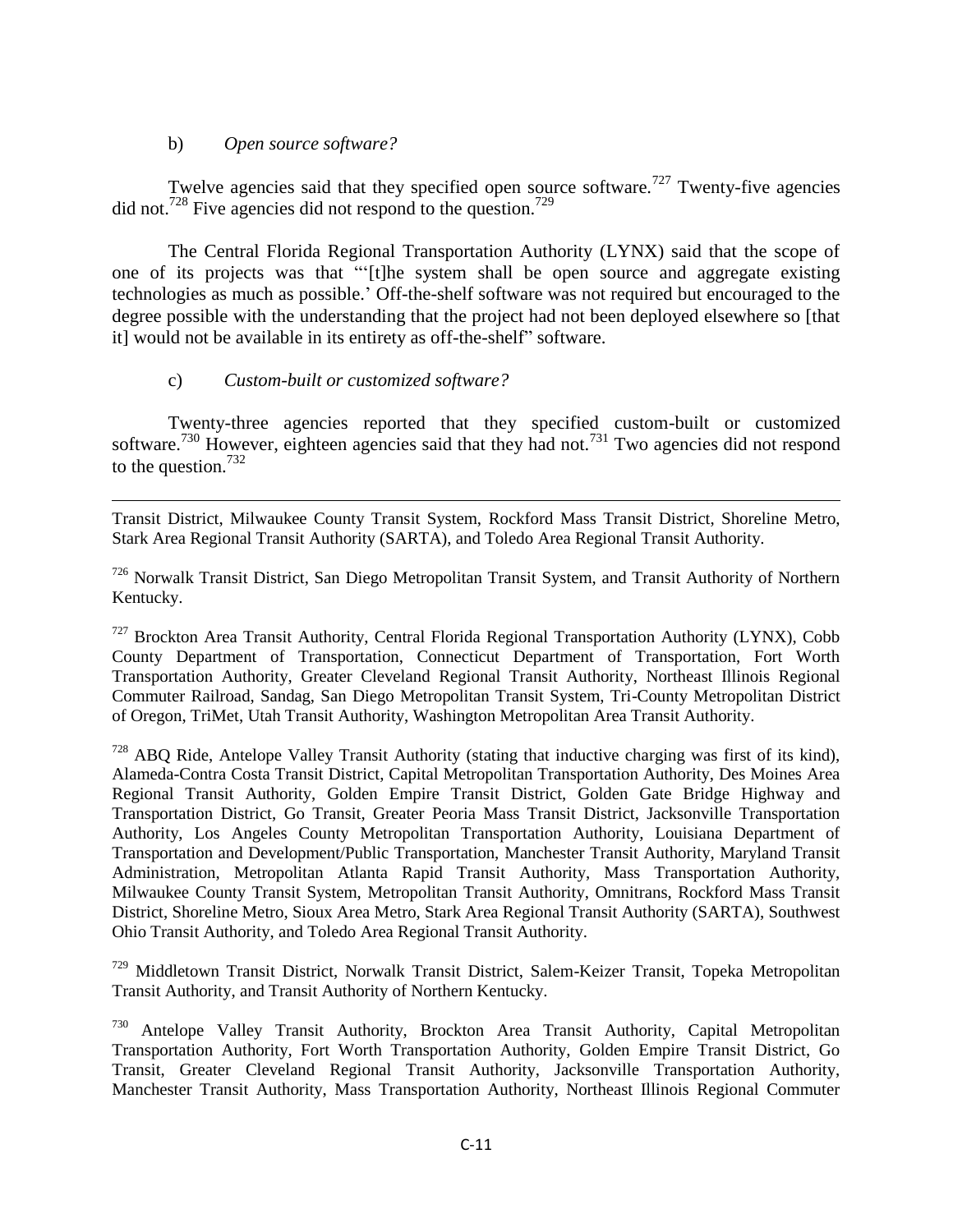Some agencies reported using more than one kind of software. For example, the Greater Cleveland Regional Transit Authority reported that it used off-the-shelf software for six of its seven projects (phone system replacement, DriveCam, transit police radio replacement, enterprise report writer, and mobile ticketing); that it used both off-the-shelf and custom or customized software for its operator bid dispatch project; and that it used custom or customized software for its public announcement system.

6. *For any of your agency"s technology project(s) identified in response to question 2 what method of contracting was used for project-delivery:*

### a) *A traditional design-bid-build contract?*

 $\overline{\phantom{a}}$ 

Twenty-three agencies reported using a traditional design-bid-build contract for their technology projects.<sup>733</sup> Fifteen said that they had not.<sup>734</sup> Four agencies did not respond to the question.<sup>7</sup>

Railroad, Middletown Transit District, Metropolitan Transit Authority, Norwalk Transit District, Rockford Mass Transit District, San Diego Metropolitan Transit System, Shoreline Metro, Toledo Area Regional Transit Authority, Transit Authority of Northern Kentucky Tri-County Metropolitan District of Oregon, TriMet, Utah Transit Authority, and Washington Metropolitan Area Transit Authority.

<sup>731</sup> ABQ Ride, Alameda-Contra Costa Transit District, Central Florida Regional Transportation Authority (LYNX), Cobb County Department of Transportation, Connecticut Department of Transportation, Des Moines Area Regional Transit Authority, Golden Gate Bridge Highway and Transportation District, Greater Peoria Mass Transit District, Los Angeles County Metropolitan Transportation Authority, Louisiana Department of Transportation and Development/Public Transportation, Maryland Transit Administration, Metropolitan Atlanta Rapid Transit Authority, Milwaukee County Transit System, Omnitrans, Sandag, Sioux Area Metro, Stark Area Regional Transit Authority (SARTA), and Southwest Ohio Transit Authority.

<sup>732</sup> Salem-Keizer Transit and Topeka Metropolitan Transit Authority.

<sup>733</sup> Antelope Valley Transit Authority, Cobb County Department of Transportation, Connecticut Department of Transportation, Des Moines Area Regional Transit Authority, Fort Worth Transportation Authority, Golden Empire Transit District, Golden Gate Bridge Highway and Transportation District, Go Transit, Greater Cleveland Regional Transit Authority, Manchester Transit Authority, Maryland Transit Administration, Middletown Transit District, Milwaukee County Transit System, Metropolitan Transit Authority, Norwalk Transit District, Omnitrans, Sandag, San Diego Metropolitan Transit System, Shoreline Metro, Sioux Area Metro, Toledo Area Regional Transit Authority, Transit Authority of Northern Kentucky and Tri-County Metropolitan District of Oregon, TriMet.

<sup>734</sup> ABQ Ride, Alameda-Contra Costa Transit District, Brockton Area Transit Authority, Capital Metropolitan Transportation Authority, Greater Peoria Mass Transit District, Jacksonville Transportation Authority, Los Angeles County Metropolitan Transportation Authority, Louisiana Department of Transportation and Development/Public Transportation, Metropolitan Atlanta Rapid Transit Authority, Mass Transportation Authority, Northeast Illinois Regional Commuter Railroad, Rockford Mass Transit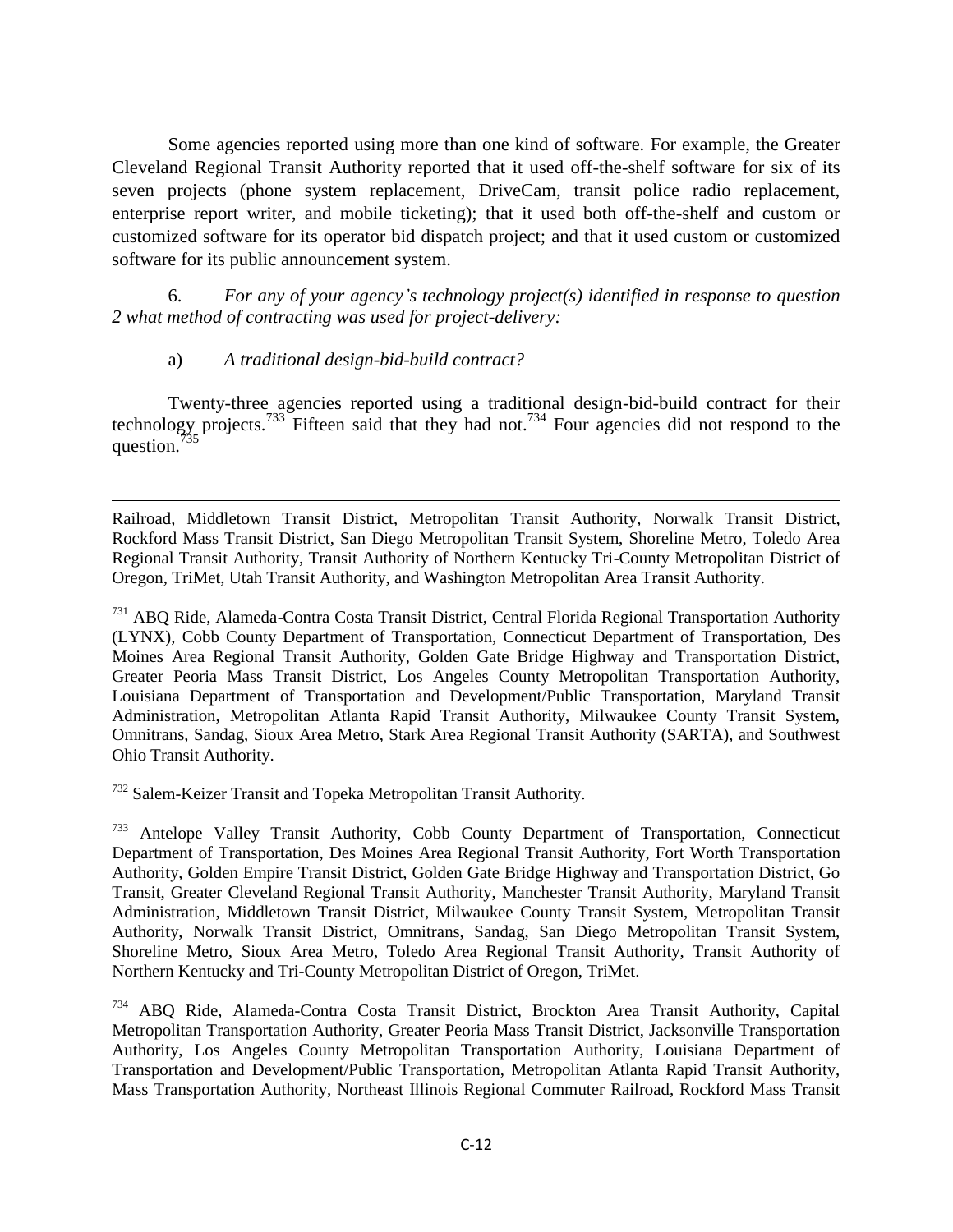#### b) *A design-build or another form of alternative method of contracting?*

Nine agencies said that they had used design-build or other alternative form of contracting.<sup>736</sup> Twenty-four said that they had not.<sup>737</sup> Nine agencies did not respond to the question.<sup>738</sup>

The Central Florida Regional Transportation Authority (LYNX) stated that:

LYNX used a process in which the project was designed with consultant help, then bid using a proof-of-concept RFP method. The vendor(s) submitted proposals, with the ranked vendor(s) required to deploy the solution at their cost to prove that the solution worked in a test service. It was required to be operational in a test mode for eight weeks during which time it was tested by selection committee members. The selection committee then chose the successful bidder after the successful completion of the demonstration system in service. If the vendor(s) were rejected the procurement process would cease without cost to the Authority (full risk on the vendor(s)). The contractual relationship was negotiated and executed after the above process.

 $\overline{\phantom{a}}$ District, Stark Area Regional Transit Authority (SARTA), Southwest Ohio Transit Authority, and Utah Transit Authority.

<sup>735</sup> Central Florida Regional Transportation Authority (LYNX), Salem-Keizer Transit, Topeka Metropolitan Transit Authority, Washington Metropolitan Area Transit Authority.

<sup>&</sup>lt;sup>736</sup> Antelope Valley Transit Authority (inductive charging), Capital Metropolitan Transportation Authority, Central Florida Regional Transportation Authority (LYNX), Des Moines Area Regional Transit Authority, Greater Peoria Mass Transit District, Metropolitan Atlanta Rapid Transit Authority, Rockford Mass Transit District, Sandag and Washington Metropolitan Area Transit Authority.

<sup>737</sup> ABQ Ride, Alameda-Contra Costa Transit District, Brockton Area Transit Authority, Cobb County Department of Transportation, Connecticut Department of Transportation, Fort Worth Transportation Authority, Golden Empire Transit District, Golden Gate Bridge Highway and Transportation District, Jacksonville Transportation Authority, Los Angeles County Metropolitan Transportation Authority, Louisiana Department of Transportation and Development/Public Transportation, Manchester Transit Authority, Maryland Transit Administration, Mass Transportation Authority, Northeast Illinois Regional Commuter Railroad, Milwaukee County Transit System, Metropolitan Transit Authority, Omnitrans, Shoreline Metro, Sioux Area Metro, Stark Area Regional Transit Authority (SARTA), Southwest Ohio Transit Authority, Toledo Area Regional Transit Authority, and Utah Transit Authority.

<sup>738</sup> Go Transit, Greater Cleveland Regional Transit Authority, Middletown Transit District, Norwalk Transit District, Salem-Keizer Transit, San Diego Metropolitan Transit System, Topeka Metropolitan Transit Authority, Transit Authority of Northern Kentucky and Tri-County Metropolitan District of Oregon, TriMet.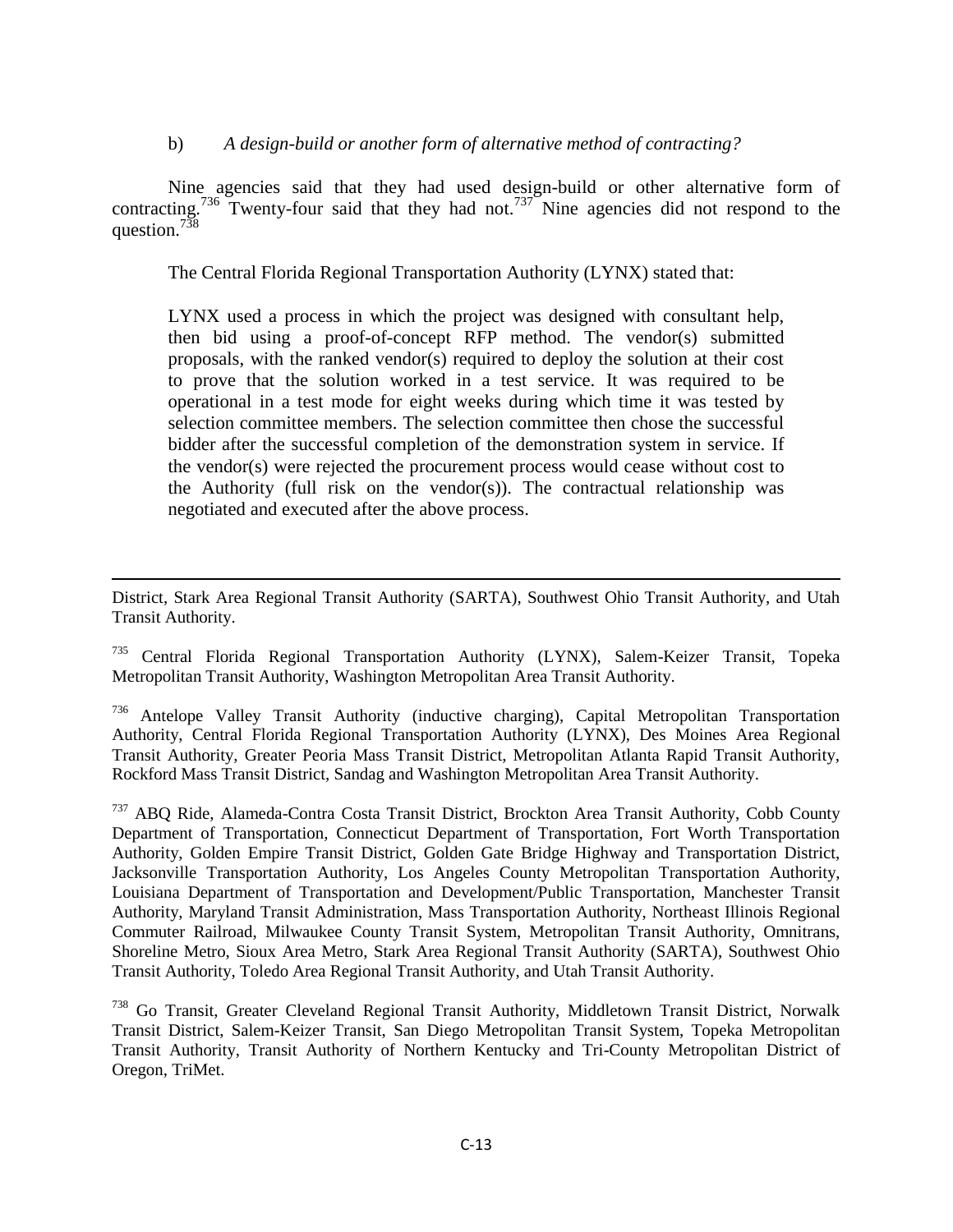The Greater Cleveland Regional Transit Authority reported that it used a traditional design-bid-build contract for six of its seven projects described in response to question 2 (public announcement system, phone system replacement, DriveCam, transit police radio replacement, enterprise report writer, and operator bid dispatch), but the mobile ticketing project was a pilot project.

*In regard to question 6(a) and/or (b), please provide details and a copy of or a link to the agreements, including any terms and conditions and other documents that are part of the parties" contractual relationship.*

Numerous transit agencies provided copies of their agreements, terms and conditions, and other documents. *See* Appendix D. The Alameda-Contra Costa Transit District provided a link to a RFI and its contract with Clever Devices, [http://www.actransit.org/acpronet/request-for](http://www.actransit.org/acpronet/request-for-information-for-cadavl-implementation/)[information-for-cadavl-implementation/](http://www.actransit.org/acpronet/request-for-information-for-cadavl-implementation/) (last accessed Nov. 4, 2016), as well as a link to the staff report requesting authorization for the award of the contract, [http://www.actransit.org/wp](http://www.actransit.org/wp-content/uploads/board_memos/13-326b%20CAD-AVL%20Contract.pdf)[content/uploads/board\\_memos/13-326b%20CAD-AVL%20Contract.pdf](http://www.actransit.org/wp-content/uploads/board_memos/13-326b%20CAD-AVL%20Contract.pdf) (last accessed Nov. 4, 2016).

The Fort Worth Transportation Authority stated that because some projects are proprietary the agency could not share details of projects that were still in the design/ build/bid stage.

Salem-Keizer Transit stated that for Google Apps the agency analyzed the costs of upgrading its exchange server hardware, software, and licensing. "We also factored in some training and labor costs of the Network Administrator. We compared these costs to Google Apps. The costs were lower to use Google Apps. Plus, we would gain additional features such as ‗Google Vault,' a method of storing all email for records retention….‖

Salem-Keizer said that no procurement was required for its EFC project that the agency described in response to question 2. "Our vehicles already had been using the fare boxes for many years. The card readers were never implemented and were stored in the boxes. We only needed to purchase the fare media, install the card readers, and prepare the public for implementation."

7. *Did your agency"s technology project(s) identified in response to question 2, whether as part of the technology contract or as a separate contract, include:*

a) *Maintenance and support?*

Thirty-six transit agencies answered "Yes" to the question.<sup>739</sup> Three agencies answered "No."<sup>740</sup> Three did not respond to the question.<sup>741</sup>

<sup>739</sup> ABQ Ride (standard HW/SW maintenance agreements with Lenovo (servers) and VmWare (software)), Antelope Valley Transit Authority, Alameda-Contra Costa Transit District, Brockton Area Transit Authority, Capital Metropolitan Transportation Authority, Central Florida Regional Transportation Authority (LYNX), Cobb County Department of Transportation, Connecticut Department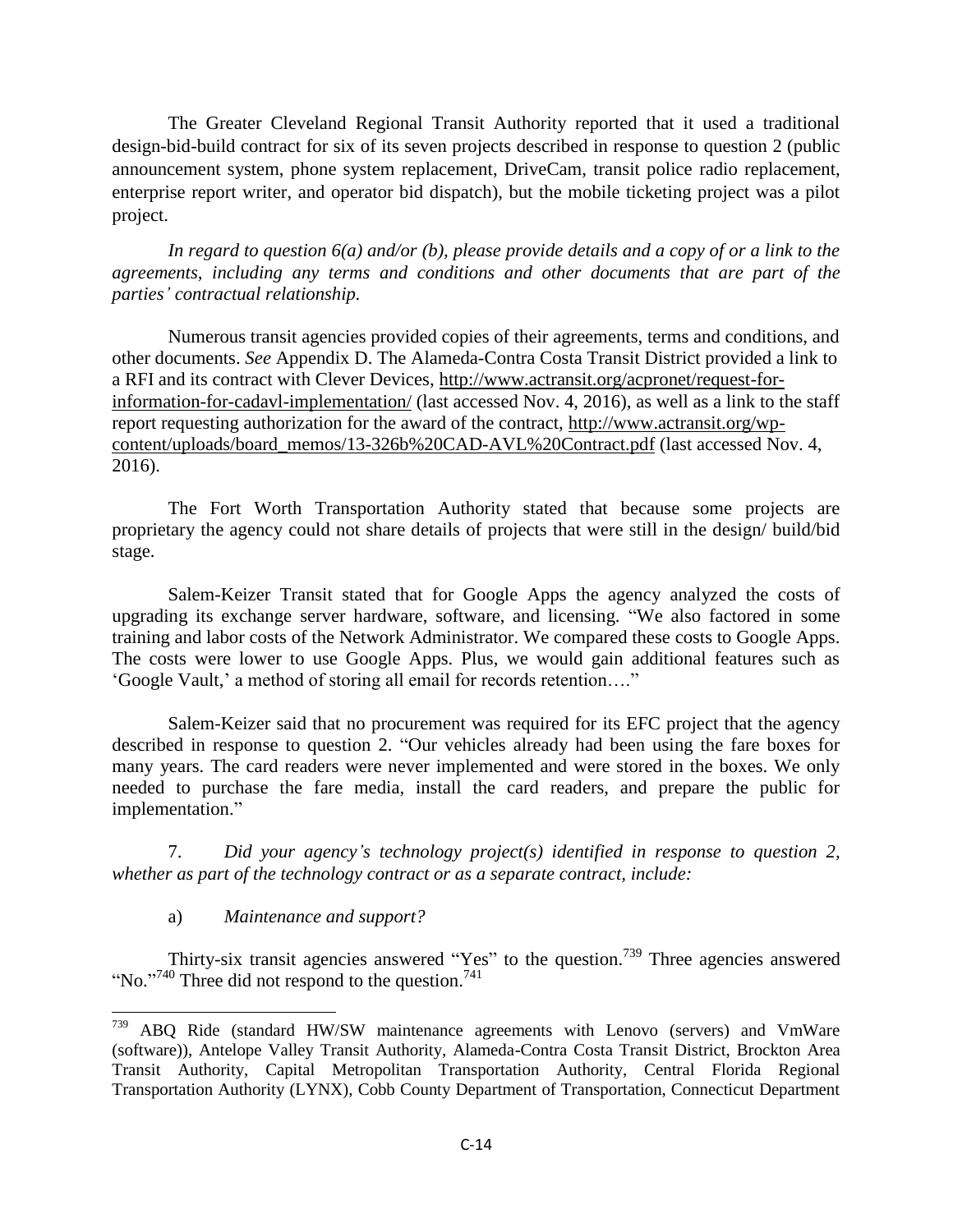#### b) *A service level agreement?*

 $\overline{a}$ 

Twenty-six agencies reporting having a service level agreement,<sup>742</sup> but eleven agencies said that they did not.<sup>743</sup> Five agencies did not respond to the question.<sup>744</sup>

*If your agency"s answer to question 7(a) and/or (b) is "Yes," please provide details and a copy of or link to any agreement(s) relating to your answer.*

In regard to question 7(a), the Central Florida Regional Transportation Authority (LYNX) stated that for contract 15-C13, (*see* Appendix D), "[t]he original procurement required a one-year warranty period plus options for one, two, or three additional years. The actual system

of Transportation, Des Moines Area Regional Transit Authority, Golden Empire Transit District, Golden Gate Bridge Highway and Transportation District, Go Transit, Greater Cleveland Regional Transit Authority, Greater Peoria Mass Transit District, Jacksonville Transportation Authority, Los Angeles County Metropolitan Transportation Authority, Louisiana Department of Transportation and Development/Public Transportation, Manchester Transit Authority, Maryland Transit Administration, Metropolitan Atlanta Rapid Transit Authority, Middletown Transit District, Milwaukee County Transit System, Metropolitan Transit Authority, Rockford Mass Transit District, Sandag, San Diego Metropolitan Transit System, Shoreline Metro, Sioux Area Metro, Stark Area Regional Transit Authority (SARTA), Southwest Ohio Transit Authority, Toledo Area Regional Transit Authority, Topeka Metropolitan Transit Authority, Transit Authority of Northern Kentucky Tri-County Metropolitan District of Oregon, TriMet, Utah Transit Authority, and Washington Metropolitan Area Transit Authority.

<sup>740</sup> Fort Worth Transportation Authority, Northeast Illinois Regional Commuter Railroad, and Omnitrans.

<sup>741</sup> Mass Transportation Authority, Norwalk Transit District, and Salem-Keizer Transit.

<sup>742</sup> Antelope Valley Transit Authority, Alameda-Contra Costa Transit District, Brockton Area Transit Authority, Capital Metropolitan Transportation Authority, Cobb County Department of Transportation, Connecticut Department of Transportation, Golden Gate Bridge Highway and Transportation District, Go Transit, Greater Cleveland Regional Transit Authority, Greater Peoria Mass Transit District, Jacksonville Transportation Authority, Metropolitan Atlanta Rapid Transit Authority, Milwaukee County Transit System, Metropolitan Transit Authority, Norwalk Transit District, Omnitrans, Rockford Mass Transit District, Shoreline Metro, Stark Area Regional Transit Authority (SARTA), Southwest Ohio Transit Authority, Toledo Area Regional Transit Authority, Topeka Metropolitan Transit Authority, Transit Authority of Northern Kentucky Tri-County Metropolitan District of Oregon, TriMet, Utah Transit Authority, and Washington Metropolitan Area Transit Authority.

<sup>743</sup> ABQ Ride, Central Florida Regional Transportation Authority (LYNX), Fort Worth Transportation Authority, Golden Empire Transit District, Los Angeles County Metropolitan Transportation Authority, Louisiana Department of Transportation and Development/Public Transportation, Manchester Transit Authority, Maryland Transit Administration, Northeast Illinois Regional Commuter Railroad, Sandag, and Sioux Area Metro.

<sup>744</sup> Des Moines Area Regional Transit Authority, Mass Transportation Authority, Middletown Transit District, Salem-Keizer Transit, and San Diego Metropolitan Transit System.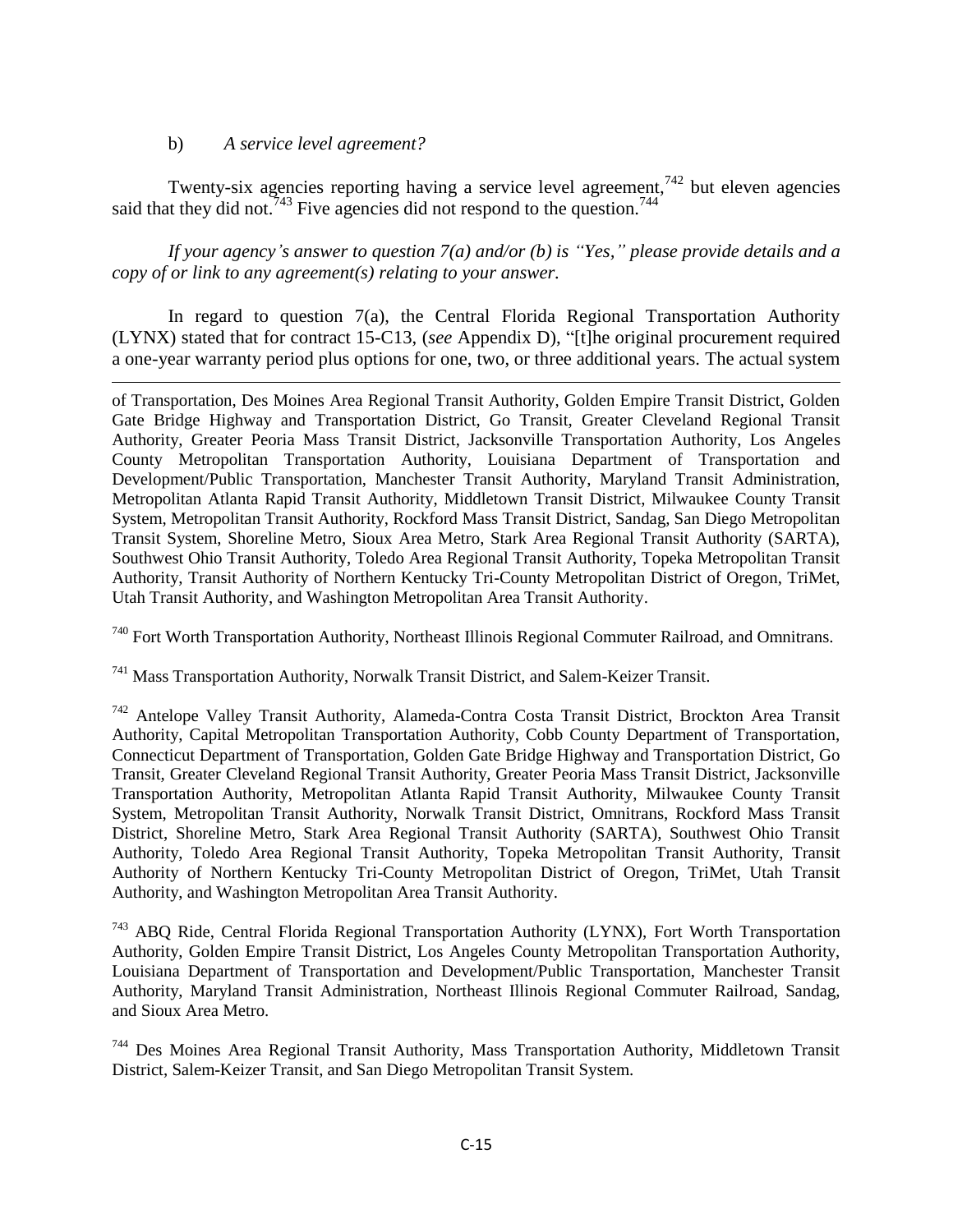procurement included the original plus two additional years. This includes hosting the system, updates, and telecommunications."

The Greater Cleveland Regional Transit Authority stated that it has maintenance and support agreements for its public announcement system, DriveCam, operator bid dispatch, and enterprise report writer projects but has both a maintenance and support and a service level agreement for its phone system replacement project. The are no agreements of either type for its transit police radio replacement project or its mobile ticketing pilot project.

The Louisiana Department of Transportation and Development/Public Transportation  $(LaDOTD)$  stated in response to question  $7(a)$  that "[t]he maintenance and support agreement for STTARS is part of a 3-year consultant contract with LaDOTD. The STTARS program is one of the six tasks included in the 3-year consultant contract. The contractor provides system upgrades, technical assistance and input to assist LaDOTD with the configuration and implementation of STTARS enhancements."

The Manchester Transit Authority stated in response to question  $7(a)$  that the original proposal for its project described in response to question 2 included three years of maintenance and support.

The Maryland Transit Administration reported that its contract for the Baltimore Metro Detection Project included two years of post-warranty software and hardware maintenance and that the software maintenance included any upgrades/fixes. Hardware maintenance included server as well as field hardware. For its Bus Unified Systems Architecture project, the base contract included two years of warranty and maintenance and an option for three additional years of maintenance.

The Milwaukee County Transit System, also responding to question 7(a), stated that maintenance and support agreements existed for Clever Devices and MVSS identified in its response to question 2. The agency said in response to subpart (b) that a service level agreement existed for Farebox and Clever (real-time hosting).

For both subparts of question 7, the Metropolitan Atlanta Rapid Transit Authority identified its Microsoft Office 365 contract; its MTS contract; and its ERP contract, all of which it described in its response to question 2.

8. *Is your agency subject to state and/or local public procurement laws when soliciting and/or contracting for technology?*

Thirty-five agencies reported that they are subject to state or local public procurement laws when soliciting and/or contracting for technology.<sup>745</sup> Five agencies reported that they are not,<sup>746</sup> and two did not respond to the question.<sup>747</sup>

l

<sup>745</sup> ABQ Ride, Antelope Valley Transit Authority, Alameda-Contra Costa Transit District, Capital Metropolitan Transportation Authority, Cobb County Department of Transportation, Connecticut Department of Transportation, Des Moines Area Regional Transit Authority, Fort Worth Transportation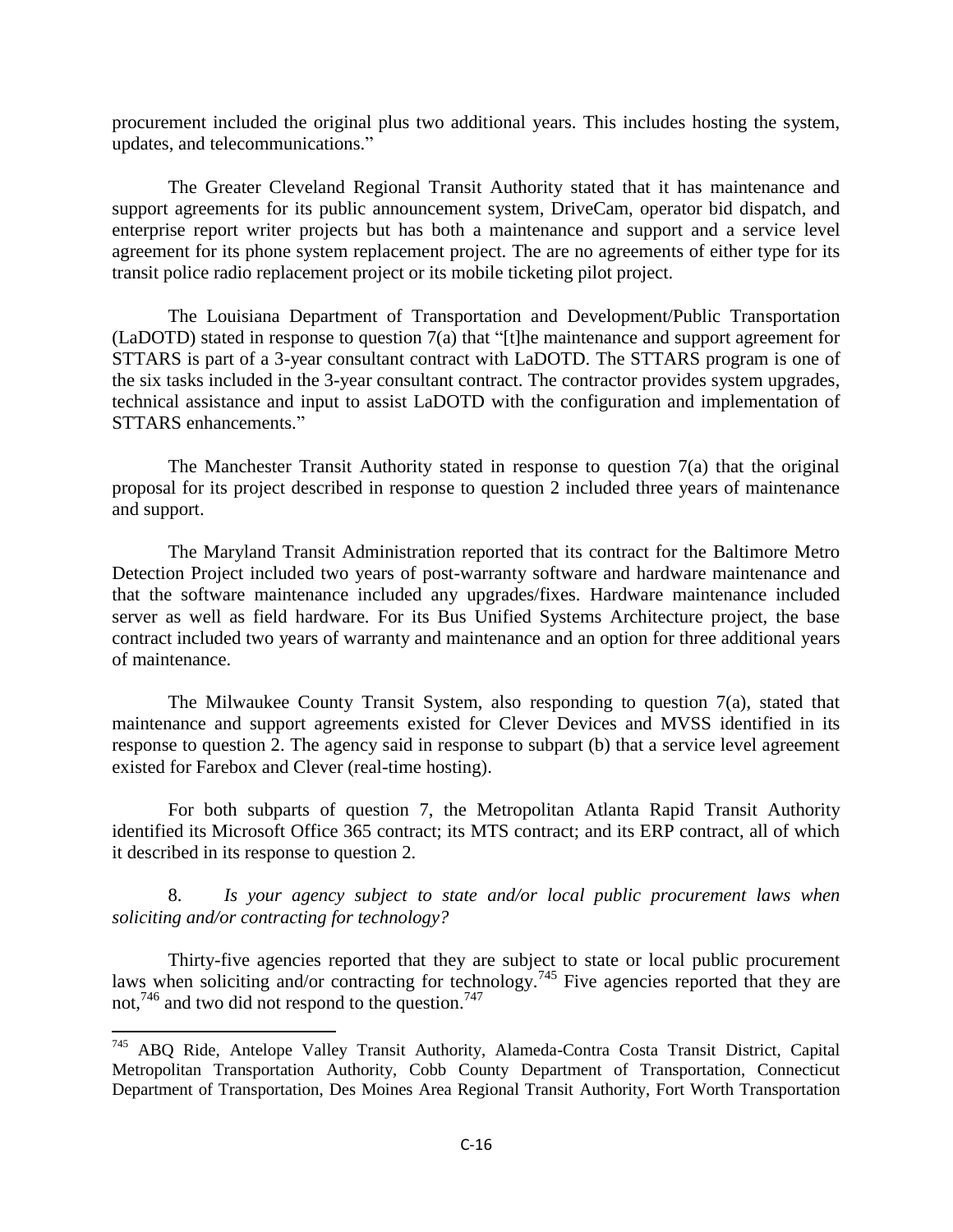9. *If your answer to question 8 is "Yes," are there state statutes or local ordinances that apply specifically to a solicitation and/or contract for the acquisition of technology by your agency?*

Fourteen agencies answered that there are state statutes or local ordinances that apply specifically to a solicitation and/or contract for the acquisition of technology by their agency.<sup>74</sup> Twenty agencies said that there are not.<sup>749</sup> Eight agencies did not respond to the question.<sup>750</sup>

 $\overline{\phantom{a}}$ 

Authority, Golden Gate Bridge Highway and Transportation District, Go Transit, Greater Cleveland Regional Transit Authority, Greater Peoria Mass Transit District, Jacksonville Transportation Authority, Louisiana Department of Transportation and Development/Public Transportation, Manchester Transit Authority, Maryland Transit Administration, Metropolitan Atlanta Rapid Transit Authority, Northeast Illinois Regional Commuter Railroad, Middletown Transit District, Milwaukee County Transit System, Metropolitan Transit Authority, Norwalk Transit District, Omnitrans, Rockford Mass Transit District, Salem-Keizer Transit, Sandag, San Diego Metropolitan Transit System, Shoreline Metro, Sioux Area Metro, Southwest Ohio Transit Authority, Toledo Area Regional Transit Authority, Topeka Metropolitan Transit Authority, Transit Authority of Northern Kentucky Tri-County Metropolitan District of Oregon, TriMet, and Utah Transit Authority.

<sup>746</sup> Brockton Area Transit Authority, Golden Empire Transit District, Los Angeles County Metropolitan Transportation Authority, Stark Area Regional Transit Authority (SARTA), and Washington Metropolitan Area Transit Authority.

<sup>747</sup> Central Florida Regional Transportation Authority (LYNX) and Mass Transportation Authority.

<sup>748</sup> ABQ Ride (stating that the city council enacted an ordinance creating the Information Services Committee and that the mayor issues administrative instructions concerning the purchase of technology), Cobb County Department of Transportation, Connecticut Department of Transportation, Des Moines Area Regional Transit Authority, Golden Gate Bridge Highway and Transportation District, Greater Cleveland Regional Transit Authority, Louisiana Department of Transportation and Development/Public Transportation, Northeast Illinois Regional Commuter Railroad, Milwaukee County Transit System, San Diego Metropolitan Transit System, Shoreline Metro, Topeka Metropolitan Transit Authority, Transit Authority of Northern Kentucky and Tri-County Metropolitan District of Oregon, TriMet.

<sup>749</sup> Antelope Valley Transit Authority, Alameda-Contra Costa Transit District, Capital Metropolitan Transportation Authority, Fort Worth Transportation Authority, Go Transit, Greater Peoria Mass Transit District, Jacksonville Transportation Authority, Manchester Transit Authority, Maryland Transit Administration, Metropolitan Atlanta Rapid Transit Authority, Middletown Transit District, Metropolitan Transit Authority, Norwalk Transit District, Omnitrans, Rockford Mass Transit District, Sandag, Sioux Area Metro, Stark Area Regional Transit Authority (SARTA), Southwest Ohio Transit Authority, and Toledo Area Regional Transit Authority.

<sup>750</sup> Brockton Area Transit Authority, Central Florida Regional Transportation Authority (LYNX), Golden Empire Transit District, Los Angeles County Metropolitan Transportation Authority, Mass Transportation Authority, Salem-Keizer Transit, Utah Transit Authority, and Washington Metropolitan Area Transit Authority (stating not applicable).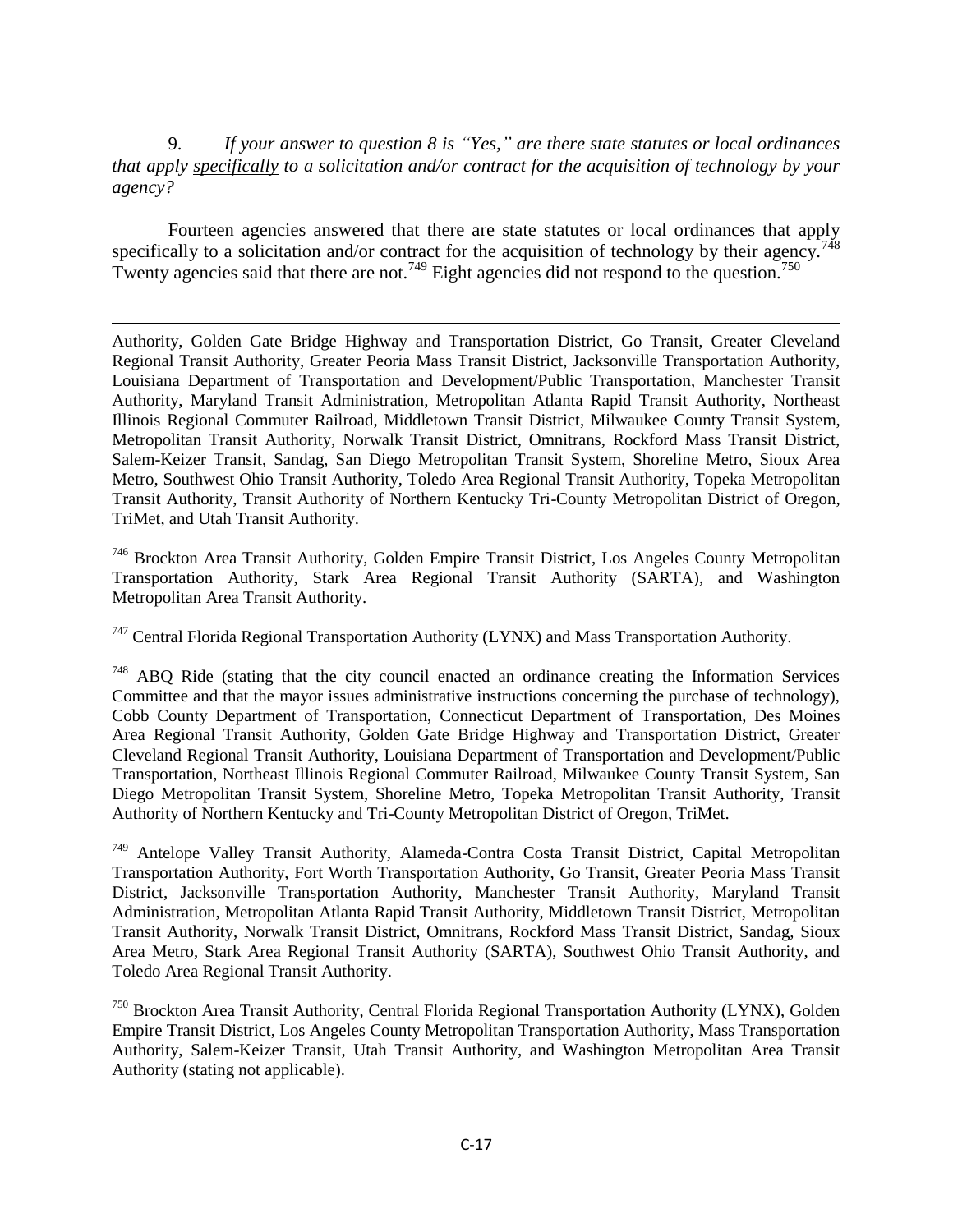*If your answer to question 9 is "Yes," please provide a citation to the statute(s) or ordinance(s).*

The Central Florida Regional Transportation Authority (LYNX) stated that LYNX's General Provisions relating to technology are located on its website, [http://www.golynx.com/core/fileparse.php/150273/urlt/LYNX-General-Provisions-](http://www.golynx.com/core/fileparse.php/150273/urlt/LYNX-General-Provisions-O1562407.pdf)[O1562407.pdf](http://www.golynx.com/core/fileparse.php/150273/urlt/LYNX-General-Provisions-O1562407.pdf) (last accessed Nov. 4, 2016).

The Louisiana Department of Transportation and Development/Public Transportation cited La. Rev. Stat. § 39:1595A.

The Northeast Illinois Regional Commuter Railroad cited FTA Circular 4220.1F and the Regional Transportation Authority Act, 70 ILCS 3615.

The Milwaukee County Transit System identified: FTA Circular 4220.1F; the Federal Acquisition Regulations (FAR); the FTA Best Practice Procurement Manual; Wisconsin Administrative Code, ADM 5-11 and 50; Wis. Stat. §§ 16.70 to 16.78; and the Milwaukee County Code of Ordinances, chapter 32, sub-chapter 2.

The Tri-County Metropolitan District of Oregon cited Ore. Rev. Stat. § 279A.000, *et seq*.

10. *In your agency"s experience are there particular clauses that your agency has found to be important to include or to avoid including in technology contracts?*

Twenty agencies answered "Yes" to the question.<sup>751</sup> Twenty agencies said "No."<sup>752</sup> Two agencies did not respond to the question.<sup>753</sup>

 $\overline{\phantom{a}}$ 

 $751$  ABQ Ride (noting that the agency must include all FTA required clauses for any purchase funded by FTA), Alameda-Contra Costa Transit District (stating that the agency ensures that it has all rights to data generated by or collected in procured commercial systems), Brockton Area Transit Authority, Capital Metropolitan Transportation Authority, Central Florida Regional Transportation Authority (LYNX), Connecticut Department of Transportation, Des Moines Area Regional Transit Authority, Fort Worth Transportation Authority, Golden Empire Transit District, Greater Cleveland Regional Transit Authority, Greater Peoria Mass Transit District, Jacksonville Transportation Authority, Maryland Transit Administration, Metropolitan Atlanta Rapid Transit Authority, Northeast Illinois Regional Commuter Railroad, Salem-Keizer Transit, Sandag, San Diego Metropolitan Transit System, Tri-County Metropolitan District of Oregon, TriMet, and Utah Transit Authority.

<sup>752</sup> Antelope Valley Transit Authority, Cobb County Department of Transportation, Go Transit, Los Angeles County Metropolitan Transportation Authority, Louisiana Department of Transportation and Development/Public Transportation, Manchester Transit Authority, Mass Transportation Authority, Middletown Transit District, Milwaukee County Transit System, Metropolitan Transit Authority, Norwalk Transit District, Omnitrans, Rockford Mass Transit District, Shoreline Metro, Sioux Area Metro, Stark Area Regional Transit Authority (SARTA), Southwest Ohio Transit Authority, Toledo Area Regional Transit Authority, Topeka Metropolitan Transit Authority, and Transit Authority of Northern Kentucky.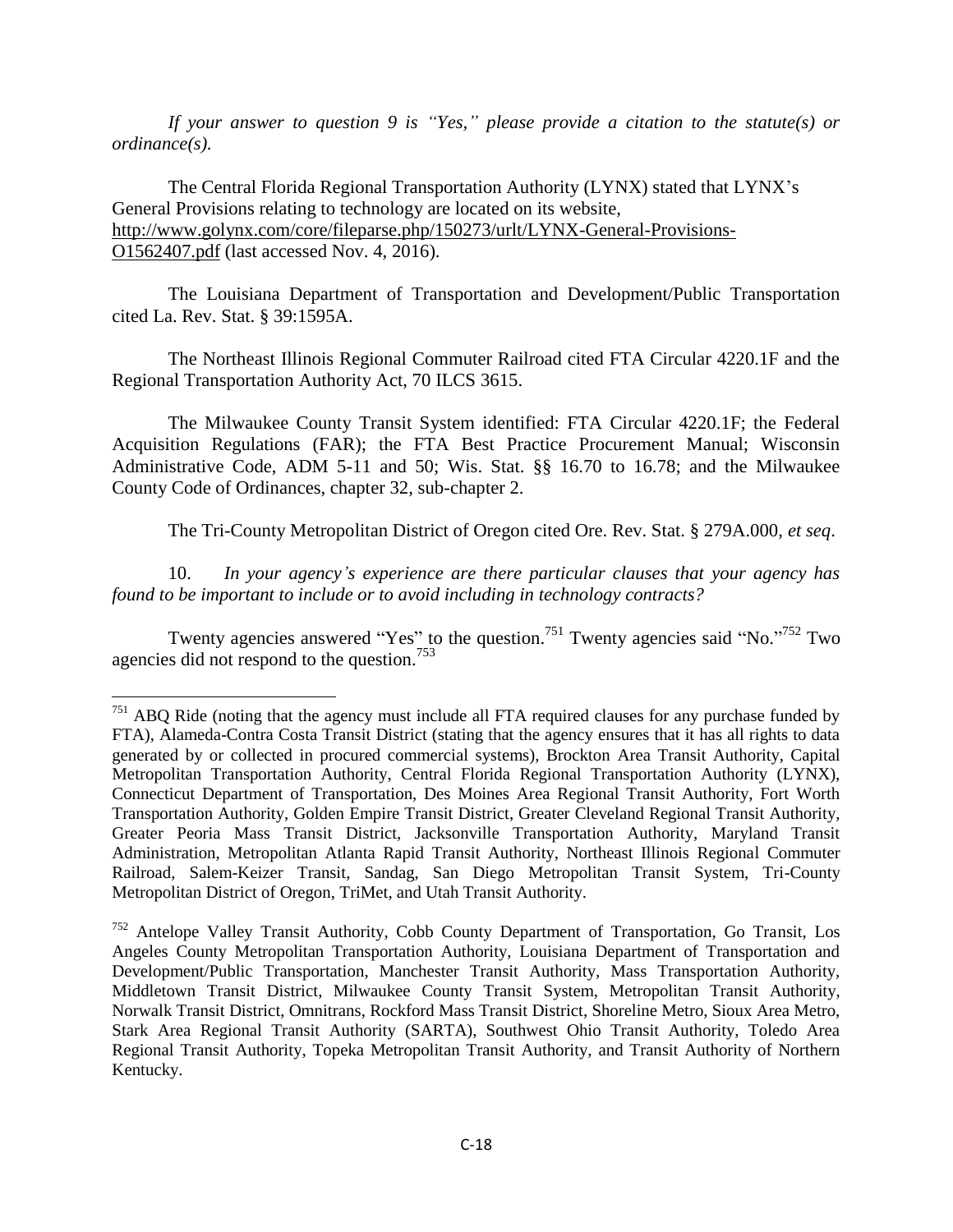*If your agency"s answer to question 10 is "Yes," please identify and/or describe the clauses that should be included or avoided and provide copies of or links to the clauses.*

The Capital Metropolitan Transportation Authority stated that there should be clearly stated expectations for customizations, functional requirements, and the delivery timeframe.

The Maryland Transit Administration stated that clauses are required in technology agreements on the rights of ownership, particularly with respect to data generated from licensed software, and on changes, clauses that are typically included in construction contracts with labor and profit limitations.

The Metropolitan Atlanta Rapid Transit Authority stated that it is "useful to clearly delineate the ownership of (and/or royalty free licenses to use) the work product/IP rights in the subject technology" and to include audit provisions to allow "the Authority to review prior and root software versions to ensure our Authority is receiving the correct software." Also, MARTA stated that "[d]epending on the purpose of the technology, the Authority will draft specific provisions related to indemnification to protect the Authority."

Other agencies identified the inclusion of clauses for termination for convenience and for the right to retain the data from the programs,<sup>754</sup> a "proof of concept requirements,"<sup>755</sup> a no fault termination of contract,<sup>756</sup> and an agency's right to its data and any derivative work produced.<sup>757</sup>

11. *In regard to your agency"s technology projects identified in response to question 2:*

a) *Who prepared the technical specifications for the technology project(s)?*

Many agencies responding to the survey stated that their technology department or other agency employees prepared the specifications for their projects<sup>758</sup> or that the agency's staff

 $\overline{\phantom{a}}$ 

<sup>&</sup>lt;sup>753</sup> Golden Gate Bridge Highway and Transportation District and Washington Metropolitan Area Transit Authority (stating not applicable).

<sup>754</sup> Fort Worth Transportation Authority.

<sup>755</sup> Golden Empire Transit District.

<sup>756</sup> Greater Peoria Mass Transit District.

<sup>&</sup>lt;sup>757</sup> Utah Transit Authority.

<sup>758</sup> ABQ Ride, Antelope Valley Transit Authority, Connecticut Department of Transportation, Fort Worth Transportation Authority, Greater Peoria Mass Transit District, Jacksonville Transportation Authority, Los Angeles County Metropolitan Transportation Authority, Louisiana Department of Transportation and Development/Public Transportation, Omnitrans, San Diego Metropolitan Transit System, Shoreline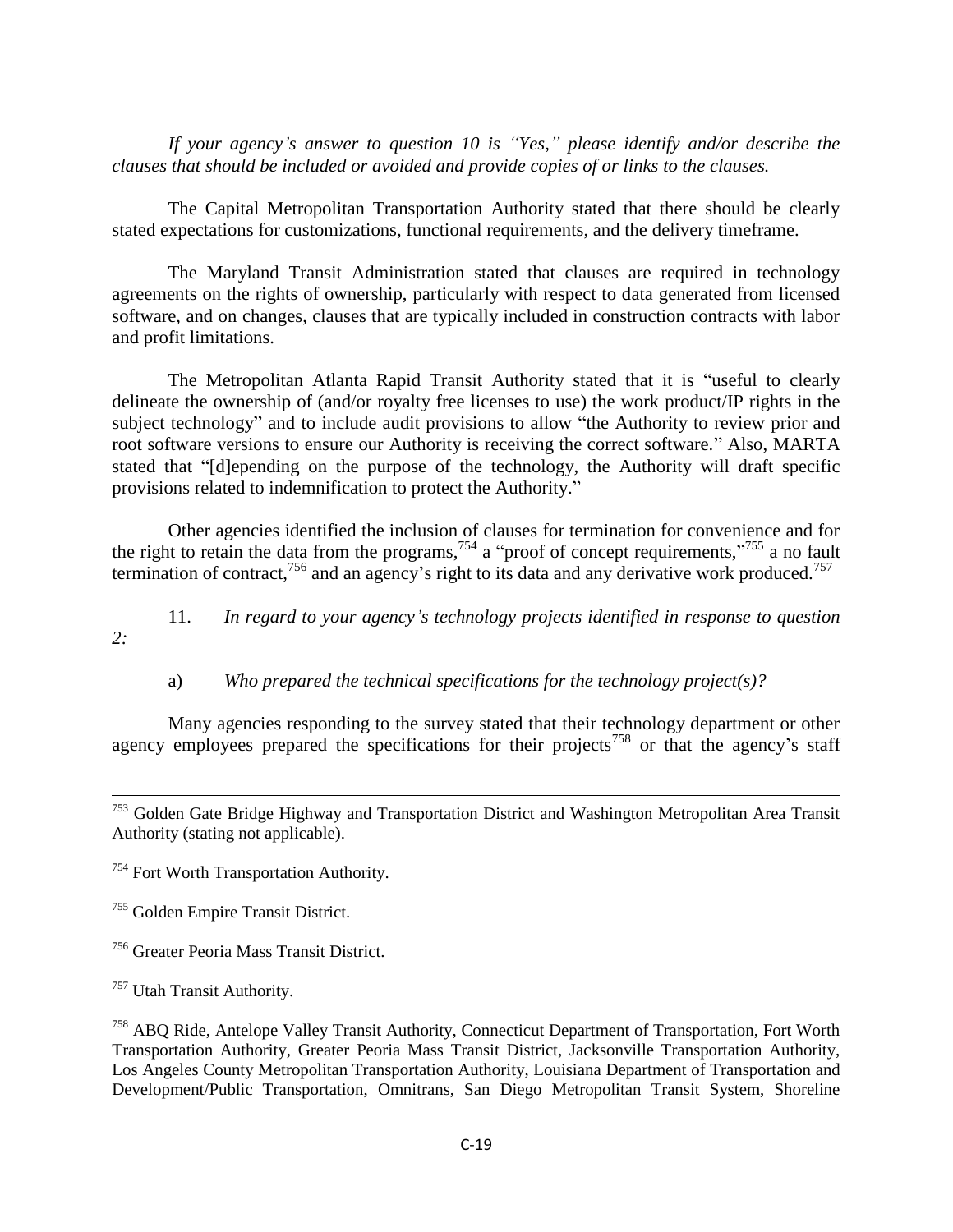prepared the specifications in conjunction with an engineering firm, contractor, consultant,<sup>759</sup> or vendor. $760$ 

Some agencies reported that they used an independent contractor or consultant<sup>761</sup> or relied on an RFP.<sup>762</sup> The Capital Metropolitan Transportation Authority stated that in some cases it relied on internal stakeholders and in one case (CAD/AVL specifications) on consultants.

The Central Florida Regional Transportation Authority (LYNX) stated that the

[s]pecification for the original design were through consultant support. There was a period where the project was on "hold," after which the design required updat[ing]. The scope was developed in-house for the consultant to update. The consultant then updated and created the specifications for the procurement of the technology.

The Milwaukee County Transit System (MCTS) stated that

[f]or the Real-Time and AVL specs, MCTS developed an internal committee and all the work was done internally. For both the fare system and MVSS projects, MCTS conducted an RFP process for qualified consultants and with both RFP's IBI Consultants was the successful applicant. MCTS worked closely with IBI to develop each technical specification.

(b) *Were any methods used to obtain information for the preparation of the technical specifications (e.g., a request for information)?*

Twenty-eight agencies stated that they used various methods to obtain information for the preparation of technical specifications for their projects.<sup>763</sup> Nine agencies reported that they had not.<sup>764</sup> Five agencies did not respond to the question.<sup>765</sup>

 $\overline{a}$ Metro, Toledo Area Regional Transit Authority, Utah Transit Authority, and Washington Metropolitan Area Transit Authority.

<sup>759</sup> Alameda-Contra Costa Transit District, Brockton Area Transit Authority, Des Moines Area Regional Transit Authority, Mass Transportation Authority, and Northeast Illinois Regional Commuter Railroad.

<sup>760</sup> Cobb County Department of Transportation, Middletown Transit District, and Norwalk Transit **District** 

<sup>761</sup> Golden Empire Transit District and Maryland Transit Administration.

<sup>762</sup> Stark Area Regional Transit Authority (SARTA).

<sup>763</sup> Alameda-Contra Costa Transit District (agency did an RFI before finalizing its requirements and SOW into a final offer), Brockton Area Transit Authority, Capital Metropolitan Transportation Authority, Central Florida Regional Transportation Authority (LYNX), Cobb County Department of Transportation, Connecticut Department of Transportation, Des Moines Area Regional Transit Authority, Fort Worth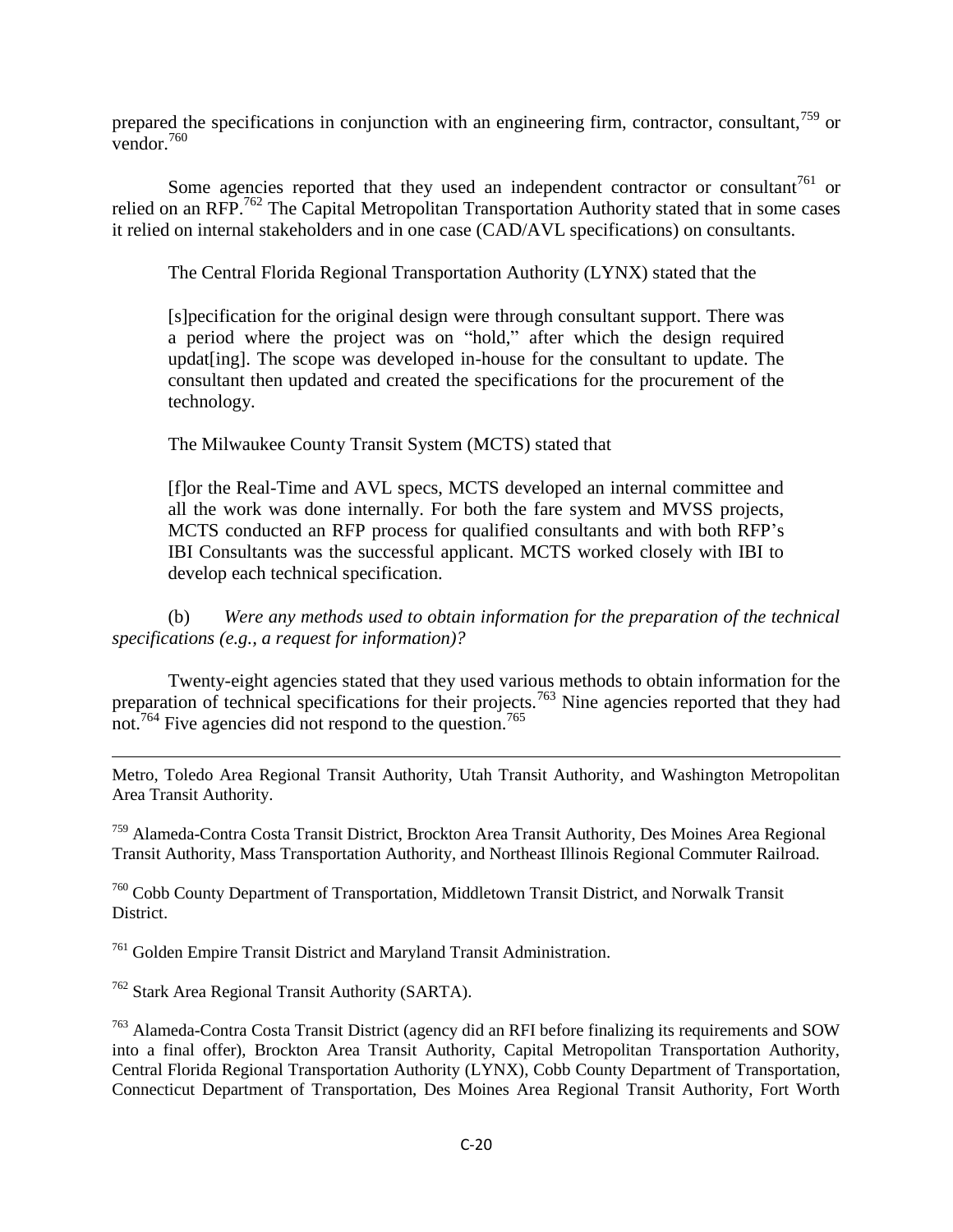The agencies that reported on their methods said that they used "expos" and trade exhibits,<sup>766</sup> contractors or consultants,<sup>767</sup> Requests for Information (RFI),<sup>768</sup> site visits and/or requests for information from other transit agencies,<sup>769</sup> vendors,<sup>770</sup> and other forms of research, including the Internet.<sup>771</sup>

The Central Florida Regional Transportation Authority (LYNX) said that the consultant released a RFI

to the industry to determine the current vendor activities related to developing similar technologies along with any vendor input on systems required to be in place to support the technology, alternatives to be considered, vendor input on whether to develop a new system or integrate with existing systems, recommended standards for a non-proprietary system, and to gauge interest in response to a future RFP.

<sup>764</sup> ABQ Ride, Antelope Valley Transit Authority, Golden Empire Transit District, Golden Gate Bridge Highway and Transportation District, Los Angeles County Metropolitan Transportation Authority, Louisiana Department of Transportation and Development/Public Transportation, Northeast Illinois Regional Commuter Railroad, Metropolitan Transit Authority, and Toledo Area Regional Transit Authority.

<sup>765</sup> Manchester Transit Authority, Norwalk Transit District, Salem-Keizer Transit, Transit Authority of Northern Kentucky and Utah Transit Authority.

<sup>766</sup> Brockton Area Transit Authority.

<sup>767</sup> Mass Transportation Authority.

<sup>768</sup> Capital Metropolitan Transportation Authority, Des Moines Area Regional Transit Authority, Shoreline Metro, and Washington Metropolitan Area Transit Authority.

<sup>769</sup> Brockton Area Transit Authority, Des Moines Area Regional Transit Authority, Fort Worth Transportation Authority, and San Diego Metropolitan Transit System.

 $770$  Fort Worth Transportation Authority and Maryland Transit Administration.

<sup>771</sup> Brockton Area Transit Authority, Capital Metropolitan Transportation Authority, Cobb County Department of Transportation, and Greater Peoria Mass Transit District.

 $\overline{a}$ Transportation Authority, Go Transit, Greater Cleveland Regional Transit Authority, Greater Peoria Mass Transit District, Jacksonville Transportation Authority, Maryland Transit Administration, Metropolitan Atlanta Rapid Transit Authority, Mass Transportation Authority, Middletown Transit District, Milwaukee County Transit System, Omnitrans, Rockford Mass Transit District, Sandag, San Diego Metropolitan Transit System, Shoreline Metro, Sioux Area Metro, Stark Area Regional Transit Authority (SARTA), Southwest Ohio Transit Authority, Topeka Metropolitan Transit Authority, Tri-County Metropolitan District of Oregon, TriMet, and Washington Metropolitan Transit Authority.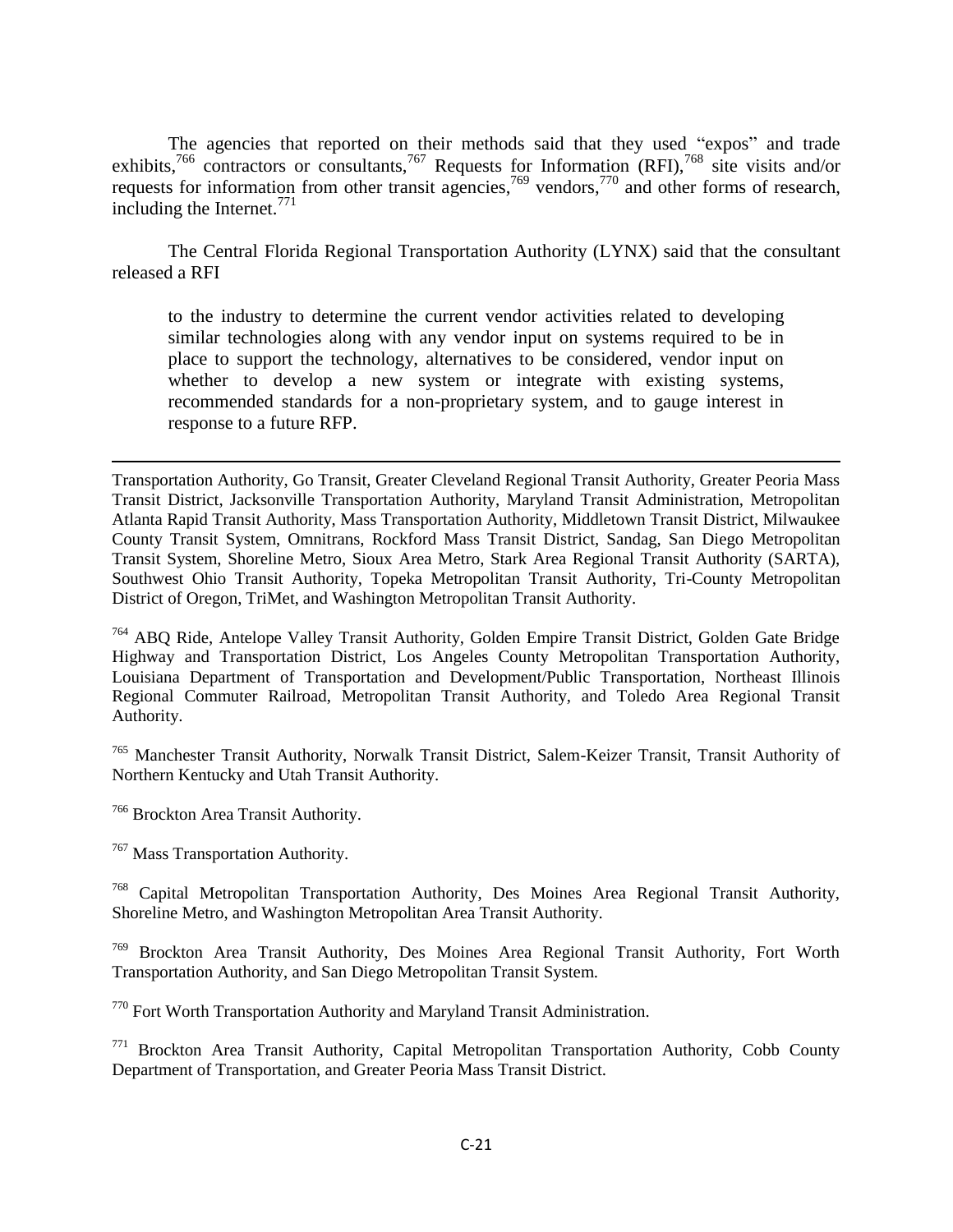The Los Angeles County Metropolitan Transportation Authority stated that although its answer to the question generally is "No," the Authority did purchase software to identify customizations that had been done to the Oracle Enterprise Business Suite.

The Milwaukee County Transit System (MCTS) stated that for its fare system and MVSS MCTS projects it used consultants (IBI Group) to help determine technical specifications. "As subject matter experts, they were able to develop a specification without the need [for] RFI's, cost estimates, etc."

Omnitrans said that for one of its projects that it described in response to question  $2$ , "[a] separate contract reviewed the then current SAP software system for the purpose of proving recommendations for an upgrade solution. The deliverables were in the form of recommendations and not technical specifications."

c) *Was a separate contract issued for the preparation of technical specifications for the project(s)?*

Thirteen agencies reported that they had issued a separate contract for the preparation of technical specifications for their technology acquisitions.<sup> $772$ </sup> On the other hand, twenty-seven agencies had not.<sup>773</sup> Two agencies did not respond.<sup>774</sup>

*If your answer to question 11(c) is "Yes," please provide a copy of or a link to the contract(s) for the preparation of the technical specifications.*

 $\overline{\phantom{a}}$ 

<sup>&</sup>lt;sup>772</sup> Alameda-Contra Costa Transit District, Capital Metropolitan Transportation Authority, Central Florida Regional Transportation Authority (LYNX), Connecticut Department of Transportation, Des Moines Area Regional Transit Authority, Golden Empire Transit District, Maryland Transit Administration, Northeast Illinois Regional Commuter Railroad, Milwaukee County Transit System, Stark Area Regional Transit Authority (SARTA), Transit Authority of Northern Kentucky, Tri-County Metropolitan District of Oregon, TriMet, and Washington Metropolitan Transit Authority.

<sup>773</sup> ABQ Ride, Antelope Valley Transit Authority, Brockton Area Transit Authority, Cobb County Department of Transportation, Fort Worth Transportation Authority, Golden Gate Bridge Highway and Transportation District, Go Transit, Greater Cleveland Regional Transit Authority, Greater Peoria Mass Transit District, Jacksonville Transportation Authority, Los Angeles County Metropolitan Transportation Authority, Louisiana Department of Transportation and Development/Public Transportation, Manchester Transit Authority, Metropolitan Atlanta Rapid Transit Authority, Mass Transportation Authority, Middletown Transit District, Metropolitan Transit Authority, Norwalk Transit District, Omnitrans, Rockford Mass Transit District, Sandag, San Diego Metropolitan Transit System, Shoreline Metro, Sioux Area Metro, Southwest Ohio Transit Authority, Toledo Area Regional Transit Authority, and Topeka Metropolitan Transit Authority.

<sup>774</sup> Salem-Keizer Transit and Utah Transit Authority.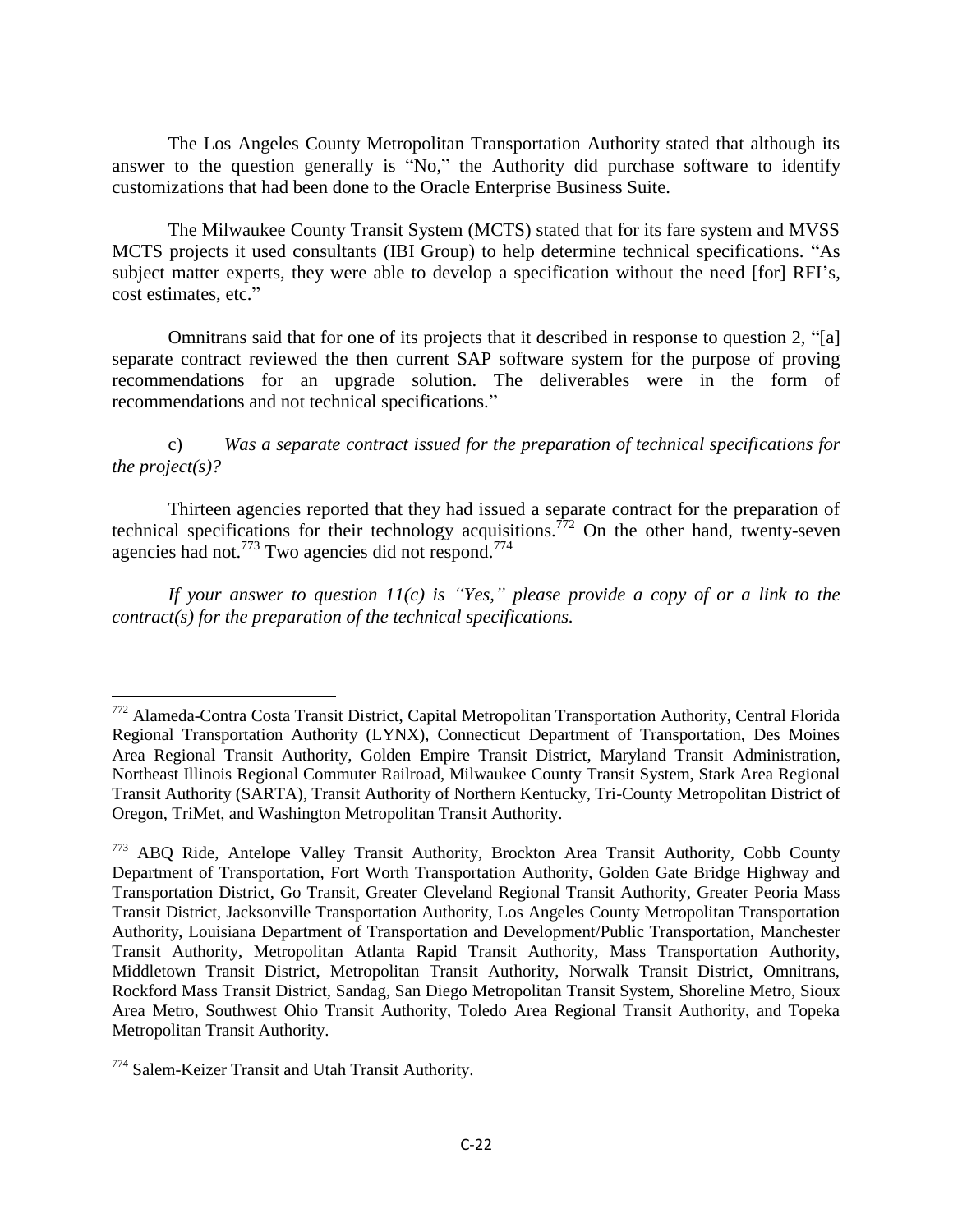Several transit agencies provided copies of their documentation. *See* Appendix D. The Alameda-Contra Costa Transit District provided a link,

[http://www.actransit.org/acpronet/consultant-services-for-cad-avl-and-radio-communication](http://www.actransit.org/acpronet/consultant-services-for-cad-avl-and-radio-communication-systems/)[systems/](http://www.actransit.org/acpronet/consultant-services-for-cad-avl-and-radio-communication-systems/) (last accessed Nov. 4, 2016).

12. *For any project(s) identified in response to question 2 were performance-based specifications used in lieu of or in combination with technical specifications?*

Seventeen agencies answered that performance-based specifications were used in lieu of or in combination with technical specifications.<sup>775</sup> Twenty-three agencies answered "No."<sup>776</sup> Two agencies did not respond to the question.<sup>777</sup>

13. *For any of your agency"s technology projects has your agency used cloud computing and/or other cloud-services?*

Twenty-four agencies stated that they use cloud computing and/or other cloudservices.<sup>778</sup> Eighteen agencies said that they do not.<sup>779</sup>

<sup>776</sup> ABQ Ride, Antelope Valley Transit Authority, Alameda-Contra Costa Transit District, Central Florida Regional Transportation Authority (LYNX), Cobb County Department of Transportation, Des Moines Area Regional Transit Authority, Fort Worth Transportation Authority, Go Transit, Greater Cleveland Regional Transit Authority, Jacksonville Transportation Authority, Los Angeles County Metropolitan Transportation Authority, Louisiana Department of Transportation and Development/Public Transportation, Manchester Transit Authority, Metropolitan Atlanta Rapid Transit Authority, Mass Transportation Authority, Middletown Transit District, Milwaukee County Transit System, Rockford Mass Transit District, Sioux Area Metro, Stark Area Regional Transit Authority (SARTA), Southwest Ohio Transit Authority, Toledo Area Regional Transit Authority, and Topeka Metropolitan Transit Authority.

<sup>777</sup> Salem-Keizer Transit and Utah Transit Authority.

 $\overline{\phantom{a}}$ 

<sup>778</sup> Alameda-Contra Costa Transit District (stating that it subscribes to numerous software-as-a-service (SaaS) applications such as neogov.com and govDelivery.com and that it has licensed software (*e.g*., PeopleSoft) that it operates at a hosting facility-private cloud, as well as licensed Office365 and SharePointOnline-public private cloud), Brockton Area Transit Authority, Capital Metropolitan Transportation Authority, Central Florida Regional Transportation Authority (LYNX), Connecticut Department of Transportation, Des Moines Area Regional Transit Authority, Golden Gate Bridge Highway and Transportation District, Go Transit, Greater Cleveland Regional Transit Authority, Greater Peoria Mass Transit District, Jacksonville Transportation Authority, Los Angeles County Metropolitan Transportation Authority, Manchester Transit Authority, Metropolitan Atlanta Rapid Transit Authority,

<sup>775</sup> Brockton Area Transit Authority, Capital Metropolitan Transportation Authority, Connecticut Department of Transportation, Golden Empire Transit District, Golden Gate Bridge Highway and Transportation District, Greater Peoria Mass Transit District, Maryland Transit Administration, Northeast Illinois Regional Commuter Railroad, Metropolitan Transit Authority, Norwalk Transit District, Omnitrans, Sandag, San Diego Metropolitan Transit System, Shoreline Metro, Transit Authority of Northern Kentucky, Tri-County Metropolitan District of Oregon, TriMet, and Washington Metropolitan Transit Authority.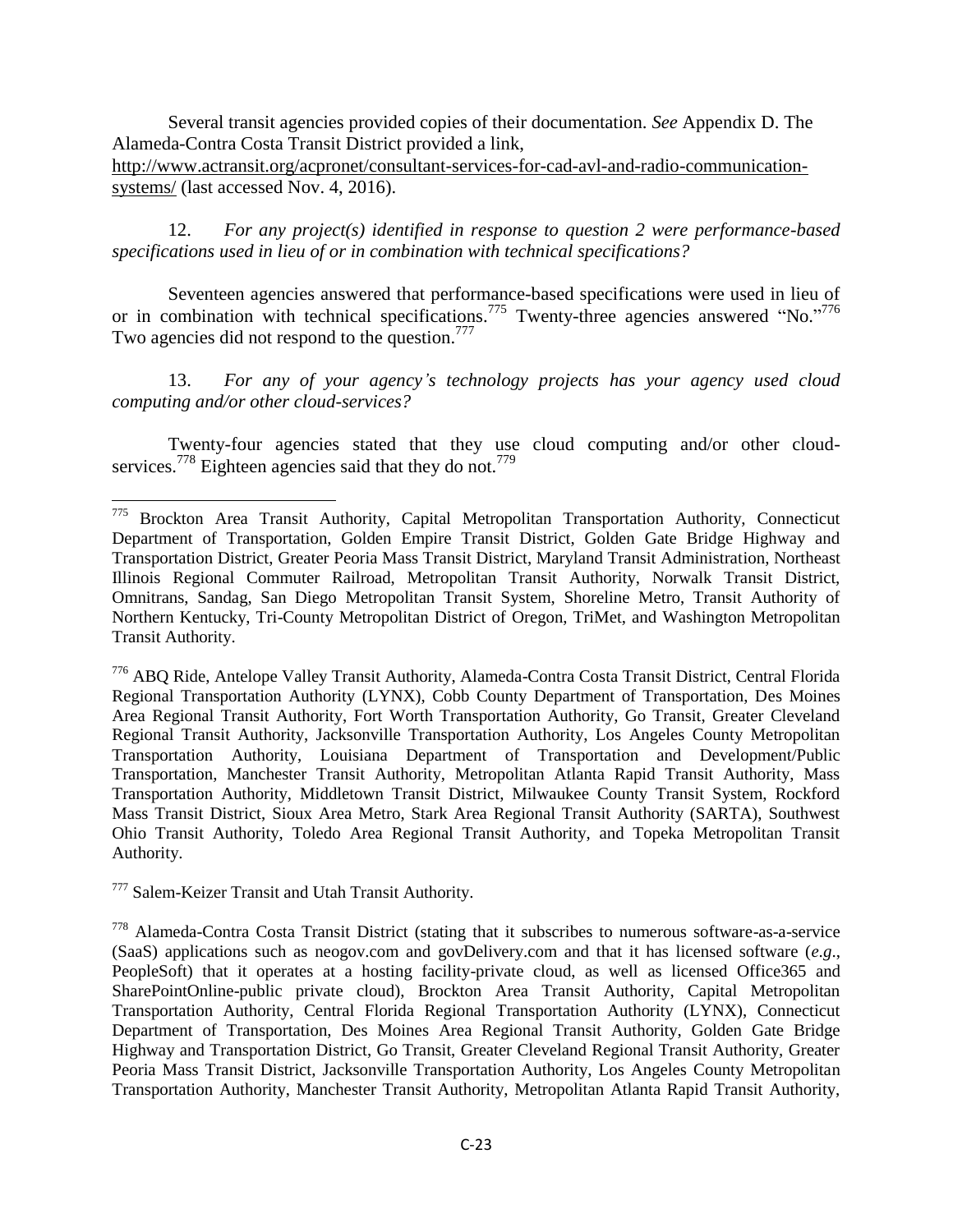*If your agency"s answer to question 13 is "Yes," please describe your agency"s experience with cloud computing and/or other cloud-services and provide a copy of or a link to your agency"s agreements for the use of cloud computing.*

The Capital Metropolitan Transportation Authority identified mobile ticketing, enhanced trip planning, and fare evasion systems that use a "hosted back-end that has positively delivered the service."

The Central Florida Regional Transportation Authority (LYNX) stated that the technology it described in response to "question 2 is cloud-based, though it can be hosted inhouse." However, there is a lack of experience with the technology that is not fully deployed as of the date of the survey.

The Connecticut Department of Transportation stated that it cannot "cannot use cloud computing, but the providers of the various contracts can use the Cloud for running their functionality – back office operation, pass sales, etc."

Go Transit stated that the agency is testing a tablet system that uses the Cloud for GPS location data but that the agency may switch to a local server. The agency stated that it does have a contract with a cloud-computing service but pays for service monthly based on "data drawn."

The Greater Peoria Mass Transit District said that its experience is excellent and provided a link to<http://www.poweredbystl.com/services/data-center/> (last accessed Nov. 4, 2016).

The Los Angeles County Metropolitan Transportation Authority's response referred to SalesForce.com for customer relationship management. The agency also reported that it uses Microsoft Office 365 and Amazon for an external website.

The Manchester Transit Authority stated that its scheduling software is cloud-based.

The Metropolitan Atlanta Rapid Transit Authority stated that Microsoft Office 365 is a cloud-based solution that the Authority has purchased.

 $\overline{\phantom{a}}$ 

Milwaukee County Transit System, Metropolitan Transit Authority, Omnitrans, Salem-Keizer Transit, Sioux Area Metro, Southwest Ohio Transit Authority, Topeka Metropolitan Transit Authority, Tri-County Metropolitan District of Oregon, TriMet, Utah Transit Authority, and Washington Metropolitan Transit Authority.

779 ABO Ride, Antelope Valley Transit Authority, Cobb County Department of Transportation, Fort Worth Transportation Authority, Golden Empire Transit District, Louisiana Department of Transportation and Development/Public Transportation, Maryland Transit Administration, Mass Transportation Authority, Northeast Illinois Regional Commuter Railroad, Middletown Transit District, Norwalk Transit District, Rockford Mass Transit District, Sandag, San Diego Metropolitan Transit System, Shoreline Metro, Stark Area Regional Transit Authority (SARTA), Toledo Area Regional Transit Authority, and Transit Authority of Northern Kentucky.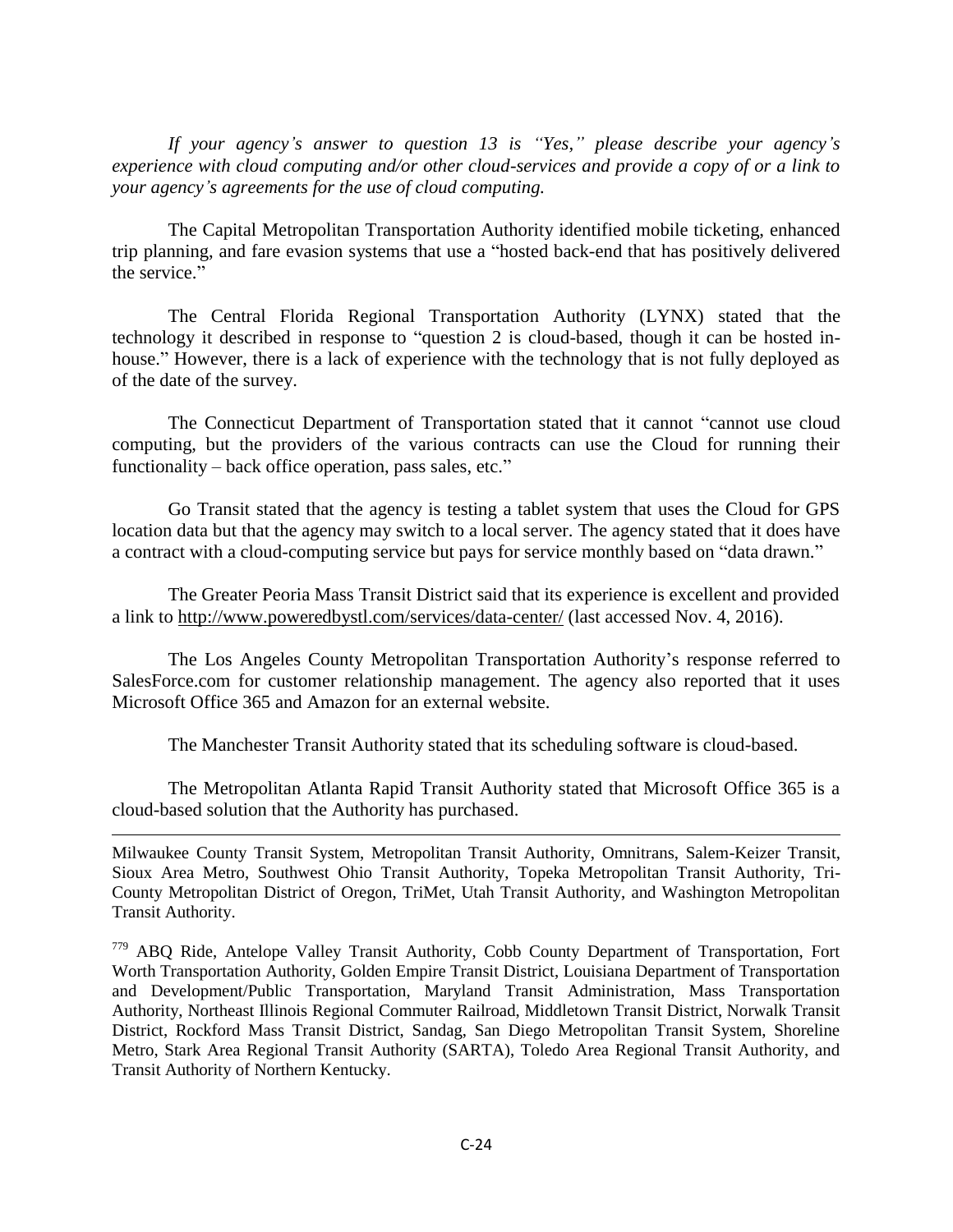The Milwaukee County Transit System (MCTS) said that it

purchased the Enterprise Cloud Management tool from Cradlepoint as part of the MVSS project to remotely manage vehicle configurations. … The project is still in [its] very early stages and MCTS has not taken over [the] management of this tool from the vendor, Apollo, so MCTS has had very little experience with this cloud service at this time.

Omnitrans stated that it had purchased servers, hardware, and Veeam licenses to work with the back-up and recovery of VMware Virtual Machines.

14. *Has your agency been able to include in its technology contracts the terms that your agency wanted regarding:*

### a) *Liability and/or limitations on the parties" respective liability?*

Thirty-seven agencies having technology contracts reported obtaining the clauses that they wanted regarding liability and/or limitations on the parties' respective liability.<sup>780</sup> Four agencies reported that they did not.<sup>781</sup> One agency did not respond to the question.<sup>782</sup>

### b) *Indemnification?*

Thirty-six agencies reported being able to include indemnification provisions that they wanted in their technology agreements.<sup>783</sup> Four agencies stated that they did not.<sup>784</sup> Two agencies did not respond to the question.<sup>785</sup>

<sup>781</sup> Greater Cleveland Regional Transit Authority, Northeast Illinois Regional Commuter Railroad, Middletown Transit District, and Omnitrans.

 $\overline{\phantom{a}}$ 

<sup>780</sup> ABQ Ride, Antelope Valley Transit Authority, Alameda-Contra Costa Transit District, Brockton Area Transit Authority, Capital Metropolitan Transportation Authority, Central Florida Regional Transportation Authority (LYNX), Cobb County Department of Transportation, Connecticut Department of Transportation, Des Moines Area Regional Transit Authority, Fort Worth Transportation Authority, Golden Empire Transit District, Golden Gate Bridge Highway and Transportation District, Go Transit, Greater Peoria Mass Transit District, Jacksonville Transportation Authority, Los Angeles County Metropolitan Transportation Authority, Louisiana Department of Transportation and Development/Public Transportation, Manchester Transit Authority, Maryland Transit Administration, Metropolitan Atlanta Rapid Transit Authority, Mass Transportation Authority, Milwaukee County Transit System, Metropolitan Transit Authority, Norwalk Transit District, Rockford Mass Transit District, Sandag, San Diego Metropolitan Transit System, Shoreline Metro, Sioux Area Metro, Stark Area Regional Transit Authority (SARTA), Southwest Ohio Transit Authority, Toledo Area Regional Transit Authority, Topeka Metropolitan Transit Authority, Transit Authority of Northern Kentucky Tri-County Metropolitan District of Oregon, TriMet, Utah Transit Authority, and Washington Metropolitan Transit Authority.

<sup>782</sup> Salem-Keizer Transit.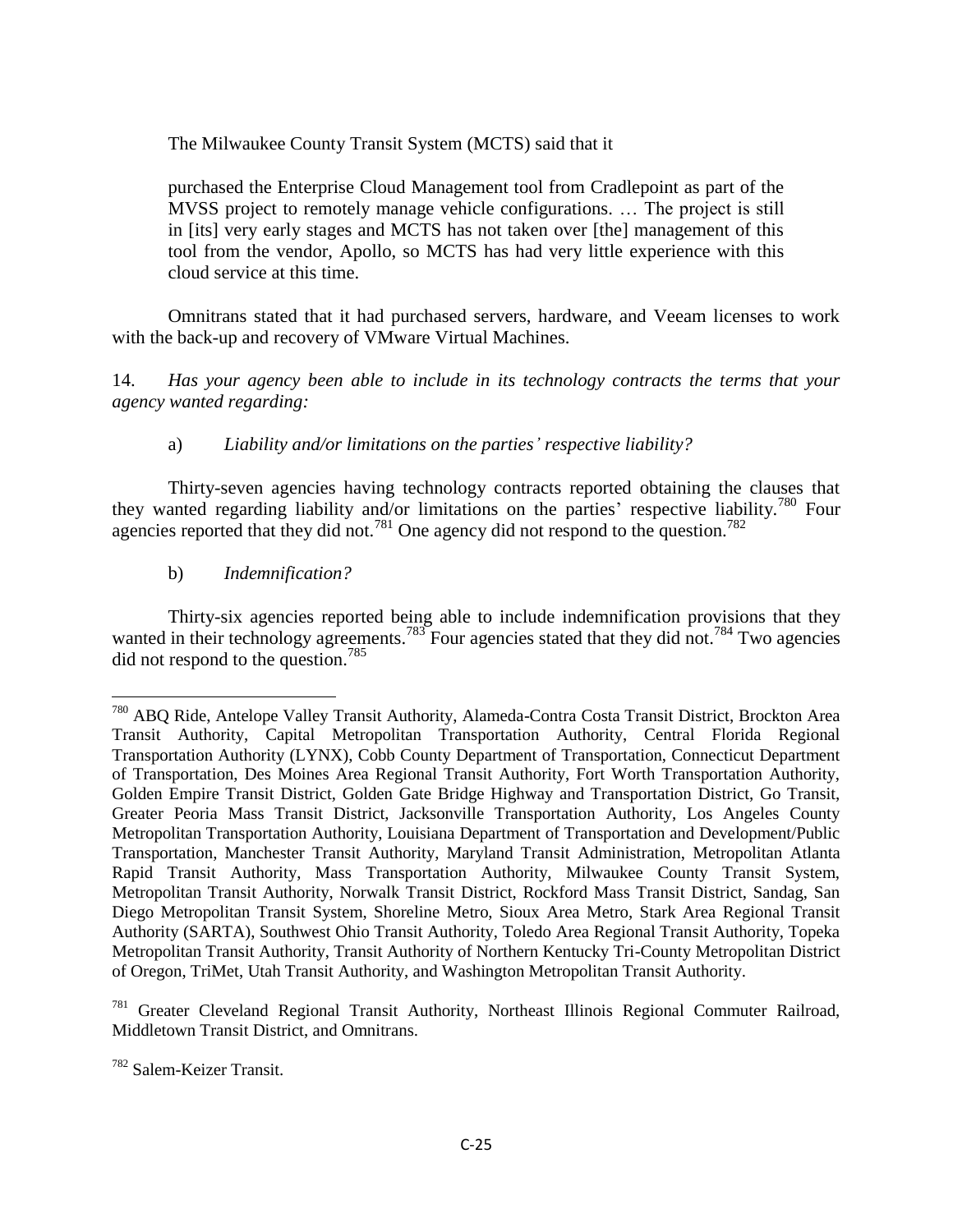#### c) *Representations and warranties?*

 $\overline{a}$ 

Thirty-four agencies stated that they had secured the terms that they wanted in their contracts regarding representations and warranties.<sup>786</sup> Six agencies said that they did not.<sup>787</sup> Two agencies did not respond to the question.<sup>788</sup>

<sup>784</sup> Greater Cleveland Regional Transit Authority, Northeast Illinois Regional Commuter Railroad, Middletown Transit District, and Omnitrans.

<sup>785</sup> Salem-Keizer Transit and Transit Authority of Northern Kentucky.

<sup>&</sup>lt;sup>783</sup> ABQ Ride, Antelope Valley Transit Authority, Alameda-Contra Costa Transit District, Brockton Area Transit Authority, Capital Metropolitan Transportation Authority, Central Florida Regional Transportation Authority (LYNX), Cobb County Department of Transportation, Connecticut Department of Transportation, Des Moines Area Regional Transit Authority, Fort Worth Transportation Authority, Golden Empire Transit District, Golden Gate Bridge Highway and Transportation District, Go Transit, Greater Peoria Mass Transit District, Jacksonville Transportation Authority, Los Angeles County Metropolitan Transportation Authority, Louisiana Department of Transportation and Development/Public Transportation, Manchester Transit Authority, Maryland Transit Administration, Metropolitan Atlanta Rapid Transit Authority, Mass Transportation Authority, Milwaukee County Transit System, Metropolitan Transit Authority, Norwalk Transit District, Rockford Mass Transit District, Sandag, San Diego Metropolitan Transit System, Shoreline Metro, Sioux Area Metro, Stark Area Regional Transit Authority (SARTA), Southwest Ohio Transit Authority, Toledo Area Regional Transit Authority, Topeka Metropolitan Transit Authority, Tri-County Metropolitan District of Oregon, TriMet, Utah Transit Authority, and Washington Metropolitan Transit Authority.

<sup>786</sup> ABQ Ride, Antelope Valley Transit Authority, Alameda-Contra Costa Transit District, Brockton Area Transit Authority, Capital Metropolitan Transportation Authority, Central Florida Regional Transportation Authority (LYNX), Cobb County Department of Transportation, Connecticut Department of Transportation, Des Moines Area Regional Transit Authority, Fort Worth Transportation Authority, Golden Empire Transit District, Golden Gate Bridge Highway and Transportation District, Go Transit, Greater Peoria Mass Transit District, Los Angeles County Metropolitan Transportation Authority, Manchester Transit Authority, Maryland Transit Administration, Metropolitan Atlanta Rapid Transit Authority, Mass Transportation Authority, Northeast Illinois Regional Commuter Railroad, Milwaukee County Transit System, Metropolitan Transit Authority, Norwalk Transit District, Rockford Mass Transit District, Sandag, San Diego Metropolitan Transit System, Sioux Area Metro, Stark Area Regional Transit Authority (SARTA), Southwest Ohio Transit Authority, Toledo Area Regional Transit Authority, Topeka Metropolitan Transit Authority, Transit Authority of Northern Kentucky, Tri-County Metropolitan District of Oregon, TriMet, and Washington Metropolitan Transit Authority.

<sup>&</sup>lt;sup>787</sup> Greater Cleveland Regional Transit Authority, Jacksonville Transportation Authority, Louisiana Department of Transportation and Development/Public Transportation, Middletown Transit District, Omnitrans, and Shoreline Metro.

<sup>788</sup> Salem-Keizer Transit and Utah Transit Authority.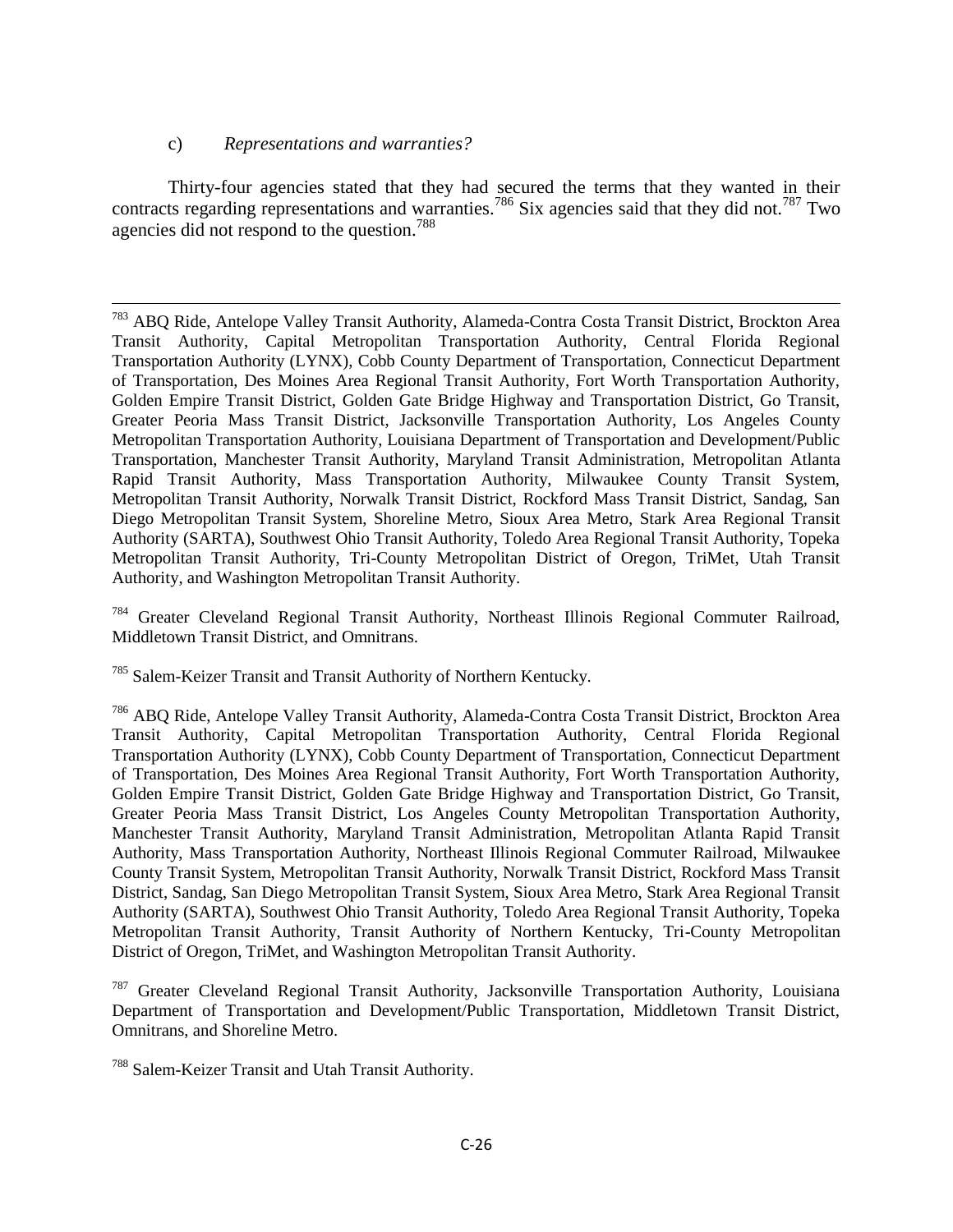15. *In regard to the project(s) identified in response to question 2 is any of the technology designed or developed by for your agency:*

a) *Copyrightable?*

Five agencies answered "Yes" to the question.<sup>789</sup> Thirty-five agencies said "No,"<sup>790</sup> and two agencies did not respond to the question.<sup>791</sup>

The Central Florida Regional Transportation Authority (LYNX) observed that the work for one of its projects was copyrightable "by the vendor, not by LYNX."

b) *Patentable?*

Two agencies answered "Yes" to the question.<sup>792</sup> Thirty-eight agencies answered "No."<sup>793</sup> Two agencies did not respond to the question.<sup>794</sup>

<sup>791</sup> Salem-Keizer Transit and Utah Transit Authority.

 $792$  Transit Authority of Northern Kentucky and Tri-County Metropolitan District of Oregon, TriMet.

 $\overline{\phantom{a}}$ <sup>789</sup> Central Florida Regional Transportation Authority (LYNX), Jacksonville Transportation Authority, Shoreline Metro, Transit Authority of Northern Kentucky, and Washington Metropolitan Transit Authority.

<sup>790</sup> ABQ Ride, Antelope Valley Transit Authority, Alameda-Contra Costa Transit District, Brockton Area Transit Authority, Capital Metropolitan Transportation Authority, Cobb County Department of Transportation, Connecticut Department of Transportation, Des Moines Area Regional Transit Authority, Fort Worth Transportation Authority, Golden Empire Transit District, Golden Gate Bridge Highway and Transportation District, Go Transit, Greater Cleveland Regional Transit Authority, Greater Peoria Mass Transit District, Los Angeles County Metropolitan Transportation Authority, Louisiana Department of Transportation and Development/Public Transportation, Manchester Transit Authority, Maryland Transit Administration, Metropolitan Atlanta Rapid Transit Authority, Mass Transportation Authority, Northeast Illinois Regional Commuter Railroad, Middletown Transit District, Milwaukee County Transit System, Metropolitan Transit Authority, Norwalk Transit District, Omnitrans, Rockford Mass Transit District, Sandag, San Diego Metropolitan Transit System, Sioux Area Metro, Stark Area Regional Transit Authority (SARTA), Southwest Ohio Transit Authority, Toledo Area Regional Transit Authority, Topeka Metropolitan Transit Authority, and Tri-County Metropolitan District of Oregon, TriMet.

<sup>793</sup> ABQ Ride, Antelope Valley Transit Authority, Alameda-Contra Costa Transit District, Brockton Area Transit Authority, Capital Metropolitan Transportation Authority, Central Florida Regional Transportation Authority (LYNX), Cobb County Department of Transportation, Connecticut Department of Transportation, Des Moines Area Regional Transit Authority, Fort Worth Transportation Authority, Golden Empire Transit District, Golden Gate Bridge Highway and Transportation District, Go Transit, Greater Cleveland Regional Transit Authority, Greater Peoria Mass Transit District, Jacksonville Transportation Authority, Los Angeles County Metropolitan Transportation Authority, Louisiana Department of Transportation and Development/Public Transportation, Manchester Transit Authority, Maryland Transit Administration, Metropolitan Atlanta Rapid Transit Authority, Mass Transportation Authority, Northeast Illinois Regional Commuter Railroad, Middletown Transit District, Milwaukee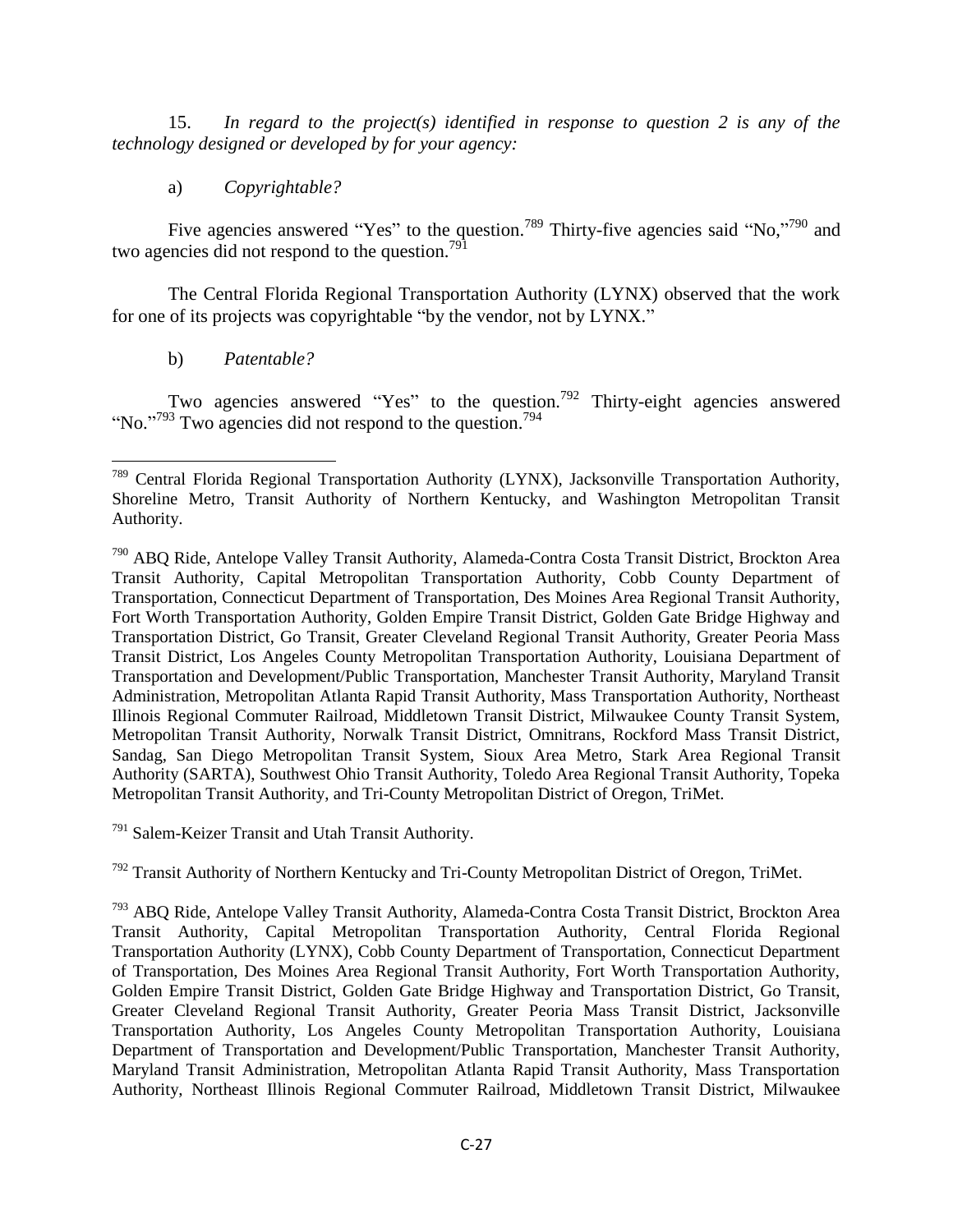16. *For your agency"s technology project(s) has your agency:*

### a) *Registered a copyright for any aspect of a technology project?*

No agency reported that it had registered a copyright. Forty agencies specifically said "No."<sup>795</sup> Two agencies did not respond.<sup>796</sup>

b) *Filed for and/or obtained a patent on any discovery resulting from a technology project?*

No agency reported filing for and/or obtaining a patent on any discovery resulting from a technology project. Forty agencies specifically said "No. $\frac{1}{2}$ " Two agencies did not respond to the question.<sup>7</sup>

<sup>794</sup> Salem-Keizer Transit and Utah Transit Authority.

l

<sup>795</sup> ABQ Ride, Antelope Valley Transit Authority, Alameda-Contra Costa Transit District, Brockton Area Transit Authority, Capital Metropolitan Transportation Authority, Central Florida Regional Transportation Authority (LYNX), Cobb County Department of Transportation, Connecticut Department of Transportation, Des Moines Area Regional Transit Authority, Fort Worth Transportation Authority, Golden Empire Transit District, Greater Cleveland Regional Transit Authority, Greater Peoria Mass Transit District, Jacksonville Transportation Authority, Los Angeles County Metropolitan Transportation Authority, Louisiana Department of Transportation and Development/Public Transportation, Manchester Transit Authority, Maryland Transit Administration, Metropolitan Atlanta Rapid Transit Authority, Mass Transportation Authority, Northeast Illinois Regional Commuter Railroad, Middletown Transit District, Milwaukee County Transit System, Metropolitan Transit Authority, Norwalk Transit District, Omnitrans, Rockford Mass Transit District, Sandag, San Diego Metropolitan Transit System, Shoreline Metro, Sioux Area Metro, Stark Area Regional Transit Authority (SARTA), Southwest Ohio Transit Authority, Toledo Area Regional Transit Authority, Topeka Metropolitan Transit Authority, Transit Authority of Northern Kentucky, Tri-County Metropolitan District of Oregon, TriMet, and Washington Metropolitan Transit Authority.

<sup>796</sup> Salem-Keizer Transit and Utah Transit Authority.

<sup>797</sup> ABQ Ride, Antelope Valley Transit Authority, Alameda-Contra Costa Transit District, Brockton Area Transit Authority, Capital Metropolitan Transportation Authority, Central Florida Regional Transportation Authority (LYNX), Cobb County Department of Transportation, Connecticut Department of Transportation, Des Moines Area Regional Transit Authority, Fort Worth Transportation Authority, Golden Empire Transit District, Golden Gate Bridge Highway and Transportation District, Go Transit, Greater Cleveland Regional Transit Authority, Greater Peoria Mass Transit District, Jacksonville Transportation Authority, Los Angeles County Metropolitan Transportation Authority, Louisiana

County Transit System, Metropolitan Transit Authority, Norwalk Transit District, Omnitrans, Rockford Mass Transit District, Sandag, San Diego Metropolitan Transit System, Shoreline Metro, Sioux Area Metro, Stark Area Regional Transit Authority (SARTA), Southwest Ohio Transit Authority, Toledo Area Regional Transit Authority, Topeka Metropolitan Transit Authority, and Washington Metropolitan Transit Authority.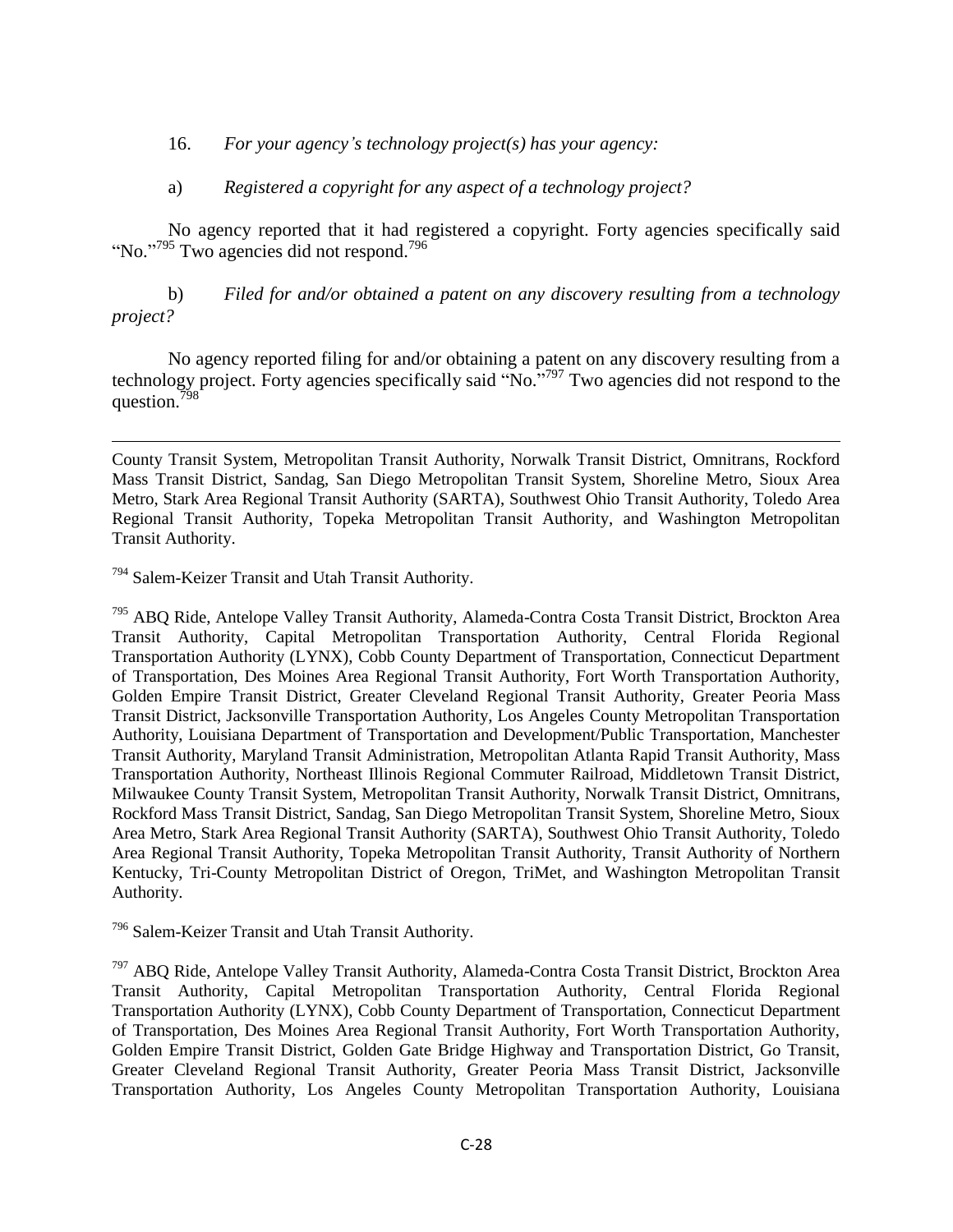*If your answer to question 16(a) and/or (b) is "Yes," please provide details.*

Tri-County Metropolitan District of Oregon stated that it is in the process of "trademarking" its electronic fare logo.

17. *Has there been any litigation involving your agency and the technology project(s) identified in response to question 2?*

Four agencies reported that they had been involved in litigation involving one or more of their technology projects.<sup>799</sup> However, thirty-seven agencies said that they had not had any litigation.<sup>800</sup> One agency did not respond to the question.<sup>801</sup>

*If your answer to question 17 is "Yes," please provide details and a citation to any decision in any cases that your agency has had.*

Department of Transportation and Development/Public Transportation, Manchester Transit Authority, Maryland Transit Administration, Metropolitan Atlanta Rapid Transit Authority, Mass Transportation Authority, Northeast Illinois Regional Commuter Railroad, Middletown Transit District, Milwaukee County Transit System, Metropolitan Transit Authority, Norwalk Transit District, Omnitrans, Rockford Mass Transit District, Sandag, San Diego Metropolitan Transit System, Shoreline Metro, Sioux Area Metro, Stark Area Regional Transit Authority (SARTA), Southwest Ohio Transit Authority, Toledo Area Regional Transit Authority, Topeka Metropolitan Transit Authority, Transit Authority of Northern Kentucky, Tri-County Metropolitan District of Oregon, TriMet, and Washington Metropolitan Transit Authority.

<sup>798</sup> Salem-Keizer Transit and Utah Transit Authority.

<sup>799</sup> Des Moines Area Regional Transit Authority, Golden Gate Bridge Highway and Transportation District, Metropolitan Transit Authority, and Toledo Area Regional Transit Authority.

800 ABQ Ride, Antelope Valley Transit Authority, Alameda-Contra Costa Transit District, Brockton Area Transit Authority, Capital Metropolitan Transportation Authority, Central Florida Regional Transportation Authority (LYNX), Cobb County Department of Transportation, Connecticut Department of Transportation, Fort Worth Transportation Authority, Golden Empire Transit District, Go Transit, Greater Cleveland Regional Transit Authority, Greater Peoria Mass Transit District, Jacksonville Transportation Authority, Los Angeles County Metropolitan Transportation Authority, Louisiana Department of Transportation and Development/Public Transportation, Manchester Transit Authority, Maryland Transit Administration, Metropolitan Atlanta Rapid Transit Authority, Mass Transportation Authority, Northeast Illinois Regional Commuter Railroad, Middletown Transit District, Milwaukee County Transit System, Norwalk Transit District, Omnitrans, Rockford Mass Transit District, Salem-Keizer Transit, Sandag, San Diego Metropolitan Transit System, Shoreline Metro, Sioux Area Metro, Stark Area Regional Transit Authority (SARTA), Southwest Ohio Transit Authority, Topeka Metropolitan Transit Authority, Transit Authority of Northern Kentucky, Tri-County Metropolitan District of Oregon, TriMet, and Washington Metropolitan Transit Authority.

801 Utah Transit Authority.

 $\overline{\phantom{a}}$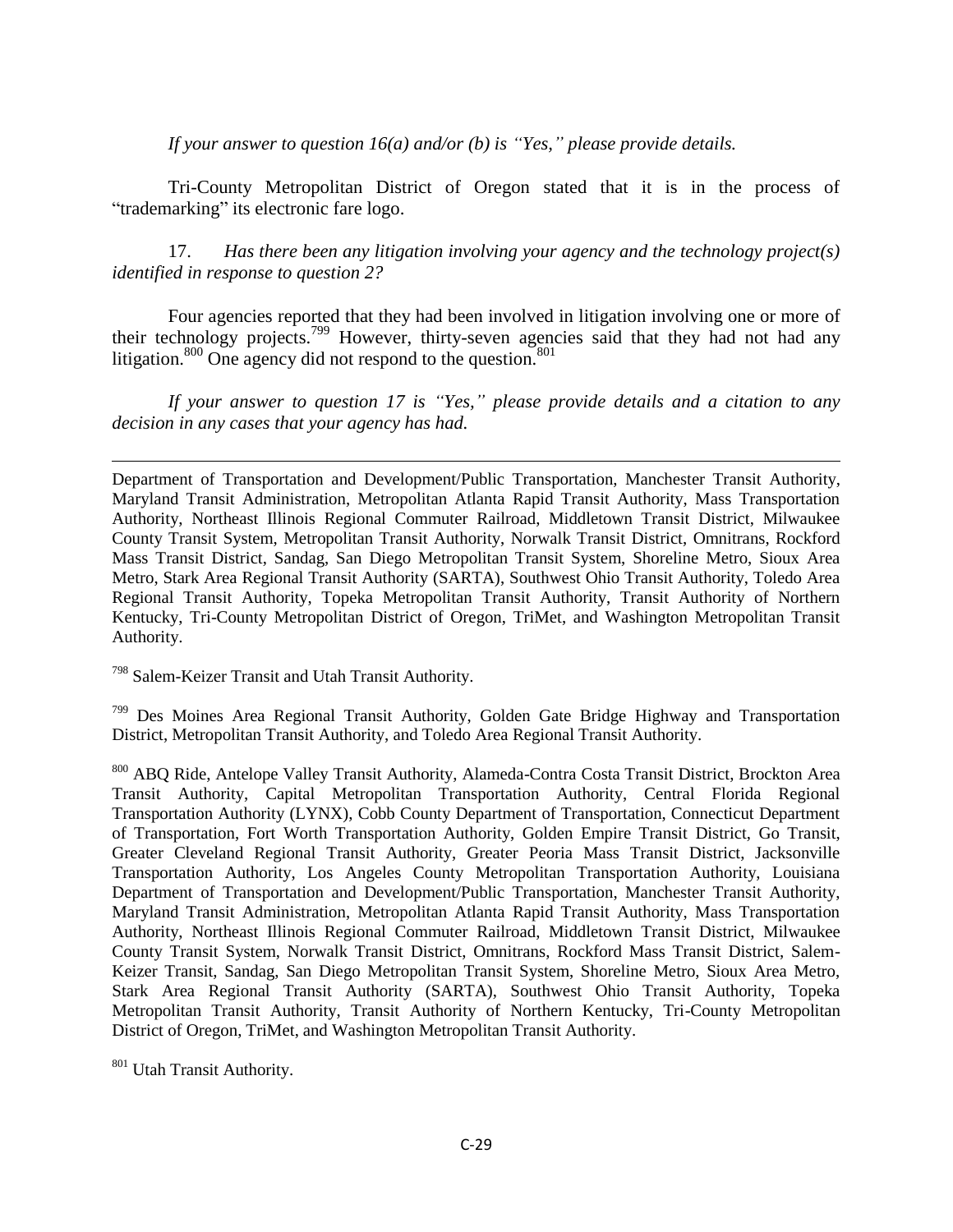The Des Moines Area Regional Transit Authority said that it has been sued over "farebox and document management" but provided no additional details.

The Maryland Transit Administration stated that protests were filed regarding its Bus Unified Systems Architecture project after the original Letter of Intent was given to the selected vendor.

The Toledo Area Regional Transit Authority reported that in 2013 there was an action against the agency alleging that the technology it used infringed a patent. The agency said that the action was decided in its favor, but provided no additional details.

18. *Even if your agency is subject to public procurement laws is your agency allowed to negotiate to obtain a better price for your agency"s technology project(s)?*

Thirty-one transit agencies stated that even though the agency is subject to public procurement laws the agency is allowed to negotiate to obtain a better price for its technology project.<sup>802</sup> Ten agencies said that they are not allowed to negotiate to obtain a better price for a technology project. $803$  One agency did not respond.  $804$ 

*If your answer to question 18 is "Yes," please provide details and a citation to any statute or ordinance that allows for such negotiation.*

 $\overline{a}$ 

<sup>&</sup>lt;sup>802</sup> ABQ Ride, Antelope Valley Transit Authority (identifying FTA), Alameda-Contra Costa Transit District, Brockton Area Transit Authority, Capital Metropolitan Transportation Authority, Central Florida Regional Transportation Authority (LYNX), Cobb County Department of Transportation, Connecticut Department of Transportation, Fort Worth Transportation Authority, Golden Empire Transit District, Golden Gate Bridge Highway and Transportation District, Go Transit, Greater Cleveland Regional Transit Authority, Los Angeles County Metropolitan Transportation Authority, Manchester Transit Authority, Maryland Transit Administration, Metropolitan Atlanta Rapid Transit Authority, Northeast Illinois Regional Commuter Railroad, Milwaukee County Transit System, Metropolitan Transit Authority, Norwalk Transit District, Omnitrans, Sandag, San Diego Metropolitan Transit System, Shoreline Metro, Sioux Area Metro, Southwest Ohio Transit Authority, Transit Authority of Northern Kentucky Tri-County Metropolitan District of Oregon, TriMet (*citing* Ore. Rev. Stat. § 279A.000, *et seq*.), Utah Transit Authority, and Washington Metropolitan Transit Authority.

<sup>803</sup> Des Moines Area Regional Transit Authority, Greater Peoria Mass Transit District, Jacksonville Transportation Authority, Louisiana Department of Transportation and Development/Public Transportation, Mass Transportation Authority, Middletown Transit District, Rockford Mass Transit District, Stark Area Regional Transit Authority (SARTA), Toledo Area Regional Transit Authority, and Topeka Metropolitan Transit Authority (*citing* the WMATA Compact 73).

<sup>804</sup> Salem-Keizer Transit.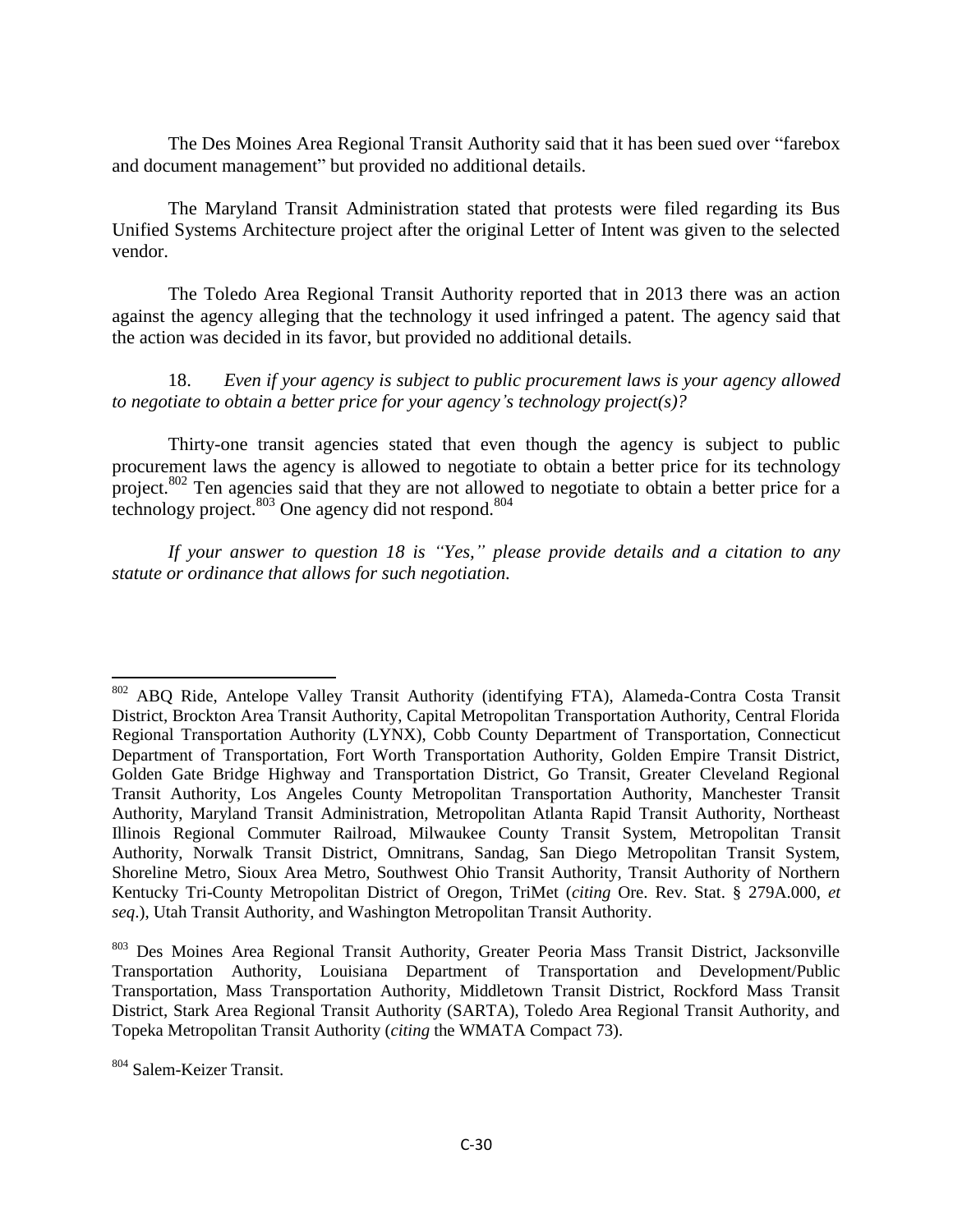One agency noted that in a procurement conducted by competitive bidding no negotiations are permitted.<sup>805</sup> The Northeast Illinois Regional Commuter Railroad observed that there may be negotiations if a single bid is received but when using an RFP negotiations are permitted with the highest ranked firm.

The Norwalk Transit District also observed that with RFPs the FTA allows for a best and final offer. Other agencies also referred to federal procurement guidelines and the use of RFPs and best value procurement.<sup>806</sup> As explained by Omnitrans, an agency

is permitted [to] evaluate and compare factors in addition to cost in order to select the most advantageous offer. FTA C 4220.1F supports Best Value procurements for technology when the recipient bases its determination [on] which proposals represent the "best value" [based] on an analysis of the tradeoff of qualitative technical factors and price or cost factors.

Likewise, the Milwaukee County Transit System said that "[w]hen we do an RFP we are allowed to negotiate price" *(citing Milwaukee County Ordinances, chapter 32, sub-chapter 2-*32.36 and FTA Circular 4220.1F, chapter VI).

The Maryland Transit Administration stated that based on the Maryland Code of Regulations it is allowed to negotiate "on equivalent terms with all eligible vendors during Best and Final Offer prior to project award."

The Metropolitan Atlanta Rapid Transit Authority stated that "[d]epending on the technology, the Authority has the ability to contract directly with a company and negotiate a contract that is in the best interests of the Authority…."

19. *Please identify a technology project or projects that your agency has had that in your agency"s opinion would make a good case study for the Report.*

Although two agencies indicated that their projects were "straightforward" or "standard" in nature,<sup>807</sup> numerous agencies referred to projects that were of particular interest or importance to them.<sup>808</sup>

 $\overline{\phantom{a}}$ 

<sup>805</sup> Go Transit.

<sup>806</sup> Brockton Area Transit Authority, Capital Metropolitan Transportation Authority (citing "best value procurement"), Golden Empire Transit District, Los Angeles County Metropolitan Transportation Authority, and San Diego Metropolitan Transit System.

<sup>&</sup>lt;sup>807</sup> Cobb County Department of Transportation (stating that all of its projects have been "straightforward") and Fort Worth Transportation Authority (stating that "[m]ost of our projects were pretty standard issue transit upgrades needed for an agency lagging behind").

<sup>&</sup>lt;sup>808</sup> Capital Metropolitan Transportation Authority (identifying mobile ticketing and the implementation of innovative/emerging technology within a strict timeline); Connecticut Department of Transportation (stating that had had an ITS project that involved the agency's in-house attorney, an attorney from the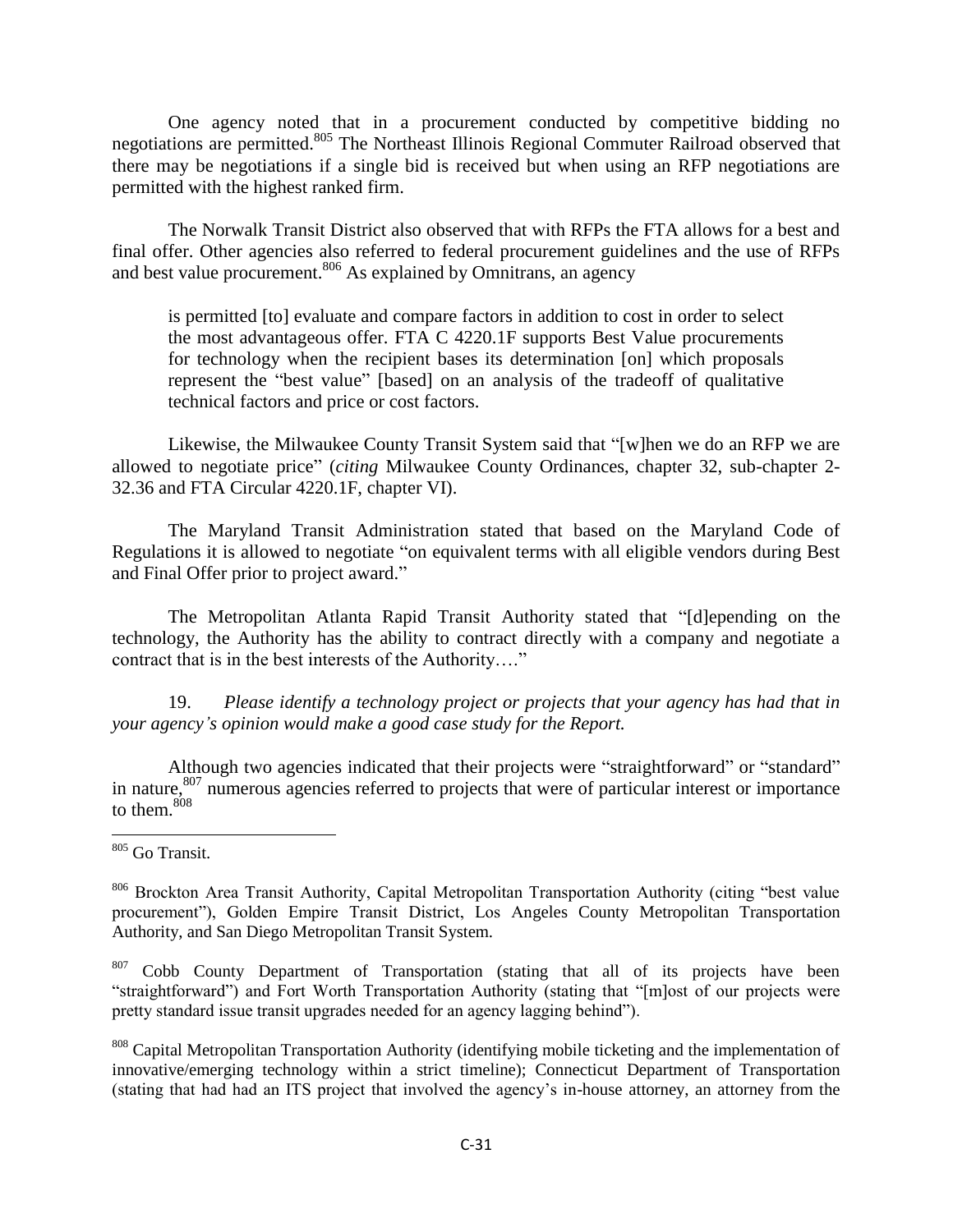The Alameda-Contra Costa Transit District identified one of its largest systems project to date, the replacement of its Computer-Aided Dispatch/Automatic Vehicle Location (CAD/AVL) system.

This \$30M project will replace our first-generation CAD/AVL system implemented around the year 2000. We first developed a rough set of requirements based on our own experience with the first-gen system. We then competitively engaged a transit engineering firm to refine our draft requirements into a Scope of Work, which was issued as an RFI. Based on the responses received, we selected the three best firms and issued the final RFP to them. After an extensive review of their proposals, including site visits to several of their current customers and a BAFO round, we made a contract award to Clever Devices.

The Louisiana Department of Transportation and Development/Public Transportation identified its

Statewide Transit Tracking and Reporting System (STTARS) [that] is used by transit providers to record ridership data and vehicle usage. This information could be used to analyze data recorded by STTARS to illustrate the utilization and efficiency of Public Transportation in rural areas in the state of Louisiana.

The Northeast Illinois Regional Commuter Railroad identified its procurement for the Positive Train Control (PTC) System Integrator Services described in response to question 2 as particularly important.

20. *Has your agency developed written guidance and/or a set of best practices for your agency"s technology contracting and projects?*

Ten agencies reported that their agency has developed written guidance and/or a set of best practices for the agency's technology contracting and projects.<sup>809</sup> Twenty-nine agencies reported that they had not.<sup>810</sup> Three agencies did not respond to the question.<sup>811</sup>

 $\overline{\phantom{a}}$ 

State's procuring agency, and the Attorney General's Office); Des Moines Area Regional Transit Authority (referring to its CAD/AVL system and procurement and financial system); Greater Peoria Mass Transit District (identifying it project(s) for telecommunication and high speed fiber line RFP); Jacksonville Transportation Authority (referring to its ERP (Project Firefly), real-time passenger information, and CAD/AVL projects); Maryland Transit Administration (Bus Unified Systems Architecture project); San Diego Metropolitan Transit System (Nextfare System and SAP ERP/EAM projects); and Toledo Area Regional Transit Authority (identifying a project enabling the purchasing of fare passes using a cellular phone RFID/QR validation while on the bus).

<sup>809</sup> Cobb County Department of Transportation, Connecticut Department of Transportation, Des Moines Area Regional Transit Authority, Fort Worth Transportation Authority, Golden Empire Transit District,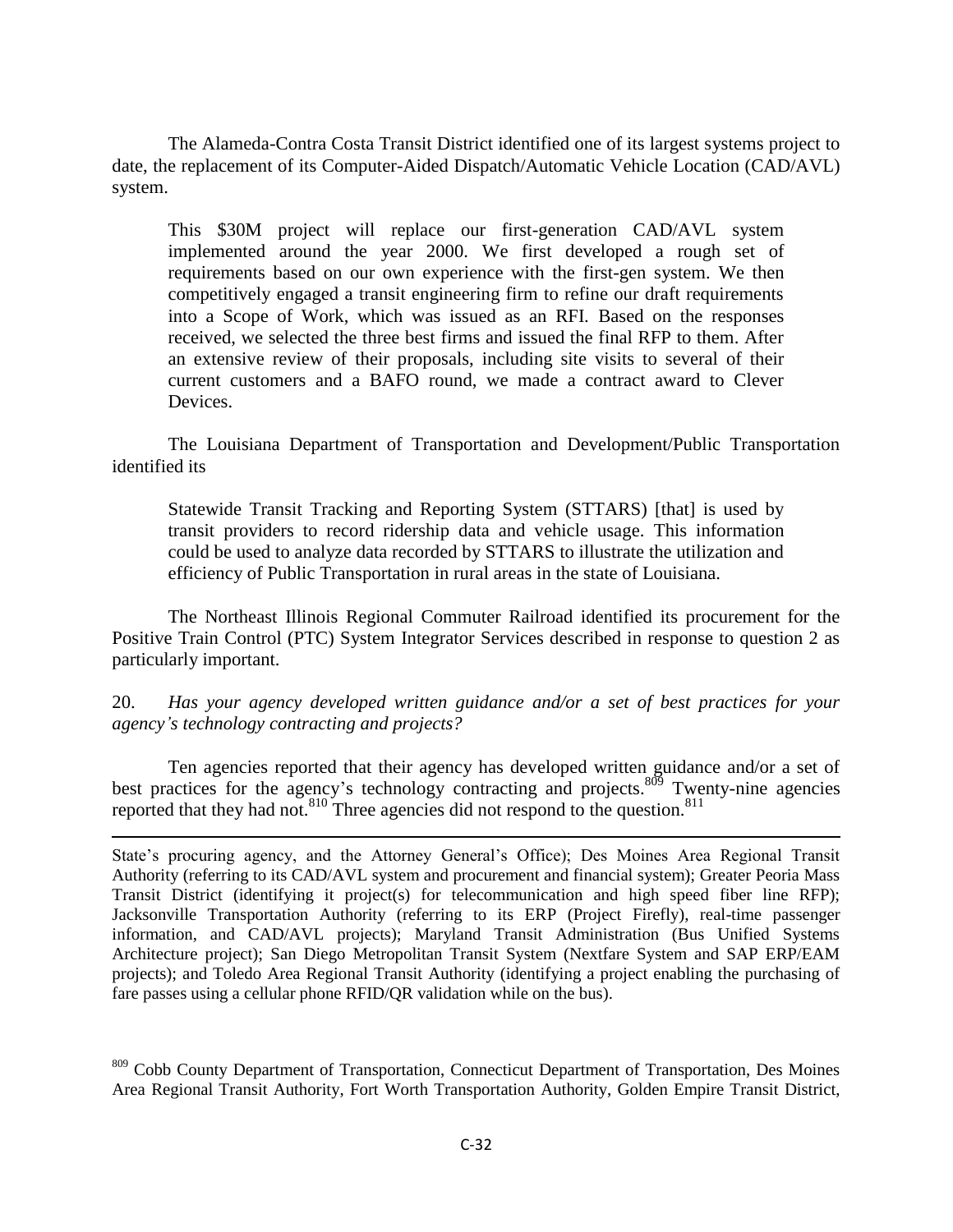*If your answer is "Yes," please provide a copy of or a link to the guidance and/or best practices.*

Transit agencies responding to the survey provided documentation that is included in Appendix D. The Louisiana Department of Transportation and Development/Public Transportation provided a link to <http://www.doa.la.gov/Pages/ots/Procurement.aspx> (last accessed Nov. 4, 2016).

The Connecticut Department of Transportation stated that although "[t]here are clear basic procurement rules … [t]here are some disagreements about how clear the technology procurement rules are and how they are interpreted."

The Golden Empire Transit District reported that its technology procurements follow the agency's procurement guidelines.

21. *Please provide any additional information that your agency would like to furnish regarding its technology projects, practices, and experience with the same.*

The Capital Metropolitan Transportation Authority said that procurement of and contracting for emerging technologies are a struggle given the vendor market and regulations and policies and the "leveraging [of] that investment within only sole source guidelines."

The Manchester Transit Authority stated that it handles technology procurements the same as any other procurement.

 $\overline{\phantom{a}}$ 

Louisiana Department of Transportation and Development/Public Transportation, Metropolitan Transit Authority, San Diego Metropolitan Transit System, Shoreline Metro, and Tri-County Metropolitan District of Oregon, TriMet.

<sup>810</sup> ABQ Ride, Antelope Valley Transit Authority, Alameda-Contra Costa Transit District, Brockton Area Transit Authority, Capital Metropolitan Transportation Authority, Central Florida Regional Transportation Authority (LYNX), Go Transit, Greater Cleveland Regional Transit Authority, Greater Peoria Mass Transit District, Jacksonville Transportation Authority, Los Angeles County Metropolitan Transportation Authority, Manchester Transit Authority, Maryland Transit Administration, Metropolitan Atlanta Rapid Transit Authority, Mass Transportation Authority, Northeast Illinois Regional Commuter Railroad, Middletown Transit District, Milwaukee County Transit System, Norwalk Transit District, Omnitrans, Rockford Mass Transit District, Sandag, Sioux Area Metro, Stark Area Regional Transit Authority (SARTA), Southwest Ohio Transit Authority, Toledo Area Regional Transit Authority, Topeka Metropolitan Transit Authority, Transit Authority of Northern Kentucky, Washington Metropolitan Transit Authority.

<sup>&</sup>lt;sup>811</sup> Golden Gate Bridge Highway and Transportation District, Salem-Keizer Transit, and Utah Transit Authority.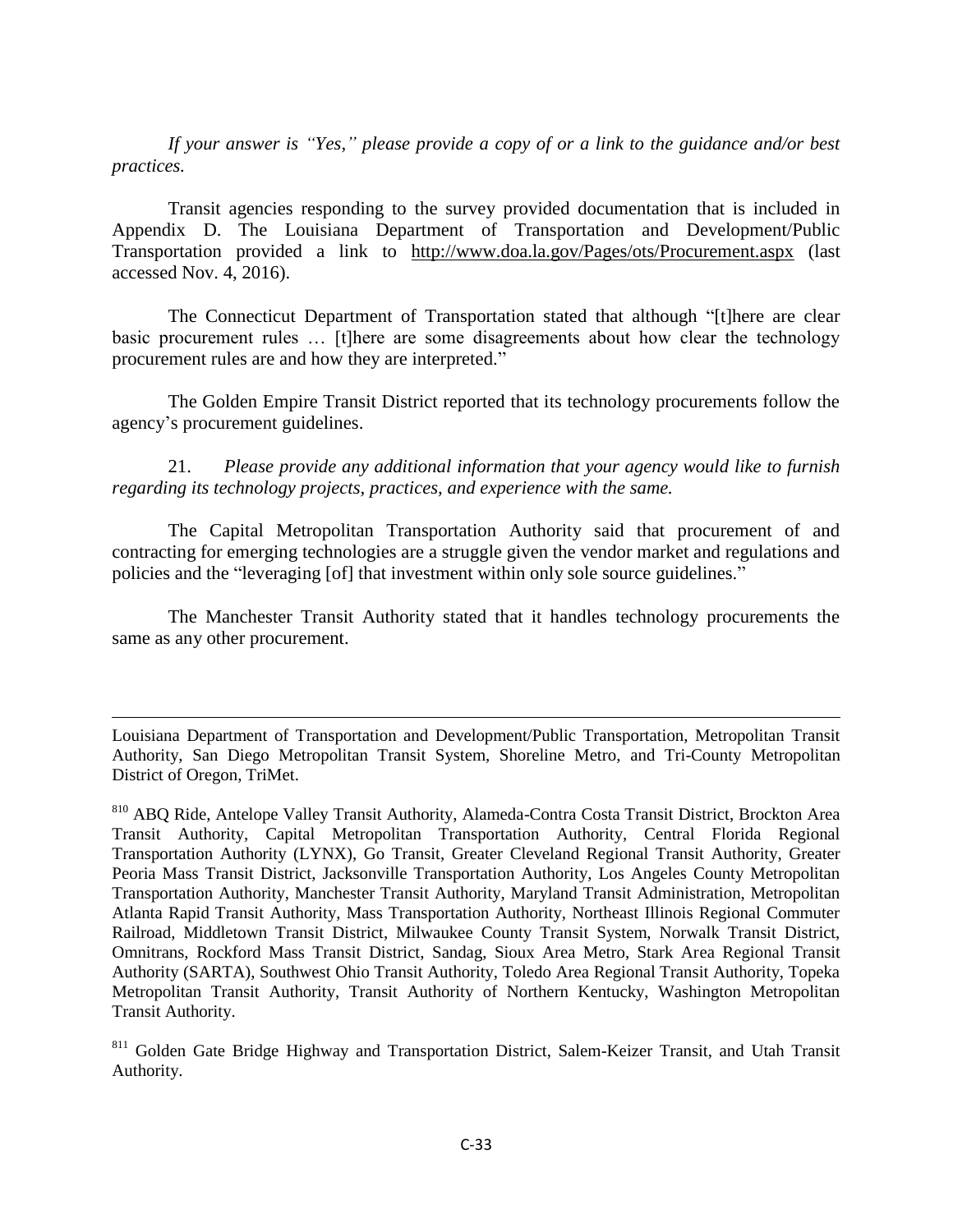Finally, the Maryland Transit Administration (MTA) summarized some of the issues with technology contracting that transit agencies confront.

The main difficulty MTA has had with procurement of technology projects is in the continued use of previously procured software. This comes in two forms. One being the upgrade and maintenance of this software. From a procurement standpoint, it is not understood that the manufacturers of the existing software are the only ones that can maintain the software, regardless of software being commercial-off-the-shelf (COTS). Large companies that provide highly specialized software invest significant amounts of money in the development of the software. As such, the software is licensed for use but does not become the property of the user. Similarly, the software must be maintained by those that developed it, beyond simple updates that can be loaded by a trained systems administrator.

The second issue with this is seeking additional technologies that must interface with existing technologies. This becomes particularly difficult when vendors are competitors for both new and existing technology and often make it difficult to work together. This can add significant burden to the agency in either time or money. It can take time to work out contractual relationships that lead to the desired end product. It can cost significant money if the agency has to become the integrator for the two technologies, dealing with both vendors and separate contractual arrangements.

Another difficulty in transit technology procurement is in distinguishing the differences in delivery of purely software vs. systems vs. construction. They all require subtle differences in contracting mechanisms. A cloud based software procurement would necessarily be different than a software/hardware/installation procurement.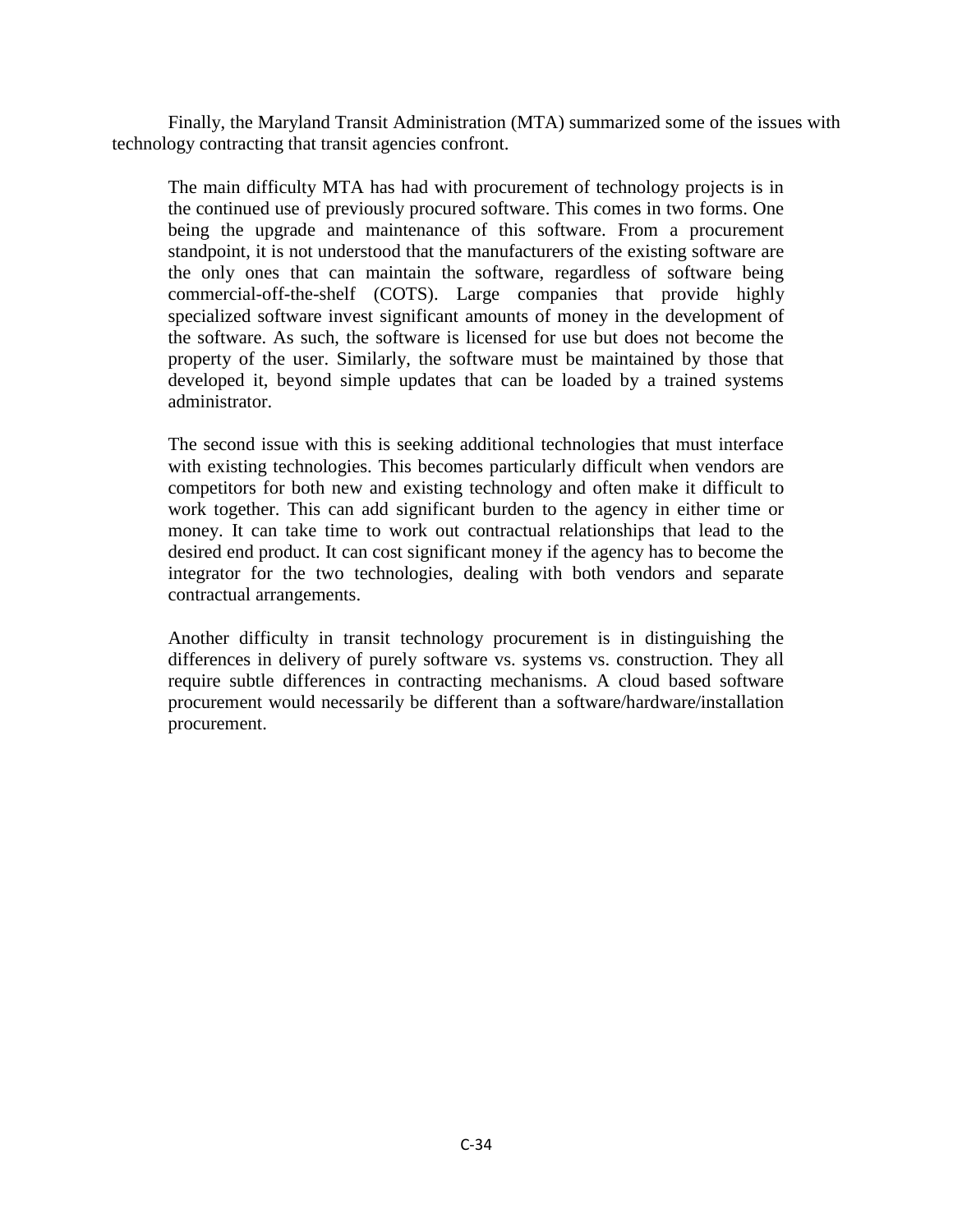#### **APPENDIX D**

#### **CHECKLIST OF CLAUSES FOR TECHNOLOGY CONTRACTS**

#### **A.**

#### **Acceptance**

Acceptance,  $final<sup>812</sup>$ Acceptance, final, full system deployment<sup>813</sup> Acceptance/rejection<sup>814</sup> Acceptance testing, system go-live<sup>815</sup>

### **Accident prevention**

Accident prevention<sup>816</sup>

## **Acronyms and abbreviations**

Acronyms and abbreviations<sup>817</sup>

# **Americans with Disabilities Act**

Access rights, persons with disabilities $818$ Americans with Disabilities  $Act<sup>819</sup>$ 

# **Approval**

 $\overline{\phantom{a}}$ 

Approval, shareholder<sup>820</sup>

- $812$  Appendix G, item 7, art. IV,  $\P$  5.
- $813$  Appendix G, item 7, art. IV,  $\P$  6.
- <sup>814</sup> Landy and Mastrobattista, *supra* note 16, at 196 (*e.g*., acceptance criteria, acceptance testing).
- $815$  Appendix G, item 7, art. IV,  $\P$  4.
- <sup>816</sup> Appendix G, item 4, Exhibit B, LYNX General Provisions, ¶ 6.01.
- $817$  Appendix G, item 4, Exhibit A-1, at 28.
- <sup>818</sup> Appendix G, item 17, exhibit C,  $\P$  28.
- $819$  Appendix G, item 4, Exhibit B, LYNX General Provisions,  $\sqrt{601.02}$ .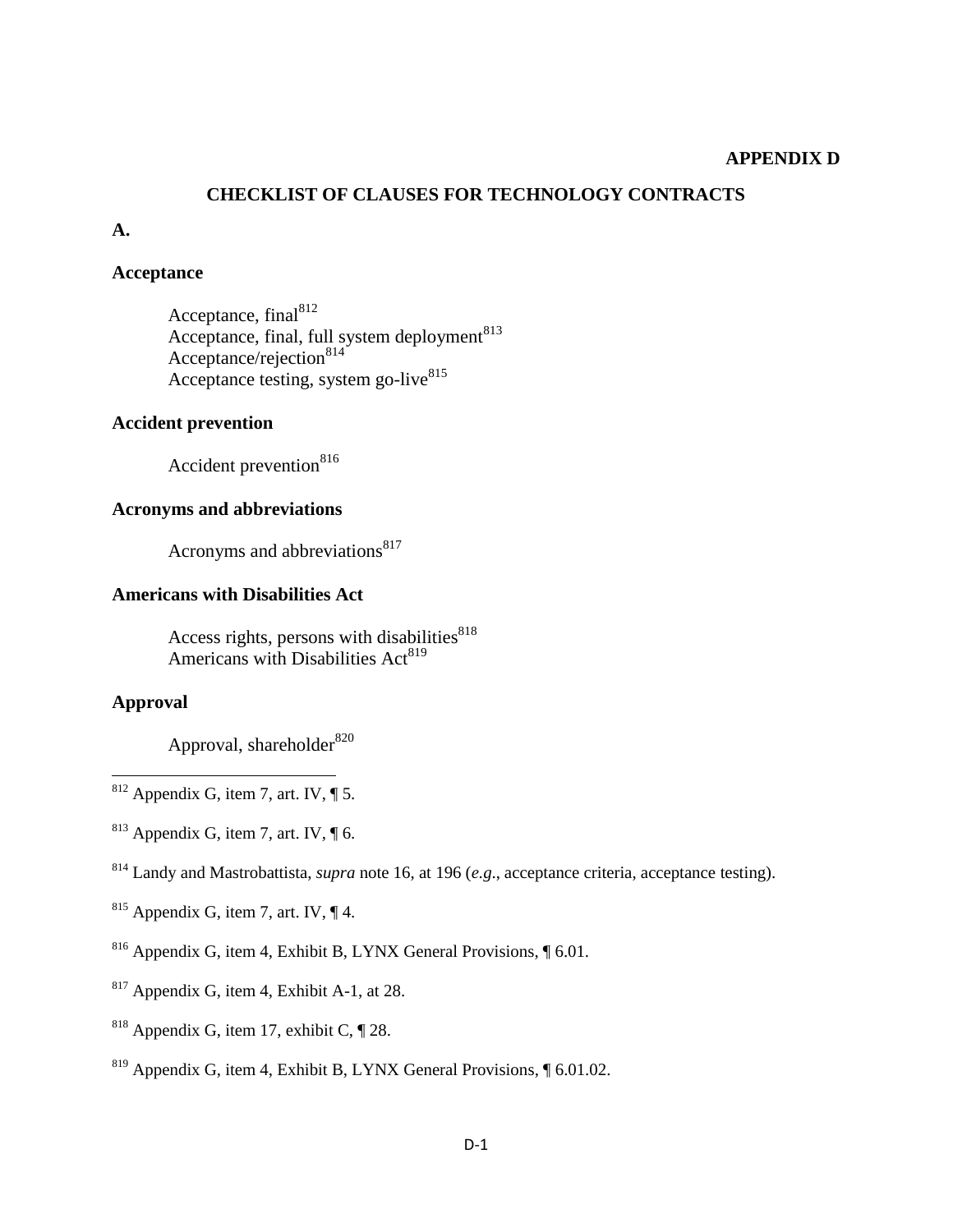#### **Assignment**

Assignment/assignability $821$ Assignment of responsibilities $822$ Assignment to additional government purchasers $823$ 

# **Attorney's fees**

Attorney's fees $824$ 

### **Audits and inspections**

Audit and adjustment<sup>825</sup> Audit and inspection  $826$ 

### **B.**

### **Best's rating**

Best's rating<sup>827</sup>

### **Bonds**

 $\overline{\phantom{a}}$ 

Bond, payment<sup>828</sup> Bond, performance<sup>829</sup>

- <sup>821</sup> Appendix G, item 4,  $\P$  19(d); item 5,  $\P$  12; item 7, art. VI,  $\P$  26; and item 17, exhibit C,  $\P$  5.
- $822$  Appendix G, item 2, ¶ 5.0.
- $823$  Appendix G, item 4, ¶ 19(e).
- <sup>824</sup> Appendix G, item 4,  $\P$  19(b) and item 7, art. IX,  $\P$  9.
- $825$  Appendix G, item 13, SC 6.
- <sup>826</sup> Appendix G, item 4, Exhibit B, LYNX General Provisions,  $\oint 6.01.04$  and item 15,  $\oint xy$ , at 4.
- $827$  Appendix G, item 7, art. VI,  $\P$  20.
- <sup>828</sup> Appendix G, item 7, art. V,  $\P$  4.
- $829$  Appendix G, item 7, art. V, ¶ 3.

 $820$  Appendix G, item 7, art. III,  $\P$  10.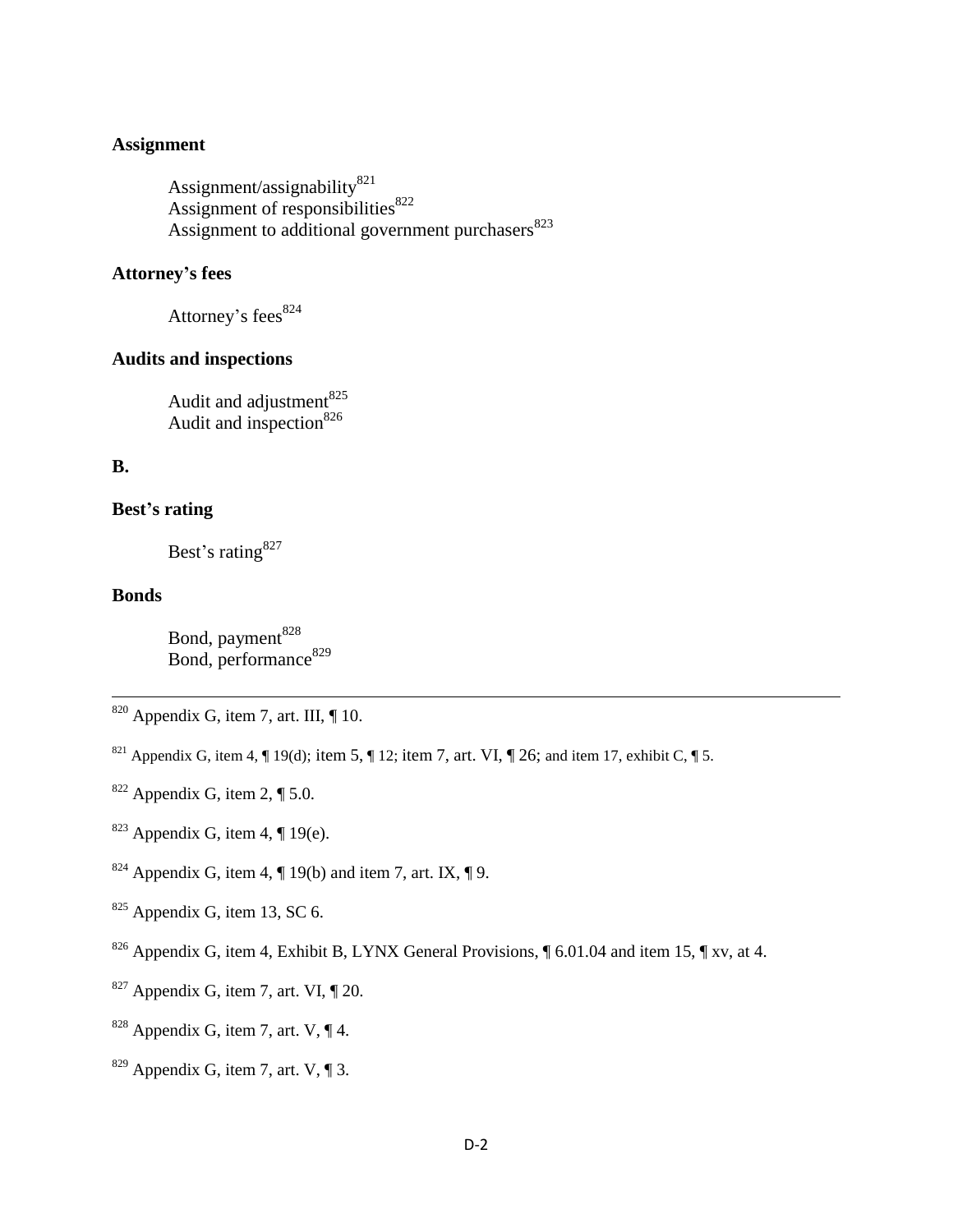Bonds, retention, and rates<sup>830</sup>

**C.**

# **City**

City representative $831$ City responsibilities $832$ 

# **Civil rights**

Civil rights<sup>833</sup> Civil rights and employment  $834$ Federal civil rights requirements $835$ 

### **Communications**

Communications System Engineering Project<sup>836</sup>

## **Compensation**

l

Compensation $837$ 

## **Confidential information**

Confidential and trade secret information (re: intelligent transportation technology solutions) $838$ 

Right-to-know<sup>839</sup>

<sup>833</sup> Appendix G, item 4, Exhibit B, LYNX General Provisions, ¶ 6.01.05.

- <sup>835</sup> Appendix G, item 14,  $\P$  5(B).
- <sup>836</sup> Appendix G, item 18.
- <sup>837</sup> Appendix G, item 5,  $\P$  2 and item 14,  $\P$  2.
- <sup>838</sup> Appendix G, item 4, Exhibit A-1.

 $830$  Appendix G, item 16, § 52.10.

<sup>831</sup> Appendix G, item 8, art. II.

<sup>832</sup> Appendix G, item 8, art. IV.

<sup>&</sup>lt;sup>834</sup> Appendix G, item 14,  $\P$  5(A).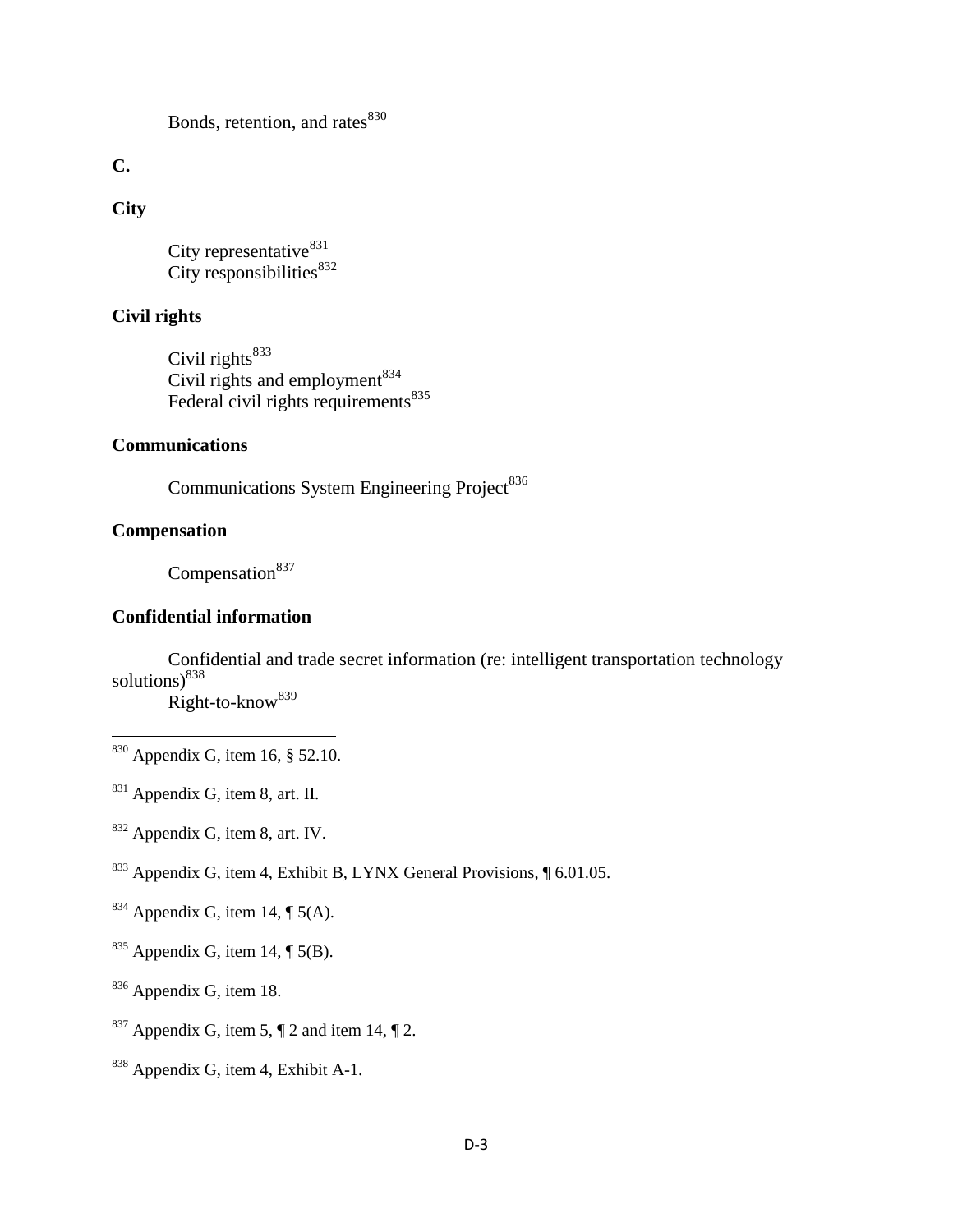#### **Contracts**

 $\overline{\phantom{a}}$ 

Additional/affiliated business units, applicability to Agreement, interpretation of<sup>840</sup> Agreement, term of  $841$ Amendments (examples)<sup>842</sup> Changes to the agreement  $843$ Conditions, supplementary<sup>844</sup> Contract, amendment of  $845$ Contract, types of (e.g., fixed price)<sup>846</sup> Cost principles, compliance with  $847$ Definitions  $\left($ examples $\right)^{848}$ Purpose, project or contract<sup>849</sup> Recitals (examples)<sup>850</sup> Risk allocation $851$ Scope and description<sup>852</sup>

<sup>839</sup> The provision may be included to protect a vendor's confidential business records that are in the possession of the government.

- $840$  Appendix G, item 15, § 13.
- <sup>841</sup> Appendix G, item 17, exhibit C,  $\P$ 3.

 $842$  Appendix G, item 3, at 1-3.

<sup>843</sup> Although the contract may allow for changes, changes that are outside the scope of the contract may require the use of the procurement process.

- $844$  Appendix G, item 13, SC 1.
- $845$  Appendix G, item 15, § 18.
- $846$  Appendix G, item 7, art. II,  $\P$  1.
- $847$  Appendix G, item 17, exhibit C,  $\P$  10.
- <sup>848</sup> Appendix G, item 4,  $\P$  2.
- $849$  Appendix G, item 7, art. IV,  $\P$  1.
- $850$  Appendix G, item 4, at 1.
- <sup>851</sup> Landy and Mastrobattista, *supra* note 16, at 211 (*e.g*., remedies, limitations, damage caps).
- $852$  Appendix G, item 14, ¶ 1.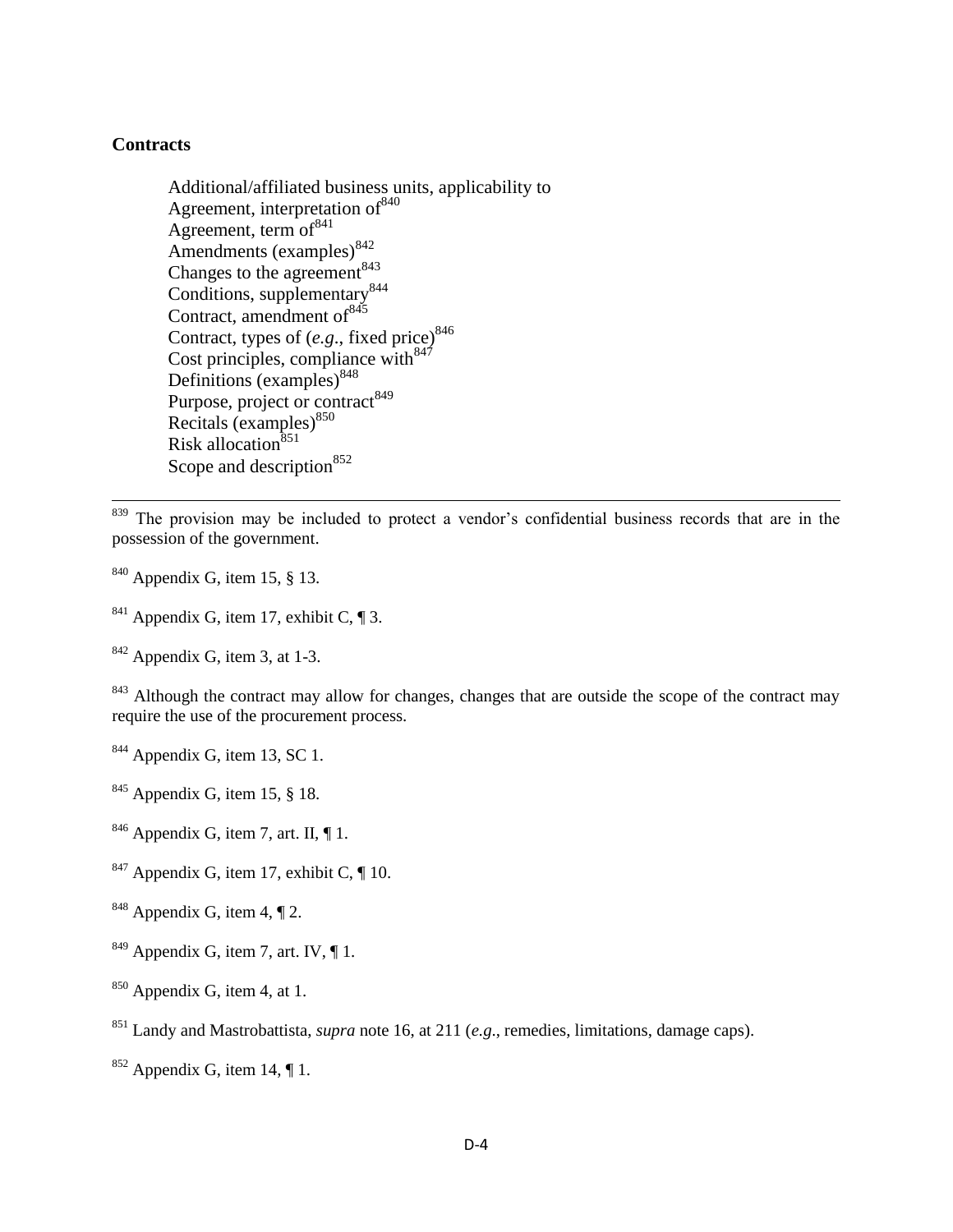#### **Contracts, change orders**

Change orders<sup>853</sup>  $Changes<sup>854</sup>$ Changes to contract<sup>855</sup> Work, extra/change orders $856$ 

### **Contract, documents**

Contract documents<sup>857</sup> Contract order of precedence<sup>858</sup> Component parts of the contract (*e.g*., statement of work, functional requirements, project schedule) $859$ Order-of-Priority of Documents<sup>860</sup> Ownership of documents $861$ 

# **Contract, general provisions**

General provisions<sup>862</sup> Standard terms and conditions<sup>863</sup>

#### **Contract, price**

l

- $855$  Appendix G, item 14, ¶ 7.
- $856$  Appendix G, item 7, art. III,  $\P$ 9.
- <sup>857</sup> Appendix G, item 2,  $\P$  4.0; item 4,  $\P$  3; and item 7, art. III,  $\P$  2.
- <sup>858</sup> Appendix G, item 3,  $\P$  4.
- $859$  Appendix G, item 3, ¶ 2.
- <sup>860</sup> The purpose of the order-of-priority clause is to resolve internal conflicts in the documents.
- <sup>861</sup> Appendix G, item 2,  $\P$  13.0 and item 17, exhibit C,  $\P$  18.
- <sup>862</sup> Appendix G, item 4, Exhibit B, LYNX General Provisions and item 7, art. IX.
- <sup>863</sup> Appendix G, item 8, Exhibit A, at 16.

 $853$  Appendix G, item 2, ¶ 6.0.

<sup>854</sup> Appendix G, item 4, Exhibit B, LYNX General Provisions, ¶ 6.02.03; item 5, ¶ 10; and item 13, SC 5.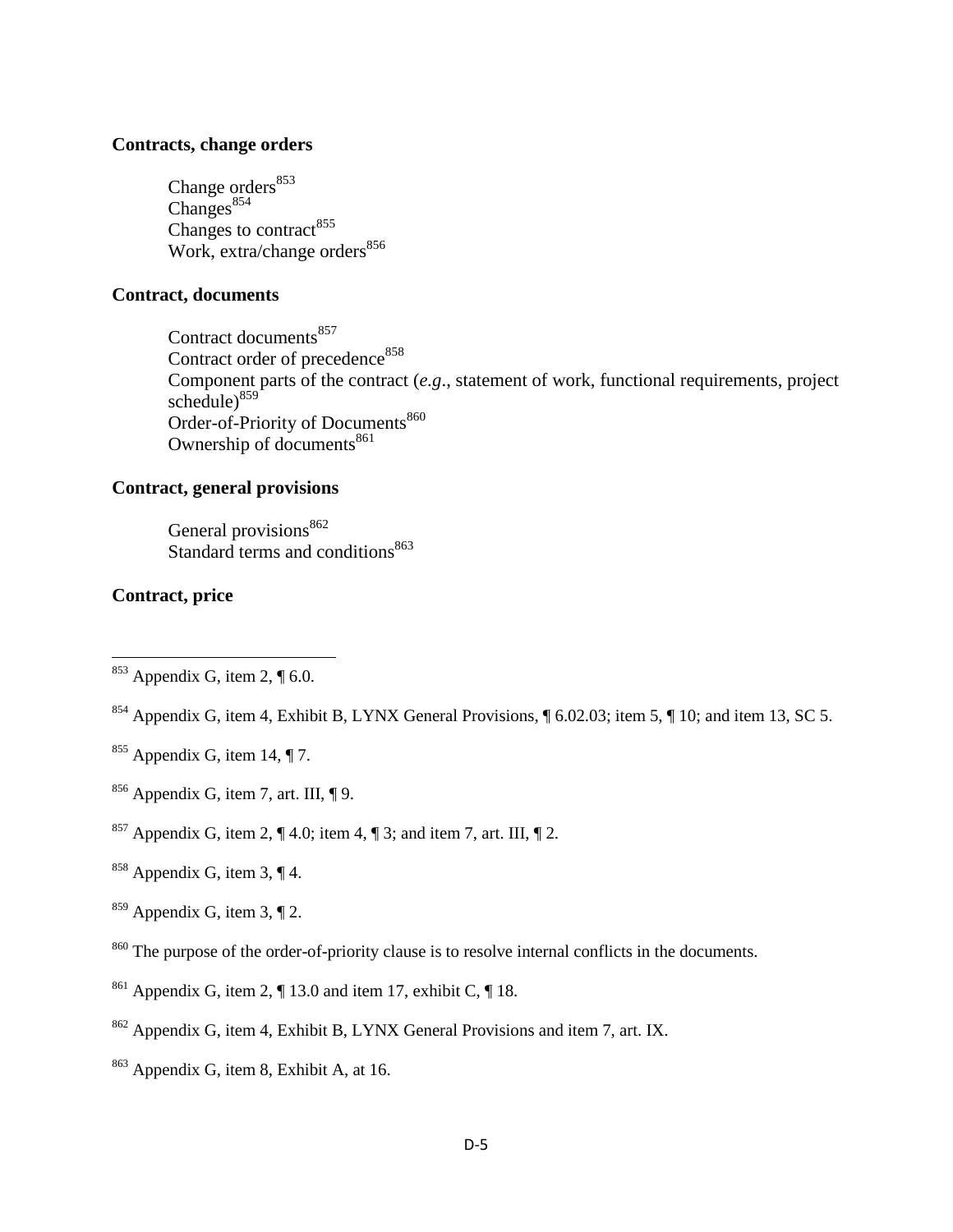Contract price and payments<sup>864</sup>  $\text{Costs/fees}^{865}$ Options, priced<sup>866</sup> Price and adjustments for regulatory changes<sup>867</sup>

# **Contract, term**

Term, contract<sup>868</sup> Term, initial<sup>869</sup> Term, options<sup>870</sup> Term, project $^{871}$ 

# **Civil rights**

 $\overline{a}$ 

Civil rights (Title VI of the Civil Rights Act; Age Discrimination Act, Americans with Disabilities Act; and federal transit law  $(49 \text{ U.S.C.} \S 5332)^{872}$ 

# **Confidential information**

Confidentiality<sup>873</sup> Confidential information (including trade secrets) $874$ Confidential and privileged information $875$ 

 $864$  Appendix G, item 2 ¶ 3.0.

<sup>865</sup> Appendix G, item 1, § 2.

 $866$  Appendix G, item 3, ¶ 7.

<sup>867</sup> Appendix G, item 1, § 4.16 and item 2, ¶ 7.0.

<sup>868</sup> Appendix G, item 2,  $\P$  2.0; item 7, art. 1,  $\P$  1 and art. IV,  $\P$  2; and item 13, SC 2.

 $869$  Appendix G, item 4, ¶ 5(a).

 $870$  Appendix G, item 4, ¶ 5(b).

 $871$  Appendix G, item 1, § 2.

 $872$  Appendix G, item 1, § 3.9.

<sup>873</sup> Landy and Mastrobattista, *supra* note 16, at 210 (*e.g*., applicable to non-public information provided by a party; methods for identifying and protecting confidential information).

 $874$  Appendix G, item 4, ¶ 16(a).

 $875$  Appendix G, item 7, art. VI,  $\P$  22.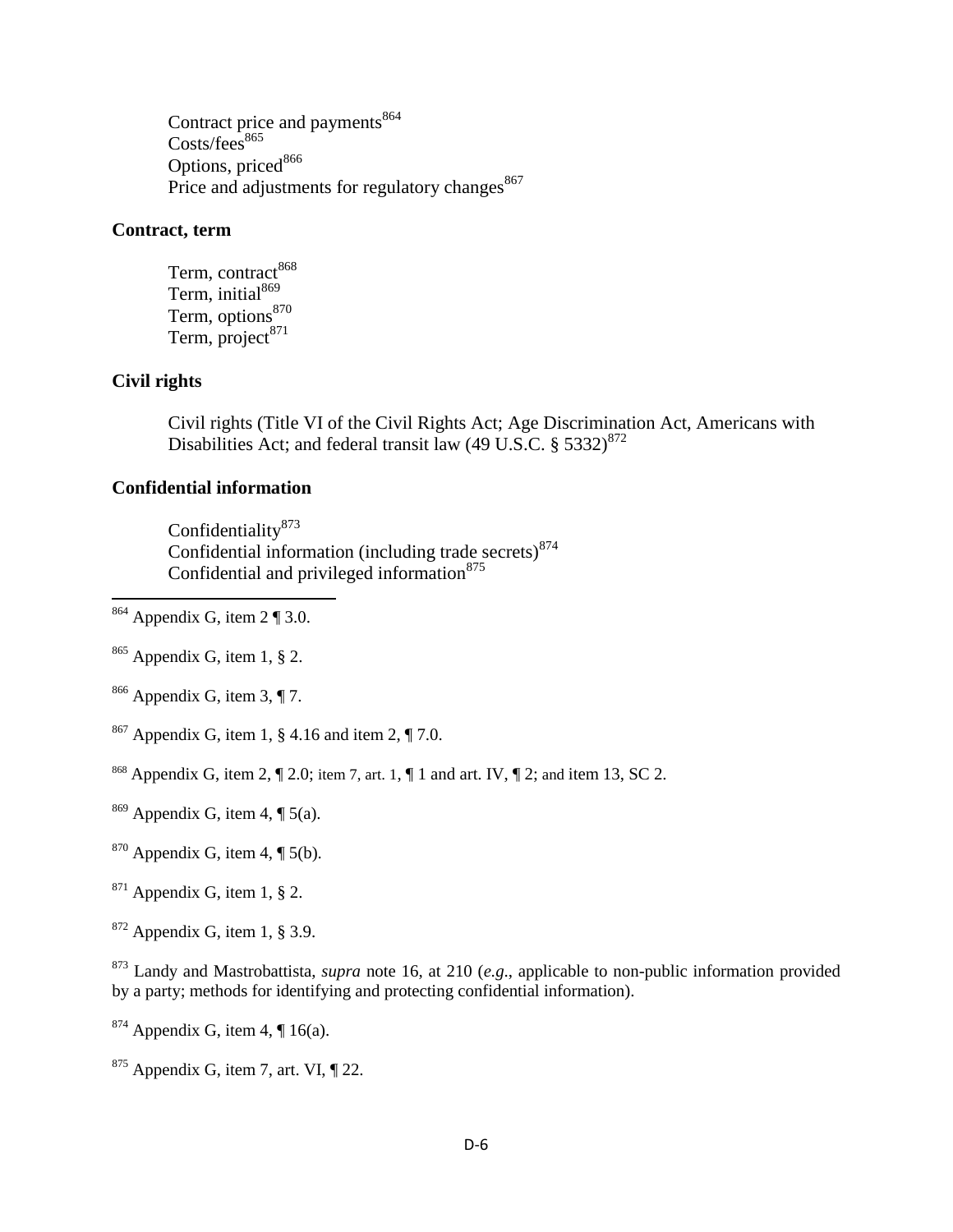#### **Conflict of interest**

Conflict of interest<sup>876</sup> Conflict of interest(s), prohibition of  $877$ Non-collusion<sup>878</sup> Prohibited interests and conflicts of interest<sup>879</sup>

#### **Contractors**

 $\overline{\phantom{a}}$ 

Background checks<sup>880</sup> Change of control or ownership<sup>881</sup> Contractor, qualifications of  $882$ Contractor's obligations<sup>883</sup> Contractor, obligations of Contractor, representations of  $884$ Contractor responsibility<sup>885</sup> Contractor, suspension and disbarment<sup>886</sup> Debarment and suspension<sup>887</sup> Multiple Contractors<sup>888</sup>

- $877$  Appendix G, item 1, § 4.31.
- $878$  Appendix G, item 14, exhibit 1-A,  $\P$  B, at 2.
- $879$  Appendix G, item 14, exhibit 1-A,  $\P$  A.1, at 1.
- <sup>880</sup> *E.g.*, a contractor's employees and the employees of any subcontractors.
- <sup>881</sup> Landy and Mastrobattista, *supra* note 16, at 228 (*e.g*., the vendor or licensor).
- $882$  Appendix G, item 7, art. VI,  $\P$  2.
- <sup>883</sup> Appendix G, item 4, ¶ 7 and item 7, art. VI.
- $884$  Appendix G, item 7, art. VI,  $\P$  2.

<sup>885</sup> *E.g.*, a certification that a vendor and subcontractors are not under suspension or debarment and that a vendor has no unpaid tax obligations.

- <sup>886</sup> Appendix G, item 4, Exhibit B, LYNX General Provisions, ¶ 6.03.01.
- <sup>887</sup> Appendix G, item 1, § 4.27.

<sup>888</sup> Agreements involving multiple contractors should state the contractors' respective risks, responsibilities, and schedules and require the contractors to cooperate with one another.

 $876$  Appendix G, item 3, ¶ 13.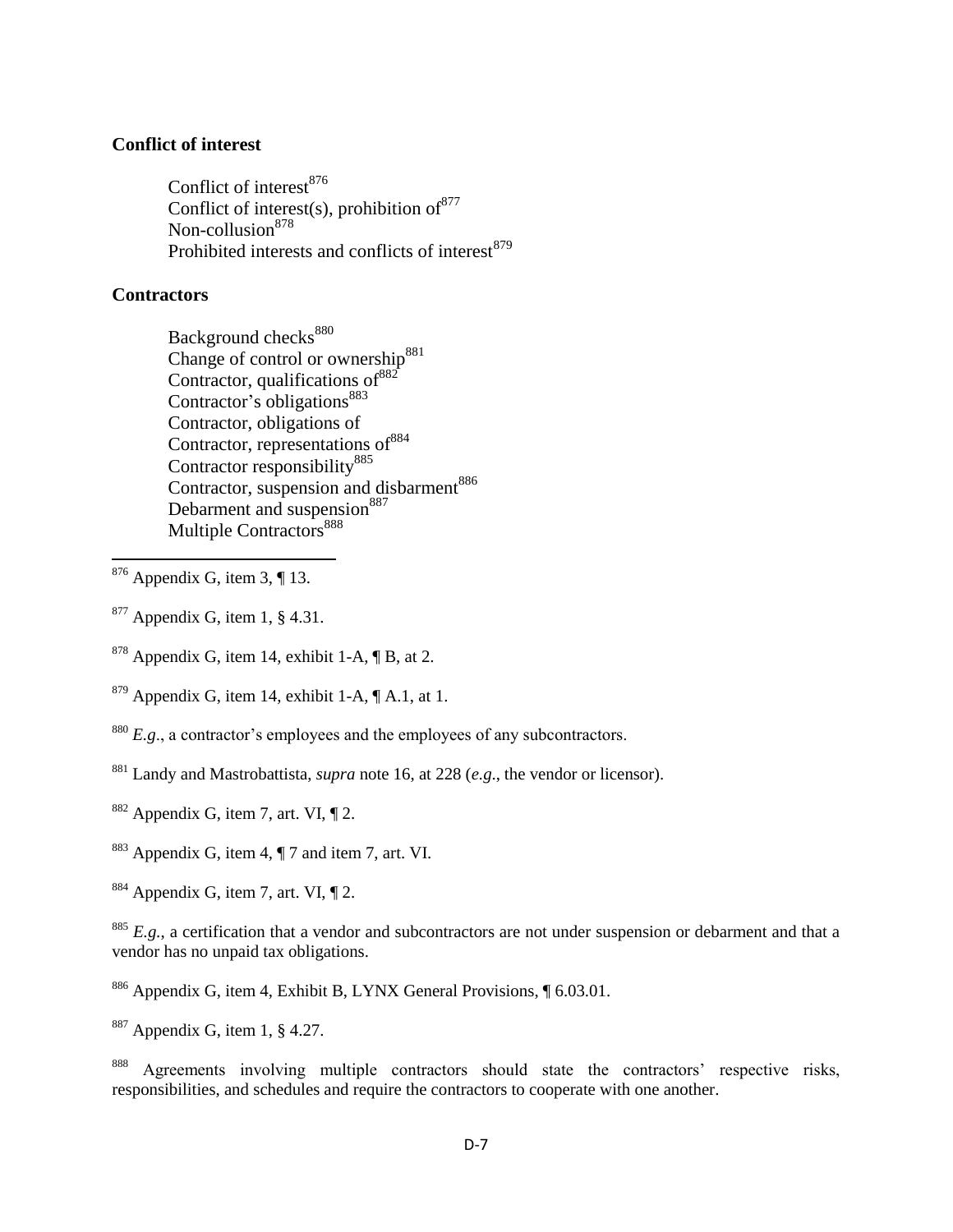Obligations to the transit agency<sup>889</sup>

# **Copyright**

Copyrights and data, federal rights in<sup>890</sup> Copyrights and data, rights in $^{891}$ 

# **Copyrights, federal restrictions**<sup>892</sup>

Infringement, defined

### **D.**

# **Damages**

Damages, categories of Damages, liquidated damages Damages, limitations on  $893$ 

### **Data**

Data, retrieval and use<sup>894</sup> Data, security of Data, transmission of<sup>895</sup> Ownership and use of data Remote access (granted or denied)

### **Default**

 $\overline{\phantom{a}}$ 

Default by transit agency<sup>896</sup>

 $889$  Appendix G, item 2, ¶ 10.0.

<sup>890</sup> Appendix G, item 17, exhibit C,  $\P$  27(C).

- <sup>891</sup> Appendix G, item 17, exhibit C,  $\P$  27.
- <sup>892</sup> Appendix G, item 17, exhibit C,  $\P$  27(B).

<sup>893</sup> Landy and Mastrobattista, *supra* note 16, at 214-215 (*e.g*., damages excluded, damage caps, mutual damages limitations provision).

- <sup>894</sup> Appendix G, item 8, Exhibit A, at 5.
- <sup>895</sup> Appendix G, item 4,  $\P$  4(f).
- <sup>896</sup> Appendix G, item 4,  $\P$  11(c).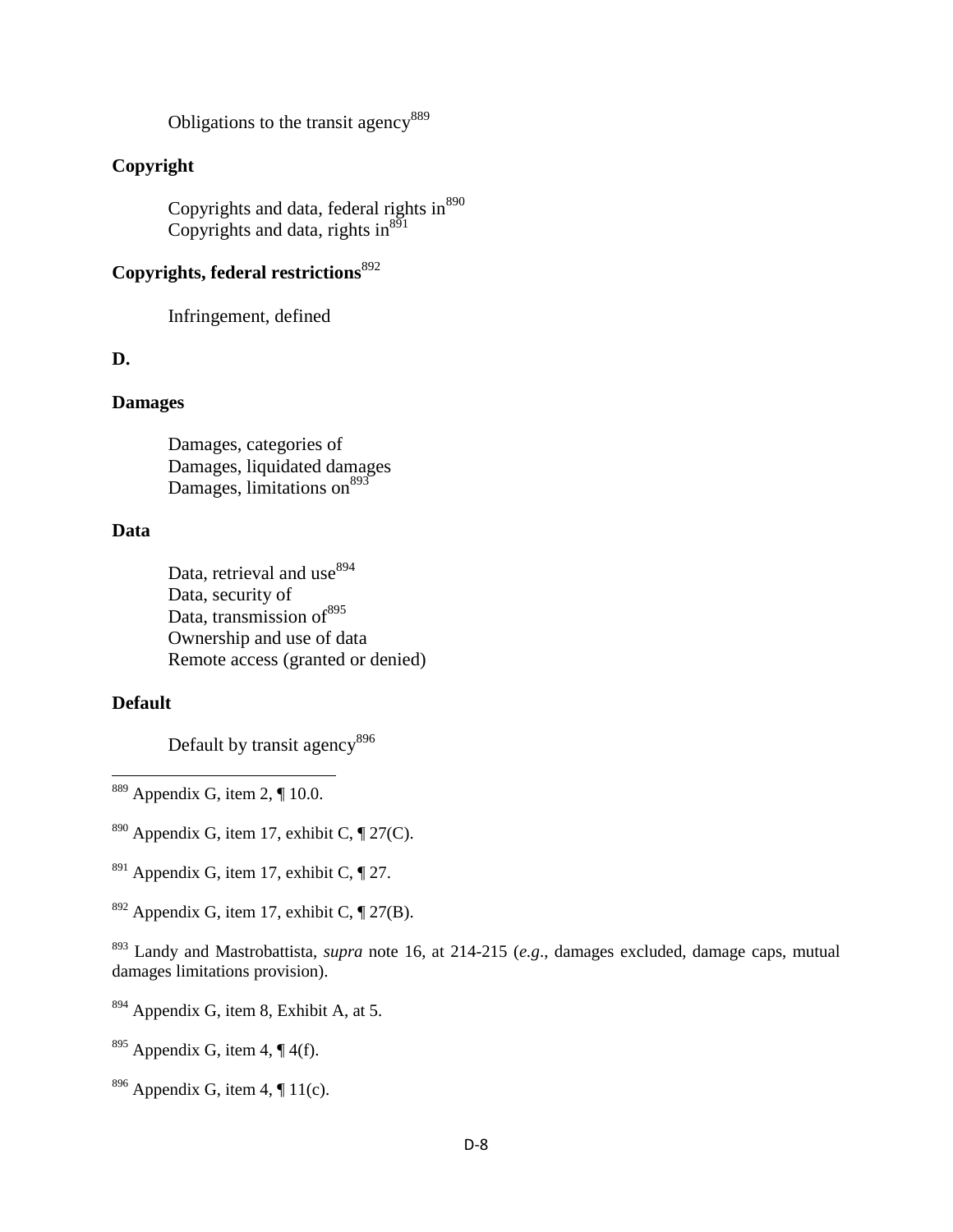Default, material breach<sup>897</sup> Default, remedies for<sup>898</sup>

### **Delivery**

Delivery/delivery schedule

# **Disadvantaged business enterprises**

DBE policy statement<sup>899</sup>  $\overline{DBE}$  requirements<sup>900</sup>

#### **Disclosure**

Non-disclosure<sup>901</sup> Non-disclosure agreement<sup>902</sup>

# **Discrimination, prohibition**

Discrimination, prohibition of in state contracts $903$ Non-discrimination requirements<sup>904</sup> Prohibition of discrimination in state contracts $905$ 

#### **Dispute resolution**

 $\overline{\phantom{a}}$ 

Attorney's fees<sup>906</sup>

- $897$  Appendix G, item 7, art. VIII, ¶ 3.
- <sup>898</sup> Appendix G, item 4,  $\P$  11(f).
- <sup>899</sup> Appendix G, item 8, Exhibit A, at 6.
- $900$  Appendix G, item 4, ¶ 8(b).
- <sup>901</sup> Appendix G, item 4,  $\P$  16(b).
- <sup>902</sup> Appendix G, item 9.
- $903$  Appendix G, item 1, § 4.30.
- $904$  Appendix G, item 4, ¶ 8(a).
- $905$  Appendix G, item 1, § 3.5.
- $906$  Appendix G, item 3, ¶ 10.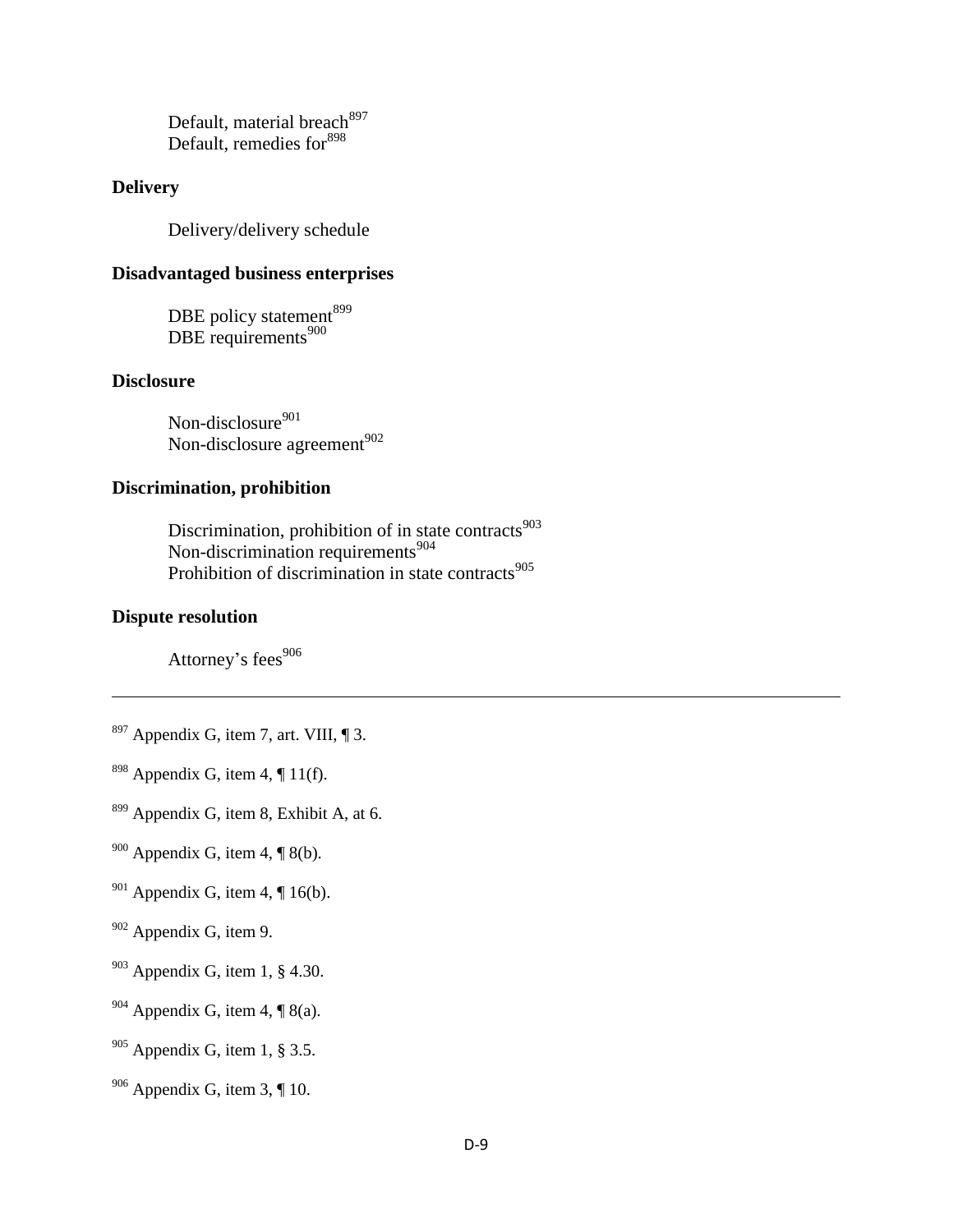Dispute resolution $907$ Dispute resolution, informal meeting<sup>908</sup> Dispute resolution, mediation<sup>909</sup> Dispute resolution, resort to litigation<sup>910</sup> Disputes, claims and resolution<sup>911</sup> Forum, choice of Injunctive relief $912$ Limitation of liability Litigation expenses<sup>913</sup>

### **Drug-free workplace**

Drug free workplace<sup>914</sup> Substance abuse $915$ 

### **E.**

l

#### **Environmental**

Environmental principles<sup>916</sup>

### **Equipment, current**

Current equipment, description $917$ 

 $907$  Appendix G, item 1, § 4.22 and item 4, ¶ 12.

- <sup>908</sup> Appendix G, item 4,  $\P$  12(a).
- $909$  Appendix G, item 4,  $\P$  12(b)
- <sup>910</sup> Appendix G, item 4,  $\P$  12(c).
- <sup>911</sup> Appendix G, item 17, exhibit C,  $\P$  22.

<sup>912</sup> Landy and Mastrobattista, *supra* note 16, at 225 (including mandatory injunctive relief; provision regarding bond required; and attorney's fees and costs for wrongful injunction).

- <sup>913</sup> Appendix G, item 17, exhibit C,  $\P$  11.
- $914$  Appendix G, item 7, art. VI,  $\P$  25.
- <sup>915</sup> Appendix G, item 17, exhibit C,  $\P$  30.
- <sup>916</sup> Appendix G, item 4,  $\P$  7(i).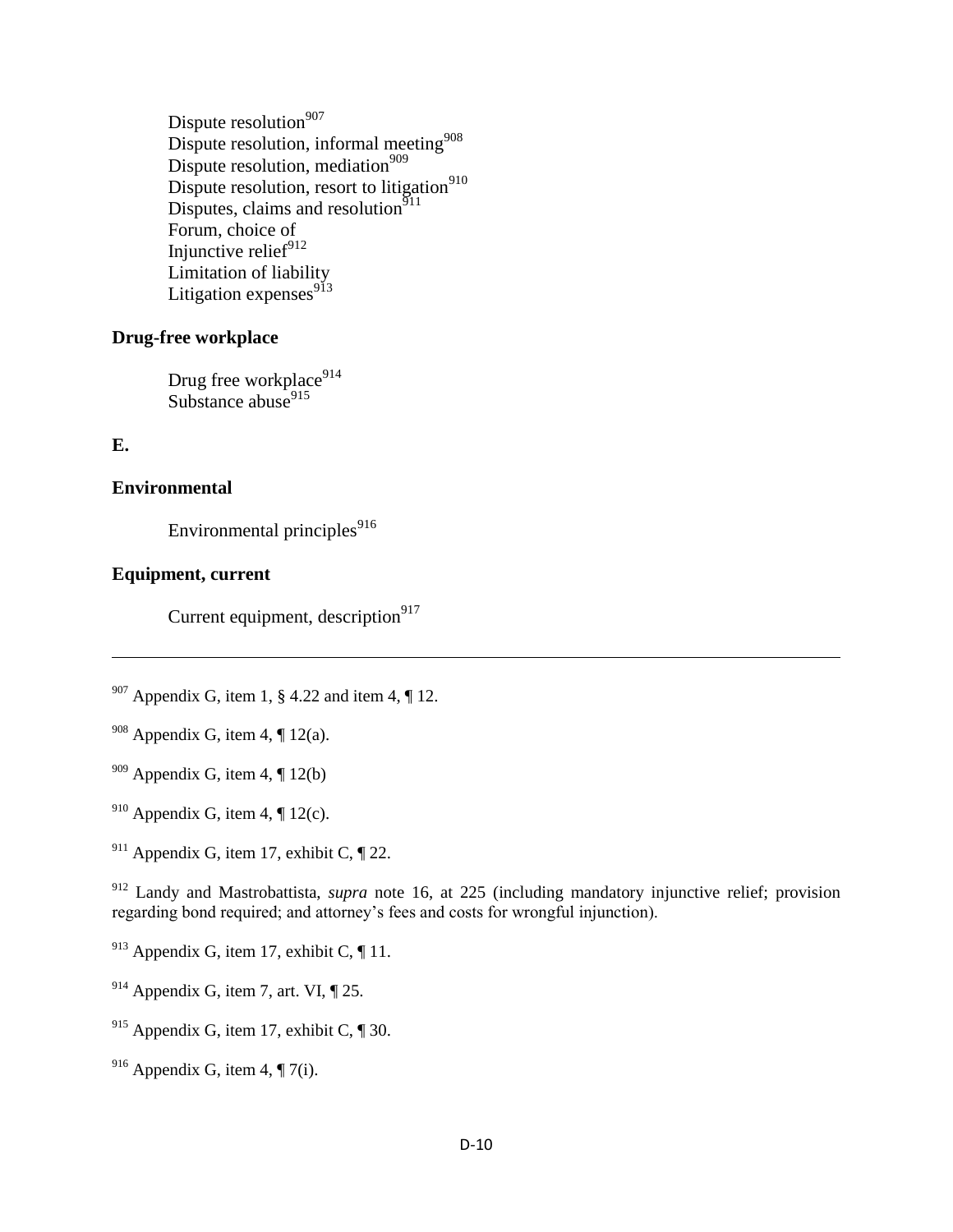Receipt of equipment $918$ 

### **Errors and omissions**

Errors and omissions $919$ Errors and omissions, liability of supplier $920$ 

### **Escrow**

In-sourcing, in lieu of a software escrow account  $921$ Source code escrow<sup>922</sup>

#### **F.**

l

### **Federal government**

Federal contract clauses<sup>923</sup> Federal government, no obligation of or  $by^{924}$ Federal rights, special, for planning, research, and development projects $925$ 

#### **Federal Transit Administration**

FTA clauses $926$ FTA requirements<sup>927</sup>

 $917$  Appendix G, item 8, Exhibit A, at 3.

- <sup>918</sup> Appendix G, item 3, ¶ 3.
- <sup>919</sup> Appendix G, item 4, Exhibit B, LYNX General Provisions,  $\sqrt{6.02.04}$ .
- $920$  Appendix G, item 15, § 10.
- $921$  Appendix G, item 7, art. VI, ¶ 8.
- <sup>922</sup> Appendix G, item 4,  $\P$  4(g).
- $923$  Appendix G, item 8, Exhibit A, at 19.
- <sup>924</sup> Appendix G, item 1, § 4.25 and item 4, Exhibit B, LYNX General Provisions, ¶ 6.01.19.
- <sup>925</sup> Appendix G, item 17, exhibit C,  $\P$  27(D).
- $926$  Appendix G, item 5,  $\P$  15 and Exhibit A.
- $927$  Appendix G, item 5, ¶ 9.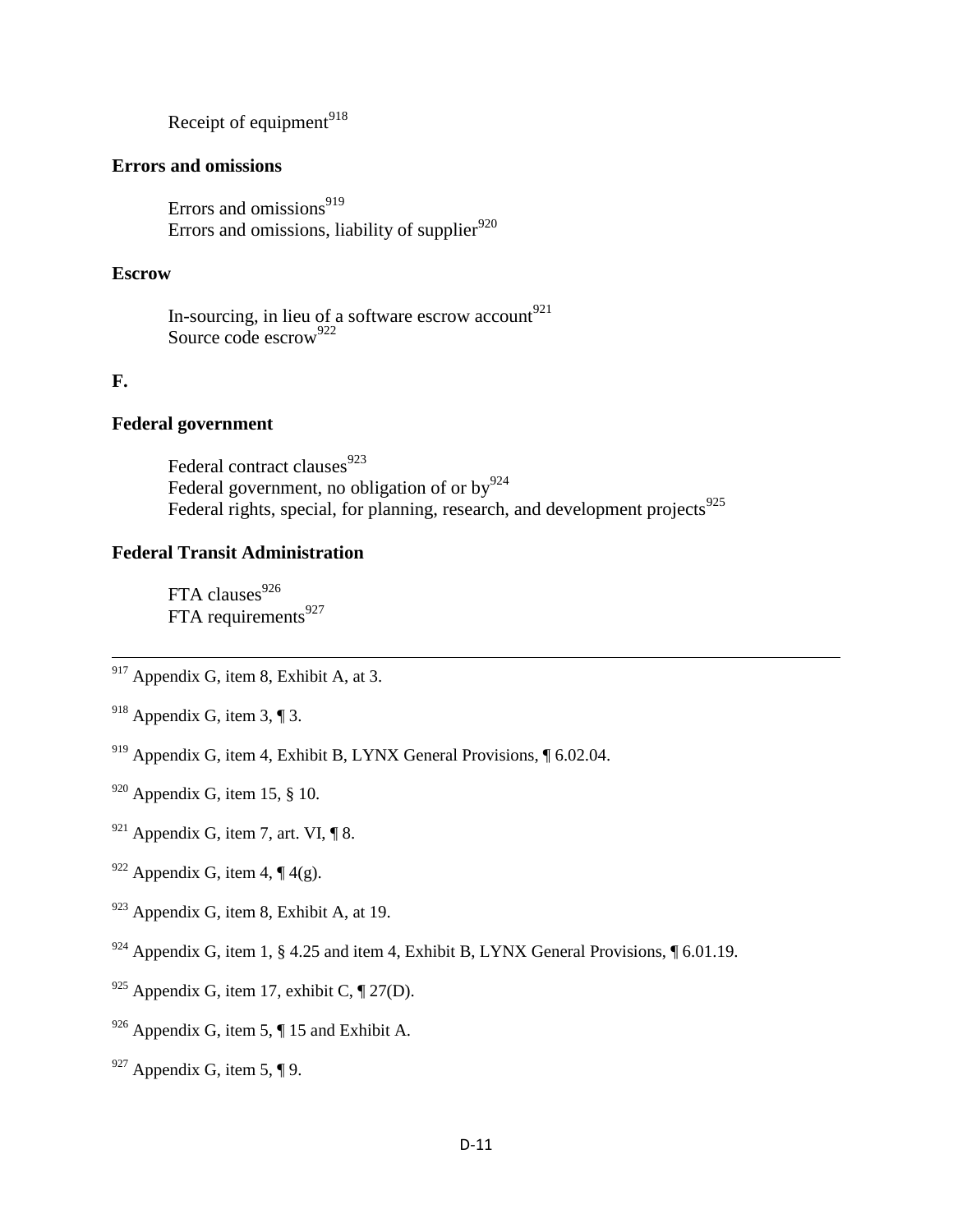FTA requirements, certification with $^{928}$ FTA terms, incorporation of (including FTA Circular  $4220.1F$ )<sup>929</sup>

# *Force majeure*

*Force majeure*<sup>930</sup>

# **Fraud**

Fraud and false or fraudulent statements<sup>931</sup> Program fraud and false or fraudulent statements and related actions (31 U.S.C. §  $3801)^{932}$ 

# **Funding**

Funding $933$ Program funding, continent on  $934$ 

# **G.**

# **Gift ban**

Gift ban, state of Illinois $935$ 

# **Goals**

l

Design goals $936$ Project goals<sup>937</sup>

<sup>932</sup> Appendix G, item 1, § 4.26 and item 4, Exhibit B, LYNX General Provisions,  $\sqrt{\phantom{a}}$  6.01.23.

- $933$  Appendix G, item 8, Exhibit A, at 5.
- <sup>934</sup> Appendix G, item 4, Exhibit B, LYNX General Provisions, ¶ 6.01.26.
- $935$  Appendix G, item 14, ¶ 4.
- $936$  Appendix G, item 17, exhibit A, § 4.0.

 $928$  Appendix G, item 8, Exhibit A, at 15.

 $929$  Appendix G, item 1, § 3.7 and item 15,  $\P$  xvii, at 10.

 $930$  Appendix G, item 7, art. IX,  $\P$  10.

 $931$  Appendix G, item 1, § 3.4.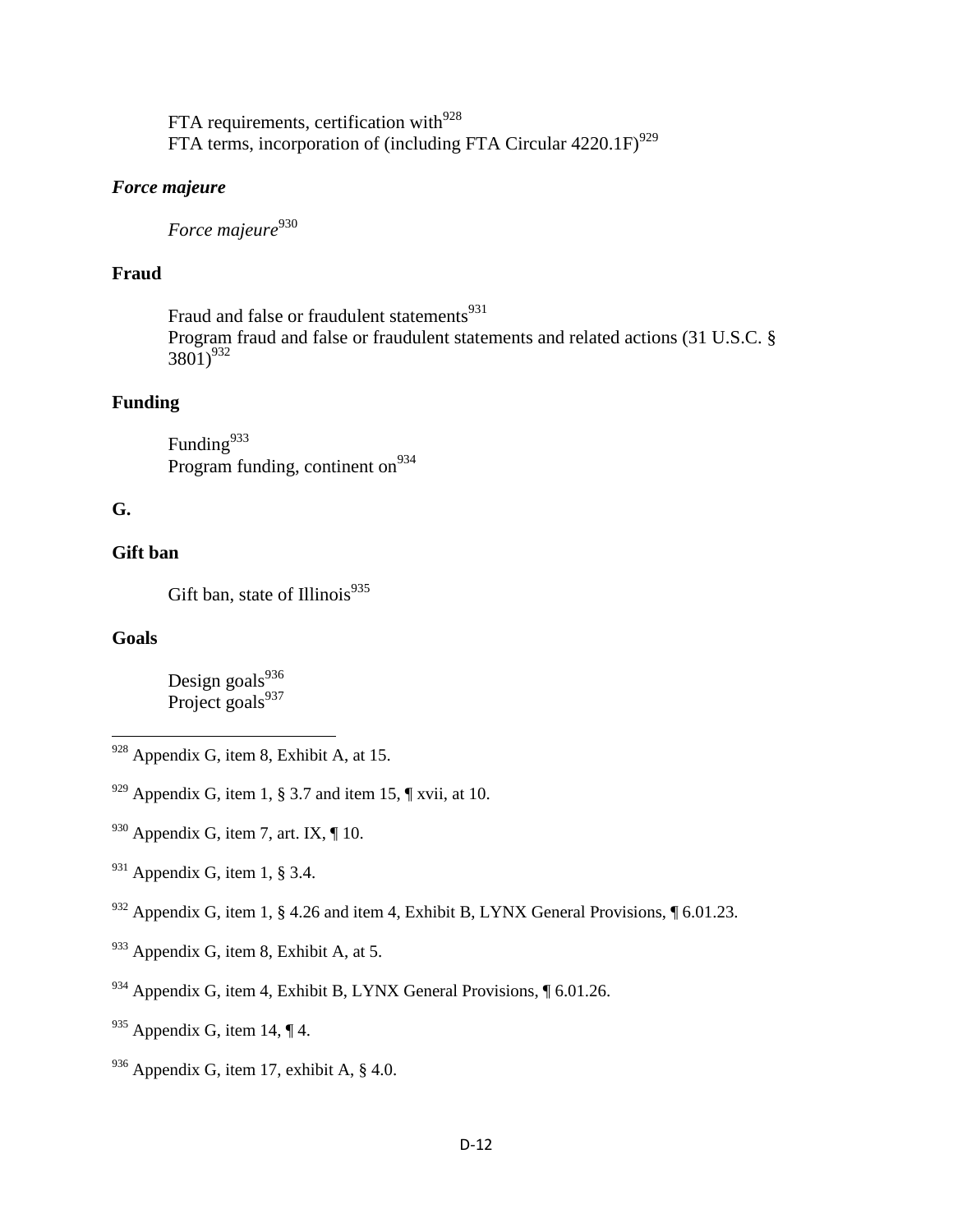#### **Governing law**

Governing law<sup>938</sup>

### **H.**

#### **Hold-harmless**

Hold-harmless $939$ Hold harmless agreement<sup>940</sup>

### **I.**

 $\overline{a}$ 

#### **Immigration and Nationality Act**

Immigration and Nationality Act, compliance with $941$ 

# **Indemnification/Indemnity**

Indemnity and waiver of benefits<sup>942</sup> Indemnity/indemnification<sup>943</sup> Indemnification for infringement $944$ Indemnification for personal injury<sup>945</sup> Indemnification, procedure for<sup>546</sup>

- $937$  Appendix G, item 17, exhibit A, § 3.0.
- <sup>938</sup> Appendix G, item 3,  $\P$  14 and item 7, art. IX,  $\P$  7.
- $939$  Appendix G, item 8, art. IV (miss numbered).
- <sup>940</sup> Appendix G, item 1, at 59 and item 17, exhibit C,  $\P$  27(E).
- $941$  Appendix G, item 7, art. VI,  $\P$  11.
- $942$  Appendix G, item 5, ¶ 7.

<sup>943</sup> Appendix G, item 1, § 4.24; item 4, ¶ 15 and Exhibit B, LYNX General Provisions, ¶ 6.01.15; item 7, art. VI, ¶ 21; and item 17, exhibit C, ¶ 4. *See* Landy and Mastrobattista, *supra* note 16, at 217.

- $944$  Appendix G, item 4, ¶ 15(b).
- <sup>945</sup> Landy and Mastrobattista, *supra* note 16, at 220.

<sup>946</sup> Appendix G, item 4, ¶ 15(c). *See* Landy and Mastrobattista, *supra* note 16, at 221.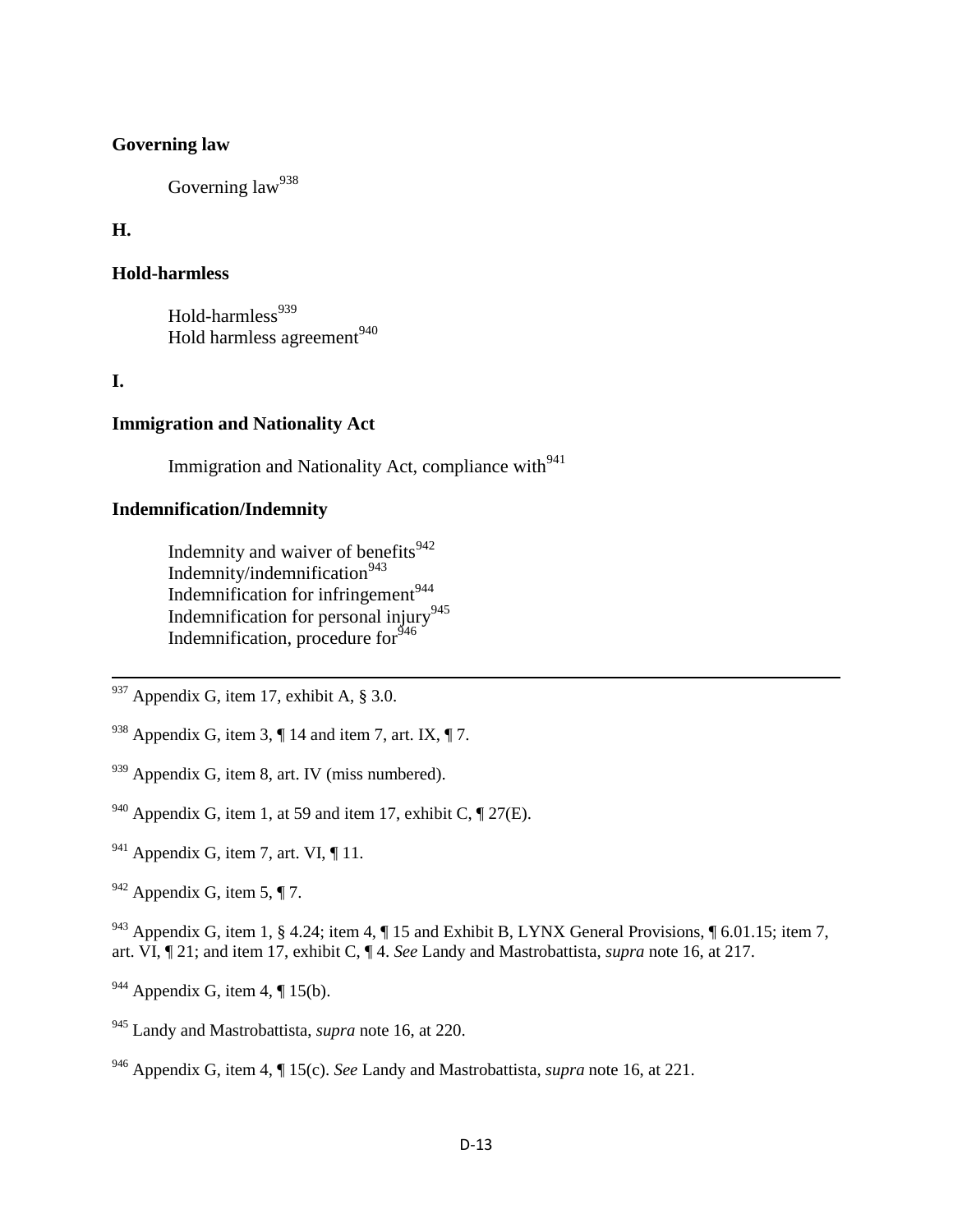#### **Independent contractor**

Independent contractor<sup>947</sup> Independent contractor, defined<sup>948</sup>

#### **Infrastructure**

Information Technology Infrastructure, current

#### **Installation**

Installation, training, and maintenance requirements<sup>949</sup>

#### **Insurance**

l

Insurance $950$ Insurance, additional insured $951$ Insurance and bonds<sup>952</sup> Insurance and indemnification<sup>953</sup> Insurance, certificate of  $954$ Insurance, endorsements<sup>955</sup> Insurance, primary<sup>956</sup> Insurance requirements<sup>957</sup>

 $947$  Appendix G, item 17, exhibit C,  $\P$  1.

 $949$  Appendix G, item 8, Exhibit A, at 5.

<sup>950</sup> Appendix G, item 4, Exhibit B, LYNX General Provisions, ¶ 6.02.05; item 7, art. VI, ¶ 14; item 15, § 12; and item 17, exhibit C,  $\P$  2.

- $951$  Appendix G, item 7, art. VI, ¶ 15.
- <sup>952</sup> Appendix G, item 4,  $\P$  7(h) and item 5,  $\P$  6.
- $953$  Appendix G, item 2, ¶ 8.0.
- $954$  Appendix G, item 7, art. VI, ¶ 18.
- $955$  Appendix G, item 7, art. VI, ¶ 19.
- $956$  Appendix G, item 7, art. VI,  $\P$  16
- $957$  Appendix G, item 8, Exhibit A, part F and item 13, SC 4.

<sup>&</sup>lt;sup>948</sup> Appendix G, item 5,  $\P$  4 and item 7, art. III,  $\P$  3.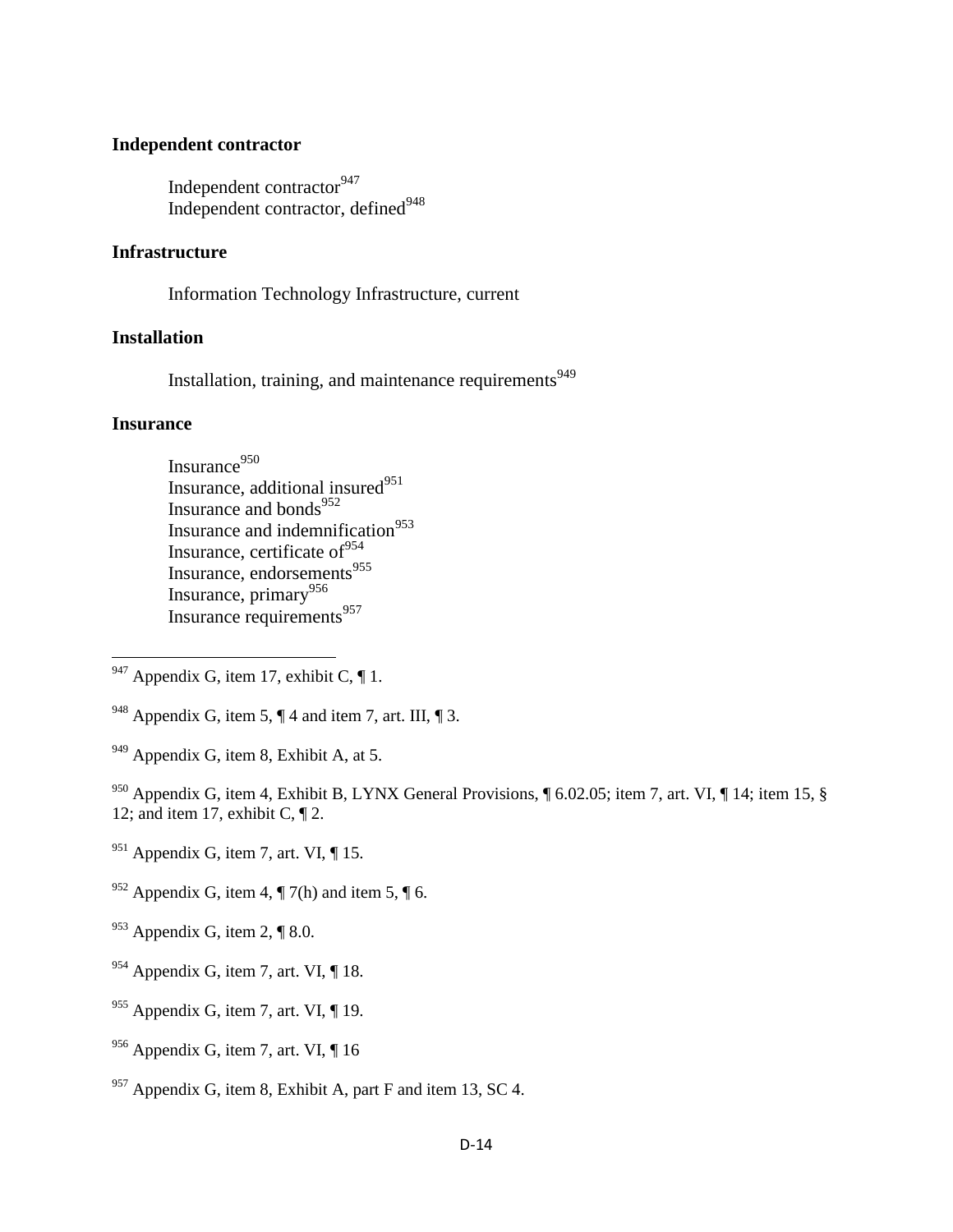Insurance, representations<sup>958</sup> Insurance, scope of  $959$ 

#### **Integration (entire agreement) clause**

Integration (entire agreement) clause<sup>960</sup>

### **Integration with existing equipment**

Description of current and required capabilities of new system<sup>961</sup> Existing processes<sup>962</sup> Integration of new system<sup>963</sup> Project dependences $964$ 

**J.**

**K.**

**L.**

 $\overline{a}$ 

### **Labor**

Labor, notice of disputes<sup>965</sup> Labor requirements $666$ Prevailing wage requirement<sup>967</sup>

 $959$  Appendix G, item 7, art. VI, ¶ 17.

 $960$  Appendix G, item 7, art. IX,  $\P$  6 and item 13, SC 7.

- $961$  Appendix G, item 1, § 2
- $962$  Appendix G, item 1, § 2
- $963$  Appendix G, item 1, § 2
- <sup>964</sup> Appendix G, item 1, § 2
- <sup>965</sup> Appendix G, item 4, Exhibit B, LYNX General Provisions, ¶ 6.02.06.
- <sup>966</sup> Appendix G, item 1, at 49.

<sup>958</sup> Appendix G, item 1, § 3.2

<sup>&</sup>lt;sup>967</sup> Appendix G, item 7, art. VI,  $\P$  10 and item 17, exhibit C,  $\P$  24.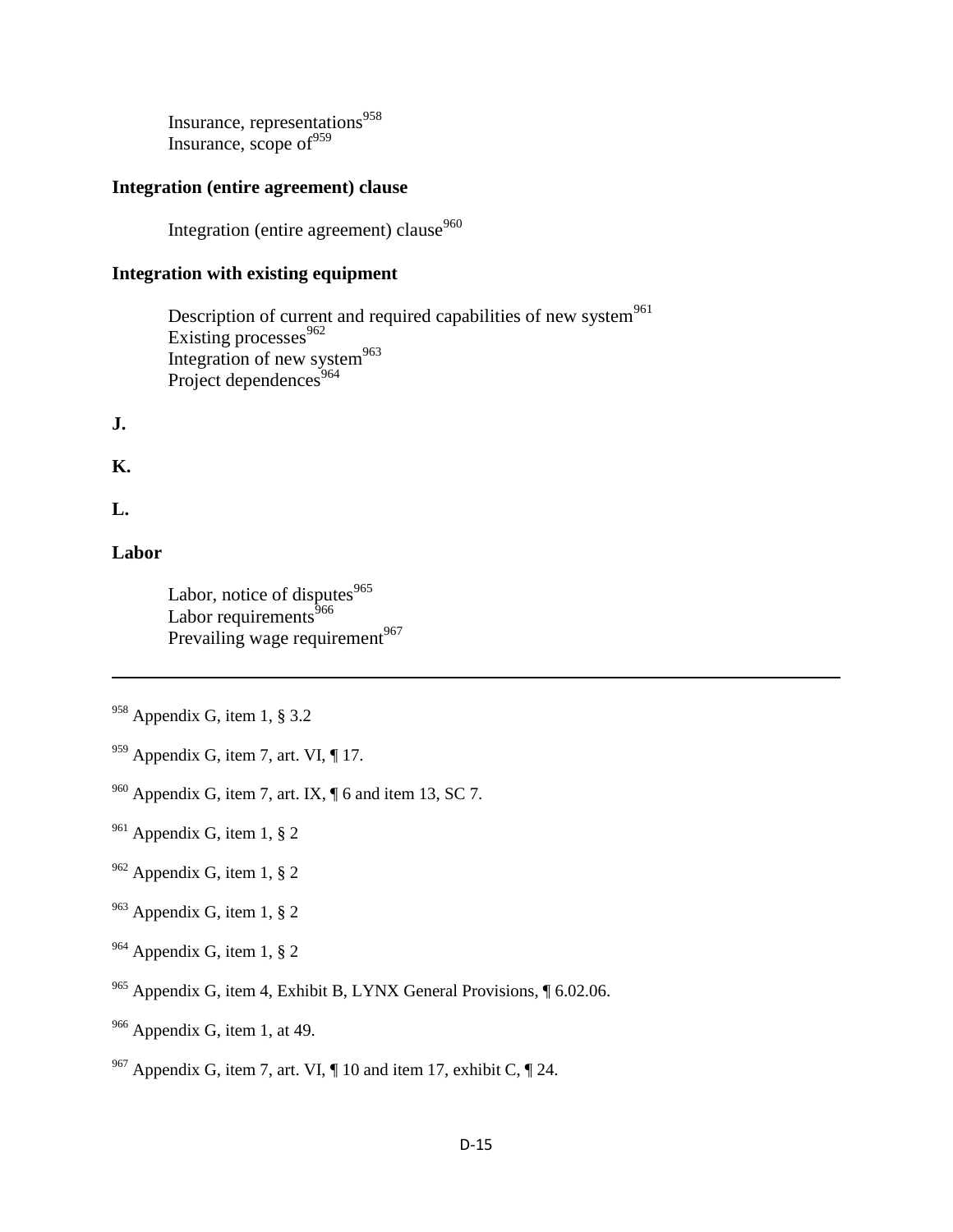Work hours and safety requirements<sup>968</sup>

### **Laws and regulations**

Applicable laws and regulations, compliance with $969$ Incorporation of changes in federal laws and regulations<sup>970</sup> Laws, ordinances, and/or regulations, effect of  $971$ 

### **Law (governing)**

Law, governing  $972$ 

#### **Liability**

Liability, limitation on $973$ 

#### **License**

l

License, grant of  $974$ License, scope of use License upon termination $975$ Scope of work, software license and service agreement<sup>976</sup> Software/database license $977$ Standard terms and conditions, software license and service agreement<sup>978</sup>

<sup>968</sup> Appendix G, item 4, Exhibit B, LYNX General Provisions, 1 6.04.03.

<sup>969</sup> Appendix G, item 4, ¶ 7(c).

 $970$  Appendix G, item 1, § 3.8.

 $971$  Appendix G, item 7, art. VI,  $\P$  24.

<sup>972</sup> Appendix G, item 4, ¶ 19(a). *See* Landy and Mastrobattista, *supra* note 16, at 226.

 $973$  Appendix G, item 4, ¶ 14.

<sup>974</sup> Landy and Mastrobattista, *supra* note 16, at 198 (including exclusive or non-exclusive; effect of contingencies).

 $975$  Appendix G, item 4,  $\P$  4(c).

 $976$  Appendix G, item 10, exhibit E, at 10.

 $977$  Appendix G, item 7, art. III,  $\P$  7; item 10; and item 19.

<sup>978</sup> Appendix G, item 10 at 1.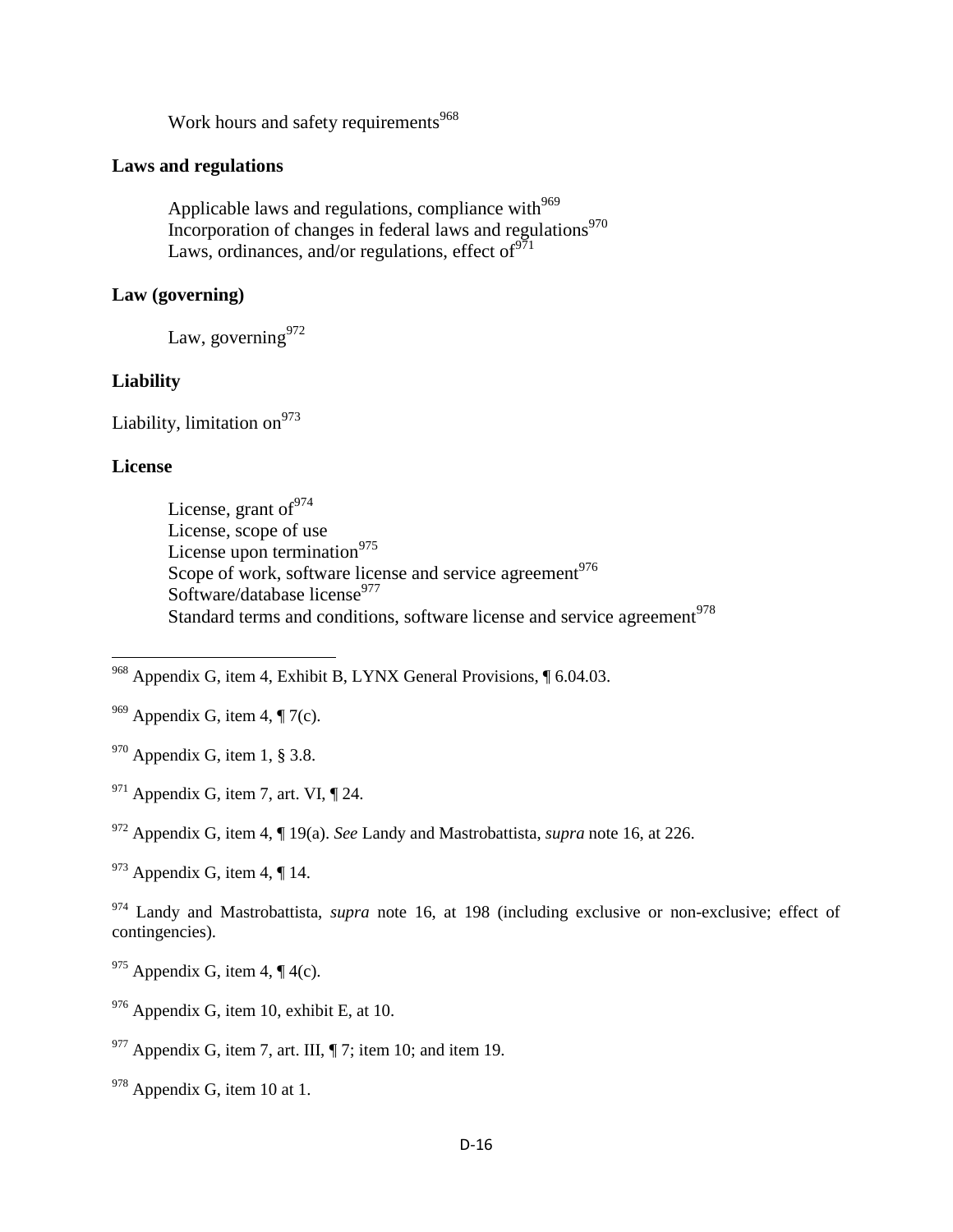#### **Lobbying**

Lobbying certification and disclosure statements<sup>979</sup>

# **M.**

## **Maintenance and Support**

Extended maintenance and hosting priced options<sup>980</sup> Maintenance and support $981$ Service Level Agreement<sup>982</sup> Service response for errors that are critical, serious, or non-serious;<sup>983</sup>

#### **Materials**

Materials and labor, furnishing of<sup>984</sup> Materials, approval of<sup>985</sup> Materials, recovered<sup>986</sup> Material and workmanship<sup>987</sup>

# **N.**

 $\overline{\phantom{a}}$ 

#### **Negotiation**

Truth in negotiation<sup>988</sup>

<sup>981</sup> Landy and Mastrobattista, *supra* note 16, at 199 (including identification of items that are "missioncritical" such as safety and security).

 $982$  The solicitation should address whether a service level agreement will be required.

987 Appendix G, item 4, Exhibit B, LYNX General Provisions,  $\int$  6.01.18.

 $979$  Appendix G, item 1, § 4.28.

 $980$  Appendix G, item 3, ¶ 8.

<sup>983</sup> Landy and Mastrobattista, *supra* note 16, at 200.

<sup>&</sup>lt;sup>984</sup> Appendix G, item 4,  $\P$  7(a) and item 7, art. VI,  $\P$  3.

<sup>&</sup>lt;sup>985</sup> Appendix G, item 4, Exhibit B, LYNX General Provisions,  $\sqrt{6.02.04}$ .

<sup>&</sup>lt;sup>986</sup> Appendix G, item 4, Exhibit B, LYNX General Provisions,  $\sqrt{6.02.01}$ .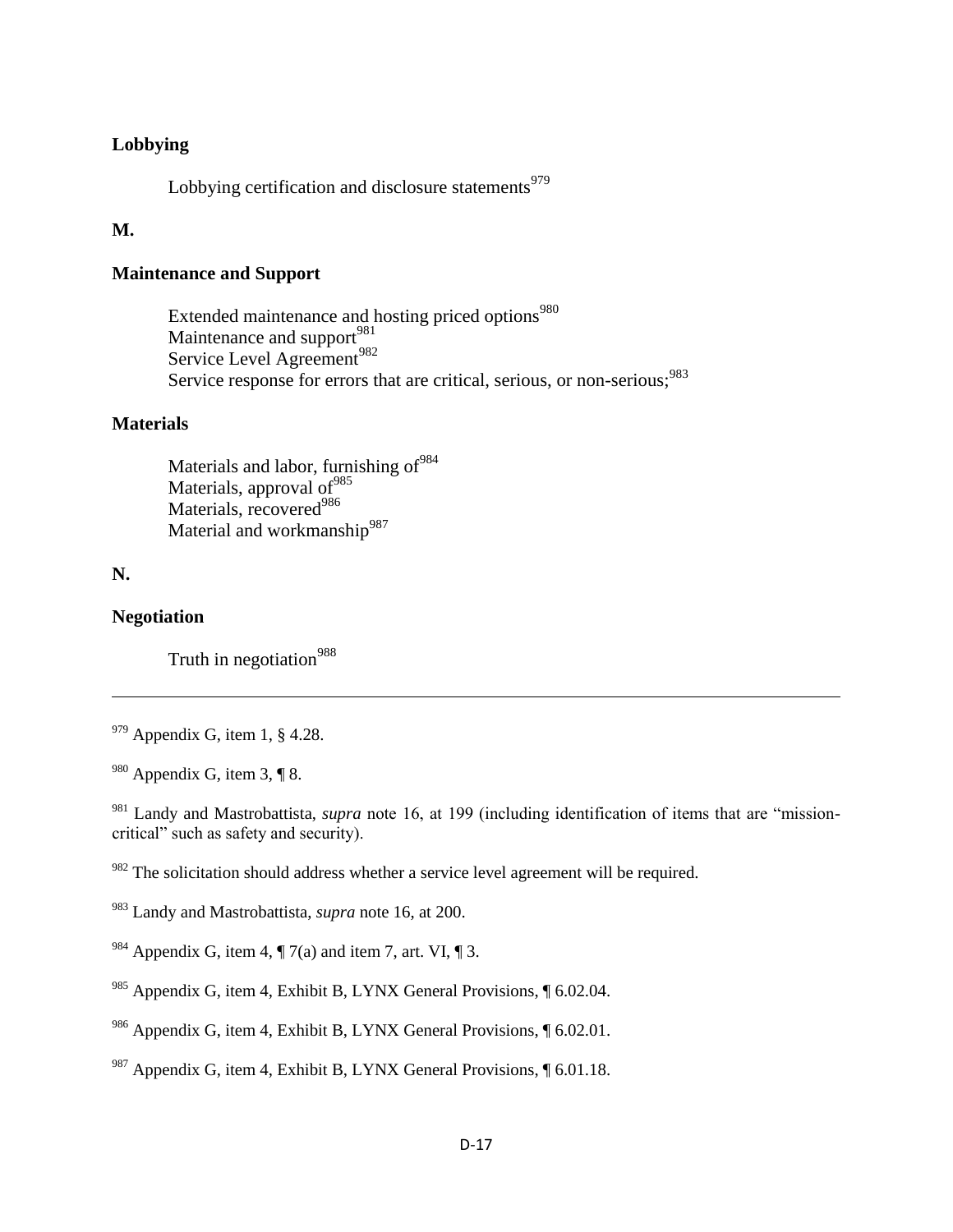#### **Notices**

Notices<sup>989</sup>

**O.**

# **Occupational and Safety Requirements**

Occupational Safety and Health, requirements<sup>990</sup>

### **Ownership**

Ownership $991$ 

# **P.**

#### **Patents**

Patents, federal rights<sup>992</sup> Patent, rights in data $^{993}$ Royalties and fees $994$ 

#### **Payment**

l

Billing, progress<sup>995</sup> Invoicing, procedure for $996$ Mobile payment solution $997$ 

- 988 Appendix G, item 4, Exhibit B, LYNX General Provisions, 1 6.01.27.
- <sup>989</sup> Appendix G, item 3,  $\P$  9 and item 4,  $\P$  18.
- <sup>990</sup> Appendix G, item 4, Exhibit B, LYNX General Provisions,  $\sqrt{6.06.10}$ .
- $991$  Appendix G, item 4, ¶ 17.
- <sup>992</sup> Appendix G, item 17, exhibit C,  $\P$  26(B).
- $993$  Appendix G, item 5, at 9.
- <sup>994</sup> Appendix G, item 17, exhibit C,  $\P$  25.
- $995$  Appendix G, item 17, exhibit A,  $\S$  7.0.
- $996$  Appendix G, item 4,  $\sqrt{\phantom{a}}$  6(c).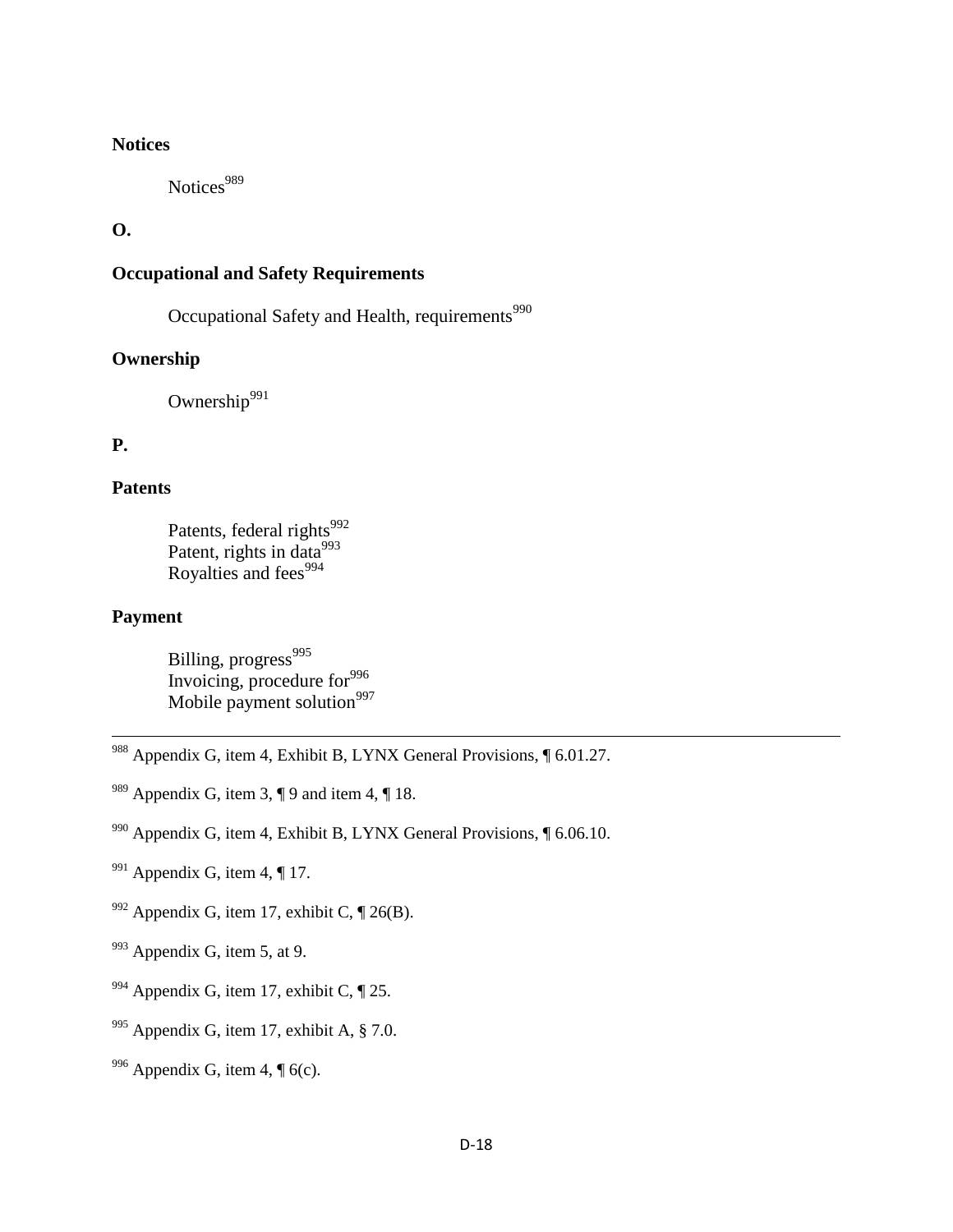Payment<sup>998</sup> Payment and compensation, method<sup>999</sup> Payment and delivery schedule Payment, no retainage<sup>1000</sup> Payments, progress, retention of 10% of each $1001$ Payment, terms of $1002$ Retainage, withholding 5% in event of default $1003$ 

#### **Performance**

Non-performance, delay of supplier<sup>1004</sup> Performance, period of<sup>1005</sup> Performance, time of $1006$ Work, performance of  $1007$ 

#### **Personnel**

 $\overline{a}$ 

Personnel, key (defined) $^{1008}$ Staffing $1009$ 

 $997$  Appendix G, item 4, ¶ 4(h).

<sup>998</sup> Appendix G, item 7, art. V,  $\P$  1; item 8, art. III (mis-numbered); and item 13, SC 3. The solicitation and the contract should establish the agency's rights and obligations regarding the timeliness of payments and the applicable rate of interest particularly when the rate is negotiable.

 $999$  Appendix G, item 15, § 3.

 $1000$  Appendix G, item 17, exhibit C,  $\P$  15.

- $1001$  Appendix G, item 7, art. V,  $\P$  2.
- $1002$  Appendix G, item 1, § 3.1.
- $1003$  Appendix G, item 4,  $\sqrt{6}$  6(g).
- $1004$  Appendix G, item 15, § 9.
- <sup>1005</sup> Appendix G, item 3,  $\P$  5 and item 5,  $\P$  3.
- <sup>1006</sup> Appendix G, item 7, art. 1,  $\P$  2 and item 15, § 4.
- $1007$  Appendix G, item 14, ¶ 3.
- $1008$  Appendix G, item 7, art. III,  $\P$  4.
- $1009$  Appendix G, item 15, § 5.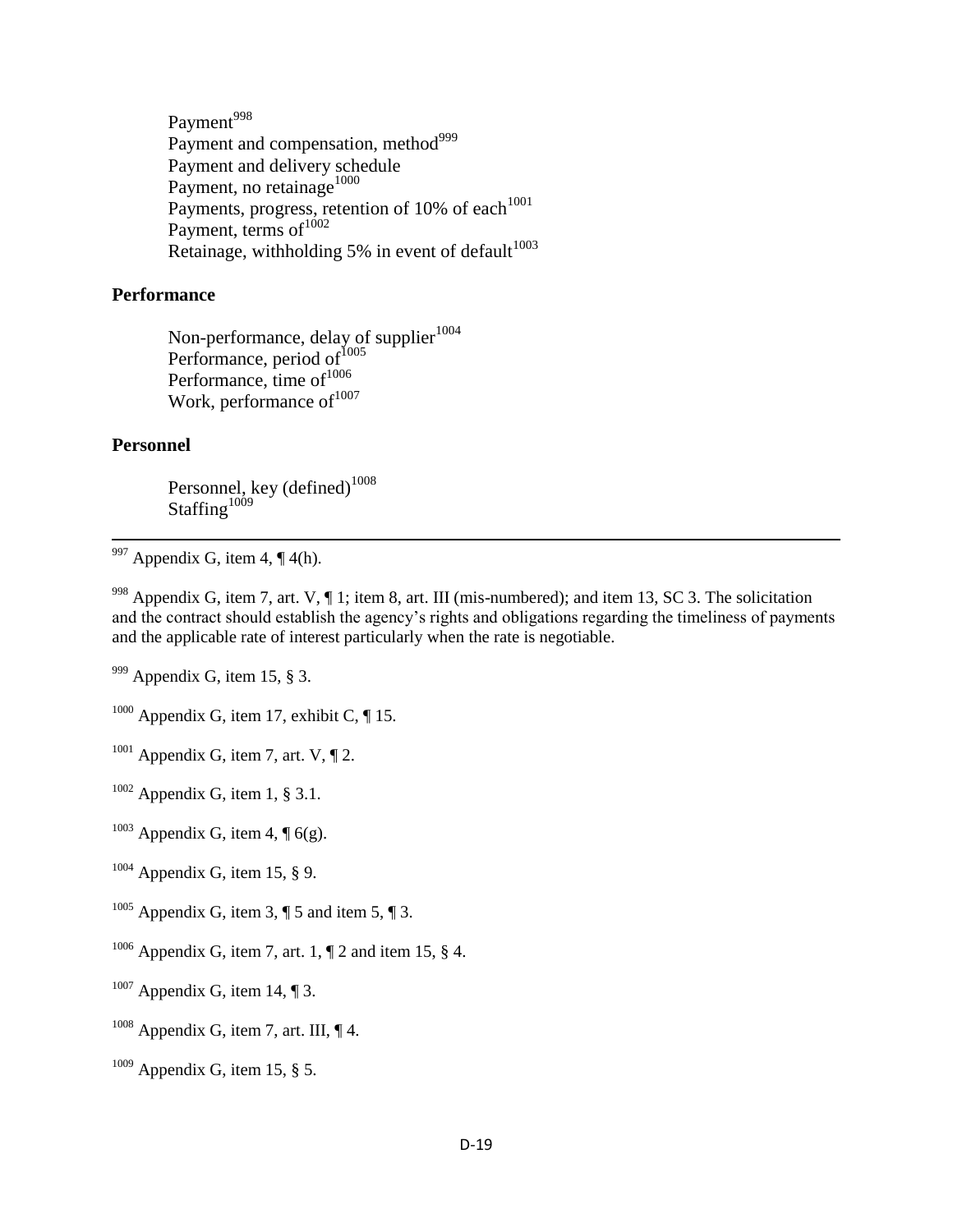#### **Permits**

Permits and approvals<sup>1010</sup> Permits and licenses<sup>1011</sup>

### **Price**

```
Price, component/labor protection<sup>1012</sup>
```
### **Privacy requirements**

Contracts involving federal Privacy Act requirements<sup>1013</sup>

#### **Procurement**

Design-bid-build $1014$ Design-build $^{1015}$ Procurement methods<sup>1016</sup> Procurement, non-competitive<sup>1017</sup> Procurement standards<sup>1018</sup>

#### **Products**

 $\overline{\phantom{a}}$ 

Product restrictions<sup>1019</sup>

- $1011$  Appendix G, item 5, ¶ 5.
- $1012$  Appendix G, item 7, art. VI,  $\P$  4.
- <sup>1013</sup> Appendix G, item 4, Exhibit B, LYNX General Provisions,  $\sqrt{6.01.08}$ .
- $1014$  Appendix G, item 16, § 52.3(E).
- $1015$  Appendix G, item 16, § 52.3(D).
- $1016$  Appendix G, item 16, § 52.3.
- <sup>1017</sup> Appendix G, item 16, § 52.3(F).
- <sup>1018</sup> Appendix G, item 16,  $\S$  52.2.
- $1019$  Appendix G, item 15,  $\P$  a.ii, at 1.

 $1010$  Appendix G, item 4, ¶ 7(f).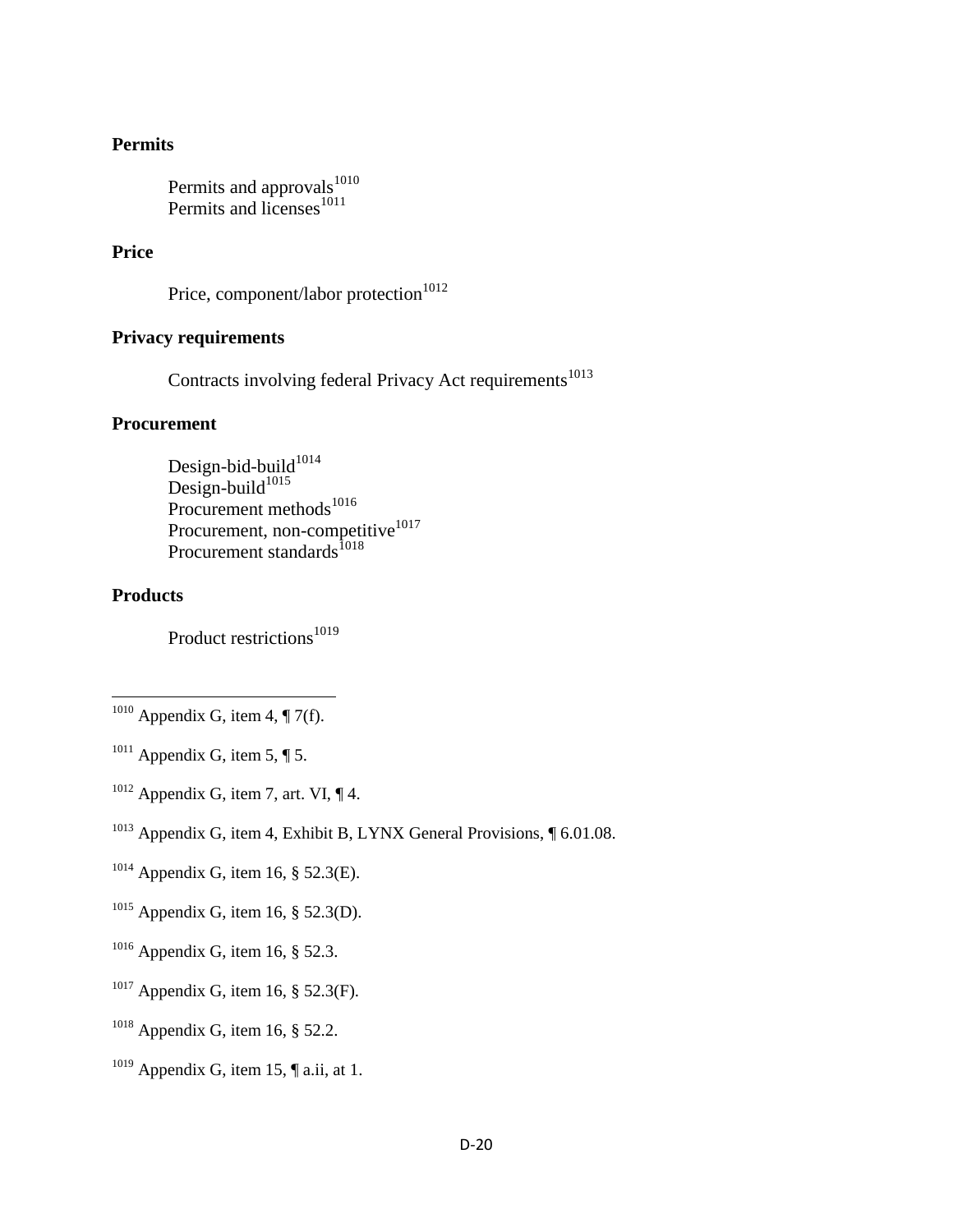#### **Professional responsibility**

Professional responsibility<sup>1020</sup>

### **Professional services agreement**

Professional services agreement $1021$ Professional services provided $1022$ 

#### **Program manager**

Program manager<sup>1023</sup>

#### **Progress**

Progress<sup>1024</sup>

#### **Prohibited acts**

Prohibitions ( $e.g.,$  no unauthorized use; no reverse engineering)<sup>1025</sup>

### **Project**

l

Project Personnel, identification of, responsibilities of Project, scope of $1^{1026}$ TAP Customer Relationship Management (CRM)<sup>1027</sup> Work, scope of  $1028$ 

- <sup>1021</sup> Appendix G, item 8 and item 14.
- $1022$  Appendix G, item 15, § 1.
- <sup>1023</sup> Appendix G, item 3,  $\P$  16 and item 15, § 8.
- $1024$  Appendix G, item 7, art. VI,  $\P$  6.
- <sup>1025</sup> Landy and Mastrobattista, *supra* note 16, at 209.
- $1026$  Appendix G, item 1, § 1.
- $1027$  Appendix G, item 11.

 $1020$  Appendix G, item 7, art. VI,  $\P$  23.

 $1028$  Appendix G, item 2, ¶ 1.0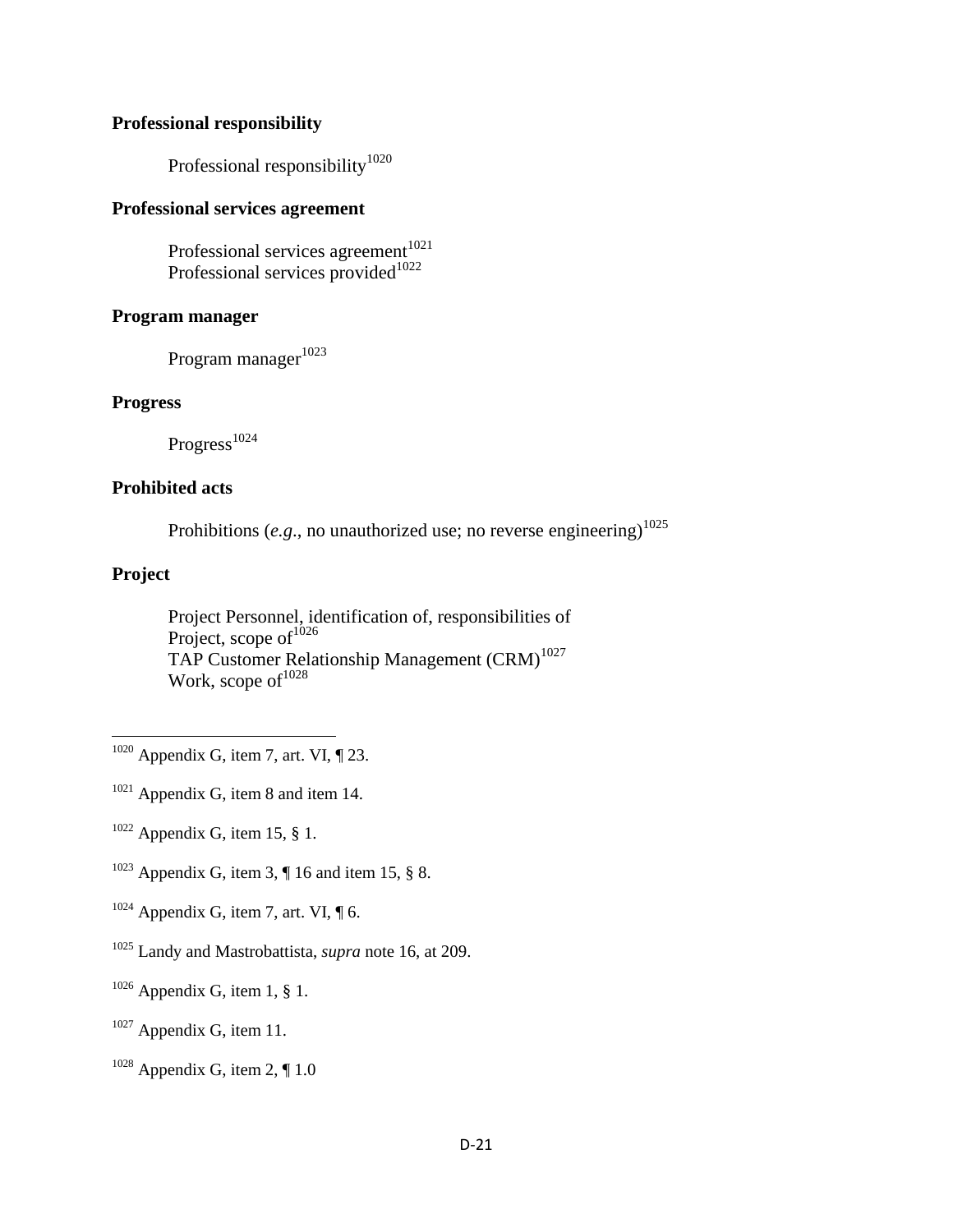# **Project manager**

Project manager $1029$ 

## **Property**

Property, return of the transit agency's<sup>1030</sup>

# **Proprietary information**

Proprietary information, transit agency's<sup>1031</sup>

# **Public records**

Public records laws, applicability of  $1032$ Public records, requests and indemnification $1033$ 

# **Publicity**

Publicity releases<sup>1034</sup>

# **Q.**

# **Quality**

Quality<sup>1035</sup>

# **R.**

 $\overline{a}$ 

### **Records**

Access (federal) to records,  $\S 3.6^{1036}$ 

- $1030$  Appendix G, item 7, art. VIII,  $\P$ 4.
- $1031$  Appendix G, item 4, ¶ 10.
- $1032$  Appendix G, item 4, ¶ 9.
- $1033$  Appendix G, item 4, ¶ 16(c).
- <sup>1034</sup> Appendix G, item 4, Exhibit B, LYNX General Provisions,  $\sqrt{\ }$  6.01.21.
- $1035$  Appendix G, item 7, art. VI, ¶ 5.

 $1029$  Appendix G, item 8, art. I.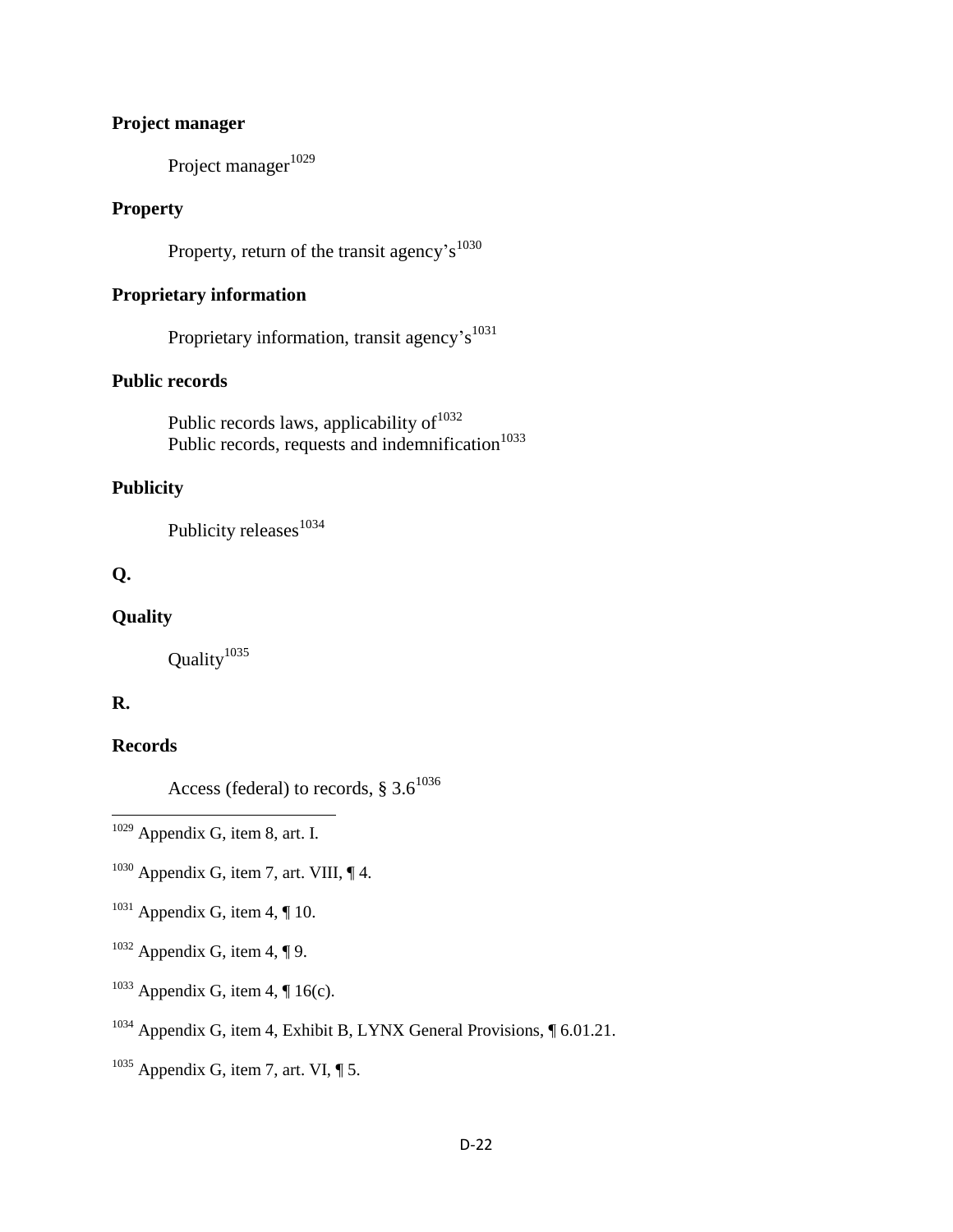FOIA requirements $1037$ Record-keeping requirements<sup>1038</sup> Records, retention $1039$ 

# **Regulatory framework**

Regulatory framework $1040$ 

# **Resolution**

Resolution, authorizing award of contract $1041$ 

# **Risk of loss**

Risk of  $loss^{1042}$ 

### **S.**

#### **Security**

Security of facilities Security of software

## **Services**

l

Services agreement $1043$ Services, furnishing of $1044$ Services, implementation and integration $1045$ 

- $1036$  Appendix G, item 1, § 3.6.
- <sup>1037</sup> Appendix G, item 14,  $\P$  6(B).
- <sup>1038</sup> Appendix G, item 4, Exhibit B, LYNX General Provisions, ¶ 6.04.04.
- <sup>1039</sup> Appendix G, item 14,  $\P$  6(A); item 15,  $\P$  xvi, at 4; and item 17, exhibit C,  $\P$  16.
- <sup>1040</sup> Appendix G, item 16, § 52.1
- $1041$  Appendix G, item 13.
- $1042$  Appendix G, item 7, art. VI,  $\P$  12
- <sup>1043</sup> Appendix G, item 14 (following exhibit 1-A.
- $1044$  Appendix G, item 4, ¶ 4.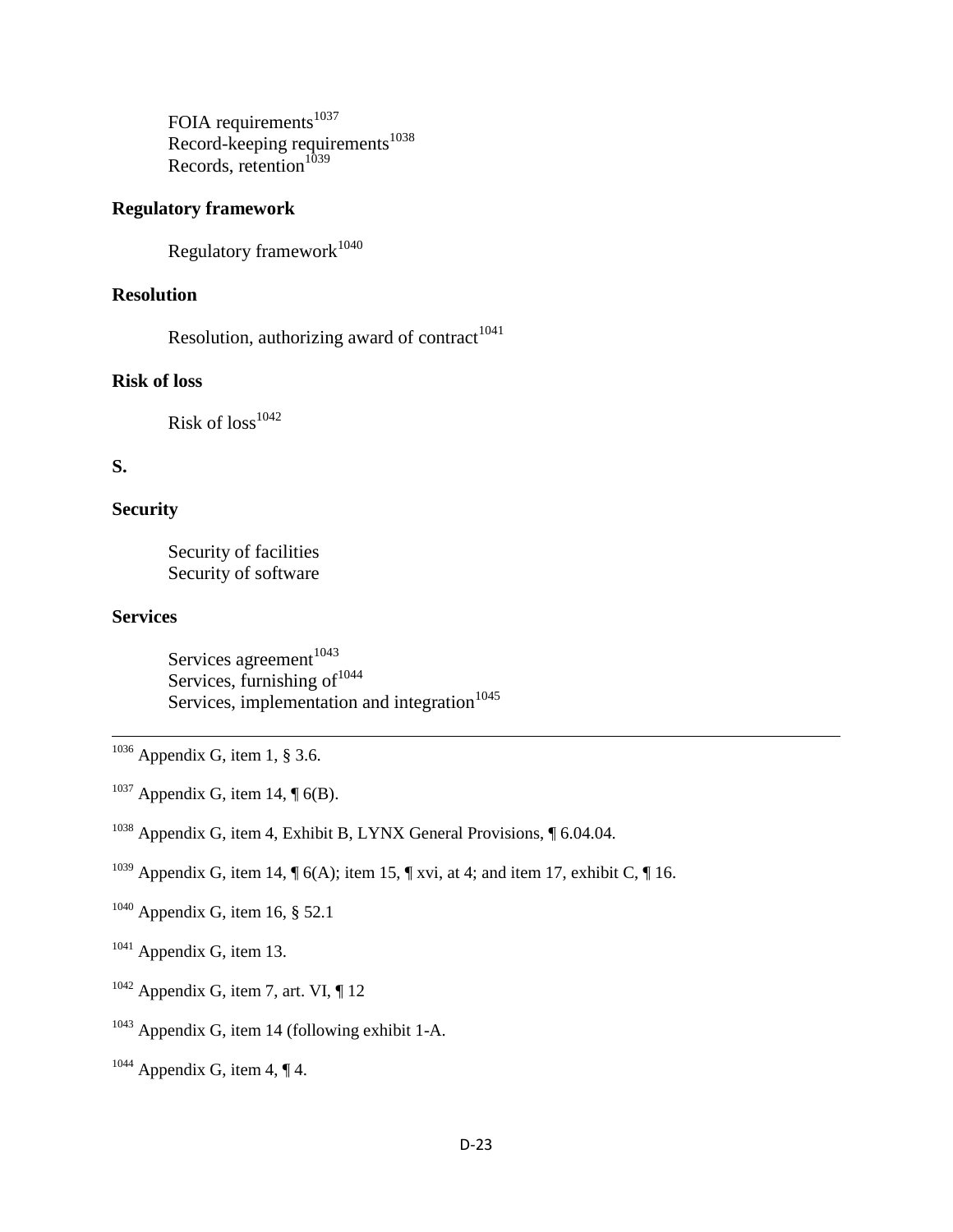Services, restrictions on<sup>1046</sup> Services, right to use $1047$ Services, scope of  $1048$ Services, scope of work<sup>1049</sup> Services to be performed $1050$ 

#### **Severability**

Severability<sup>1051</sup>

#### **Sexual harassment**

Sexual harassment, prohibition of

#### **Software**

Software, protection or security of Upgrades and/or updates, right to $^{1052}$ 

## **Specifications**

Drawings and specifications<sup>1053</sup> Functional specifications Specifications, responsibility for Technical specifications

### **Standard of Care**

l

- $1045$  Appendix G, item 7, art. III, ¶ 8.
- <sup>1046</sup> Appendix G, item 4,  $\P$  4(d).
- $1047$  Appendix G, item 4, ¶ 4(b).
- <sup>1048</sup> Appendix G, item 7, art. IV,  $\P$  3.
- <sup>1049</sup> Appendix G, item 17, exhibit A,  $\S$  B.1.
- $1050$  Appendix G, item 7, art. III,  $\P$  1.
- $1051$  Appendix G, item 7, art. IX,  $\P$  5.
- <sup>1052</sup> Landy and Mastrobattista, *supra* note 16, at 200.
- <sup>1053</sup> Appendix G, item 4, Exhibit B, LYNX General Provisions, ¶ 6.06.17.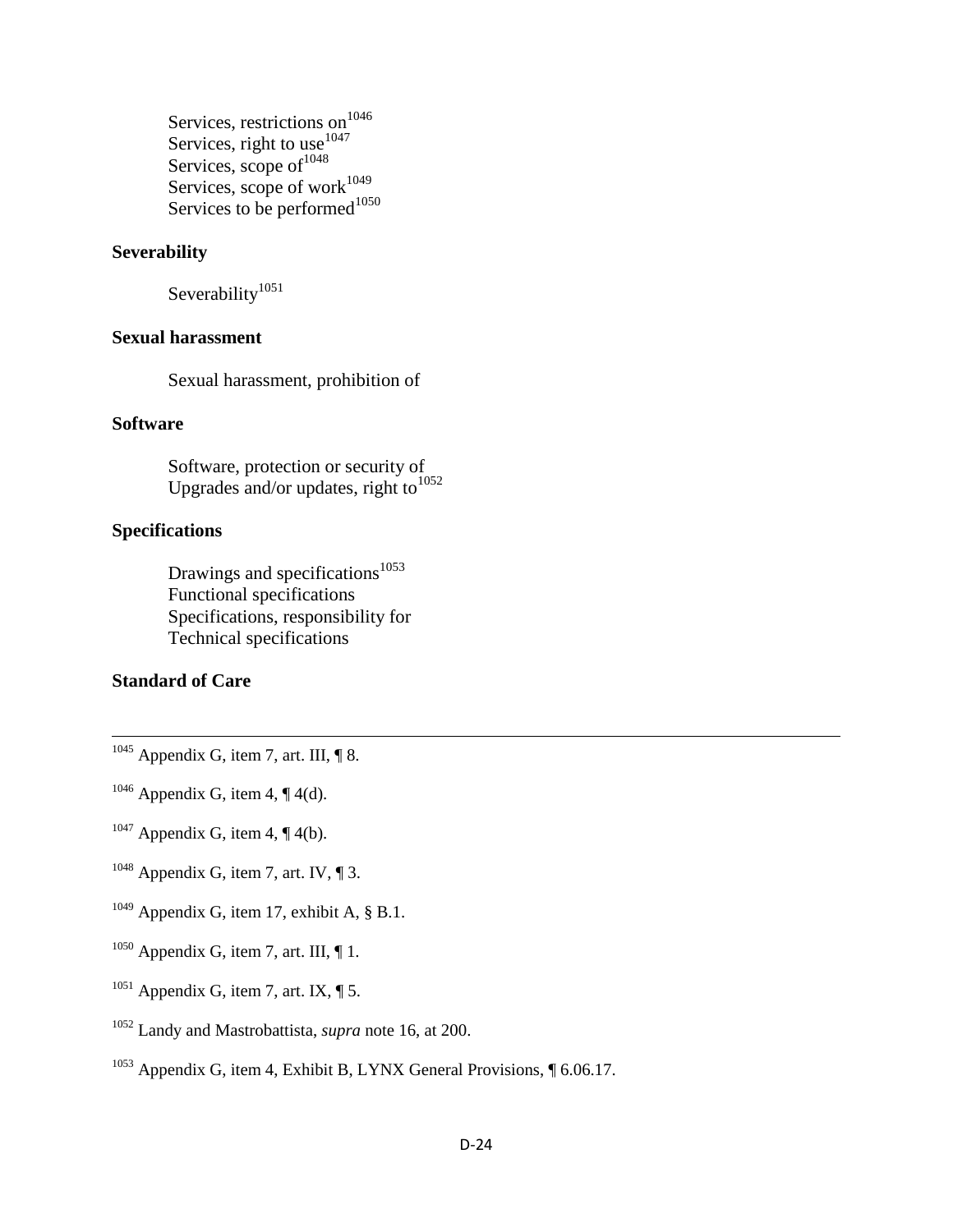Reasonable care and skill required $1054$ Standard of care, defined $1055$ 

# **Standards**

Standards, adherence to Standards, defined

### **Statute of limitations**

Statute of limitations, application of  $1056$ 

# **Subcontractors**

Subcontractors<sup>1057</sup> Subcontractors, copies of billings $^{1058}$ Subcontractors to be used $1059$ 

#### **Successors and assigns**

Successors and permitted assigns, binding on $1060$ 

#### **Supplier**

Supplier, independence of  $1061$ 

# **T.**

### **Taxes**

- $\overline{\phantom{a}}$  $1054$  Appendix G, item 15, § 11.
- <sup>1055</sup> Appendix G, item 4,  $\P$  7(b).
- $1056$  Appendix G, item 15, § 16.
- <sup>1057</sup> Appendix G, item 17, exhibit C,  $\P$  6.
- <sup>1058</sup> Appendix G, item 4,  $\P$  6(f).
- $1059$  Appendix G, item 7, art. III,  $\P$  5.
- <sup>1060</sup> Appendix G, item 7, art. IX,  $\P$  3.
- $1061$  Appendix G, item 15, § 15.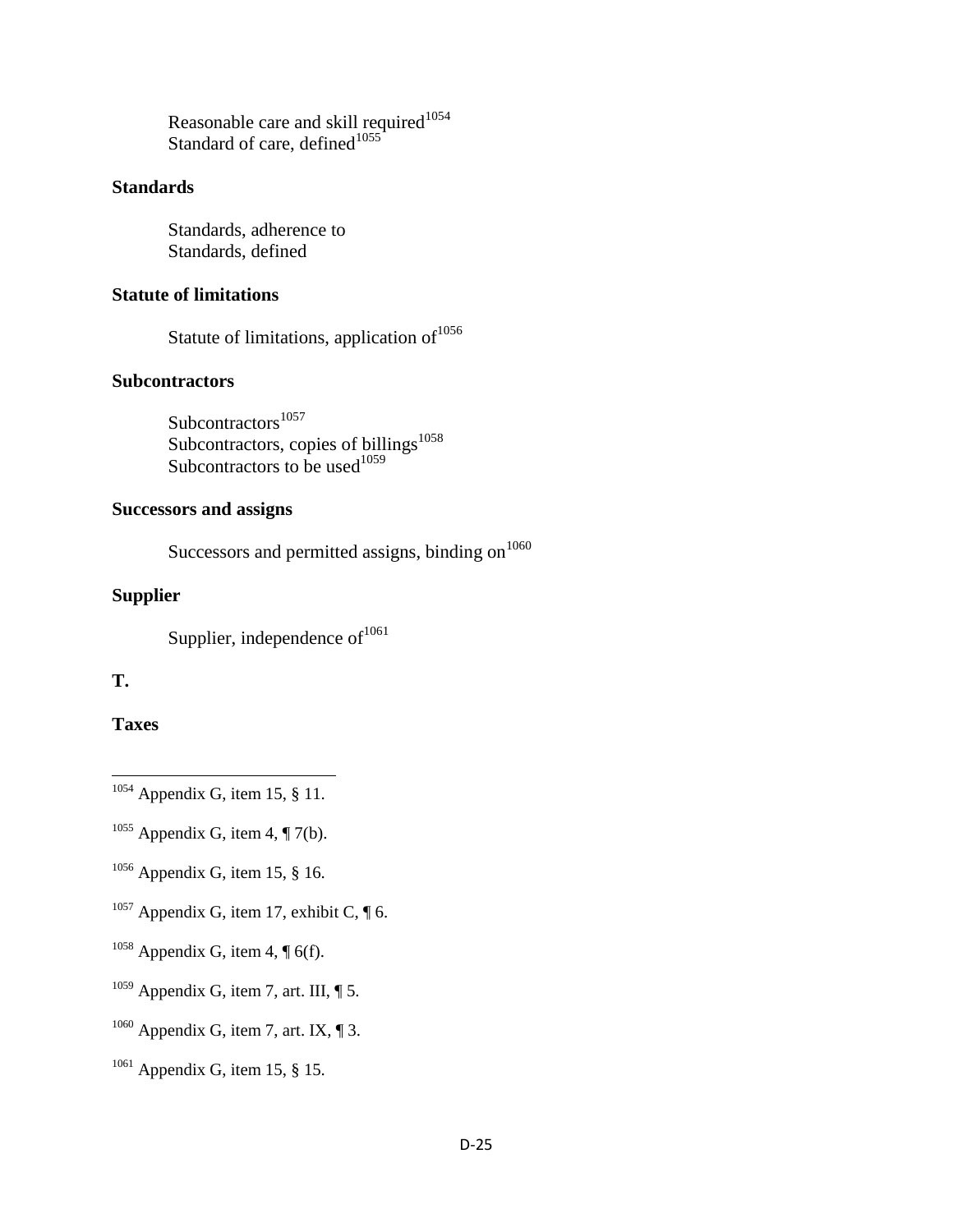Taxes and fees, payment of  $1062$ Taxes, payment of $1063$ 

### **Taxpayer identification number**

Taxpayer identification number<sup>1064</sup>

### **Technical requirements**

Technical requirements $1065$ 

### **Termination**

 $\overline{a}$ 

- $\mathrm{Termination^{1066}}$ Termination for cause  $1067$ Termination, damages<sup>1068</sup> Termination, failure to receive a grant<sup>1069</sup> Termination for convenience<sup>1070</sup> Termination for convenience by transit agency<sup>1071</sup> Termination for default $1072$ Termination on project completion $1073$ Termination, insufficient funds $1074$
- $1062$  Appendix G, item 4, ¶ 7(d).
- $1063$  Appendix G, item 7, art. VI, ¶ 13.
- $1064$  Appendix G, item 7, art. IX, ¶ 2.
- $1065$  Appendix G, item 1, § 2.
- $1066$  Appendix G, item 5, ¶ 11.
- $1067$  Appendix G, item 8, art. VI(A).
- <sup>1068</sup> Appendix G, item 4, Exhibit B, LYNX General Provisions,  $\oint$  6.01.26(c).
- <sup>1069</sup> Appendix G, item 4,  $\P$  11(e).
- <sup>1070</sup> Appendix G, item 1, § 4.20; item 8, art. VI(B); and item 17, exhibit C,  $\P$  3(A).
- $1071$  Appendix G, item 4,  $\P$  11(b).
- <sup>1072</sup> Appendix G, item 1, § 4.21 and item 4,  $\P$  11(a) and item 17, exhibit C,  $\P$  3(B).
- $1073$  Appendix G, item 7, art. VIII,  $\P$  1.
- <sup>1074</sup> Appendix G, item 4,  $\P$  11(d).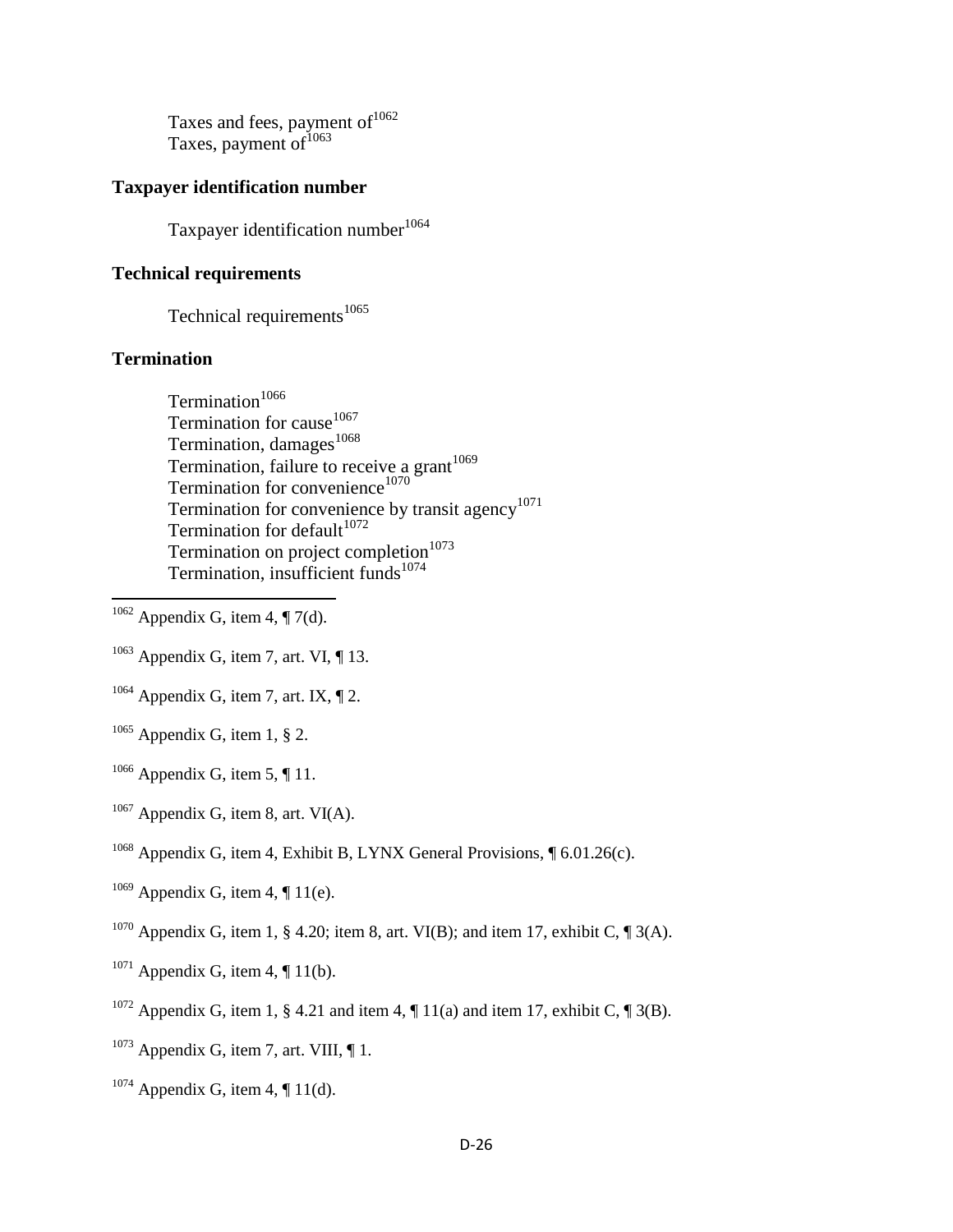Termination, special provisions $1075$ 

# **Third-party beneficiary**

Third party beneficiary,  $no^{1076}$ 

### **Time of completion**

Completion, time of  $1077$ 

## **Training**

**Training** 

**U.**

**Use**

 $\mathrm{Use}^{1078}$ 

#### **User names and passwords**

User names and passwords<sup>1079</sup>

**V.**

 $\overline{\phantom{a}}$ 

### **Venue**

 $V$ enue $^{1080}$ 

<sup>1075</sup> Appendix G, item 4, Exhibit B, LYNX General Provisions,  $\sqrt{6.05.02}$ .

 $1076$  Appendix G, item 4, ¶ 19(j).

 $1077$  Appendix G, item 8, art. V.

 $1078$  The definition of the term use should clarify what is meant by "internal use;" whether the use is nonexclusive or exclusive; the scope of the use, such as whether there are geographic or other restrictions; and whether the use permits the creation of derivative works. *See* Classen 2d Edition, *supra* note 5, at 25– 38.

<sup>1079</sup> Appendix G, item 4,  $\P$  4(e).

 $1080$  Appendix G, item 3, ¶ 15.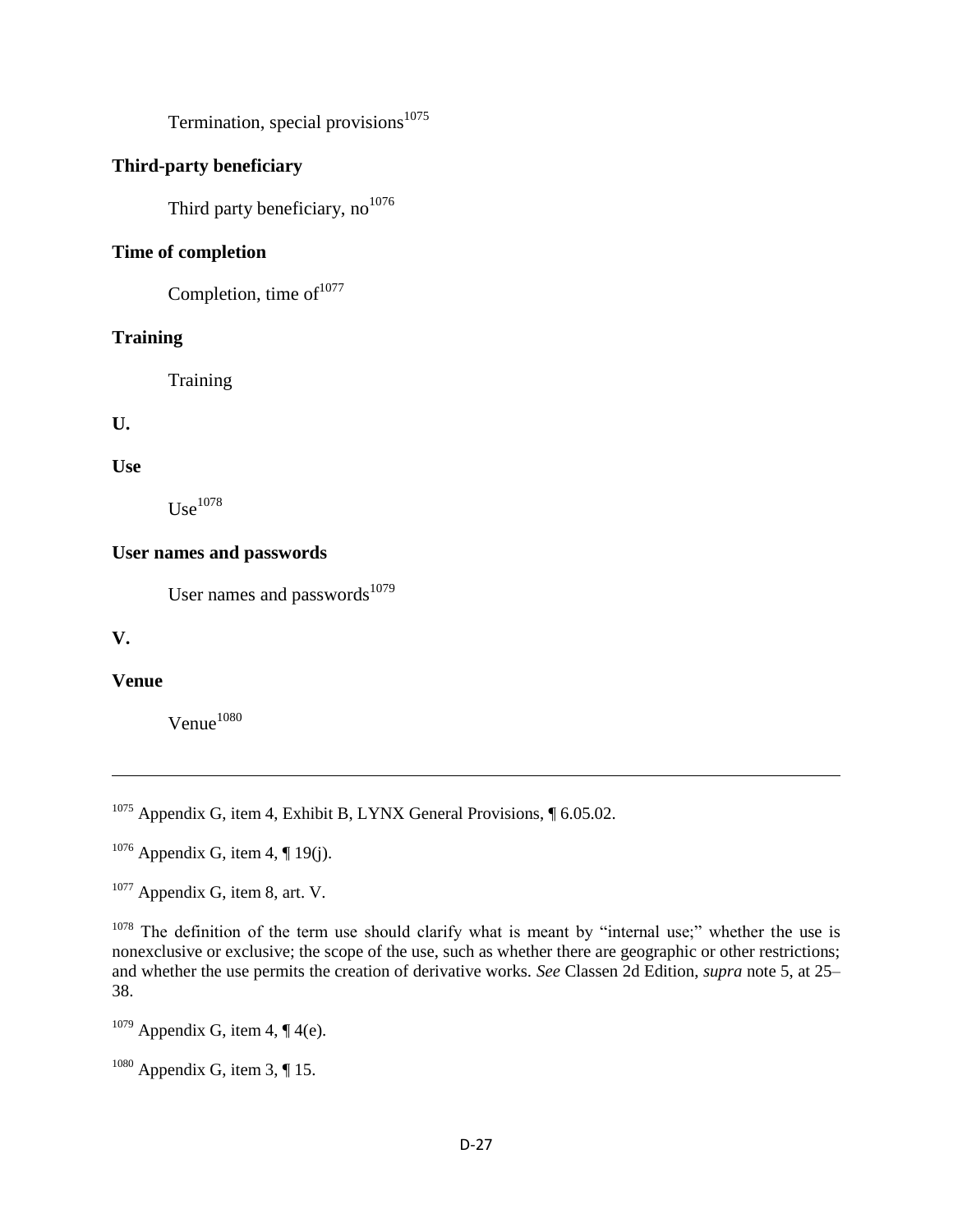#### **W.**

#### **Waiver**

Non-waiver $1081$ Waiver, jury trial<sup>1082</sup>

#### **Warranties**

Warranties<sup>1083</sup> Warranties and/or disclaimers $1084$ Warranty and Support Agreement<sup>1085</sup> Warranties by the contractors $^{1086}$ Warranty<sup>1087</sup>

#### **Work**

 $\overline{\phantom{a}}$ 

Scope and description<sup>1088</sup> Scope, changes  $\sin^{1089}$ Scope of work $1090$ Scope of work and technical requirements $1091$ Suspension of work, alerts caused by Homeland Security<sup>1092</sup> Work product, ownership $1093$ 

- $1084$  Appendix G, item 4, ¶ 13.
- <sup>1085</sup> Appendix G, item 20.
- $1086$  Appendix G, item 2, ¶ 9.0
- $1087$  Appendix G, item 7, art. VI,  $\P$  7.
- $1088$  Appendix G, item 15, ¶ a.i, at 1.
- $1089$  Appendix G, item 15, § 14.
- <sup>1090</sup> Appendix G, item 5,  $\P$  1 and item 8, art. III and item 17, exhibit A,  $\S$  5.0.
- $1091$  Appendix G, item 8, Exhibit A, at 4.
- $1092$  Appendix G, item 13, SC 9.

 $1081$  Appendix G, item 13, SC 8 and item 17, exhibit C,  $\parallel$  32.

<sup>&</sup>lt;sup>1082</sup> Appendix G, item 4,  $\P$  19(c).

<sup>1083</sup> *See* Landy and Mastrobattista, *supra* note 16, at 206-209.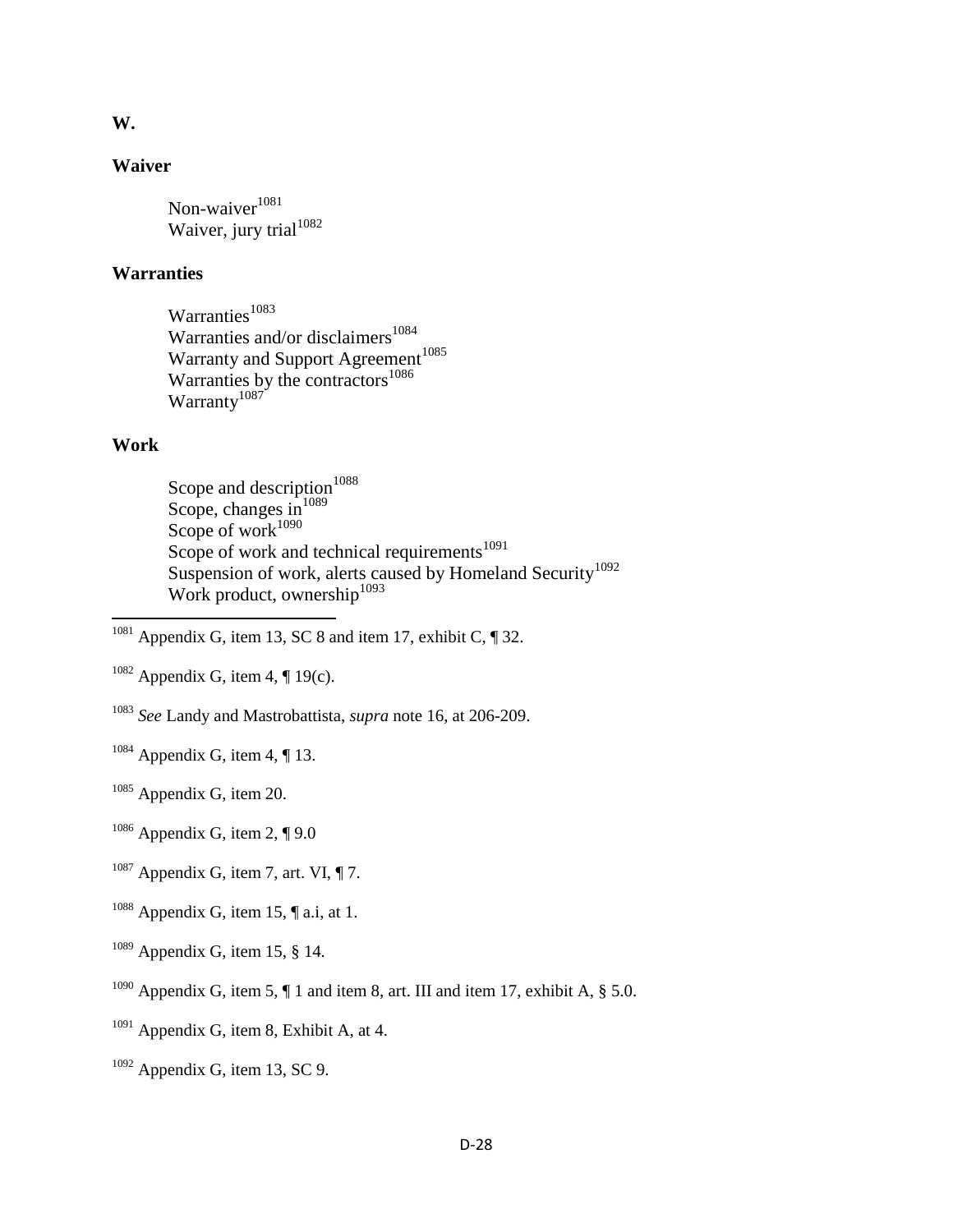Work, suspension of  $1094$ 

 $\overline{\phantom{a}}$ 

 $1093$  Appendix G, item 7, art. III,  $\P$  6.

<sup>&</sup>lt;sup>1094</sup> Appendix G, item 4, Exhibit B, LYNX General Provisions, ¶ 6.06.18.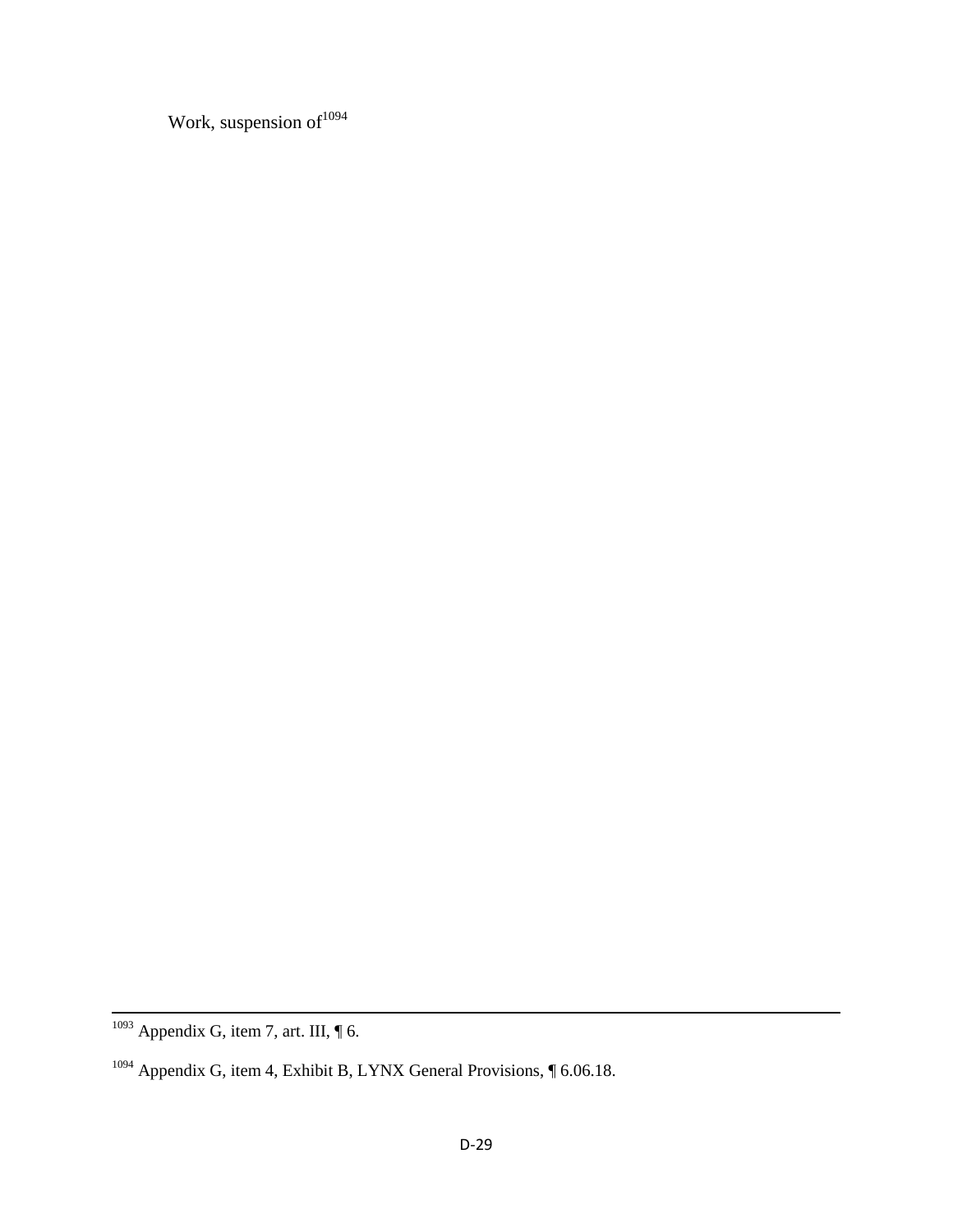#### **APPENDIX E**

## **ESCROW AGREEMENT<sup>1095</sup>**

[Note to User: Request a copy of the supplier's escrow agreement as part of supplier's proposal. Be sure that it includes source code and not object code, and is otherwise consistent with this section. NOTE: SUPPLIER MUST PROVIDE AN EXECUTED COPY OF THE ESCROW AGREEMENT PRIOR TO EXECUTION OF THIS CONTRACT.]

Supplier shall maintain copies of all Software source code and related technical and user Documentation, in English, in an escrow account, and shall maintain with escrow agent the executed agreement attached hereto as Exhibit X (Escrow Agreement). (AGENCY NAME/ACRONYM) acknowledges that, prior to the Effective Date of this Contract, Supplier delivered to (AGENCY NAME/ACRONYM) and (AGENCY NAME/ACRONYM) received a copy of the executed Escrow Agreement naming the Commonwealth of Virginia as a third party beneficiary. (AGENCY NAME/ACRONYM) has reviewed Escrow Agreement to ensure that such Escrow Agreement does not impose upon the Commonwealth any requirements other than administrative responsibilities necessary for the operation of the Escrow Agreement. If events give rise to a need for the escrow agent to release escrowed materials to the Commonwealth, the Commonwealth's sole responsibility shall be to request the release of such materials from the escrow agent. Supplier agrees to notify (AGENCY NAME/ACRONYM) in writing not less than thirty (30) calendar days prior to termination or any modification of Escrow Agreement. [Note to User: Review Escrow Agreement for terms and procedures related to termination or modification of the agreement.] Supplier warrants that the information and materials to be kept in escrow in a media safe environment for the benefit of the Commonwealth are specifically identified and listed in Attachment A to the Escrow Agreement and include the most current version used by (AGENCY NAME/ACRONYM) of: i). the source code for the Software and all future release versions, ii). identification of the development/support technology stack, including but not limited to, every software tool, driver, script, app, etc. with versions and details needed to develop, test, support all phases of the SDLC for all tiers of the Software as used in (AGENCY NAME/ACRONYM's) solution or operating environment, iii). all Documentation related thereto as well as all necessary and available information, proprietary information must be in English, iv). technical Documentation must be in English and shall enable (AGENCY

 $\overline{\phantom{a}}$ 

<sup>&</sup>lt;sup>1095</sup> Virginia Information Technologies Agency, "Guidance on Source Code Escrow and Escrow Agreements" (undated),

[https://www.vita.virginia.gov/uploadedfiles/VITA\\_Main\\_Public/SCM/Templates/guidance%20on%20so](https://www.vita.virginia.gov/uploadedfiles/VITA_Main_Public/SCM/Templates/guidance%20on%20source%20code%20escrow.pdf) [urce%20code%20escrow.pdf](https://www.vita.virginia.gov/uploadedfiles/VITA_Main_Public/SCM/Templates/guidance%20on%20source%20code%20escrow.pdf) (last accessed Feb. 24, 2017). The Virginia Information Technologies Agency (VITA) provides the following escrow agreement on line. VITA recommends that anyone using the agreement remove all Notes to User and customize it with your public body's name or acronym before incorporating [it] in your solicitation/contract document.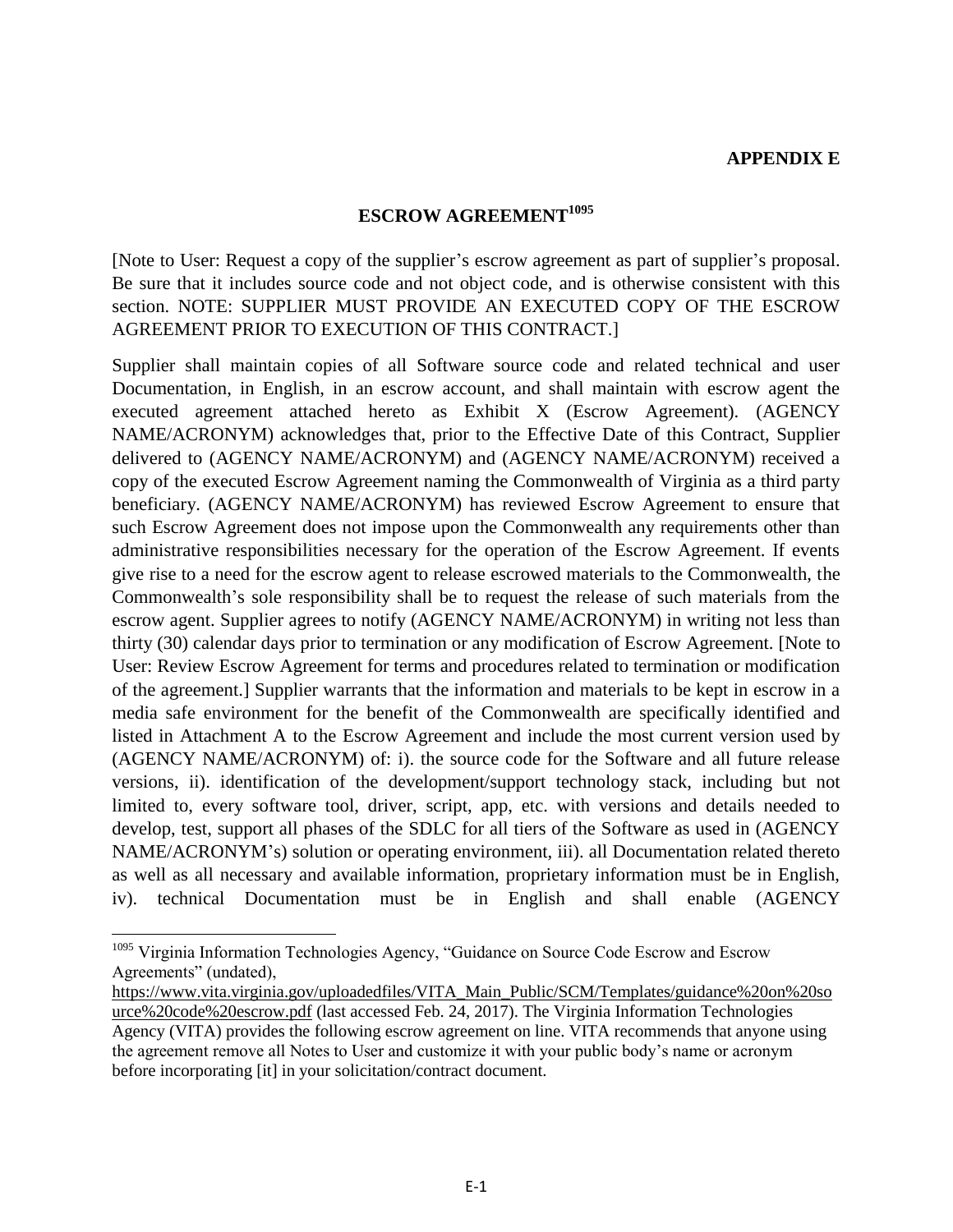NAME/ACRONYM), or an Agent of (AGENCY NAME/ACRONYM) to create, maintain and/or enhance the Software without the aid of Supplier or any other person or reference to any other materials, maintenance tools (test programs and program specifications), or proprietary or third party system utilities (compiler and assembler descriptions); descriptions of the system/program generation; and descriptions of any Supplier tools required to enable (AGENCY NAME/ACRONYM) to continue to use the Software, v). all Documentation must be provided in unprotected MS Word and other commonly used formats that can be updated. Supplier warrants that all items, including future versions, deposited in escrow for (AGENCY NAME/ACRONYM) shall be verified by the Escrow Agent within 30 days after deposit to validate the completeness, accuracy and functionality of the Supplier's escrow deposits. The verification process to be performed by the Escrow Agent for the original deposit and subsequent deposits shall be detailed in the Escrow Agreement and a detailed report of all tests of such verification shall be submitted in writing to (AGENCY NAME/ACRONYM) within 10 business days of completion. To perform such verification, Escrow Agent shall conduct a verification process that includes but is not be limited to: i). File List Test - To ensure the deposited items are catalogued and confirm they are readable and virus free, and if encrypted, that the Escrow Agent has the decryption keys on deposit. ii). Inventory and Analysis Test – To provide a complete audit and inventory of the deposit including analysis of deposited media to verify the presence of build instructions, to identify all of materials necessary to recreate the original development environment and to confirm the presence of all build instructions, file classification tables, database schema and listings. iii). Compile Test – To validate whether the development environment can be recreated from the deposited documentation and files; to identify third-party libraries, to recreate the Supplier's development environment; to compile source files and modules, to recreate executable code and to prepare a complete list of any hardware or software configurations. iv). Binary Comparison Test – To test the functionality of the complied deposit materials by comparing the files built in compile testing to the licensed, executable file running at (AGENCY NAME/ACRONYM's) site. v). Full Usability Test – To confirm the source code placed in escrow will be fully functional in the event of a release and to perform a relevant series of tests to ensure that replicated software runs properly in the required (AGENCY NAME/ACRONYM) environment. vi). Final Operability Test – To perform a final demonstration of the functioning software. vii). Fault Remedy – To collaborate with Supplier on fixing any faults discovered during the testing, to obtain corrected escrow items and to reperform any verification tests as necessary until all tests are successful, with written detailed reports to (AGENCY NAME/ACRONYM).

Supplier warrants that the Escrow Agreement provides for, among other items, the release of the list of items on Attachment A of the Escrow Agreement upon the happening of certain events, including, but not limited to, Supplier's failure to carry out its support and maintenance obligations imposed by this Contract for a period of sixty (60) days, Supplier's breach or default under this Contract, Supplier's bankruptcy, Supplier's failure to continue to do business in the ordinary course. Supplier agrees to pay all expenses associated with establishing and maintaining the escrow account and the contents mentioned above. Subject to the information and materials listed on Attachment A of the Escrow Agreement being released to the Commonwealth pursuant to the terms of the Escrow Agreement, Supplier hereby grants to the Commonwealth a royalty-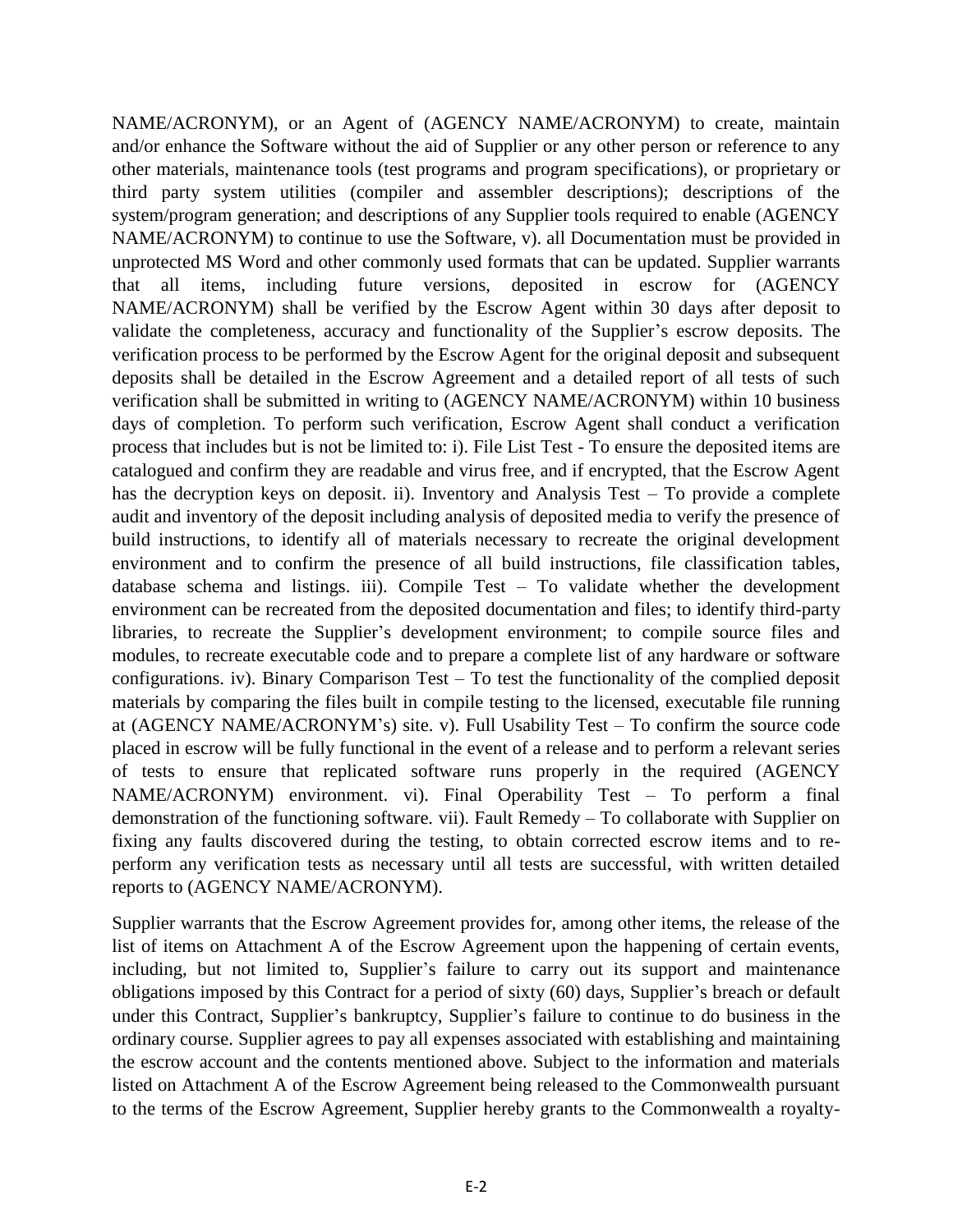free, perpetual, irrevocable license, that permits disclosure to a third party support-vendor of a complete and accurate copy of then-current source code for the Software licensed hereunder, along with all related documentation. (Note to User: If your public body is not included in the entity listing below as referenced in title 2.2 of the Code of Virginia, replace the above paragraph with the one below.) (AGENCY NAME/ACRONYM) is not an agency, board, commission, or other quasipolitical entity of the Commonwealth of Virginia or other body referenced in Title 2.2 of the Code of Virginia. Subject to the information and materials listed on Attachment A of the Escrow Agreement being released to AGENCY NAME/ACRONYM, Supplier hereby grants AGENCY NAME/ACRONYM a royalty-free, perpetual, irrevocable license, that permits disclosure to a third party support-vendor of a complete and accurate copy of then-current source code for the Software licensed to AGENCY NAME/ACRONYM, along with all related documentation.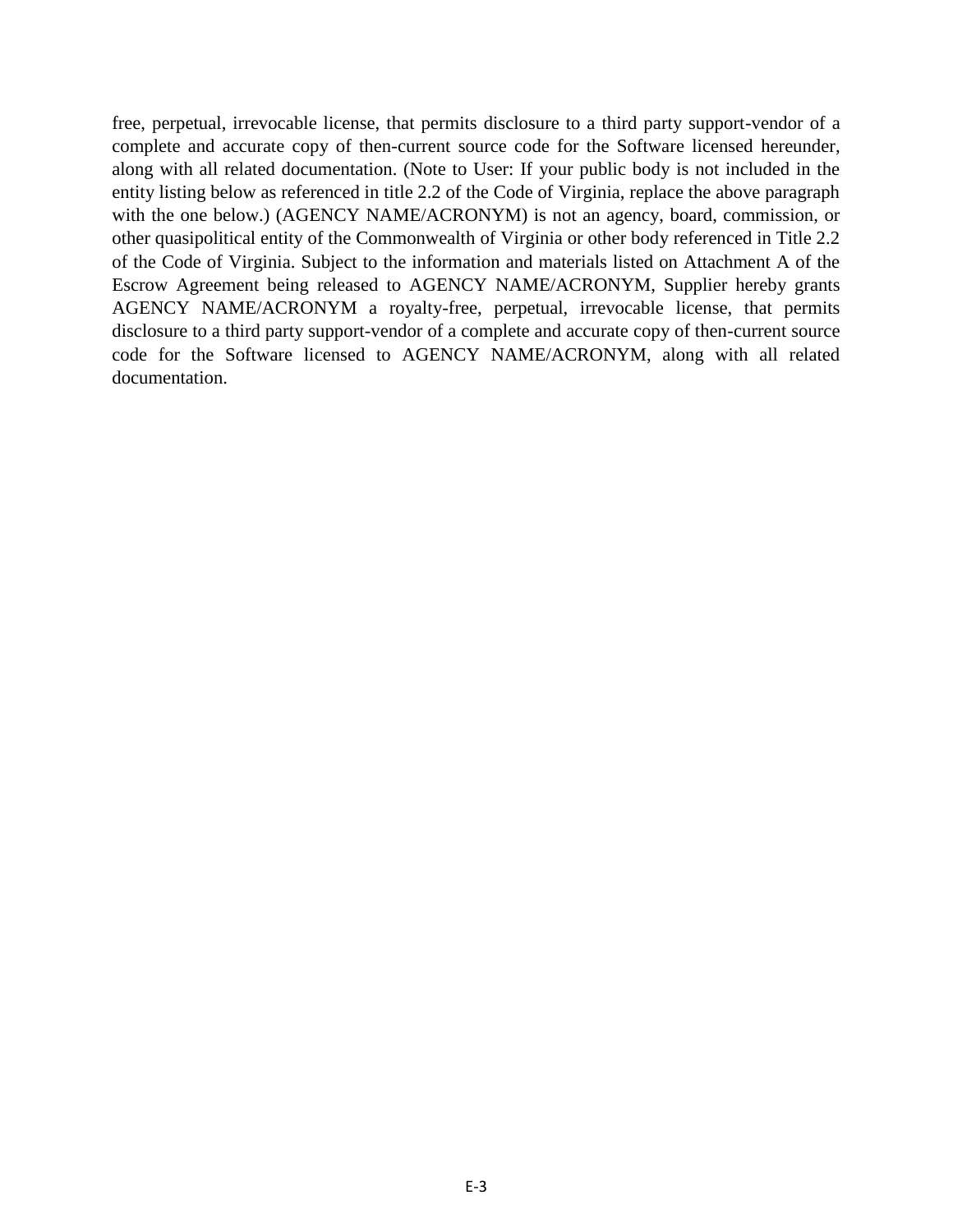#### **APPENDIX F**

#### **NONDISCLOSURE AND CONFIDENTIALITY AGREEMENT**

THIS AGREEMENT, entered into as of this day of August, 2014, by and between the **Greater Cleveland Regional Transit Authority** (hereinafter the "Authority" or "GCRTA"), having an Office located at 1240 W 6th St., Cleveland, Ohio 44113 and (hereinafter " ") whose business address is

WITNESSETH: THAT

WHEREAS, GCRTA and [CONTRACTOR] have entered into an agreement for

[CONTRACTOR] to provide to the GCRTA under

Contract No. ("Project"); and

WHEREAS, in order to perform this work, [CONTRACTOR] will require access to the contents of GCRTA's system(s), database(s) and/or applications which may contain personal identification information in order to complete the Project; and

WHEREAS, during the course of the Project, [CONTRACTOR] will have access to information which is confidential and proprietary and which is of a type not available to the general public, the disclosure of which may bear civil fines and penalties; and

WHEREAS, [CONTRACTOR] will take appropriate and necessary steps to protect such confidential and proprietary information.

NOW THEREFORE for good and valuable consideration, the sufficiency of which is acknowledged by the parties hereto and evidenced by their signatures below:

### IT IS HEREBY AGREED AS FOLLOWS

1. [CONTRACTOR] and GCRTA each acknowledge that during the course of the Project, [CONTRACTOR] may have access to information which is confidential and proprietary and which is of a type not available to the general public, the disclosure of which may bear civil fines and penalties. [CONTRACTOR] and GCRTA each acknowledge and agree they will take appropriate and necessary steps to protect such confidential and proprietary information.

2. **Confidential and Proprietary Information**. For purposes of this Agreement, "confidential and proprietary information" (hereinafter "Confidential Information") means the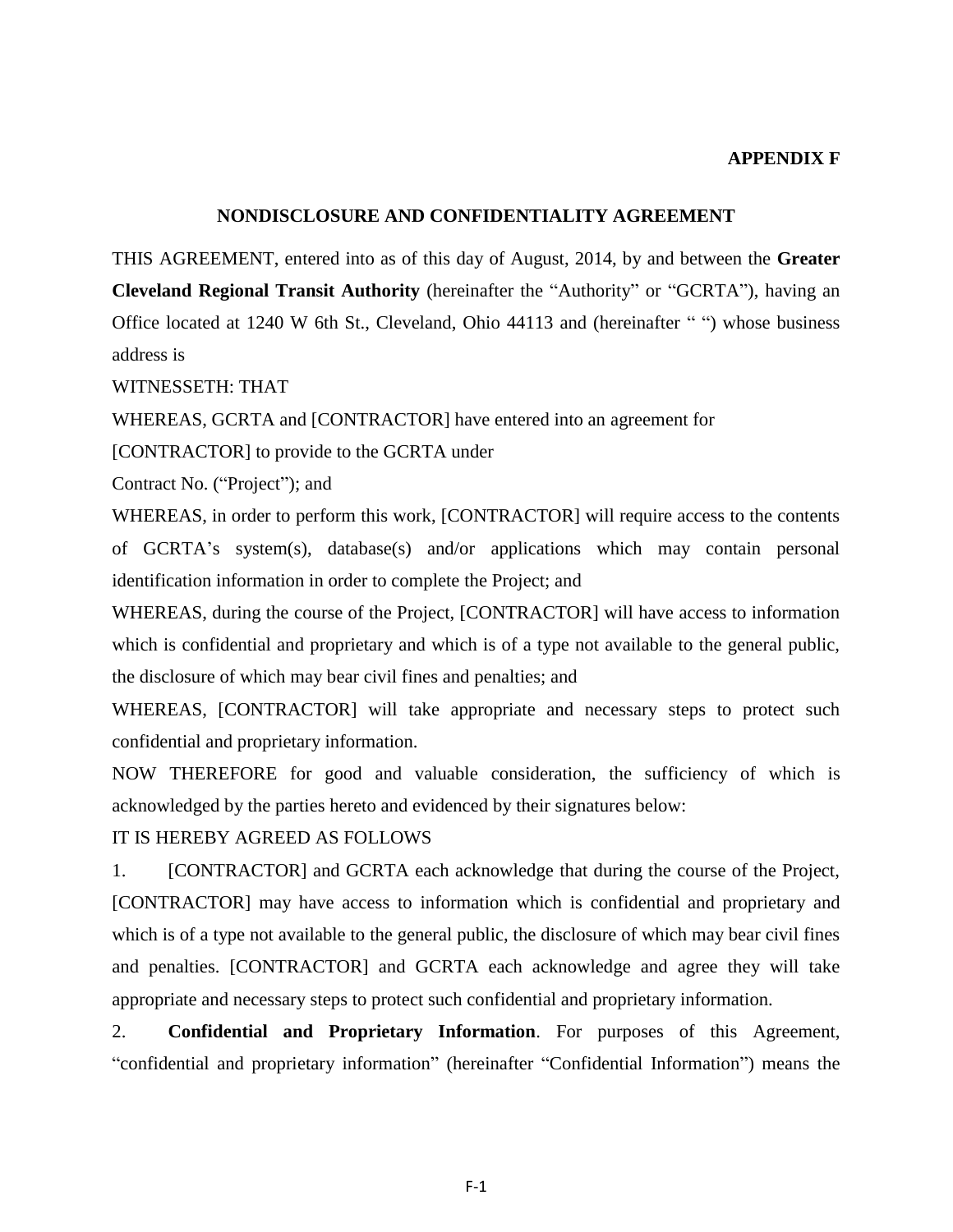contents of GCRTA's system(s), database(s), and/or applications which contain personal identification information ("PII"), the disclosure of which may bear civil fines and penalties.

3. **Nondisclosure**. [CONTRACTOR] will be given access to view and edit GCRTA's Confidential Information for the sole purpose of .

[CONTRACTOR] is strictly prohibited from removing or transferring Confidential Information outside of GCRTA's database(s) and under no circumstances shall any Confidential Information be removed from or transferred out of GCRTA's database(s). If it is discovered that Confidential Information has been removed or transferred out of GCRTA's database(s), inadvertently or otherwise, [CONTRACTOR] shall immediately notify GCRTA and return or destroy (with documented proof) all such Confidential Information. Any changes or modifications to GCRTA's data must be performed on a clone of GCRTA's actual production data. All Confidential Information shall be kept confidential by [CONTRACTOR], and shall not be disclosed or disseminated, either directly or indirectly, in any manner whatsoever, to a third party without the express written consent of GCRTA. SYNAPTIS agrees to use diligent and exhaustive efforts to protect GCRTA's Confidential Information and such information shall only be disclosed to employees or agents of [CONTRACTOR] on a need to know basis. Each such employee or agent shall also be bound by this Agreement.

[CONTRACTOR] shall be responsible for any damages to the Confidential Information, GCRTA's database(s), data corruption, support issues, security issues, or performance issues arising out of [CONTRACTOR's] performance under this Agreement or its access to GCRTA's database(s).  $[CONTRACTOR]$  shall be responsible for any restoration and/or recovery of data files and/or the operating system related to or necessitated by [CONTRACTOR's] performance under this Agreement or its access to GCRTA's database(s).

4. **Ownership, No License or Warranties**. All Confidential Information shall remain the property of GCRTA. The Parties recognize and agree that nothing contained in this Agreement shall be construed as granting to [CONTRACTOR] any rights, by license or otherwise, to any of GCRTA's Confidential Information. ALL CONFIDENTIAL INFORMATION IS PROVIDED "AS IS" WITH ALL ERRORS AND DEFECTS. Nothing in this Agreement shall be construed as a warranty, representation, assurance, guarantee or inducement with respect to the content or accuracy of the Confidential Information, but any and all warranties contained in the Contract shall remain in full force and effect and shall bind [CONTRACTOR] notwithstanding this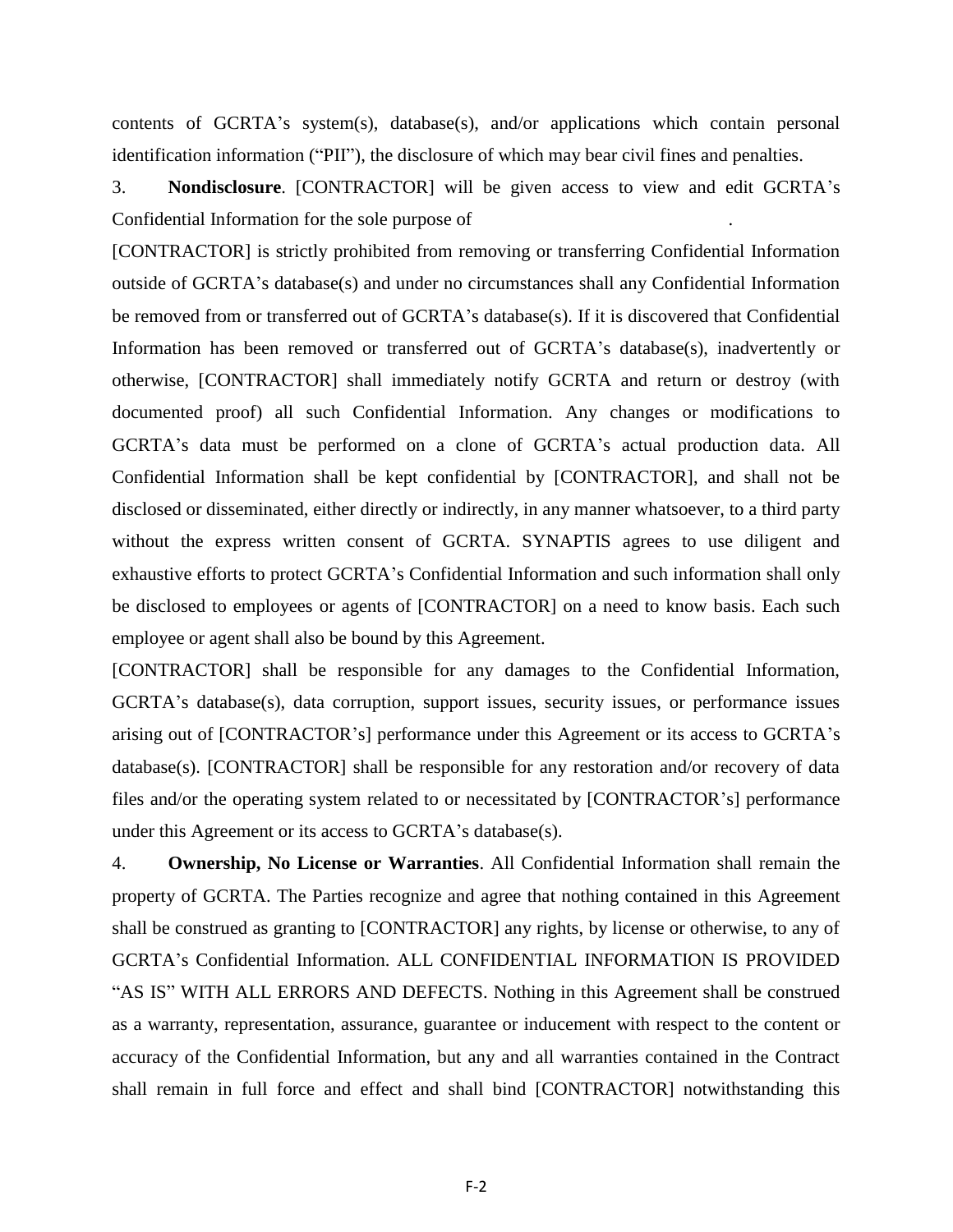sentence. In no event shall the GCRTA be liable for the accuracy or completeness of the Confidential Information.

5. **Professional Liability Insurance**. [CONTRACTOR] shall, by the date upon which this Agreement is made, purchase and maintain professional liability/errors & omissions insurance in the amount of \$2 million per claim. The definition of wrongful acts must be applicable to the work performed hereunder. As this insurance is written on a claims-made basis, the policy must be maintained for a minimum of two years after the term of this agreement has concluded.

#### 6. **Assurance of Safeguards to Protect Security and Integrity of Confidential**

**Information**. Prior to execution of this Agreement by GCRTA, [CONTRACTOR] and any of its subcontractors shall each provide one of the following alternatives:

A. A SOC 2 report issued by a firm qualified by the ISACA (Information Systems Audit and Control Association), relevant to the effectiveness of the design and operation of [CONTRACTOR's] and any of its subcontractors' controls related to security, availability, processing integrity, confidentiality or privacy; or

B. A letter of assurance certifying that [CONTRACTOR] and any of their subcontractors have controls in place that are working effectively to ensure:

**· Security**—the system is protected against unauthorized access (both physical and logical).

**· Availability**—the system is available for operation and use as committed or agreed. Processing integrity—System processing is complete, accurate, timely and authorized.

**· Confidentiality**—Information designated as confidential is protected as committed or agreed.

**· Privacy**—Personal information is collected, used, retained, disclosed and destroyed in conformity with the commitments in the entity's privacy notice and with criteria set forth in Generally Accepted Privacy Principles (GAPP).

[CONTRACTOR] and any of its subcontractors' controls should be suitably designed to meet the criteria. The controls must operate effectively during the term of this agreement.

[CONTRACTOR] and any of its subcontractors must be in compliance with the commitments in its statement of privacy practices at all time.

7. **Export Laws**. [CONTRACTOR] acknowledges that Confidential Information which it accesses may include technical data developed in the United States, and therefore, SYNAPTIS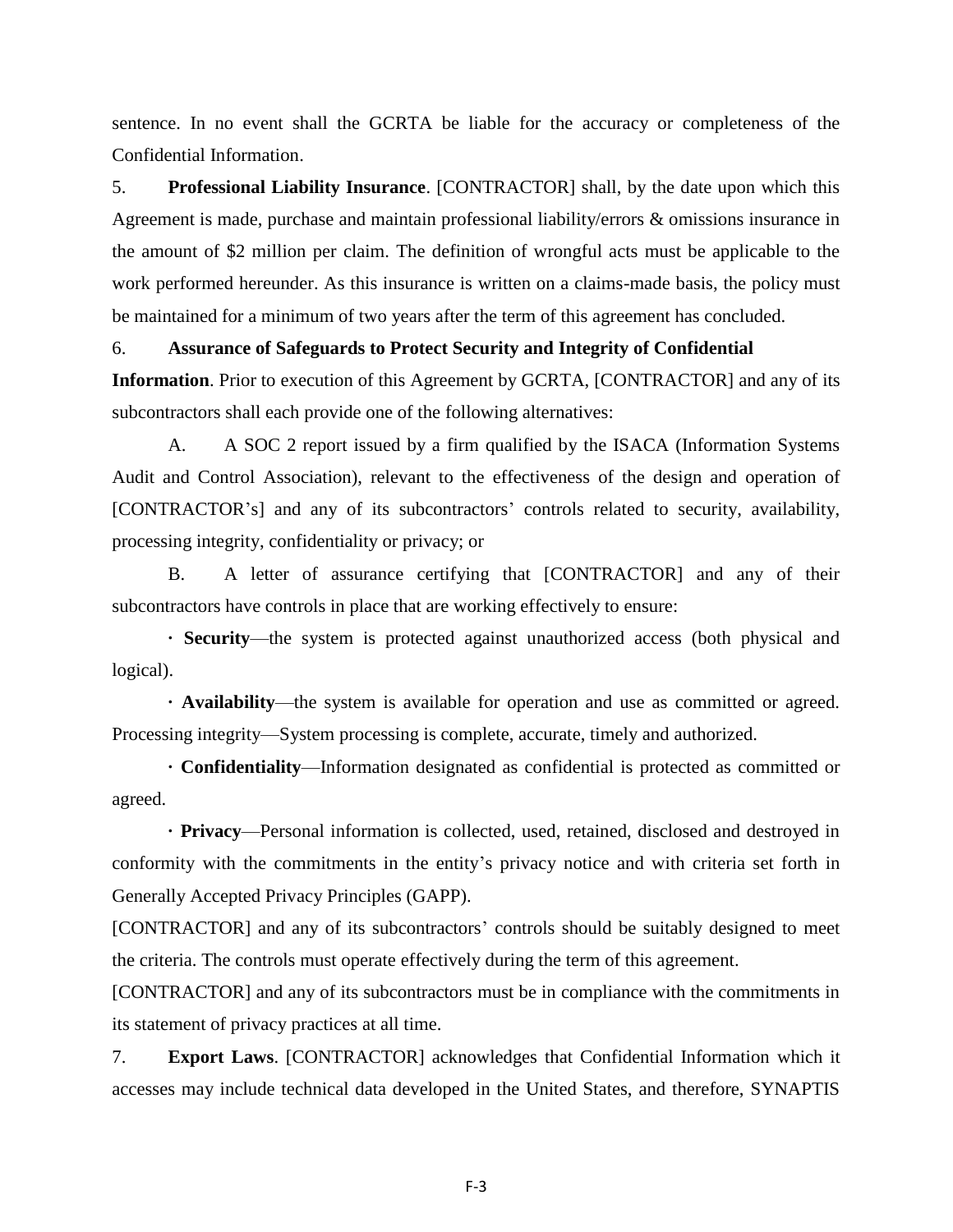shall not export or re-export any Confidential Information without full compliance with all applicable export laws.

8. **Remedies**. [CONTRACTOR] shall be liable for any disclosure, data corruption, support issues, security issues or performance issues arising out of its access to GCRTA's database(s) or its Confidential Information. [CONTRACTOR] will, at its sole cost and expense, indemnify, defend, satisfy all judgments and hold harmless GCRTA and its agents, representatives, and employees from and against all claims, actions, judgments, costs, penalties, liabilities, damages, losses and expenses, including but not limited to, attorneys' fees arising out of or resulting from its access to GCRTA's databases and/or Confidential Information.

[CONTRACTOR] will, at its sole cost and expense, indemnify, defend, satisfy all judgments and hold harmless GCRTA and its agents, representatives, and employees from and against all claims, actions, judgments, costs, penalties, liabilities, damages, losses and expenses, including but not limited to, attorneys' fees arising out of or resulting from [CONTRACTOR] or any of its subcontractors' failure to comply with the assurances specified in Section 6 of this Agreement.

Should [CONTRACTOR] or any of its subcontractors violate the terms of this Agreement, it is expressly agreed that GCRTA would suffer irreparable damage. As such, in addition to all other remedies available at law, GCRTA shall be entitled to immediate injunctive relief, which may be granted without the necessity of posting a bond or other surety with the court.

9. **Employee Recruitment**. [CONTRACTOR] and GCRTA each agree that their respective employees are critical to the servicing of their customers. [CONTRACTOR] and GCRTA therefore agree to refrain from engaging or hiring, in any capacity, employees of the other during the term of this Agreement, and for a period of one year following termination thereof. Should any party violate this paragraph, the violating party will pay to the aggrieved party an amount equal to 50% of that employee's annualized compensation

10. **Publicity**. All media releases and public announcements or disclosures by any party relating to this Agreement and that identify another party by name shall be approved by the other party in writing prior to the release thereof. Approval shall be timely and not unreasonably withheld. Notwithstanding the foregoing, if the parties are unable to agree on a mutually acceptable announcement, a party may nevertheless issue a news release if it is advised by counsel that such release is necessary to comply with applicable securities or similar laws.

F-4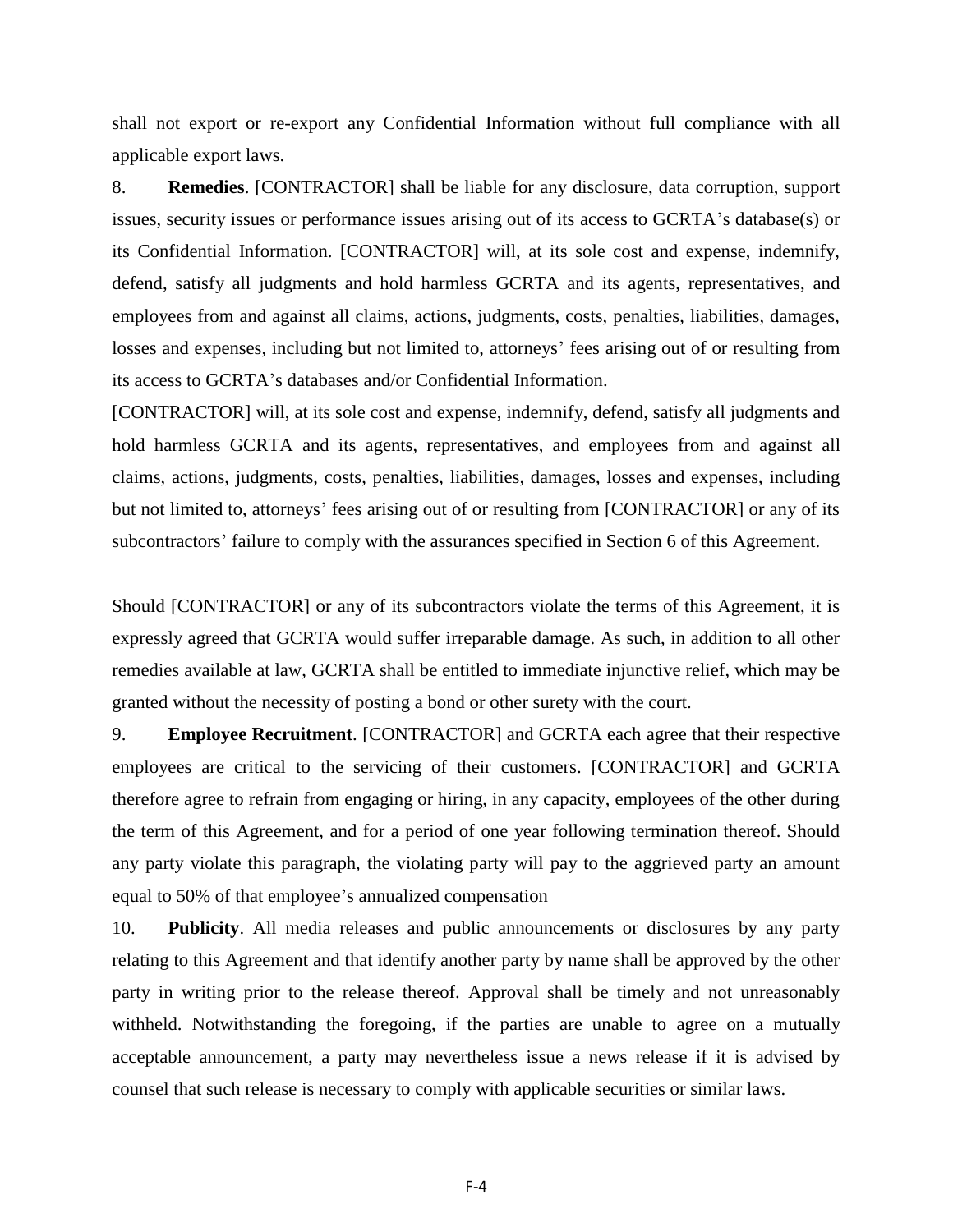11. **Severability**. Should any portion of this Agreement be found to be invalid, illegal or unenforceable, then such portion as is reasonably necessary to remove such invalidity, illegality or unenforceability shall be deleted, and the remaining terms hereof shall continue in full force and effect.

12. **Survival**. The provisions of paragraphs 2, 3 and 4 shall survive termination of this Agreement for a period of three years thereafter.

IN WITNESS WHEREOF, SYNAPTIS and GCRTA have executed this Contract as of the date first written above

ATTEST: [CONTRACTOR]

ATTEST: GREATER CLEVELAND REGIONAL TRANSIT AUTHORITY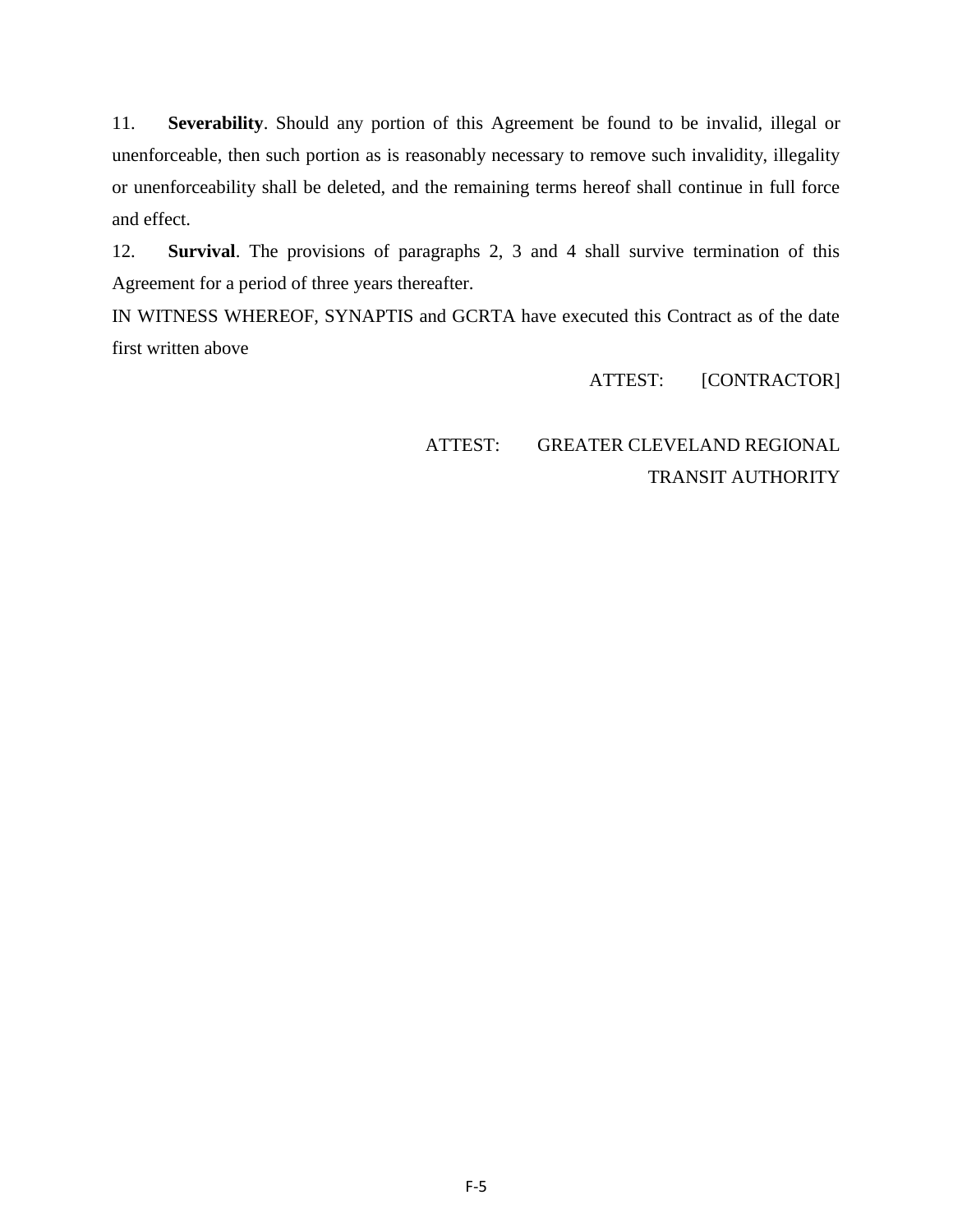# **INDEX TO AND COMPENDIUM OF TRANSIT AGENCIES' CONTRACTS AND OTHER DOCUMENTS**

| <b>Ann Arbor Area Transportation Authority</b>                                   |        |
|----------------------------------------------------------------------------------|--------|
| Request for Proposal #2014-15 for Computer Aided Dispatch and Automated          | Item 1 |
| Vehicle Location (CAD/AVL) Consultant                                            |        |
| Contract between Ann Arbor Area Transportation Authority (AAATA) and             | Item 2 |
| TranSystems, March 1, 2014, in reference to AAATA's Request for Proposal         |        |
| #2014-15 (CAD/AVL)                                                               |        |
| <b>Alameda Contra Costa Transit District</b>                                     |        |
| Notice to Proceed and Contract #2015-1311 for CAD/AVL and Radio                  | Item 3 |
| <b>Communication Systems</b>                                                     |        |
| <b>Central Florida Regional Transportation Authority (LYNX)</b>                  |        |
| Contract for Intelligent Transportation System Technology Solution between       | Item 4 |
| Central Florida Regional Transportation Authority and Doublemap, Inc., August    |        |
| 11, 2015                                                                         |        |
| <b>Cobb County Department of Transportation</b>                                  |        |
| Agreement between Cobb County and Clever Devices, Ltd. to provide the            | Item 5 |
| Equipment and Installation of Bus Automatic Vehicle Location (AVL) System        |        |
| For Cobb Community Transit                                                       |        |
| <b>Connecticut Department of Transportation</b>                                  |        |
| <b>Information Technology Procurements Contractual Requirements</b>              | Item 6 |
| <b>Golden Empire Transit</b>                                                     |        |
| Agreement between Golden Empire Transit and Connexionz Limited,                  | Item 7 |
| January 2, 2013, for Automated Vehicle Location and Passenger Information System |        |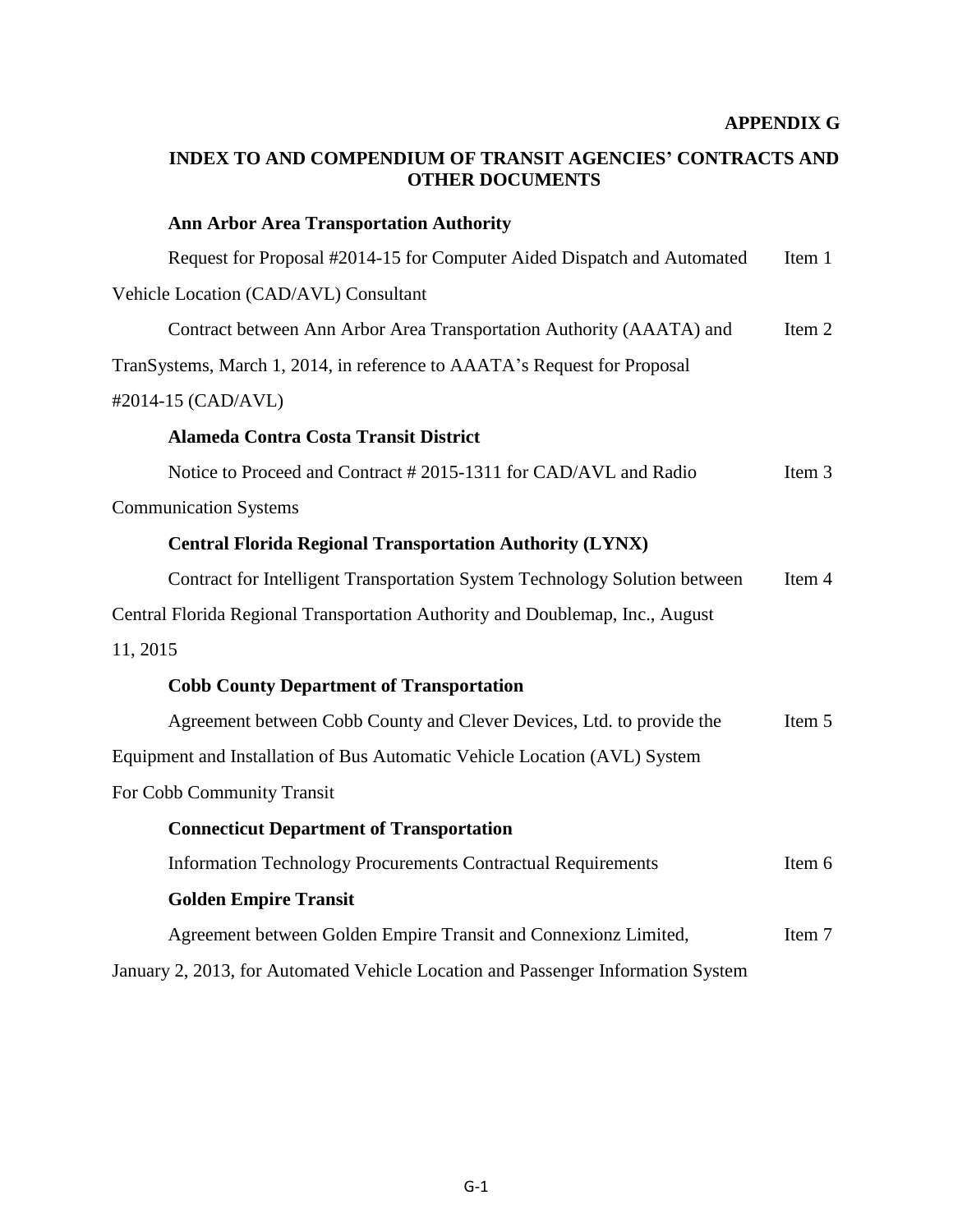# **Go Transit**

| Professional Services Agreement - Automatic Passenger Counters                | Item 8  |
|-------------------------------------------------------------------------------|---------|
| between City of Oshkosh and Infodev Ed, Inc., August 5, 2014                  |         |
| <b>Greater Cleveland Regional Transit Authority</b>                           |         |
| Nondisclosure and Confidentiality Agreement                                   | Item 9  |
| Software License and Service Agreement, April 5, 2016, between                | Item 10 |
| Greater Cleveland Regional Transit Authority and Passport Parking, Inc.       |         |
| for Mobile Ticketing                                                          |         |
| <b>Los Angeles County Metropolitan Transportation Authority</b>               |         |
| TAP Customer Relationship Management (CRM) Project Scope                      | Item 11 |
| <b>Metropolitan Atlanta Rapid Transit</b>                                     |         |
| GSA Federal Acquisition Service Information Terminology                       | Item 12 |
| Schedule Pricelist for SHI International Corporation and Terms and Conditions |         |
| Applicable to Purchase of General Purpose Commercial Information Technology   |         |
| Equipment, November 24, 2004 through November 23, 2019                        |         |
| Resolution Authorizing Award of a Contract for the Procurement of             | Item 13 |
| Software for the Oracle Enterprise Applications Security Management and       |         |
| Supplementary Conditions - Renew Maintenance Support for Oracle Database,     |         |
| ERP, and ID Management Licenses                                               |         |
| <b>Northeast Illinois Regional Commuter Railroad Corporation (Metra)</b>      |         |
| Agreement for Professional Services, March 24, 2016, between Northeast        | Item 14 |
| Illinois Regional Commuter Railroad Corporation (Metra) and Kronos Talen      |         |
| Management, LLC                                                               |         |
| <b>Rockford Mass Transit District</b>                                         |         |
| Agreement for Fixed Route AVL, December 23, 2014, between Rockford            | Item 15 |
| Mass Transit District and RouteMatch Software, Inc.                           |         |
| San Diego Metropolitan Transit System                                         |         |
| Metropolitan Transit System Policies and Procedures No. 52 for                | Item 16 |